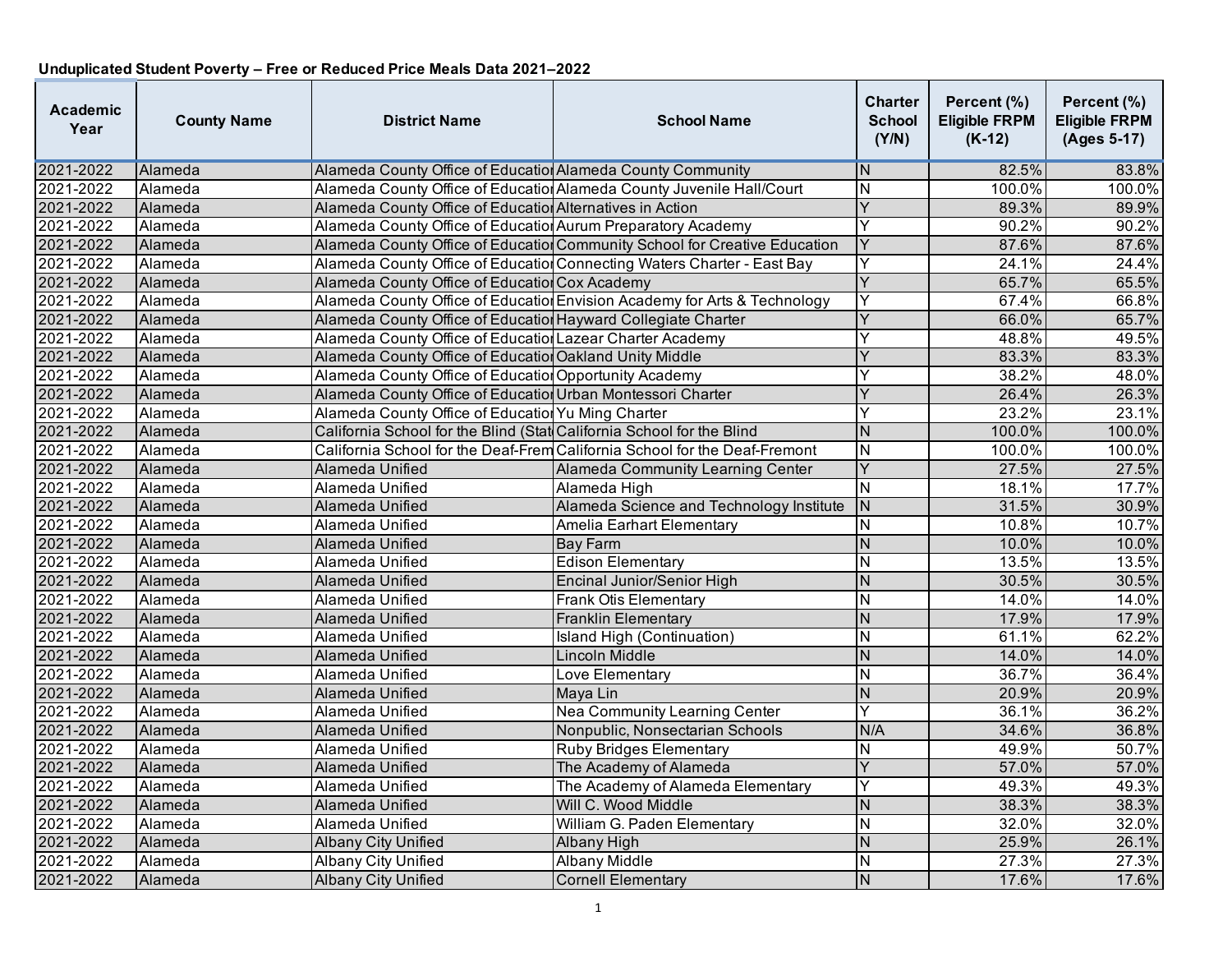| <b>Academic</b><br>Year | <b>County Name</b> | <b>District Name</b>         | <b>School Name</b>                    | Charter<br><b>School</b><br>(Y/N) | Percent (%)<br><b>Eligible FRPM</b><br>$(K-12)$ | Percent (%)<br><b>Eligible FRPM</b><br>(Ages 5-17) |
|-------------------------|--------------------|------------------------------|---------------------------------------|-----------------------------------|-------------------------------------------------|----------------------------------------------------|
| 2021-2022               | Alameda            | <b>Albany City Unified</b>   | MacGregor High (Continuation)         | N                                 | 100.0%                                          | 100.0%                                             |
| 2021-2022               | Alameda            | <b>Albany City Unified</b>   | <b>Marin Elementary</b>               | $\overline{N}$                    | 23.8%                                           | 23.8%                                              |
| 2021-2022               | Alameda            | <b>Albany City Unified</b>   | Nonpublic, Nonsectarian Schools       | N/A                               | 22.2%                                           | 22.2%                                              |
| 2021-2022               | Alameda            | <b>Albany City Unified</b>   | <b>Ocean View Elementary</b>          | Ν                                 | 39.6%                                           | 40.2%                                              |
| 2021-2022               | Alameda            | <b>Berkeley Unified</b>      | Berkeley Arts Magnet at Whittier      | N                                 | 25.2%                                           | 25.2%                                              |
| 2021-2022               | Alameda            | <b>Berkeley Unified</b>      | <b>Berkeley High</b>                  | N                                 | 29.0%                                           | 28.7%                                              |
| 2021-2022               | Alameda            | <b>Berkeley Unified</b>      | <b>Berkeley Technology Academy</b>    | N                                 | 78.8%                                           | 77.6%                                              |
| 2021-2022               | Alameda            | <b>Berkeley Unified</b>      | <b>Cragmont Elementary</b>            | N                                 | 24.7%                                           | 24.4%                                              |
| 2021-2022               | Alameda            | <b>Berkeley Unified</b>      | <b>Emerson Elementary</b>             | $\overline{\mathsf{N}}$           | 29.5%                                           | 29.5%                                              |
| 2021-2022               | Alameda            | <b>Berkeley Unified</b>      | <b>John Muir Elementary</b>           | $\overline{N}$                    | 32.2%                                           | 32.2%                                              |
| 2021-2022               | Alameda            | <b>Berkeley Unified</b>      | Longfellow Arts and Technology Middle | $\overline{\mathsf{N}}$           | 61.5%                                           | 61.5%                                              |
| 2021-2022               | Alameda            | <b>Berkeley Unified</b>      | Malcolm X Elementary                  | N                                 | 31.5%                                           | 30.8%                                              |
| 2021-2022               | Alameda            | <b>Berkeley Unified</b>      | Martin Luther King Middle             | N                                 | 25.6%                                           | 25.6%                                              |
| 2021-2022               | Alameda            | <b>Berkeley Unified</b>      | Nonpublic, Nonsectarian Schools       | N/A                               | 34.8%                                           | 30.0%                                              |
| 2021-2022               | Alameda            | <b>Berkeley Unified</b>      | Oxford Elementary at West Campus      | N                                 | 31.8%                                           | 31.8%                                              |
| 2021-2022               | Alameda            | <b>Berkeley Unified</b>      | Rosa Parks Environmental Science      | N                                 | 24.7%                                           | 24.9%                                              |
| 2021-2022               | Alameda            | <b>Berkeley Unified</b>      | Ruth Acty Elementary                  | N                                 | 22.0%                                           | 22.0%                                              |
| 2021-2022               | Alameda            | <b>Berkeley Unified</b>      | Sylvia Mendez Elementary              | N                                 | 29.6%                                           | 30.0%                                              |
| 2021-2022               | Alameda            | <b>Berkeley Unified</b>      | <b>Thousand Oaks Elementary</b>       | N                                 | 34.2%                                           | 34.2%                                              |
| 2021-2022               | Alameda            | <b>Berkeley Unified</b>      | <b>Washington Elementary</b>          | $\overline{N}$                    | 25.8%                                           | 26.1%                                              |
| 2021-2022               | Alameda            | <b>Berkeley Unified</b>      | Willard Middle                        | $\overline{\mathsf{N}}$           | 25.8%                                           | 25.8%                                              |
| 2021-2022               | Alameda            | <b>Castro Valley Unified</b> | Canyon Middle                         | N                                 | 22.7%                                           | 22.7%                                              |
| 2021-2022               | Alameda            | <b>Castro Valley Unified</b> | Castro Valley Elementary              | N                                 | 32.3%                                           | 33.1%                                              |
| 2021-2022               | Alameda            | <b>Castro Valley Unified</b> | Castro Valley High                    | $\overline{\mathsf{N}}$           | 18.2%                                           | 18.1%                                              |
| 2021-2022               | Alameda            | <b>Castro Valley Unified</b> | Castro Valley Virtual Academy         | N                                 | 28.9%                                           | 29.0%                                              |
| 2021-2022               | Alameda            | <b>Castro Valley Unified</b> | Chabot Elementary                     | N                                 | 16.7%                                           | 16.7%                                              |
| 2021-2022               | Alameda            | <b>Castro Valley Unified</b> | Creekside Middle                      | N                                 | 21.7%                                           | 21.7%                                              |
| 2021-2022               | Alameda            | <b>Castro Valley Unified</b> | <b>Independent Elementary</b>         | N                                 | 12.6%                                           | 13.0%                                              |
| 2021-2022               | Alameda            | Castro Valley Unified        | Jensen Ranch Elementary               | $\overline{\mathsf{N}}$           | 8.7%                                            | 8.7%                                               |
| 2021-2022               | Alameda            | <b>Castro Valley Unified</b> | <b>Marshall Elementary</b>            | N                                 | 26.9%                                           | 26.9%                                              |
| 2021-2022               | Alameda            | Castro Valley Unified        | Nonpublic, Nonsectarian Schools       | N/A                               | 56.3%                                           | 58.3%                                              |
| 2021-2022               | Alameda            | <b>Castro Valley Unified</b> | <b>Palomares Elementary</b>           | N                                 | 18.5%                                           | 18.5%                                              |
| 2021-2022               | Alameda            | <b>Castro Valley Unified</b> | <b>Proctor Elementary</b>             | N                                 | 14.6%                                           | 14.6%                                              |
| 2021-2022               | Alameda            | <b>Castro Valley Unified</b> | <b>Redwood Continuation High</b>      | N                                 | 40.2%                                           | 40.9%                                              |
| 2021-2022               | Alameda            | <b>Castro Valley Unified</b> | Roy A. Johnson High                   | N                                 | 8.3%                                            | 100.0%                                             |
| 2021-2022               | Alameda            | <b>Castro Valley Unified</b> | <b>Stanton Elementary</b>             | N                                 | 31.8%                                           | 32.2%                                              |
| 2021-2022               | Alameda            | Castro Valley Unified        | Vannoy Elementary                     | Ν                                 | 14.2%                                           | 14.2%                                              |
| 2021-2022               | Alameda            | <b>Emery Unified</b>         | Anna Yates Elementary                 | N                                 | 64.3%                                           | 65.0%                                              |
| 2021-2022               | Alameda            | <b>Emery Unified</b>         | <b>Emery Secondary</b>                | N                                 | 58.0%                                           | 57.6%                                              |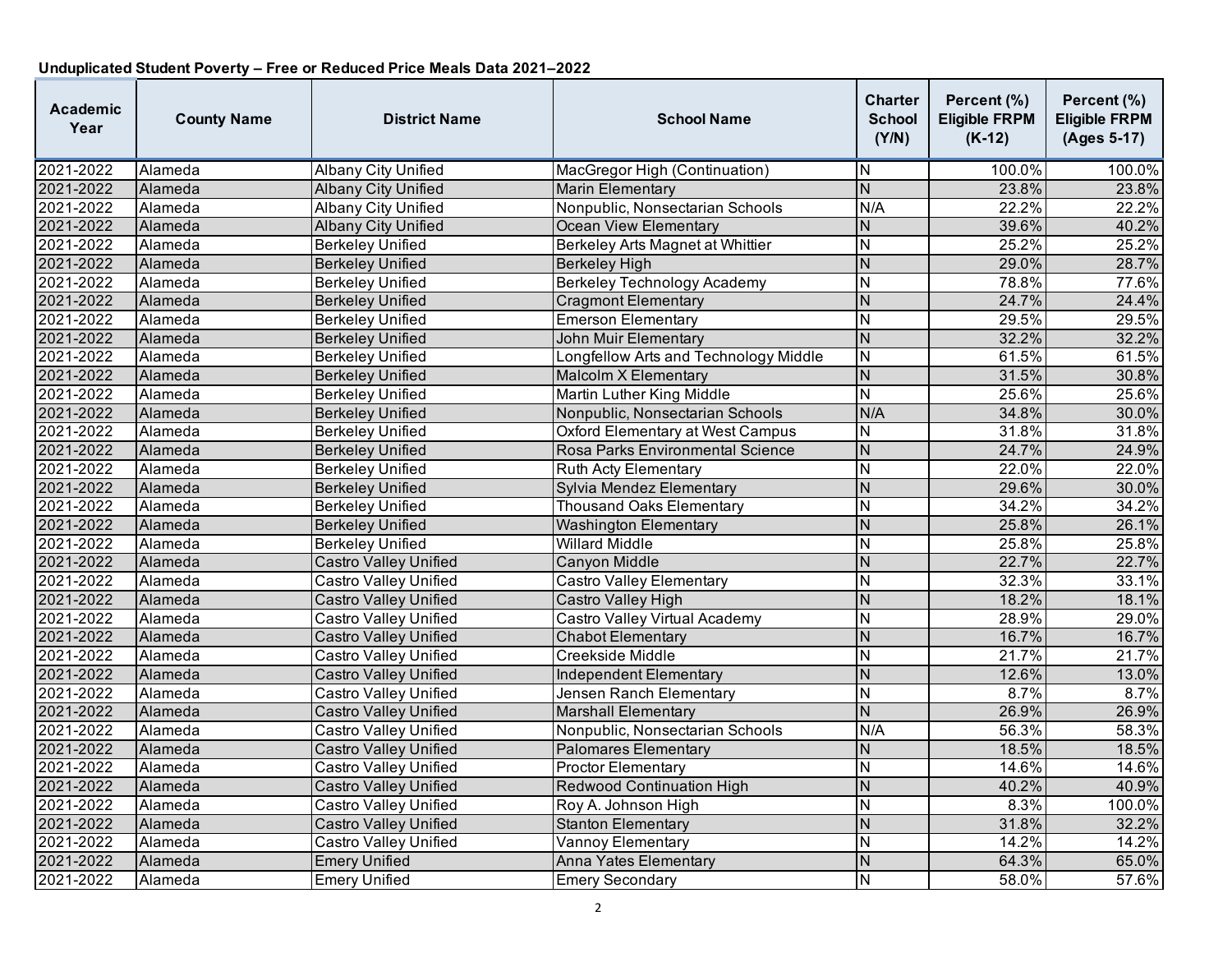| Academic<br>Year | <b>County Name</b> | <b>District Name</b>   | <b>School Name</b>               | <b>Charter</b><br><b>School</b><br>(Y/N) | Percent (%)<br><b>Eligible FRPM</b><br>$(K-12)$ | Percent (%)<br><b>Eligible FRPM</b><br>(Ages 5-17) |
|------------------|--------------------|------------------------|----------------------------------|------------------------------------------|-------------------------------------------------|----------------------------------------------------|
| 2021-2022        | Alameda            | <b>Fremont Unified</b> | American High                    | N                                        | 14.7%                                           | 14.6%                                              |
| 2021-2022        | Alameda            | <b>Fremont Unified</b> | <b>Ardenwood Elementary</b>      | N                                        | 9.0%                                            | 9.2%                                               |
| 2021-2022        | Alameda            | <b>Fremont Unified</b> | <b>Brier Elementary</b>          | N                                        | 35.6%                                           | 36.7%                                              |
| 2021-2022        | Alameda            | <b>Fremont Unified</b> | <b>Brookvale Elementary</b>      | N                                        | 11.8%                                           | 12.0%                                              |
| 2021-2022        | Alameda            | <b>Fremont Unified</b> | <b>Cabrillo Elementary</b>       | N                                        | 55.0%                                           | 57.1%                                              |
| 2021-2022        | Alameda            | <b>Fremont Unified</b> | Centerville Junior High          | N                                        | 25.2%                                           | 25.2%                                              |
| 2021-2022        | Alameda            | <b>Fremont Unified</b> | Circle of Independent Learning   | Y                                        | 42.5%                                           | 42.3%                                              |
| 2021-2022        | Alameda            | <b>Fremont Unified</b> | E. M. Grimmer Elementary         | N                                        | 36.7%                                           | 36.7%                                              |
| 2021-2022        | Alameda            | <b>Fremont Unified</b> | <b>Forest Park Elementary</b>    | N                                        | 7.5%                                            | 7.5%                                               |
| 2021-2022        | Alameda            | <b>Fremont Unified</b> | Fred E. Weibel Elementary        | N                                        | 9.3%                                            | 9.5%                                               |
| 2021-2022        | Alameda            | <b>Fremont Unified</b> | G. M. Walters Middle             | $\overline{N}$                           | 39.1%                                           | 39.1%                                              |
| 2021-2022        | Alameda            | <b>Fremont Unified</b> | <b>Glenmoor Elementary</b>       | N                                        | 31.4%                                           | 31.6%                                              |
| 2021-2022        | Alameda            | <b>Fremont Unified</b> | <b>Harvey Green Elementary</b>   | N                                        | 24.2%                                           | 24.5%                                              |
| 2021-2022        | Alameda            | <b>Fremont Unified</b> | <b>Irvington High</b>            | N                                        | 15.8%                                           | 15.7%                                              |
| 2021-2022        | Alameda            | <b>Fremont Unified</b> | J. Haley Durham Elementary       | $\overline{N}$                           | 23.6%                                           | 23.8%                                              |
| 2021-2022        | Alameda            | <b>Fremont Unified</b> | James Leitch Elementary          | N                                        | 10.5%                                           | 10.3%                                              |
| 2021-2022        | Alameda            | <b>Fremont Unified</b> | <b>John Blacow Elementary</b>    | $\overline{N}$                           | 33.5%                                           | 34.8%                                              |
| 2021-2022        | Alameda            | <b>Fremont Unified</b> | John F. Kennedy High             | N                                        | 35.2%                                           | 35.3%                                              |
| 2021-2022        | Alameda            | <b>Fremont Unified</b> | John G. Mattos Elementary        | N                                        | 10.8%                                           | 10.8%                                              |
| 2021-2022        | Alameda            | <b>Fremont Unified</b> | <b>John Gomes Elementary</b>     | $\overline{N}$                           | 9.0%                                            | 9.2%                                               |
| 2021-2022        | Alameda            | <b>Fremont Unified</b> | John M. Horner Middle            | $\overline{N}$                           | 13.8%                                           | 13.8%                                              |
| 2021-2022        | Alameda            | <b>Fremont Unified</b> | Joseph Azevada Elementary        | $\overline{N}$                           | 16.3%                                           | 16.2%                                              |
| 2021-2022        | Alameda            | <b>Fremont Unified</b> | Joshua Chadbourne Elementary     | $\overline{N}$                           | 9.1%                                            | 9.1%                                               |
| 2021-2022        | Alameda            | <b>Fremont Unified</b> | Mission San Jose Elementary      | N                                        | 5.9%                                            | 5.9%                                               |
| 2021-2022        | Alameda            | <b>Fremont Unified</b> | Mission San Jose High            | $\overline{N}$                           | 7.0%                                            | 7.0%                                               |
| 2021-2022        | Alameda            | <b>Fremont Unified</b> | <b>Mission Valley Elementary</b> | N                                        | 10.9%                                           | 10.9%                                              |
| 2021-2022        | Alameda            | <b>Fremont Unified</b> | <b>Niles Elementary</b>          | N                                        | 10.6%                                           | 10.4%                                              |
| 2021-2022        | Alameda            | <b>Fremont Unified</b> | Nonpublic, Nonsectarian Schools  | N/A                                      | 28.3%                                           | 36.6%                                              |
| 2021-2022        | Alameda            | <b>Fremont Unified</b> | O. N. Hirsch Elementary          | N                                        | 22.4%                                           | 22.4%                                              |
| 2021-2022        | Alameda            | <b>Fremont Unified</b> | Oliveira Elementary              | N                                        | 18.5%                                           | 18.5%                                              |
| 2021-2022        | Alameda            | <b>Fremont Unified</b> | <b>Parkmont Elementary</b>       | $\overline{N}$                           | 11.4%                                           | 11.5%                                              |
| 2021-2022        | Alameda            | <b>Fremont Unified</b> | Patterson Elementary             | $\overline{\mathsf{N}}$                  | 17.8%                                           | 17.6%                                              |
| 2021-2022        | Alameda            | <b>Fremont Unified</b> | Robertson High (Continuation)    | $\overline{N}$                           | 60.6%                                           | 58.1%                                              |
| 2021-2022        | Alameda            | <b>Fremont Unified</b> | <b>Steven Millard Elementary</b> | N                                        | 17.5%                                           | 17.5%                                              |
| 2021-2022        | Alameda            | <b>Fremont Unified</b> | Thornton Junior High             | $\overline{N}$                           | 15.1%                                           | 15.1%                                              |
| 2021-2022        | Alameda            | <b>Fremont Unified</b> | <b>Tom Maloney Elementary</b>    | $\overline{\mathsf{N}}$                  | 19.2%                                           | 19.2%                                              |
| 2021-2022        | Alameda            | <b>Fremont Unified</b> | Vallejo Mill Elementary          | N                                        | 24.3%                                           | 24.2%                                              |
| 2021-2022        | Alameda            | <b>Fremont Unified</b> | Vista Alternative                | N                                        | 41.7%                                           | 41.5%                                              |
| 2021-2022        | Alameda            | <b>Fremont Unified</b> | <b>Warm Springs Elementary</b>   | N                                        | 8.6%                                            | 8.6%                                               |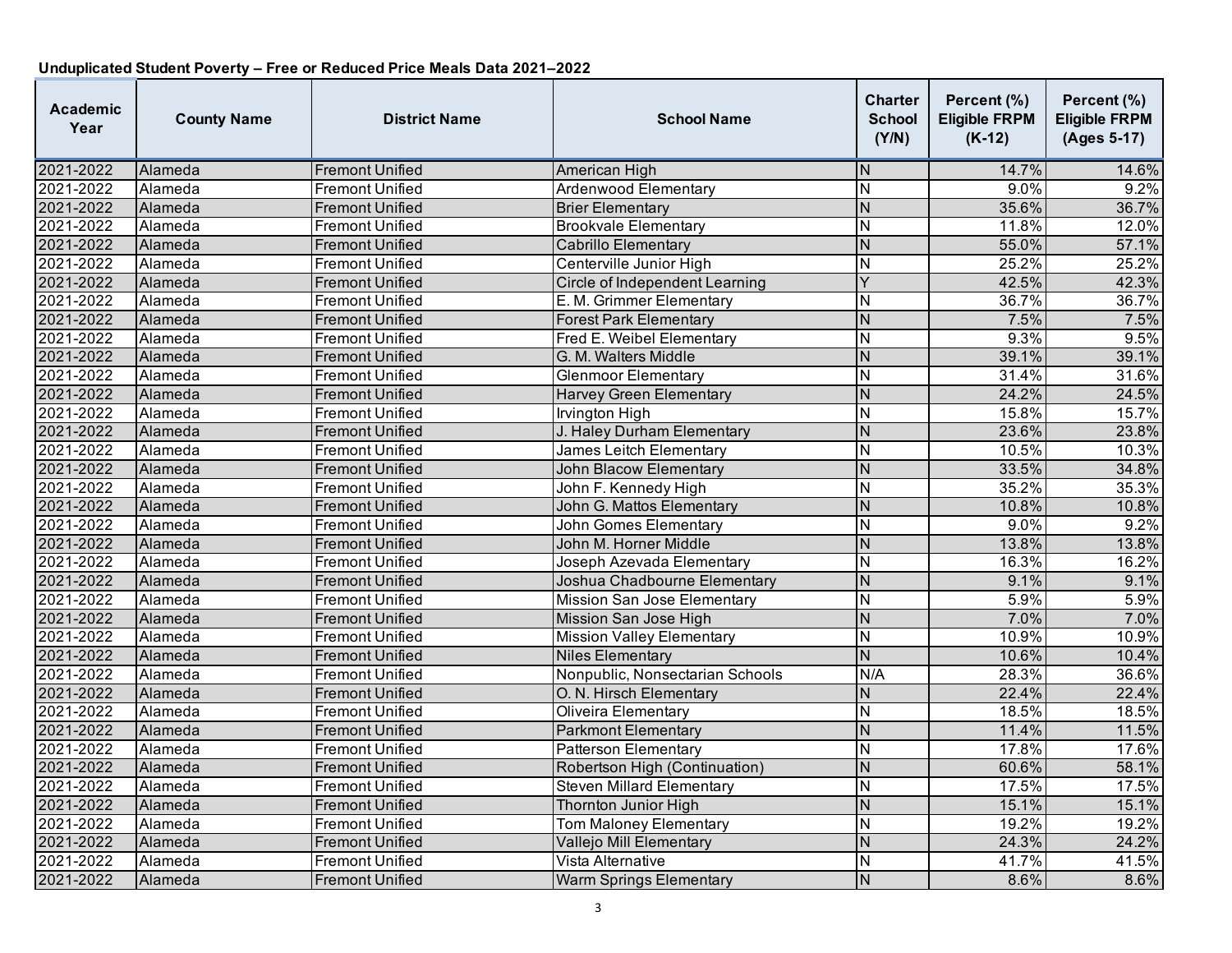| <b>Academic</b><br>Year | <b>County Name</b> | <b>District Name</b>   | <b>School Name</b>                        | <b>Charter</b><br><b>School</b><br>(Y/N) | Percent (%)<br><b>Eligible FRPM</b><br>$(K-12)$ | Percent (%)<br><b>Eligible FRPM</b><br>(Ages 5-17) |
|-------------------------|--------------------|------------------------|-------------------------------------------|------------------------------------------|-------------------------------------------------|----------------------------------------------------|
| 2021-2022               | Alameda            | <b>Fremont Unified</b> | <b>Warwick Elementary</b>                 | IN.                                      | 12.8%                                           | 12.9%                                              |
| 2021-2022               | Alameda            | <b>Fremont Unified</b> | <b>Washington High</b>                    | $\overline{N}$                           | 25.7%                                           | 25.2%                                              |
| 2021-2022               | Alameda            | <b>Fremont Unified</b> | William Hopkins Junior High               | $\overline{\mathsf{N}}$                  | 9.7%                                            | 9.7%                                               |
| 2021-2022               | Alameda            | <b>Fremont Unified</b> | Young Adult Program                       | $\overline{N}$                           | 19.4%                                           | 0.0%                                               |
| 2021-2022               | Alameda            | <b>Hayward Unified</b> | Anthony W. Ochoa Middle                   | N                                        | 55.4%                                           | 55.4%                                              |
| 2021-2022               | Alameda            | <b>Hayward Unified</b> | <b>Bowman Elementary</b>                  | $\overline{N}$                           | 58.7%                                           | 58.7%                                              |
| 2021-2022               | Alameda            | <b>Hayward Unified</b> | <b>Brenkwitz High</b>                     | N                                        | 56.4%                                           | 56.4%                                              |
| 2021-2022               | Alameda            | <b>Hayward Unified</b> | <b>Bret Harte Middle</b>                  | N                                        | 55.4%                                           | 55.4%                                              |
| 2021-2022               | Alameda            | <b>Hayward Unified</b> | <b>Burbank Elementary</b>                 | $\overline{\mathsf{N}}$                  | 54.8%                                           | 54.9%                                              |
| 2021-2022               | Alameda            | <b>Hayward Unified</b> | <b>Cesar Chavez Middle</b>                | N                                        | 66.9%                                           | 66.9%                                              |
| 2021-2022               | Alameda            | <b>Hayward Unified</b> | <b>Cherryland Elementary</b>              | $\overline{\mathsf{N}}$                  | 60.6%                                           | 60.7%                                              |
| 2021-2022               | Alameda            | <b>Hayward Unified</b> | <b>District Office</b>                    | N/A                                      | 31.0%                                           | 33.3%                                              |
| 2021-2022               | Alameda            | <b>Hayward Unified</b> | East Avenue Elementary                    | N                                        | 47.9%                                           | 47.9%                                              |
| 2021-2022               | Alameda            | <b>Hayward Unified</b> | <b>Eden Gardens Elementary</b>            | $\overline{N}$                           | 42.5%                                           | 42.6%                                              |
| 2021-2022               | Alameda            | <b>Hayward Unified</b> | <b>Eldridge Elementary</b>                | N                                        | 55.7%                                           | 55.7%                                              |
| 2021-2022               | Alameda            | <b>Hayward Unified</b> | <b>Fairview Elementary</b>                | N                                        | 52.5%                                           | 52.2%                                              |
| 2021-2022               | Alameda            | <b>Hayward Unified</b> | Faith Ringgold School of Arts and Science | N                                        | 54.0%                                           | 54.0%                                              |
| 2021-2022               | Alameda            | <b>Hayward Unified</b> | <b>Glassbrook Elementary</b>              | N                                        | 67.0%                                           | 67.0%                                              |
| 2021-2022               | Alameda            | <b>Hayward Unified</b> | <b>Harder Elementary</b>                  | N                                        | 68.1%                                           | 68.1%                                              |
| 2021-2022               | Alameda            | <b>Hayward Unified</b> | <b>Hayward High</b>                       | $\overline{N}$                           | 47.1%                                           | 47.2%                                              |
| 2021-2022               | Alameda            | <b>Hayward Unified</b> | Hayward Twin Oaks Montessori              | Y                                        | 35.9%                                           | 35.9%                                              |
| 2021-2022               | Alameda            | <b>Hayward Unified</b> | Impact Academy of Arts & Technology       | Y                                        | 60.0%                                           | 60.1%                                              |
| 2021-2022               | Alameda            | <b>Hayward Unified</b> | Knowledge Enlightens You (KEY) Academy    | Y                                        | 70.4%                                           | 70.3%                                              |
| 2021-2022               | Alameda            | <b>Hayward Unified</b> | Leadership Public Schools - Hayward       | Y                                        | 40.3%                                           | 40.5%                                              |
| 2021-2022               | Alameda            | <b>Hayward Unified</b> | Longwood Elementary                       | $\overline{\mathsf{N}}$                  | 63.2%                                           | 63.2%                                              |
| 2021-2022               | Alameda            | <b>Hayward Unified</b> | Lorin A. Eden Elementary                  | N                                        | 46.9%                                           | 46.9%                                              |
| 2021-2022               | Alameda            | <b>Hayward Unified</b> | Martin Luther King, Jr. Middle            | N                                        | 56.0%                                           | 56.0%                                              |
| 2021-2022               | Alameda            | <b>Hayward Unified</b> | Mt. Eden High                             | $\overline{\mathsf{N}}$                  | 47.2%                                           | 47.6%                                              |
| 2021-2022               | Alameda            | Hayward Unified        | Nonpublic, Nonsectarian Schools           | N/A                                      | 47.5%                                           | 55.6%                                              |
| 2021-2022               | Alameda            | <b>Hayward Unified</b> | Palma Ceia Elementary                     | N                                        | 53.5%                                           | 53.5%                                              |
| 2021-2022               | Alameda            | <b>Hayward Unified</b> | <b>Park Elementary</b>                    | N                                        | 66.0%                                           | 66.2%                                              |
| 2021-2022               | Alameda            | <b>Hayward Unified</b> | <b>Ruus Elementary</b>                    | N                                        | 56.7%                                           | 56.8%                                              |
| 2021-2022               | Alameda            | <b>Hayward Unified</b> | <b>Schafer Park Elementary</b>            | $\overline{\mathsf{N}}$                  | 60.1%                                           | 60.1%                                              |
| 2021-2022               | Alameda            | <b>Hayward Unified</b> | Southgate Elementary                      | N                                        | 42.5%                                           | 42.9%                                              |
| 2021-2022               | Alameda            | <b>Hayward Unified</b> | Stonebrae Elementary                      | $\overline{\mathsf{N}}$                  | 41.0%                                           | 41.0%                                              |
| 2021-2022               | Alameda            | <b>Hayward Unified</b> | <b>Strobridge Elementary</b>              | $\overline{N}$                           | 55.0%                                           | 55.0%                                              |
| 2021-2022               | Alameda            | <b>Hayward Unified</b> | Tennyson High                             | N                                        | 60.2%                                           | 60.0%                                              |
| 2021-2022               | Alameda            | <b>Hayward Unified</b> | <b>Treeview Elementary</b>                | N                                        | 56.4%                                           | 56.4%                                              |
| 2021-2022               | Alameda            | <b>Hayward Unified</b> | <b>Tyrrell Elementary</b>                 | N                                        | 65.8%                                           | 65.8%                                              |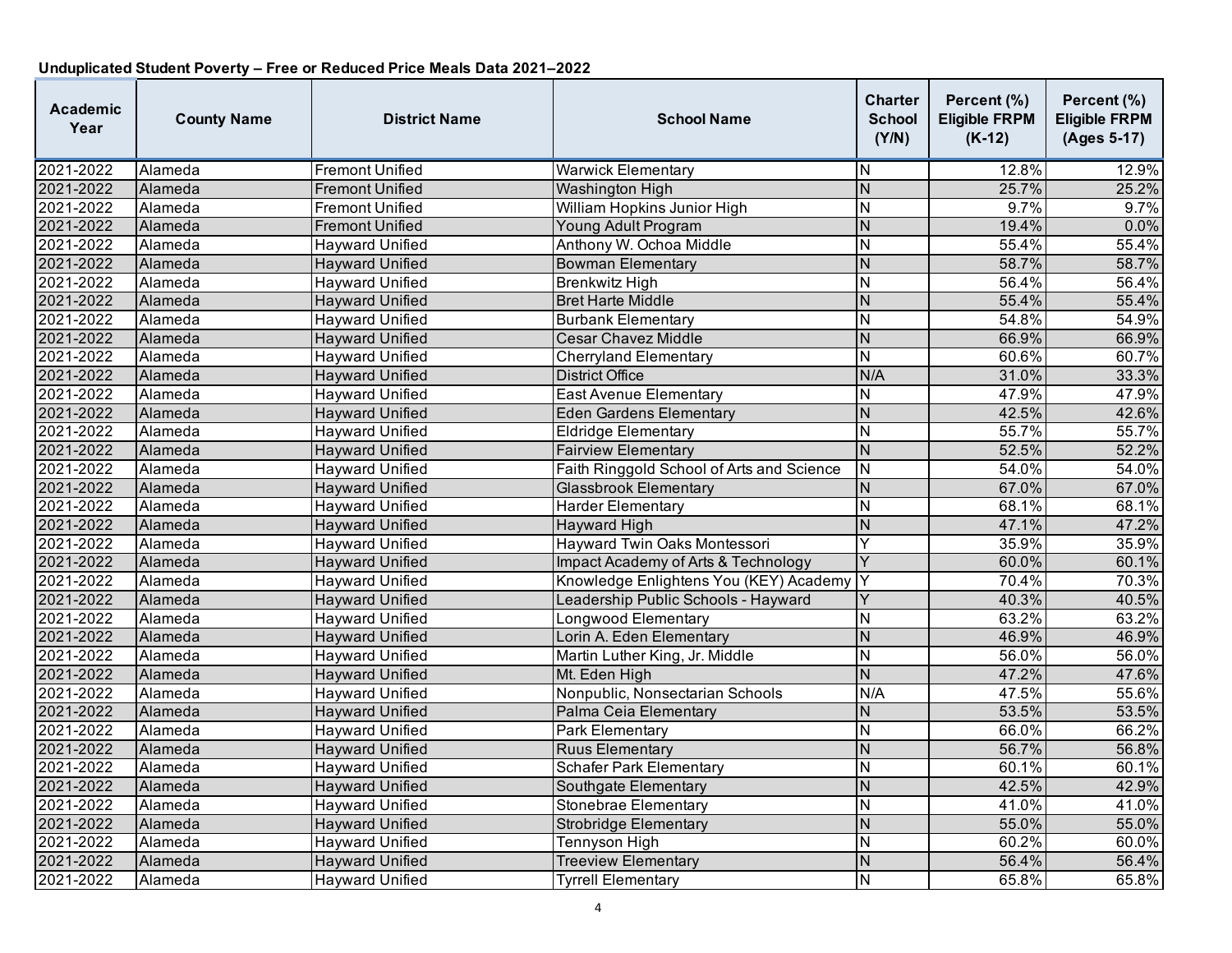| <b>Academic</b><br>Year | <b>County Name</b> | <b>District Name</b>             | <b>School Name</b>                          | <b>Charter</b><br><b>School</b><br>(Y/N) | Percent (%)<br><b>Eligible FRPM</b><br>$(K-12)$ | Percent (%)<br><b>Eligible FRPM</b><br>(Ages 5-17) |
|-------------------------|--------------------|----------------------------------|---------------------------------------------|------------------------------------------|-------------------------------------------------|----------------------------------------------------|
| 2021-2022               | Alameda            | <b>Hayward Unified</b>           | <b>Winton Middle</b>                        | ΙN                                       | 63.7%                                           | 63.7%                                              |
| 2021-2022               | Alameda            | Livermore Valley Joint Unified   | <b>Altamont Creek Elementary</b>            | $\overline{\mathsf{N}}$                  | 11.2%                                           | 11.2%                                              |
| 2021-2022               | Alameda            | Livermore Valley Joint Unified   | Andrew N. Christensen Middle                | N                                        | 19.4%                                           | 19.4%                                              |
| 2021-2022               | Alameda            | Livermore Valley Joint Unified   | Arroyo Seco Elementary                      | N                                        | 18.4%                                           | 18.7%                                              |
| 2021-2022               | Alameda            | Livermore Valley Joint Unified   | <b>Del Valle Continuation High</b>          | N                                        | 54.7%                                           | 55.5%                                              |
| 2021-2022               | Alameda            | Livermore Valley Joint Unified   | East Avenue Middle                          | Z                                        | 26.4%                                           | 26.4%                                              |
| 2021-2022               | Alameda            | Livermore Valley Joint Unified   | Emma C. Smith Elementary                    | Z                                        | 6.3%                                            | 6.1%                                               |
| 2021-2022               | Alameda            | Livermore Valley Joint Unified   | Granada High                                | N                                        | 15.3%                                           | 15.0%                                              |
| 2021-2022               | Alameda            | Livermore Valley Joint Unified   | Jackson Avenue Elementary                   | N                                        | 28.5%                                           | 28.8%                                              |
| 2021-2022               | Alameda            | Livermore Valley Joint Unified   | Joe Michell                                 | Z                                        | 15.1%                                           | 14.9%                                              |
| 2021-2022               | Alameda            | Livermore Valley Joint Unified   | Junction K-8                                | $\overline{N}$                           | 51.6%                                           | 51.6%                                              |
| 2021-2022               | Alameda            | Livermore Valley Joint Unified   | <b>Lawrence Elementary</b>                  | N                                        | 13.2%                                           | 13.7%                                              |
| 2021-2022               | Alameda            | Livermore Valley Joint Unified   | Leo R. Croce Elementary                     | Z                                        | 23.8%                                           | 23.9%                                              |
| 2021-2022               | Alameda            | Livermore Valley Joint Unified   | Livermore High                              | N                                        | 20.5%                                           | 20.4%                                              |
| 2021-2022               | Alameda            | Livermore Valley Joint Unified   | <b>Marylin Avenue Elementary</b>            | $\overline{N}$                           | 59.8%                                           | 59.8%                                              |
| 2021-2022               | Alameda            | Livermore Valley Joint Unified   | Nonpublic, Nonsectarian Schools             | N/A                                      | 25.0%                                           | 26.3%                                              |
| 2021-2022               | Alameda            | Livermore Valley Joint Unified   | Rancho Las Positas Elementary               | N                                        | 16.6%                                           | 16.3%                                              |
| 2021-2022               | Alameda            | Livermore Valley Joint Unified   | <b>Sunset Elementary</b>                    | ĪΝ                                       | 8.1%                                            | 7.9%                                               |
| 2021-2022               | Alameda            | Livermore Valley Joint Unified   | Vineyard Alternative                        | N                                        | 23.1%                                           | 23.2%                                              |
| 2021-2022               | Alameda            | Livermore Valley Joint Unified   | <b>William Mendenhall Middle</b>            | <b>N</b>                                 | 7.9%                                            | 7.9%                                               |
| 2021-2022               | Alameda            | <b>Mountain House Elementary</b> | Mountain House Elementary                   | Z                                        | 85.0%                                           | 85.0%                                              |
| 2021-2022               | Alameda            | <b>Newark Unified</b>            | <b>August Schilling Elementary</b>          | Z                                        | 59.9%                                           | 59.8%                                              |
| 2021-2022               | Alameda            | <b>Newark Unified</b>            | <b>Birch Grove Intermediate</b>             | Z                                        | 28.0%                                           | 28.0%                                              |
| 2021-2022               | Alameda            | <b>Newark Unified</b>            | <b>Birch Grove Primary</b>                  | Z                                        | 30.0%                                           | 30.3%                                              |
| 2021-2022               | Alameda            | <b>Newark Unified</b>            | <b>Bridgepoint High (Continuation)</b>      | $\overline{N}$                           | 46.8%                                           | 59.1%                                              |
| 2021-2022               | Alameda            | <b>Newark Unified</b>            | <b>Coyote Hills Elementary</b>              | N                                        | 50.0%                                           | 50.0%                                              |
| 2021-2022               | Alameda            | <b>Newark Unified</b>            | Crossroads High (Alternative)               | $\overline{\mathsf{N}}$                  | 43.2%                                           | 43.0%                                              |
| 2021-2022               | Alameda            | <b>Newark Unified</b>            | E. L. Musick Elementary                     | <b>N</b>                                 | 57.4%                                           | 57.4%                                              |
| 2021-2022               | Alameda            | <b>Newark Unified</b>            | John F. Kennedy Elementary                  | Z                                        | 23.0%                                           | 23.2%                                              |
| 2021-2022               | Alameda            | Newark Unified                   | <b>Lincoln Elementary</b>                   | N                                        | 46.8%                                           | 46.8%                                              |
| 2021-2022               | Alameda            | <b>Newark Unified</b>            | Newark Junior High                          | N                                        | 41.2%                                           | 41.2%                                              |
| 2021-2022               | Alameda            | <b>Newark Unified</b>            | <b>Newark Memorial High</b>                 | $\overline{\mathsf{N}}$                  | 38.7%                                           | 38.3%                                              |
| 2021-2022               | Alameda            | <b>Newark Unified</b>            | Nonpublic, Nonsectarian Schools             | N/A                                      | 42.9%                                           | 40.0%                                              |
| 2021-2022               | Alameda            | <b>New Haven Unified</b>         | Alternative Learning Academy at Conley-CanN |                                          | 77.8%                                           | 85.7%                                              |
| 2021-2022               | Alameda            | New Haven Unified                | Alvarado Elementary                         | N                                        | 49.2%                                           | 49.2%                                              |
| 2021-2022               | Alameda            | New Haven Unified                | <b>Cesar Chavez Middle</b>                  | <b>N</b>                                 | 55.3%                                           | 55.3%                                              |
| 2021-2022               | Alameda            | New Haven Unified                | Core Learning Academy at Conley-Caraball    |                                          | 51.7%                                           | 57.0%                                              |
| 2021-2022               | Alameda            | <b>New Haven Unified</b>         | Decoto School for Independent Study         | N                                        | 44.5%                                           | 44.8%                                              |
| 2021-2022               | Alameda            | <b>New Haven Unified</b>         | <b>Delaine Eastin Elementary</b>            | N                                        | 18.3%                                           | 18.3%                                              |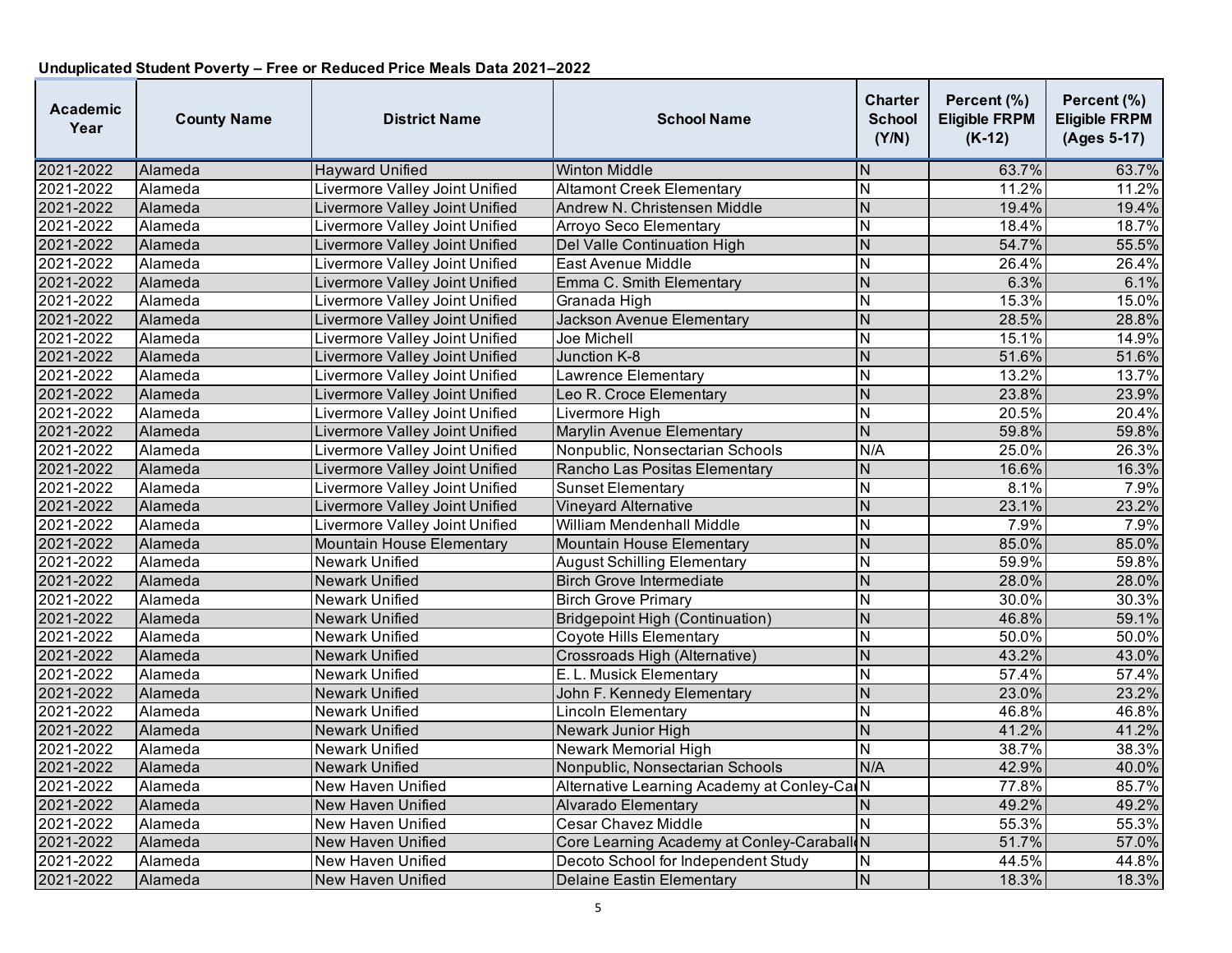| <b>Academic</b><br>Year | <b>County Name</b> | <b>District Name</b>     | <b>School Name</b>                           | <b>Charter</b><br><b>School</b><br>(Y/N) | Percent (%)<br><b>Eligible FRPM</b><br>$(K-12)$ | Percent (%)<br><b>Eligible FRPM</b><br>(Ages 5-17) |
|-------------------------|--------------------|--------------------------|----------------------------------------------|------------------------------------------|-------------------------------------------------|----------------------------------------------------|
| 2021-2022               | Alameda            | New Haven Unified        | Guy Jr. Emanuele Elementary                  | N                                        | 47.2%                                           | 47.6%                                              |
| 2021-2022               | Alameda            | <b>New Haven Unified</b> | <b>Hillview Crest Elementary</b>             | N                                        | 58.7%                                           | 58.9%                                              |
| 2021-2022               | Alameda            | <b>New Haven Unified</b> | Itliong-Vera Cruz                            | N                                        | 39.1%                                           | 39.1%                                              |
| 2021-2022               | Alameda            | New Haven Unified        | James Logan High                             | $\overline{N}$                           | 39.0%                                           | 39.1%                                              |
| 2021-2022               | Alameda            | New Haven Unified        | Nonpublic, Nonsectarian Schools              | N/A                                      | 20.0%                                           | 25.0%                                              |
| 2021-2022               | Alameda            | New Haven Unified        | <b>Pioneer Elementary</b>                    | N                                        | 39.3%                                           | 39.6%                                              |
| 2021-2022               | Alameda            | New Haven Unified        | <b>Searles Elementary</b>                    | N                                        | 55.8%                                           | 56.0%                                              |
| 2021-2022               | Alameda            | <b>New Haven Unified</b> | Tom Kitayama Elementary                      | N                                        | 46.1%                                           | 46.5%                                              |
| 2021-2022               | Alameda            | Oakland Unified          | Achieve Academy                              | Υ                                        | 54.4%                                           | 54.5%                                              |
| 2021-2022               | Alameda            | Oakland Unified          | <b>ACORN Woodland Elementary</b>             | N                                        | 92.0%                                           | 92.0%                                              |
| 2021-2022               | Alameda            | Oakland Unified          | AIMS College Prep High                       | Y                                        | 60.3%                                           | 59.4%                                              |
| 2021-2022               | Alameda            | Oakland Unified          | <b>AIMS College Prep Middle</b>              | Y                                        | 56.2%                                           | 56.2%                                              |
| 2021-2022               | Alameda            | Oakland Unified          | <b>Allendale Elementary</b>                  | N                                        | 93.9%                                           | 93.9%                                              |
| 2021-2022               | Alameda            | Oakland Unified          | American Indian Public Charter II            | Ý                                        | 63.1%                                           | 63.1%                                              |
| 2021-2022               | Alameda            | Oakland Unified          | <b>ARISE High</b>                            | Y                                        | 44.1%                                           | 43.7%                                              |
| 2021-2022               | Alameda            | Oakland Unified          | <b>ASCEND</b>                                | Y                                        | 44.6%                                           | 44.6%                                              |
| 2021-2022               | Alameda            | Oakland Unified          | Aspire Berkley Maynard Academy               | Y                                        | 65.0%                                           | 65.1%                                              |
| 2021-2022               | Alameda            | Oakland Unified          | Aspire College Academy                       |                                          | 77.7%                                           | 77.5%                                              |
| 2021-2022               | Alameda            | Oakland Unified          | Aspire Golden State College Preparatory ActY |                                          | 64.0%                                           | 64.3%                                              |
| 2021-2022               | Alameda            | Oakland Unified          | Aspire Lionel Wilson College Preparatory AdY |                                          | 77.6%                                           | 77.8%                                              |
| 2021-2022               | Alameda            | <b>Oakland Unified</b>   | Aspire Monarch Academy                       |                                          | 81.4%                                           | 81.8%                                              |
| 2021-2022               | Alameda            | Oakland Unified          | Aspire Triumph Technology Academy            | Y                                        | 87.5%                                           | 87.1%                                              |
| 2021-2022               | Alameda            | Oakland Unified          | <b>Bay Area Technology</b>                   | Y                                        | 65.5%                                           | 65.2%                                              |
| 2021-2022               | Alameda            | Oakland Unified          | Bella Vista Elementary                       | $\overline{N}$                           | 84.1%                                           | 83.9%                                              |
| 2021-2022               | Alameda            | Oakland Unified          | <b>Bret Harte Middle</b>                     | N                                        | 80.6%                                           | 80.6%                                              |
| 2021-2022               | Alameda            | Oakland Unified          | Bridges @ Melrose Academy                    | N                                        | 99.8%                                           | 99.8%                                              |
| 2021-2022               | Alameda            | Oakland Unified          | <b>Brookfield Elementary</b>                 | N                                        | 90.4%                                           | 90.4%                                              |
| 2021-2022               | Alameda            | Oakland Unified          | <b>Burckhalter Elementary</b>                | N                                        | 88.4%                                           | 88.4%                                              |
| 2021-2022               | Alameda            | Oakland Unified          | Carl B. Munck Elementary                     | N                                        | 76.2%                                           | 79.8%                                              |
| 2021-2022               | Alameda            | Oakland Unified          | Castlemont High                              | N                                        | 88.4%                                           | 88.6%                                              |
| 2021-2022               | Alameda            | Oakland Unified          | <b>Chabot Elementary</b>                     | $\overline{N}$                           | 22.0%                                           | 22.0%                                              |
| 2021-2022               | Alameda            | Oakland Unified          | <b>Claremont Middle</b>                      | $\overline{N}$                           | 38.8%                                           | 38.8%                                              |
| 2021-2022               | Alameda            | Oakland Unified          | <b>Cleveland Elementary</b>                  | N                                        | 52.0%                                           | 52.0%                                              |
| 2021-2022               | Alameda            | Oakland Unified          | Coliseum College Prep Academy                | N                                        | 96.8%                                           | 96.9%                                              |
| 2021-2022               | Alameda            | Oakland Unified          | <b>Community Day</b>                         | N                                        | 100.0%                                          | 100.0%                                             |
| 2021-2022               | Alameda            | Oakland Unified          | <b>Crocker Highlands Elementary</b>          | $\overline{N}$                           | 18.3%                                           | 18.3%                                              |
| 2021-2022               | Alameda            | Oakland Unified          | Dewey Academy                                | N                                        | 91.3%                                           | 90.2%                                              |
| 2021-2022               | Alameda            | Oakland Unified          | Downtown Charter Academy                     | Y                                        | 67.5%                                           | 67.5%                                              |
| 2021-2022               | Alameda            | Oakland Unified          | East Bay Innovation Academy                  | Y                                        | 35.9%                                           | 36.2%                                              |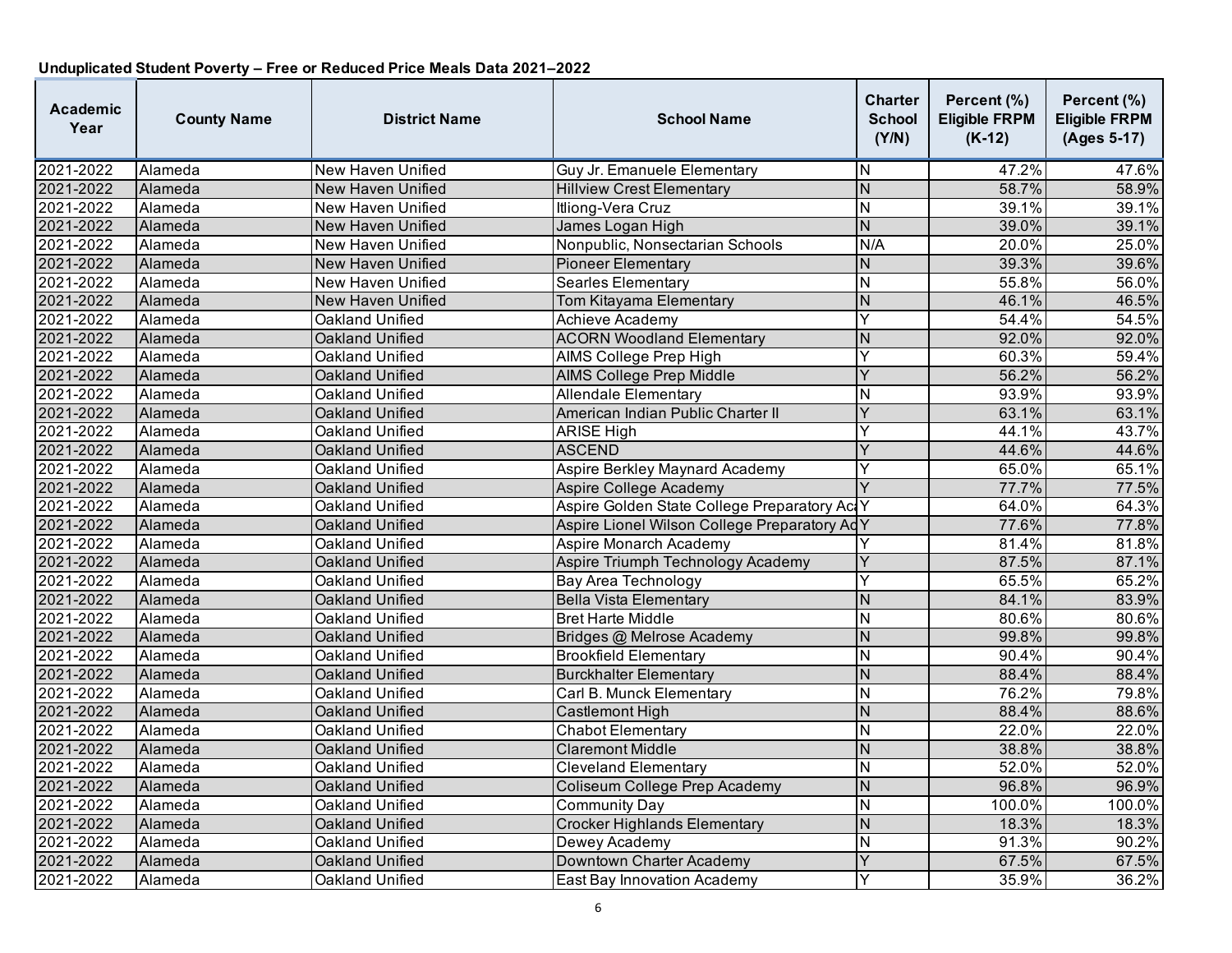| <b>Academic</b><br>Year | <b>County Name</b> | <b>District Name</b>   | <b>School Name</b>                        | Charter<br><b>School</b><br>(Y/N) | Percent (%)<br><b>Eligible FRPM</b><br>$(K-12)$ | Percent (%)<br><b>Eligible FRPM</b><br>(Ages 5-17) |
|-------------------------|--------------------|------------------------|-------------------------------------------|-----------------------------------|-------------------------------------------------|----------------------------------------------------|
| 2021-2022               | Alameda            | <b>Oakland Unified</b> | <b>East Oakland Pride Elementary</b>      | N                                 | 91.8%                                           | 91.8%                                              |
| 2021-2022               | Alameda            | Oakland Unified        | <b>Edna Brewer Middle</b>                 | N                                 | 48.1%                                           | 48.1%                                              |
| 2021-2022               | Alameda            | Oakland Unified        | <b>Elmhurst United Middle</b>             | $\overline{\mathsf{N}}$           | 96.9%                                           | 96.9%                                              |
| 2021-2022               | Alameda            | Oakland Unified        | <b>Emerson Elementary</b>                 | $\overline{\mathsf{N}}$           | 73.2%                                           | 74.1%                                              |
| 2021-2022               | Alameda            | Oakland Unified        | <b>EnCompass Academy Elementary</b>       | N                                 | 94.6%                                           | 94.4%                                              |
| 2021-2022               | Alameda            | Oakland Unified        | Esperanza Elementary                      | N                                 | 95.0%                                           | 94.9%                                              |
| 2021-2022               | Alameda            | Oakland Unified        | Francophone Charter School of Oakland     | $\overline{\mathsf{Y}}$           | 24.9%                                           | 24.7%                                              |
| 2021-2022               | Alameda            | Oakland Unified        | <b>Franklin Elementary</b>                | N                                 | 93.4%                                           | 93.4%                                              |
| 2021-2022               | Alameda            | Oakland Unified        | Fred T. Korematsu Discovery Academy       | $\overline{N}$                    | 93.9%                                           | 93.8%                                              |
| 2021-2022               | Alameda            | Oakland Unified        | Fremont High                              | N                                 | 95.2%                                           | 95.3%                                              |
| 2021-2022               | Alameda            | Oakland Unified        | Frick United Academy of Language          | $\overline{N}$                    | 95.9%                                           | 95.9%                                              |
| 2021-2022               | Alameda            | Oakland Unified        | <b>Fruitvale Elementary</b>               | N                                 | 92.0%                                           | 92.0%                                              |
| 2021-2022               | Alameda            | Oakland Unified        | <b>Garfield Elementary</b>                | $\overline{N}$                    | 93.3%                                           | 93.2%                                              |
| 2021-2022               | Alameda            | Oakland Unified        | Gateway to College at Laney College       | $\overline{\mathsf{N}}$           | 37.7%                                           | 50.0%                                              |
| 2021-2022               | Alameda            | Oakland Unified        | <b>Glenview Elementary</b>                | N                                 | 30.5%                                           | 30.0%                                              |
| 2021-2022               | Alameda            | Oakland Unified        | <b>Global Family</b>                      | N                                 | 98.6%                                           | 98.5%                                              |
| 2021-2022               | Alameda            | Oakland Unified        | <b>Grass Valley Elementary</b>            | $\overline{\mathsf{N}}$           | 87.0%                                           | 87.0%                                              |
| 2021-2022               | Alameda            | Oakland Unified        | Greenleaf                                 | N                                 | 88.2%                                           | 87.9%                                              |
| 2021-2022               | Alameda            | Oakland Unified        | <b>Hillcrest</b>                          | N                                 | 15.8%                                           | 15.8%                                              |
| 2021-2022               | Alameda            | Oakland Unified        | Home and Hospital Program                 | N                                 | 50.0%                                           | 41.7%                                              |
| 2021-2022               | Alameda            | Oakland Unified        | <b>Hoover Elementary</b>                  | N                                 | 92.9%                                           | 92.9%                                              |
| 2021-2022               | Alameda            | Oakland Unified        | <b>Horace Mann Elementary</b>             | $\overline{\mathsf{N}}$           | 95.5%                                           | 95.5%                                              |
| 2021-2022               | Alameda            | Oakland Unified        | Independent Study, Sojourner Truth        | N                                 | 83.0%                                           | 84.2%                                              |
| 2021-2022               | Alameda            | Oakland Unified        | <b>International Community Elementary</b> | $\overline{\mathsf{N}}$           | 89.3%                                           | 89.3%                                              |
| 2021-2022               | Alameda            | <b>Oakland Unified</b> | Joaquin Miller Elementary                 | $\overline{\mathsf{N}}$           | 25.8%                                           | 25.8%                                              |
| 2021-2022               | Alameda            | Oakland Unified        | <b>KIPP Bridge Academy</b>                | Ý                                 | 84.0%                                           | 83.6%                                              |
| 2021-2022               | Alameda            | Oakland Unified        | La Escuelita                              | N                                 | 91.0%                                           | 91.6%                                              |
| 2021-2022               | Alameda            | Oakland Unified        | Laurel Elementary                         | $\overline{\mathsf{N}}$           | 82.5%                                           | 82.4%                                              |
| 2021-2022               | Alameda            | Oakland Unified        | <b>Learning Without Limits</b>            | Ý                                 | 68.5%                                           | 68.5%                                              |
| 2021-2022               | Alameda            | Oakland Unified        | <b>LIFE Academy</b>                       | N                                 | 95.1%                                           | 95.0%                                              |
| 2021-2022               | Alameda            | Oakland Unified        | <b>Lighthouse Community Charter</b>       | Ý                                 | 88.9%                                           | 88.9%                                              |
| 2021-2022               | Alameda            | Oakland Unified        | Lighthouse Community Charter High         | Y                                 | 89.1%                                           | 89.2%                                              |
| 2021-2022               | Alameda            | Oakland Unified        | <b>Lincoln Elementary</b>                 | $\overline{N}$                    | 75.1%                                           | 75.1%                                              |
| 2021-2022               | Alameda            | Oakland Unified        | Lockwood STEAM Academy Elementary         | ${\sf N}$                         | 93.7%                                           | 93.7%                                              |
| 2021-2022               | Alameda            | Oakland Unified        | Lodestar: A Lighthouse Community Charter  | łΥ                                | 85.4%                                           | 85.3%                                              |
| 2021-2022               | Alameda            | Oakland Unified        | LPS Oakland R & D Campus                  |                                   | 92.7%                                           | 92.5%                                              |
| 2021-2022               | Alameda            | Oakland Unified        | Madison Park Academy 6-12                 | N                                 | 94.8%                                           | 95.0%                                              |
| 2021-2022               | Alameda            | Oakland Unified        | Madison Park Academy TK-5                 | N                                 | 96.6%                                           | 96.9%                                              |
| 2021-2022               | Alameda            | Oakland Unified        | Manzanita Community                       | N                                 | 91.1%                                           | 91.0%                                              |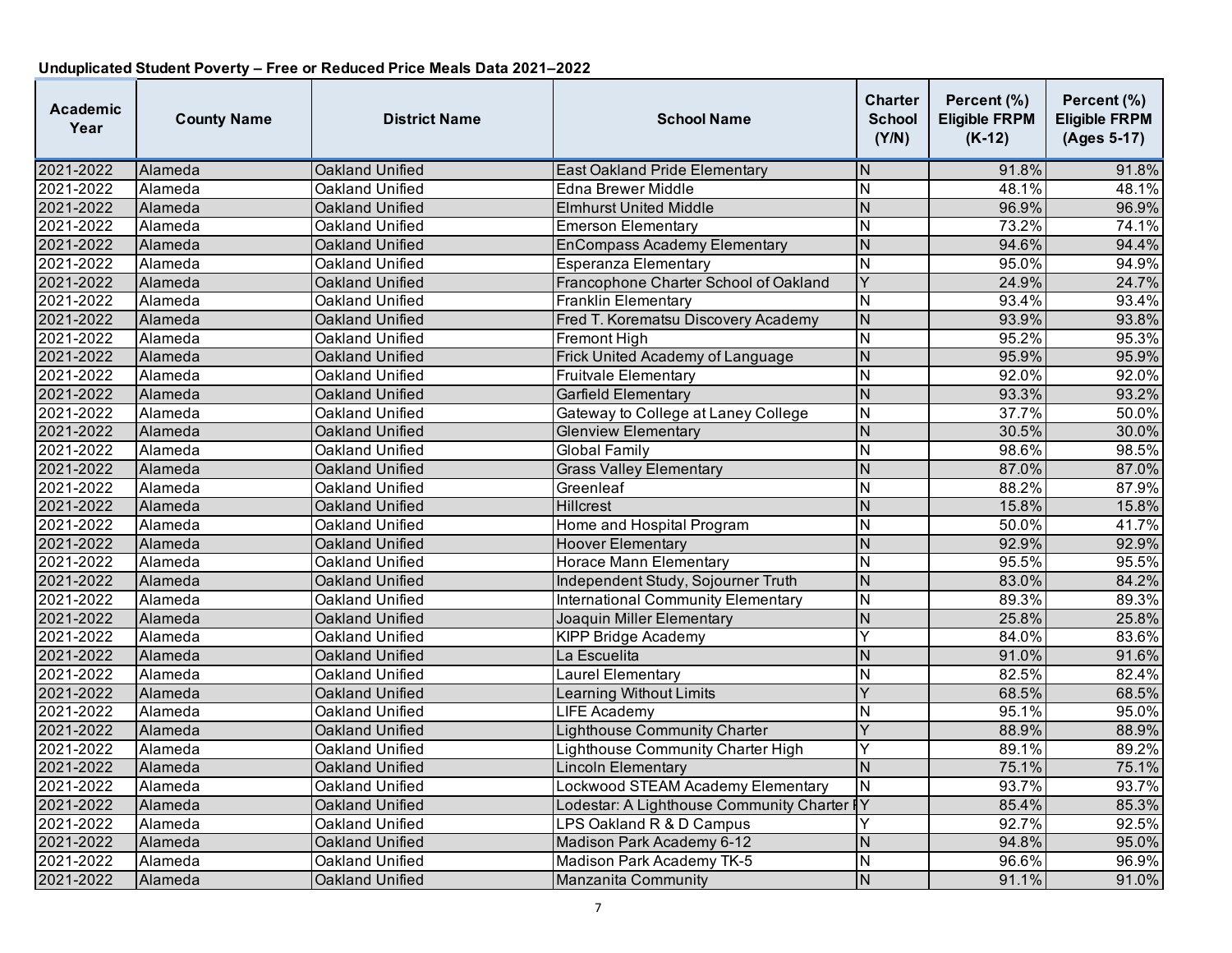| Academic<br>Year | <b>County Name</b> | <b>District Name</b>   | <b>School Name</b>                             | <b>Charter</b><br><b>School</b><br>(Y/N) | Percent (%)<br><b>Eligible FRPM</b><br>$(K-12)$ | Percent (%)<br><b>Eligible FRPM</b><br>(Ages 5-17) |
|------------------|--------------------|------------------------|------------------------------------------------|------------------------------------------|-------------------------------------------------|----------------------------------------------------|
| 2021-2022        | Alameda            | Oakland Unified        | Manzanita SEED Elementary                      | N                                        | 70.6%                                           | 71.0%                                              |
| 2021-2022        | Alameda            | Oakland Unified        | <b>Markham Elementary</b>                      | $\overline{N}$                           | 91.6%                                           | 91.5%                                              |
| 2021-2022        | Alameda            | Oakland Unified        | Martin Luther King, Jr. Elementary             | $\overline{\mathsf{N}}$                  | 96.8%                                           | 96.7%                                              |
| 2021-2022        | Alameda            | Oakland Unified        | McClymonds High                                | N                                        | 92.6%                                           | 92.5%                                              |
| 2021-2022        | Alameda            | Oakland Unified        | Melrose Leadership Academy                     | N                                        | 50.9%                                           | 51.0%                                              |
| 2021-2022        | Alameda            | Oakland Unified        | MetWest High                                   | $\overline{N}$                           | 96.4%                                           | 96.3%                                              |
| 2021-2022        | Alameda            | Oakland Unified        | <b>Montclair Elementary</b>                    | $\overline{\mathsf{N}}$                  | 23.8%                                           | 23.9%                                              |
| 2021-2022        | Alameda            | Oakland Unified        | <b>Montera Middle</b>                          | N                                        | 50.5%                                           | 50.5%                                              |
| 2021-2022        | Alameda            | Oakland Unified        | New Highland Academy Elementary                | N                                        | 98.3%                                           | 98.3%                                              |
| 2021-2022        | Alameda            | Oakland Unified        | Nonpublic, Nonsectarian Schools                | N/A                                      | 52.0%                                           | 53.4%                                              |
| 2021-2022        | Alameda            | <b>Oakland Unified</b> | North Oakland Community Charter                | Ÿ                                        | 48.3%                                           | 48.3%                                              |
| 2021-2022        | Alameda            | Oakland Unified        | Oakland Academy of Knowledge                   | N                                        | 89.0%                                           | 89.0%                                              |
| 2021-2022        | Alameda            | Oakland Unified        | Oakland Charter Academy                        | Y                                        | 61.4%                                           | 61.4%                                              |
| 2021-2022        | Alameda            | Oakland Unified        | Oakland Charter High                           | Y                                        | 66.7%                                           | 67.4%                                              |
| 2021-2022        | Alameda            | <b>Oakland Unified</b> | Oakland High                                   | N                                        | 86.8%                                           | 86.7%                                              |
| 2021-2022        | Alameda            | Oakland Unified        | Oakland International High                     | $\mathsf{N}$                             | 98.2%                                           | 97.0%                                              |
| 2021-2022        | Alameda            | Oakland Unified        | Oakland Military Institute, College Preparator | Υ                                        | 54.6%                                           | 54.5%                                              |
| 2021-2022        | Alameda            | Oakland Unified        | Oakland School for the Arts                    |                                          | 22.8%                                           | 22.9%                                              |
| 2021-2022        | Alameda            | Oakland Unified        | Oakland Technical High                         | N                                        | 55.2%                                           | 54.8%                                              |
| 2021-2022        | Alameda            | Oakland Unified        | Oakland Unity High                             | $\overline{Y}$                           | 81.1%                                           | 81.3%                                              |
| 2021-2022        | Alameda            | Oakland Unified        | Parker                                         | N                                        | 93.8%                                           | 93.8%                                              |
| 2021-2022        | Alameda            | Oakland Unified        | Peralta Elementary                             | N                                        | 26.6%                                           | 26.6%                                              |
| 2021-2022        | Alameda            | Oakland Unified        | <b>Piedmont Avenue Elementary</b>              | $\overline{\mathsf{N}}$                  | 73.2%                                           | 73.0%                                              |
| 2021-2022        | Alameda            | Oakland Unified        | <b>Prescott Elementary</b>                     | $\overline{N}$                           | 87.3%                                           | 88.0%                                              |
| 2021-2022        | Alameda            | Oakland Unified        | Ralph J. Bunche Continuation High              | $\overline{\mathsf{N}}$                  | 85.2%                                           | 88.1%                                              |
| 2021-2022        | Alameda            | Oakland Unified        | <b>Reach Academy Elementary</b>                | N                                        | 98.7%                                           | 98.7%                                              |
| 2021-2022        | Alameda            | Oakland Unified        | Redwood Heights Elementary                     | N                                        | 31.8%                                           | 31.8%                                              |
| 2021-2022        | Alameda            | Oakland Unified        | <b>Rise Community Elementary</b>               | N                                        | 93.3%                                           | 92.7%                                              |
| 2021-2022        | Alameda            | Oakland Unified        | Roosevelt Middle                               | $\overline{\mathsf{N}}$                  | 91.9%                                           | 91.9%                                              |
| 2021-2022        | Alameda            | Oakland Unified        | <b>Rudsdale Continuation High</b>              | $\overline{N}$                           | 87.3%                                           | 92.4%                                              |
| 2021-2022        | Alameda            | Oakland Unified        | Sankofa United Elementary                      | N                                        | 69.5%                                           | 69.5%                                              |
| 2021-2022        | Alameda            | Oakland Unified        | Sequoia Elementary                             | $\overline{N}$                           | 38.3%                                           | 38.7%                                              |
| 2021-2022        | Alameda            | Oakland Unified        | Skyline High                                   | N                                        | 70.4%                                           | 70.2%                                              |
| 2021-2022        | Alameda            | Oakland Unified        | <b>Street Academy Alternative High</b>         | N                                        | 90.9%                                           | 94.3%                                              |
| 2021-2022        | Alameda            | <b>Oakland Unified</b> | Think College Now Elementary                   | Ν                                        | 92.1%                                           | 92.1%                                              |
| 2021-2022        | Alameda            | Oakland Unified        | <b>Thornhill Elementary</b>                    | N                                        | 18.5%                                           | 19.3%                                              |
| 2021-2022        | Alameda            | Oakland Unified        | United for Success Academy Middle              | N                                        | 95.0%                                           | 95.0%                                              |
| 2021-2022        | Alameda            | Oakland Unified        | Urban Promise Academy Middle                   | N                                        | 96.2%                                           | 96.2%                                              |
| 2021-2022        | Alameda            | Oakland Unified        | <b>West Oakland Middle</b>                     | $\overline{\mathsf{N}}$                  | 89.9%                                           | 89.9%                                              |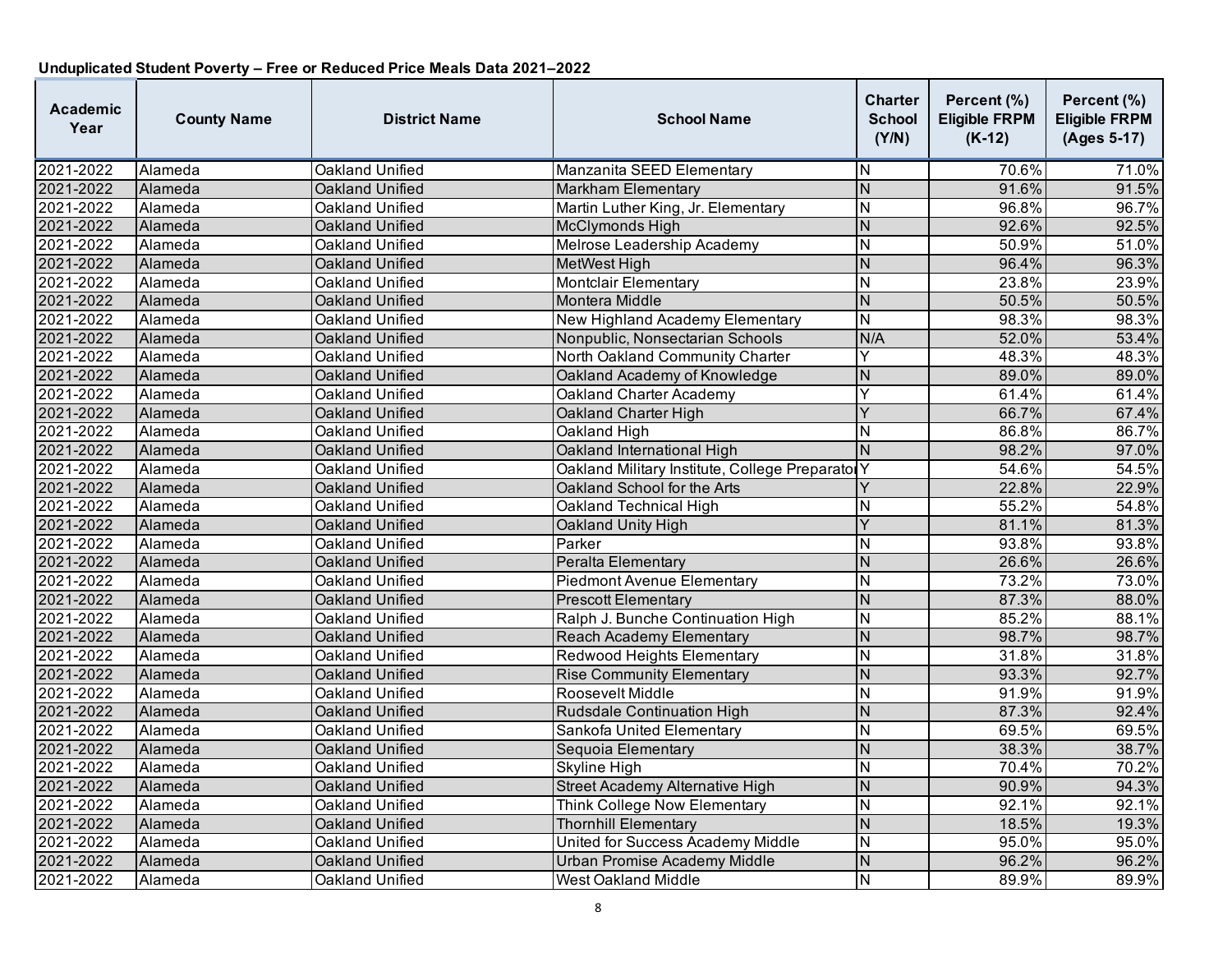| <b>Academic</b><br>Year | <b>County Name</b> | <b>District Name</b>         | <b>School Name</b>               | <b>Charter</b><br><b>School</b><br>(Y/N) | Percent (%)<br><b>Eligible FRPM</b><br>$(K-12)$ | Percent (%)<br><b>Eligible FRPM</b><br>(Ages 5-17) |
|-------------------------|--------------------|------------------------------|----------------------------------|------------------------------------------|-------------------------------------------------|----------------------------------------------------|
| 2021-2022               | Alameda            | Oakland Unified              | <b>Westlake Middle</b>           | N                                        | 88.8%                                           | 88.8%                                              |
| 2021-2022               | Alameda            | Oakland Unified              | Young Adult Program              | N                                        | 38.5%                                           | 0.0%                                               |
| 2021-2022               | Alameda            | <b>Piedmont City Unified</b> | <b>Beach Elementary</b>          | N                                        | 3.8%                                            | 3.8%                                               |
| 2021-2022               | Alameda            | <b>Piedmont City Unified</b> | <b>Havens Elementary</b>         | N                                        | 0.9%                                            | 1.0%                                               |
| 2021-2022               | Alameda            | <b>Piedmont City Unified</b> | Millennium High Alternative      | $\mathsf{N}$                             | 14.0%                                           | 14.3%                                              |
| 2021-2022               | Alameda            | <b>Piedmont City Unified</b> | Nonpublic, Nonsectarian Schools  | N/A                                      | 0.0%                                            | 0.0%                                               |
| 2021-2022               | Alameda            | <b>Piedmont City Unified</b> | Piedmont High                    | $\overline{N}$                           | 3.3%                                            | 3.3%                                               |
| 2021-2022               | Alameda            | <b>Piedmont City Unified</b> | <b>Piedmont Middle</b>           | N                                        | 2.1%                                            | 2.1%                                               |
| 2021-2022               | Alameda            | <b>Piedmont City Unified</b> | Wildwood Elementary              | $\overline{N}$                           | 2.7%                                            | 2.7%                                               |
| 2021-2022               | Alameda            | San Leandro Unified          | <b>Bancroft Middle</b>           | N                                        | 75.3%                                           | 75.3%                                              |
| 2021-2022               | Alameda            | San Leandro Unified          | <b>District Office</b>           | N/A                                      | 50.0%                                           | 33.3%                                              |
| 2021-2022               | Alameda            | San Leandro Unified          | Garfield Elementary              | Ν                                        | 75.5%                                           | 75.8%                                              |
| 2021-2022               | Alameda            | San Leandro Unified          | Jefferson Elementary             | N                                        | 80.0%                                           | 80.5%                                              |
| 2021-2022               | Alameda            | San Leandro Unified          | John Muir Middle                 | $\overline{\mathsf{N}}$                  | 75.4%                                           | 75.4%                                              |
| 2021-2022               | Alameda            | San Leandro Unified          | Lincoln High (Continuation)      | N                                        | 67.9%                                           | 66.7%                                              |
| 2021-2022               | Alameda            | San Leandro Unified          | <b>Madison Elementary</b>        | N                                        | 62.0%                                           | 61.7%                                              |
| 2021-2022               | Alameda            | San Leandro Unified          | <b>McKinley Elementary</b>       | $\overline{N}$                           | 76.1%                                           | 76.7%                                              |
| 2021-2022               | Alameda            | San Leandro Unified          | Monroe Elementary                | $\overline{N}$                           | 81.5%                                           | 81.1%                                              |
| 2021-2022               | Alameda            | San Leandro Unified          | Nonpublic, Nonsectarian Schools  | N/A                                      | 37.5%                                           | 42.9%                                              |
| 2021-2022               | Alameda            | San Leandro Unified          | Roosevelt Elementary             | Ν                                        | 47.2%                                           | 47.7%                                              |
| 2021-2022               | Alameda            | San Leandro Unified          | San Leandro High                 | $\overline{N}$                           | 69.1%                                           | 69.3%                                              |
| 2021-2022               | Alameda            | San Leandro Unified          | <b>Washington Elementary</b>     | $\overline{\mathsf{N}}$                  | 60.2%                                           | 60.2%                                              |
| 2021-2022               | Alameda            | San Leandro Unified          | <b>Wilson Elementary</b>         | N                                        | 77.1%                                           | 76.9%                                              |
| 2021-2022               | Alameda            | San Lorenzo Unified          | Arroyo High                      | N                                        | 68.9%                                           | 68.6%                                              |
| 2021-2022               | Alameda            | San Lorenzo Unified          | <b>Bay Elementary</b>            | N                                        | 64.5%                                           | 65.1%                                              |
| 2021-2022               | Alameda            | San Lorenzo Unified          | <b>Bohannon Middle</b>           | N                                        | 79.9%                                           | 79.9%                                              |
| 2021-2022               | Alameda            | San Lorenzo Unified          | <b>Colonial Acres Elementary</b> | $\overline{N}$                           | 84.5%                                           | 84.4%                                              |
| 2021-2022               | Alameda            | San Lorenzo Unified          | <b>Corvallis Elementary</b>      | $\overline{\mathsf{N}}$                  | 74.7%                                           | 74.9%                                              |
| 2021-2022               | Alameda            | San Lorenzo Unified          | Dayton Elementary                | $\overline{N}$                           | 72.5%                                           | 73.2%                                              |
| 2021-2022               | Alameda            | San Lorenzo Unified          | Del Rey Elementary               | N                                        | 69.4%                                           | 69.4%                                              |
| 2021-2022               | Alameda            | San Lorenzo Unified          | East Bay Arts High               | N                                        | 87.2%                                           | 87.0%                                              |
| 2021-2022               | Alameda            | San Lorenzo Unified          | <b>Edendale Middle</b>           | $\overline{\mathsf{N}}$                  | 89.9%                                           | 89.9%                                              |
| 2021-2022               | Alameda            | San Lorenzo Unified          | <b>Grant Elementary</b>          | N                                        | 67.4%                                           | 67.8%                                              |
| 2021-2022               | Alameda            | San Lorenzo Unified          | <b>Hesperian Elementary</b>      | N                                        | 84.2%                                           | 84.3%                                              |
| 2021-2022               | Alameda            | San Lorenzo Unified          | <b>Hillside Elementary</b>       | N                                        | 87.4%                                           | 87.7%                                              |
| 2021-2022               | Alameda            | San Lorenzo Unified          | <b>KIPP King Collegiate High</b> | Y                                        | 68.9%                                           | 69.0%                                              |
| 2021-2022               | Alameda            | San Lorenzo Unified          | <b>KIPP Summit Academy</b>       | Y                                        | 71.2%                                           | 71.3%                                              |
| 2021-2022               | Alameda            | San Lorenzo Unified          | Lorenzo Manor Elementary         | N                                        | 80.2%                                           | 80.2%                                              |
| 2021-2022               | Alameda            | San Lorenzo Unified          | Nonpublic, Nonsectarian Schools  | N/A                                      | 42.9%                                           | 48.0%                                              |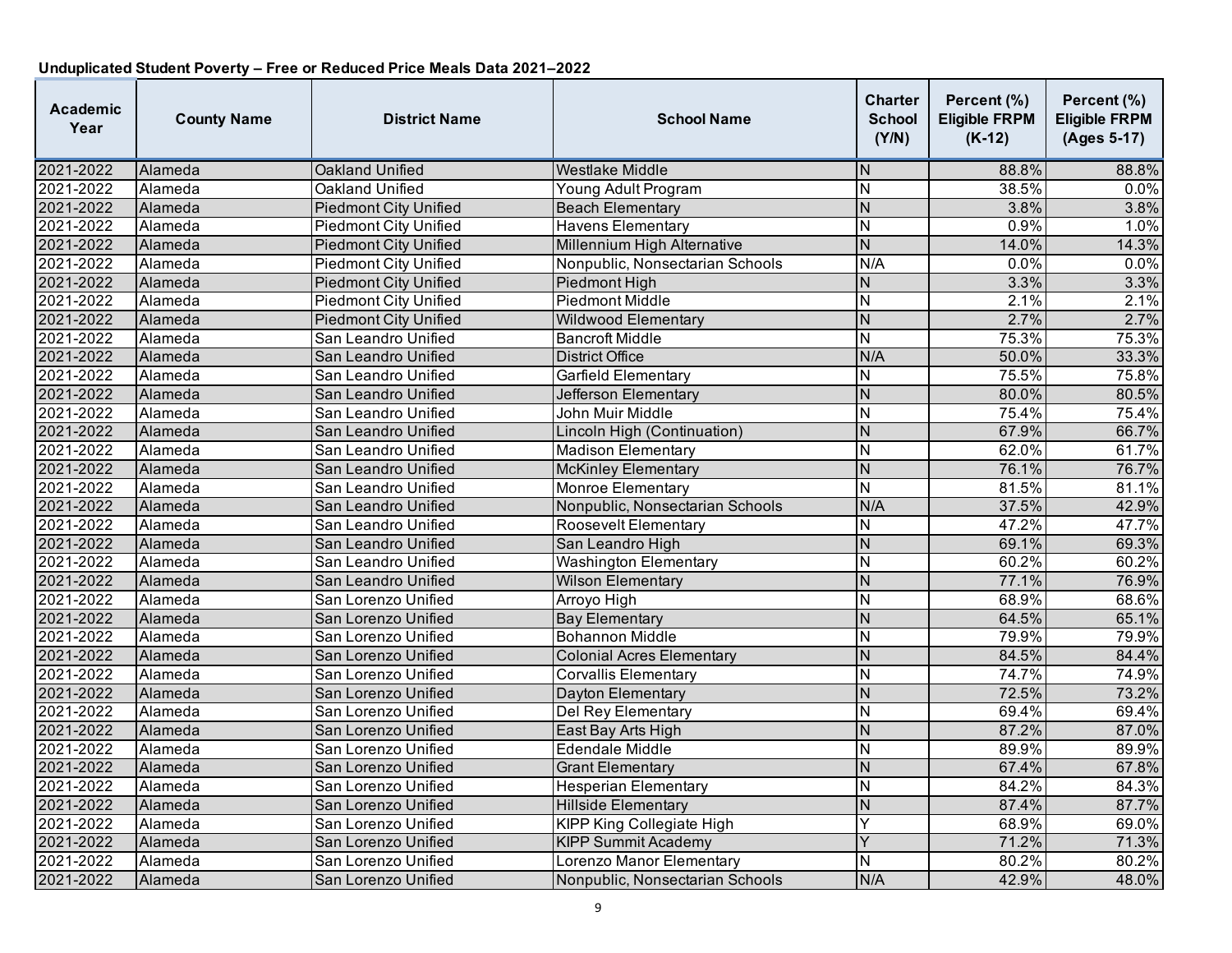| <b>Academic</b><br>Year | <b>County Name</b> | <b>District Name</b>                                     | <b>School Name</b>                                                             | <b>Charter</b><br><b>School</b><br>(Y/N) | Percent (%)<br><b>Eligible FRPM</b><br>$(K-12)$ | Percent (%)<br><b>Eligible FRPM</b><br>(Ages 5-17) |
|-------------------------|--------------------|----------------------------------------------------------|--------------------------------------------------------------------------------|------------------------------------------|-------------------------------------------------|----------------------------------------------------|
| 2021-2022               | Alameda            | San Lorenzo Unified                                      | Royal Sunset (Continuation)                                                    | IN.                                      | 80.8%                                           | 78.9%                                              |
| 2021-2022               | Alameda            | San Lorenzo Unified                                      | San Lorenzo High                                                               | $\overline{N}$                           | 84.5%                                           | 85.1%                                              |
| 2021-2022               | Alameda            | San Lorenzo Unified                                      | <b>Washington Manor Middle</b>                                                 | $\overline{N}$                           | 71.0%                                           | 71.0%                                              |
| 2021-2022               | Alameda            | Dublin Unified                                           | <b>Cottonwood Creek</b>                                                        | $\overline{N}$                           | 5.2%                                            | 5.2%                                               |
| 2021-2022               | Alameda            | Dublin Unified                                           | District Office                                                                | N/A                                      | 5.3%                                            | 2.7%                                               |
| 2021-2022               | Alameda            | <b>Dublin Unified</b>                                    | <b>Dublin Elementary</b>                                                       | $\overline{N}$                           | 8.1%                                            | 8.2%                                               |
| 2021-2022               | Alameda            | Dublin Unified                                           | Dublin High                                                                    | N                                        | 8.3%                                            | 8.3%                                               |
| 2021-2022               | Alameda            | <b>Dublin Unified</b>                                    | <b>Dublin Unified Transition Program</b>                                       | N                                        | 18.2%                                           | 0.0%                                               |
| 2021-2022               | Alameda            | <b>Dublin Unified</b>                                    | <b>Eleanor Murray Fallon</b>                                                   | $\overline{\mathsf{N}}$                  | 4.2%                                            | 4.2%                                               |
| 2021-2022               | Alameda            | Dublin Unified                                           | Frederiksen Elementary                                                         | N                                        | 17.6%                                           | 17.6%                                              |
| 2021-2022               | Alameda            | <b>Dublin Unified</b>                                    | <b>Harold William Kolb</b>                                                     | $\overline{\mathsf{N}}$                  | 4.4%                                            | 4.3%                                               |
| 2021-2022               | Alameda            | Dublin Unified                                           | J. M. Amador Elementary                                                        | N                                        | 2.8%                                            | 2.8%                                               |
| 2021-2022               | Alameda            | Dublin Unified                                           | James Dougherty Elementary                                                     | $\mathsf{N}$                             | 5.8%                                            | 5.4%                                               |
| 2021-2022               | Alameda            | <b>Dublin Unified</b>                                    | John Green Elementary                                                          | $\overline{N}$                           | 3.6%                                            | 3.6%                                               |
| 2021-2022               | Alameda            | <b>Dublin Unified</b>                                    | Murray Elementary                                                              | $\overline{\mathsf{N}}$                  | 16.7%                                           | 16.7%                                              |
| 2021-2022               | Alameda            | <b>Dublin Unified</b>                                    | Nonpublic, Nonsectarian Schools                                                | N/A                                      | 0.0%                                            | 0.0%                                               |
| 2021-2022               | Alameda            | Dublin Unified                                           | Valley High (Continuation)                                                     | N                                        | 44.9%                                           | 37.1%                                              |
| 2021-2022               | Alameda            | <b>Dublin Unified</b>                                    | <b>Wells Middle</b>                                                            | N                                        | 14.8%                                           | 14.8%                                              |
| 2021-2022               | Alameda            | <b>Pleasanton Unified</b>                                | <b>Alisal Elementary</b>                                                       | N                                        | 5.5%                                            | 5.7%                                               |
| 2021-2022               | Alameda            | <b>Pleasanton Unified</b>                                | <b>Amador Valley High</b>                                                      | $\overline{N}$                           | 7.5%                                            | 7.4%                                               |
| 2021-2022               | Alameda            | Pleasanton Unified                                       | <b>Donlon Elementary</b>                                                       | N                                        | 6.9%                                            | 7.0%                                               |
| 2021-2022               | Alameda            | <b>Pleasanton Unified</b>                                | <b>Fairlands Elementary</b>                                                    | $\overline{N}$                           | 6.4%                                            | 6.5%                                               |
| 2021-2022               | Alameda            | <b>Pleasanton Unified</b>                                | Foothill High                                                                  | N                                        | 7.3%                                            | 7.2%                                               |
| 2021-2022               | Alameda            | <b>Pleasanton Unified</b>                                | <b>Harvest Park Middle</b>                                                     | $\overline{N}$                           | 5.3%                                            | 5.3%                                               |
| 2021-2022               | Alameda            | <b>Pleasanton Unified</b>                                | Henry P. Mohr Elementary                                                       | $\overline{N}$                           | 6.5%                                            | 6.4%                                               |
| 2021-2022               | Alameda            | <b>Pleasanton Unified</b>                                | Lydiksen Elementary                                                            | $\overline{N}$                           | 6.8%                                            | 7.0%                                               |
| 2021-2022               | Alameda            | Pleasanton Unified                                       | Nonpublic, Nonsectarian Schools                                                | N/A                                      | 20.0%                                           | 23.5%                                              |
| 2021-2022               | Alameda            | <b>Pleasanton Unified</b>                                | Phoebe Apperson Hearst Elementary                                              | $\overline{N}$                           | 10.4%                                           | 10.4%                                              |
| 2021-2022               | Alameda            | Pleasanton Unified                                       | <b>Pleasanton Middle</b>                                                       | N                                        | 10.6%                                           | 10.6%                                              |
| 2021-2022               | Alameda            | <b>Pleasanton Unified</b>                                | Thomas S. Hart Middle                                                          | $\overline{N}$                           | 7.1%                                            | 7.1%                                               |
| 2021-2022               | Alameda            | Pleasanton Unified                                       | Valley View Elementary                                                         | N                                        | 20.4%                                           | 20.5%                                              |
| 2021-2022               | Alameda            | <b>Pleasanton Unified</b>                                | Village High                                                                   | N                                        | 25.5%                                           | 32.3%                                              |
| 2021-2022               | Alameda            | <b>Pleasanton Unified</b>                                | <b>Vintage Hills Elementary</b>                                                | $\overline{\mathsf{N}}$                  | 5.5%                                            | 5.6%                                               |
| 2021-2022               | Alameda            | <b>Pleasanton Unified</b>                                | <b>Walnut Grove Elementary</b>                                                 | N                                        | 3.9%                                            | 4.0%                                               |
| 2021-2022               | Alameda            | Sunol Glen Unified                                       | <b>Sunol Glen Elementary</b>                                                   | N                                        | 9.2%                                            | 9.3%                                               |
| 2021-2022               | Alameda            | SBE - Latitude 37.8 High                                 | Latitude 37.8 High                                                             | $\overline{\mathsf{Y}}$                  | 49.8%                                           | 49.3%                                              |
| 2021-2022               | Contra Costa       | Contra Costa County Office of Edud Caliber: Beta Academy |                                                                                |                                          | 71.1%                                           | 71.2%                                              |
| 2021-2022               | Contra Costa       |                                                          | Contra Costa County Office of Edud CCCOE Special Education Programs            | N                                        | 30.2%                                           | 25.8%                                              |
| 2021-2022               | Contra Costa       |                                                          | Contra Costa County Office of Educ Central County Special Education Programs N |                                          | 5.9%                                            | 6.3%                                               |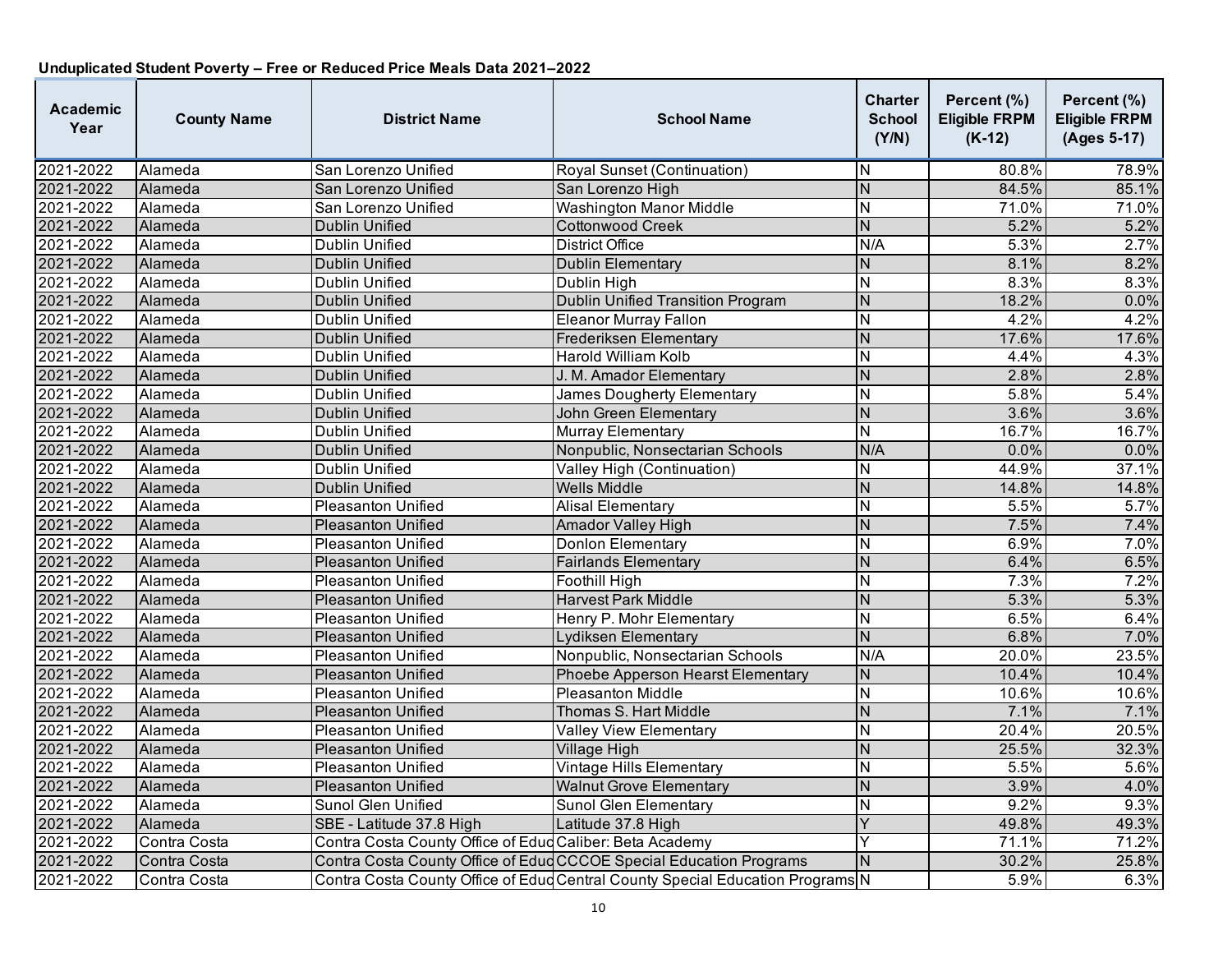| Academic<br>Year | <b>County Name</b> | <b>District Name</b>                                            | <b>School Name</b>                                                        | <b>Charter</b><br><b>School</b><br>(Y/N) | Percent (%)<br><b>Eligible FRPM</b><br>$(K-12)$ | Percent (%)<br><b>Eligible FRPM</b><br>(Ages 5-17) |
|------------------|--------------------|-----------------------------------------------------------------|---------------------------------------------------------------------------|------------------------------------------|-------------------------------------------------|----------------------------------------------------|
| 2021-2022        | Contra Costa       | Contra Costa County Office of Edud Clayton Valley Charter High  |                                                                           | Y                                        | 25.2%                                           | 25.0%                                              |
| 2021-2022        | Contra Costa       |                                                                 | Contra Costa County Office of Edud Contra Costa School of Performing Arts | Y                                        | 33.4%                                           | 33.2%                                              |
| 2021-2022        | Contra Costa       | Contra Costa County Office of Educ Floyd I. Marchus             |                                                                           | N                                        | 43.4%                                           | 46.0%                                              |
| 2021-2022        | Contra Costa       | Contra Costa County Office of Edud Golden Gate Community        |                                                                           | Y                                        | 90.7%                                           | 90.0%                                              |
| 2021-2022        | Contra Costa       | Contra Costa County Office of Edud Invictus Academy of Richmond |                                                                           | Y                                        | 49.6%                                           | 49.6%                                              |
| 2021-2022        | Contra Costa       | Contra Costa County Office of Educ Making Waves Academy         |                                                                           | Υ                                        | 81.9%                                           | 81.9%                                              |
| 2021-2022        | Contra Costa       | Contra Costa County Office of Educ Manzanita Middle             |                                                                           | Y                                        | 57.4%                                           | 57.4%                                              |
| 2021-2022        | Contra Costa       | Contra Costa County Office of EducMt. McKinley                  |                                                                           | N                                        | 100.0%                                          | 100.0%                                             |
| 2021-2022        | Contra Costa       | Contra Costa County Office of Edud Summit Public School K2      |                                                                           | $\overline{Y}$                           | 69.1%                                           | 69.3%                                              |
| 2021-2022        | Contra Costa       | <b>Acalanes Union High</b>                                      | Acalanes Center for Independent Study                                     | N                                        | 28.3%                                           | 25.5%                                              |
| 2021-2022        | Contra Costa       | <b>Acalanes Union High</b>                                      | <b>Acalanes High</b>                                                      | $\overline{N}$                           | 6.1%                                            | 6.2%                                               |
| 2021-2022        | Contra Costa       | <b>Acalanes Union High</b>                                      | Campolindo High                                                           | N                                        | 4.6%                                            | 4.5%                                               |
| 2021-2022        | Contra Costa       | <b>Acalanes Union High</b>                                      | Las Lomas High                                                            | $\overline{N}$                           | 11.7%                                           | 11.5%                                              |
| 2021-2022        | Contra Costa       | <b>Acalanes Union High</b>                                      | Miramonte High                                                            | $\overline{\mathsf{N}}$                  | 4.6%                                            | 4.6%                                               |
| 2021-2022        | Contra Costa       | <b>Acalanes Union High</b>                                      | Nonpublic, Nonsectarian Schools                                           | N/A                                      | 10.8%                                           | 13.3%                                              |
| 2021-2022        | Contra Costa       | <b>Antioch Unified</b>                                          | <b>Antioch Charter Academy</b>                                            | Y                                        | 27.1%                                           | 26.8%                                              |
| 2021-2022        | Contra Costa       | <b>Antioch Unified</b>                                          | Antioch Charter Academy II                                                | Y                                        | 39.2%                                           | 39.3%                                              |
| 2021-2022        | Contra Costa       | <b>Antioch Unified</b>                                          | Antioch High                                                              | N                                        | 63.9%                                           | 63.9%                                              |
| 2021-2022        | Contra Costa       | <b>Antioch Unified</b>                                          | <b>Antioch Middle</b>                                                     | N                                        | 84.4%                                           | 84.4%                                              |
| 2021-2022        | Contra Costa       | Antioch Unified                                                 | <b>Belshaw Elementary</b>                                                 | N                                        | 72.5%                                           | 72.5%                                              |
| 2021-2022        | Contra Costa       | <b>Antioch Unified</b>                                          | <b>Bidwell Continuation High</b>                                          | N                                        | 67.7%                                           | 63.3%                                              |
| 2021-2022        | Contra Costa       | Antioch Unified                                                 | <b>Black Diamond Middle</b>                                               | N                                        | 63.3%                                           | 63.3%                                              |
| 2021-2022        | Contra Costa       | <b>Antioch Unified</b>                                          | Carmen Dragon Elementary                                                  | N                                        | 65.0%                                           | 66.0%                                              |
| 2021-2022        | Contra Costa       | Antioch Unified                                                 | Dallas Ranch Middle                                                       | N                                        | 59.8%                                           | 59.8%                                              |
| 2021-2022        | Contra Costa       | <b>Antioch Unified</b>                                          | Deer Valley High                                                          | N                                        | 50.9%                                           | 50.7%                                              |
| 2021-2022        | Contra Costa       | Antioch Unified                                                 | Diablo Vista Elementary                                                   | N                                        | 66.5%                                           | 66.4%                                              |
| 2021-2022        | Contra Costa       | <b>Antioch Unified</b>                                          | Dozier-Libbey Medical High                                                | N                                        | 50.8%                                           | 50.7%                                              |
| 2021-2022        | Contra Costa       | Antioch Unified                                                 | <b>Fremont Elementary</b>                                                 | N                                        | 87.4%                                           | 87.4%                                              |
| 2021-2022        | Contra Costa       | <b>Antioch Unified</b>                                          | <b>Grant Elementary</b>                                                   | $\overline{N}$                           | 59.7%                                           | 59.7%                                              |
| 2021-2022        | Contra Costa       | Antioch Unified                                                 | Jack London Elementary                                                    | N                                        | 60.9%                                           | 60.9%                                              |
| 2021-2022        | Contra Costa       | <b>Antioch Unified</b>                                          | <b>Kimball Elementary</b>                                                 | N                                        | 83.9%                                           | 83.5%                                              |
| 2021-2022        | Contra Costa       | Antioch Unified                                                 | Live Oak High (Continuation)                                              | N                                        | 73.2%                                           | 67.5%                                              |
| 2021-2022        | Contra Costa       | <b>Antioch Unified</b>                                          | Lone Tree Elementary                                                      | $\mathsf{N}$                             | 71.9%                                           | 71.9%                                              |
| 2021-2022        | Contra Costa       | Antioch Unified                                                 | <b>Marsh Elementary</b>                                                   | N                                        | 87.8%                                           | 88.2%                                              |
| 2021-2022        | Contra Costa       | Antioch Unified                                                 | <b>Mission Elementary</b>                                                 | $\overline{N}$                           | 79.9%                                           | 79.9%                                              |
| 2021-2022        | Contra Costa       | Antioch Unified                                                 | Muir (John) Elementary                                                    | Ñ                                        | 52.5%                                           | 52.9%                                              |
| 2021-2022        | Contra Costa       | <b>Antioch Unified</b>                                          | Nonpublic, Nonsectarian Schools                                           | N/A                                      | 50.7%                                           | 53.0%                                              |
| 2021-2022        | Contra Costa       | Antioch Unified                                                 | <b>Orchard Park</b>                                                       | N                                        | 58.1%                                           | 58.1%                                              |
| 2021-2022        | Contra Costa       | <b>Antioch Unified</b>                                          | <b>Park Middle</b>                                                        | N                                        | 72.7%                                           | 72.7%                                              |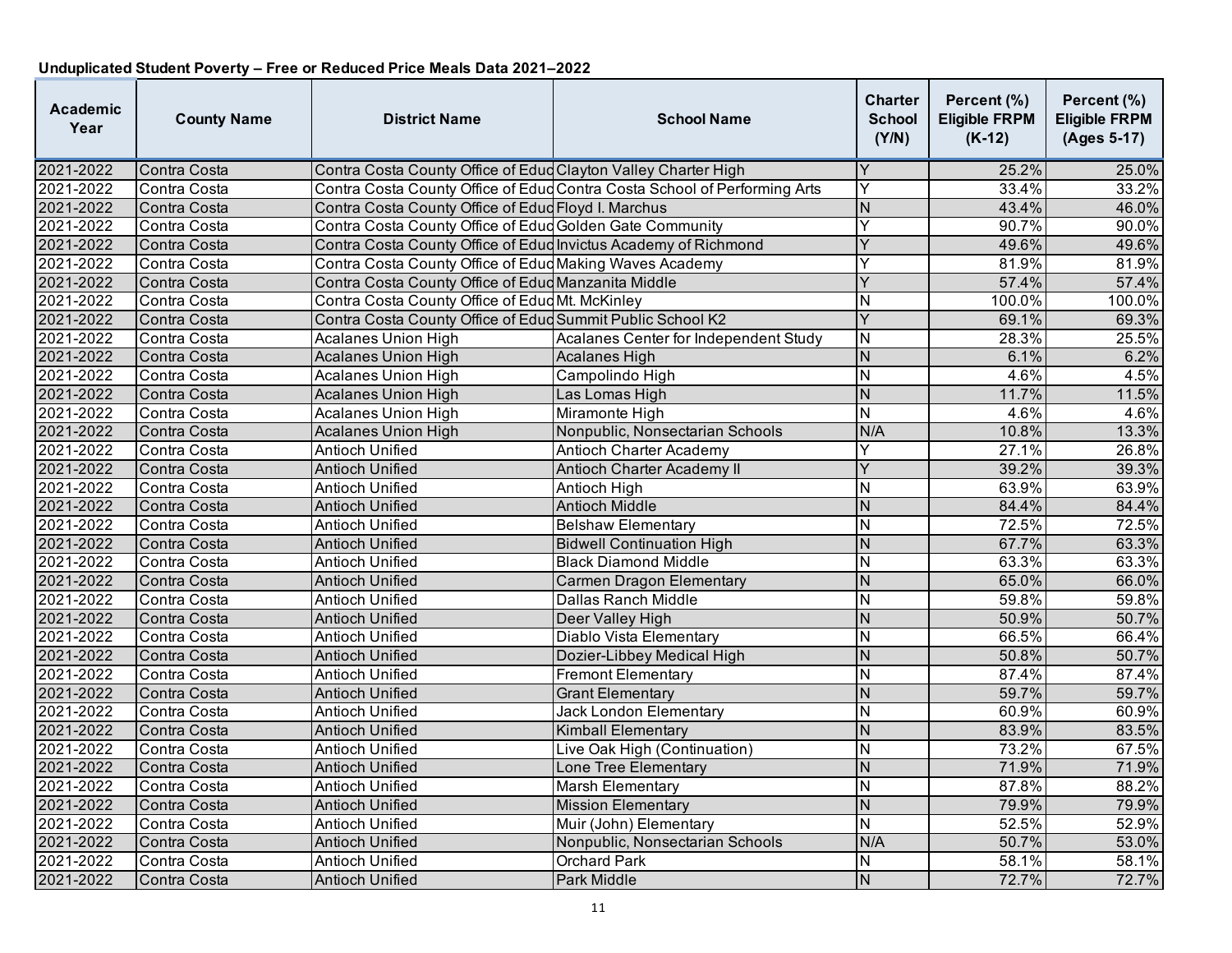| <b>Academic</b><br>Year | <b>County Name</b> | <b>District Name</b>              | <b>School Name</b>                    | Charter<br><b>School</b><br>(Y/N) | Percent (%)<br><b>Eligible FRPM</b><br>$(K-12)$ | Percent (%)<br><b>Eligible FRPM</b><br>(Ages 5-17) |
|-------------------------|--------------------|-----------------------------------|---------------------------------------|-----------------------------------|-------------------------------------------------|----------------------------------------------------|
| 2021-2022               | Contra Costa       | <b>Antioch Unified</b>            | Prospects High (Alternative)          | N                                 | 65.0%                                           | 64.5%                                              |
| 2021-2022               | Contra Costa       | <b>Antioch Unified</b>            | Rocketship Delta Prep                 | $\overline{\mathsf{Y}}$           | 62.6%                                           | 63.2%                                              |
| 2021-2022               | Contra Costa       | Antioch Unified                   | <b>Sutter Elementary</b>              | N                                 | 65.9%                                           | 66.1%                                              |
| 2021-2022               | Contra Costa       | <b>Antioch Unified</b>            | Thomas Gaines Virtual Academy         | $\mathsf{N}$                      | 64.9%                                           | 64.6%                                              |
| 2021-2022               | Contra Costa       | Antioch Unified                   | <b>Turner Elementary</b>              | N                                 | 84.4%                                           | 84.4%                                              |
| 2021-2022               | Contra Costa       | <b>Brentwood Union Elementary</b> | Adams (J. Douglas) Middle             | $\mathsf{N}$                      | 20.0%                                           | 20.0%                                              |
| 2021-2022               | Contra Costa       | <b>Brentwood Union Elementary</b> | <b>Brentwood Elementary</b>           | N                                 | 23.5%                                           | 23.3%                                              |
| 2021-2022               | Contra Costa       | <b>Brentwood Union Elementary</b> | <b>District Office</b>                | N/A                               | 31.6%                                           | 31.2%                                              |
| 2021-2022               | Contra Costa       | <b>Brentwood Union Elementary</b> | Edna Hill Middle                      | N                                 | 25.7%                                           | 25.7%                                              |
| 2021-2022               | Contra Costa       | <b>Brentwood Union Elementary</b> | <b>Garin Elementary</b>               | N                                 | 30.5%                                           | 30.2%                                              |
| 2021-2022               | Contra Costa       | <b>Brentwood Union Elementary</b> | Loma Vista Elementary                 | N                                 | 18.2%                                           | 18.2%                                              |
| 2021-2022               | Contra Costa       | <b>Brentwood Union Elementary</b> | <b>Marsh Creek Elementary</b>         | N                                 | 23.9%                                           | 23.8%                                              |
| 2021-2022               | Contra Costa       | <b>Brentwood Union Elementary</b> | Mary Casey Black Elementary           | $\overline{\mathsf{N}}$           | 33.4%                                           | 33.5%                                              |
| 2021-2022               | Contra Costa       | <b>Brentwood Union Elementary</b> | Nonpublic, Nonsectarian Schools       | N/A                               | 0.0%                                            | 0.0%                                               |
| 2021-2022               | Contra Costa       | <b>Brentwood Union Elementary</b> | <b>Pioneer Elementary</b>             | N                                 | 19.9%                                           | 19.8%                                              |
| 2021-2022               | Contra Costa       | <b>Brentwood Union Elementary</b> | R. Paul Krey Elementary               | $\overline{N}$                    | 20.5%                                           | 20.4%                                              |
| 2021-2022               | Contra Costa       | <b>Brentwood Union Elementary</b> | Ron Nunn Elementary                   | N                                 | 14.8%                                           | 15.0%                                              |
| 2021-2022               | Contra Costa       | <b>Brentwood Union Elementary</b> | <b>William B. Bristow Middle</b>      | N                                 | 20.3%                                           | 20.3%                                              |
| 2021-2022               | Contra Costa       | <b>Byron Union Elementary</b>     | Byron Institute for Independent Study | N                                 | 55.0%                                           | 55.0%                                              |
| 2021-2022               | Contra Costa       | <b>Byron Union Elementary</b>     | <b>Discovery Bay Elementary</b>       | $\mathsf{N}$                      | 35.3%                                           | 35.3%                                              |
| 2021-2022               | Contra Costa       | <b>Byron Union Elementary</b>     | <b>Excelsior Middle</b>               | N                                 | 28.5%                                           | 28.5%                                              |
| 2021-2022               | Contra Costa       | <b>Byron Union Elementary</b>     | Nonpublic, Nonsectarian Schools       | N/A                               | 0.0%                                            | 0.0%                                               |
| 2021-2022               | Contra Costa       | <b>Byron Union Elementary</b>     | <b>Timber Point Elementary</b>        | N                                 | 26.2%                                           | 26.6%                                              |
| 2021-2022               | Contra Costa       | <b>Byron Union Elementary</b>     | Vista Oaks Charter                    | Ý                                 | 33.4%                                           | 32.6%                                              |
| 2021-2022               | Contra Costa       | Canyon Elementary                 | Canyon Elementary                     | N                                 | 6.8%                                            | 6.8%                                               |
| 2021-2022               | Contra Costa       | John Swett Unified                | Carquinez Middle                      | N                                 | 71.5%                                           | 71.5%                                              |
| 2021-2022               | Contra Costa       | John Swett Unified                | John Swett High                       | N                                 | 56.0%                                           | 55.7%                                              |
| 2021-2022               | Contra Costa       | John Swett Unified                | Nonpublic, Nonsectarian Schools       | N/A                               | 60.0%                                           | 75.0%                                              |
| 2021-2022               | Contra Costa       | John Swett Unified                | Rodeo Hills Elementary                | N                                 | 66.6%                                           | 66.4%                                              |
| 2021-2022               | Contra Costa       | John Swett Unified                | <b>Willow High</b>                    | N                                 | 63.5%                                           | 63.3%                                              |
| 2021-2022               | Contra Costa       | Knightsen Elementary              | Knightsen Elementary                  | N                                 | 52.6%                                           | 52.6%                                              |
| 2021-2022               | Contra Costa       | Knightsen Elementary              | Old River Elementary                  | N                                 | 28.0%                                           | 27.7%                                              |
| 2021-2022               | Contra Costa       | Lafayette Elementary              | <b>Burton Valley Elementary</b>       | N                                 | 2.2%                                            | 2.2%                                               |
| 2021-2022               | Contra Costa       | Lafayette Elementary              | <b>Happy Valley Elementary</b>        | N                                 | 2.9%                                            | 2.9%                                               |
| 2021-2022               | Contra Costa       | Lafayette Elementary              | Lafayette Elementary                  | $\overline{N}$                    | 5.3%                                            | 5.2%                                               |
| 2021-2022               | Contra Costa       | Lafayette Elementary              | M. H. Stanley Middle                  | $\overline{N}$                    | 4.1%                                            | 4.1%                                               |
| 2021-2022               | Contra Costa       | Lafayette Elementary              | Springhill Elementary                 | N                                 | 2.9%                                            | 2.9%                                               |
| 2021-2022               | Contra Costa       | Liberty Union High                | Freedom High                          | N                                 | 28.4%                                           | 28.5%                                              |
| 2021-2022               | Contra Costa       | Liberty Union High                | Heritage High                         | N                                 | 15.4%                                           | 15.5%                                              |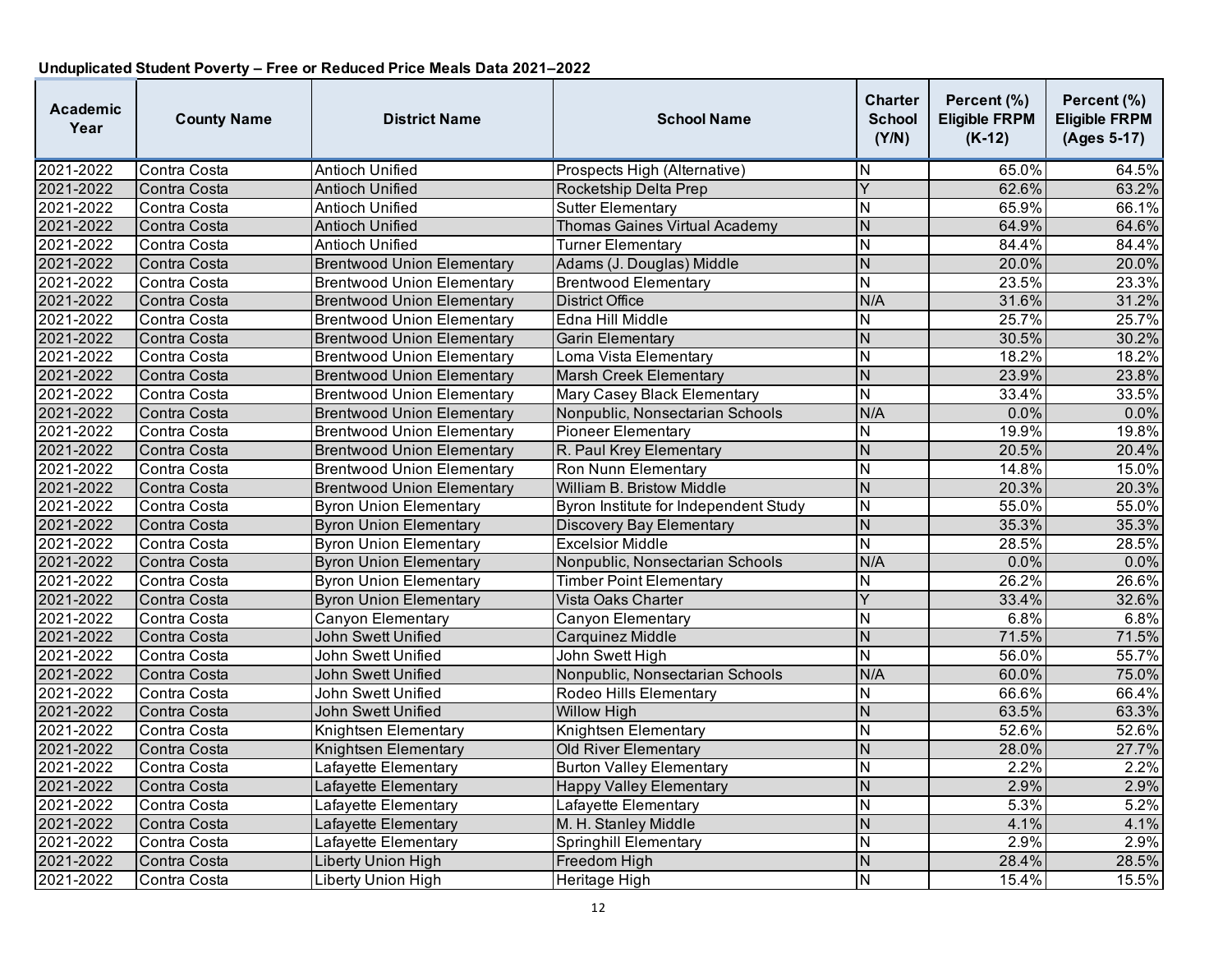| <b>Academic</b><br>Year | <b>County Name</b> | <b>District Name</b>    | <b>School Name</b>                | <b>Charter</b><br><b>School</b><br>(Y/N) | Percent (%)<br><b>Eligible FRPM</b><br>$(K-12)$ | Percent (%)<br><b>Eligible FRPM</b><br>(Ages 5-17) |
|-------------------------|--------------------|-------------------------|-----------------------------------|------------------------------------------|-------------------------------------------------|----------------------------------------------------|
| 2021-2022               | Contra Costa       | Liberty Union High      | Independence High                 | N                                        | 26.7%                                           | 26.4%                                              |
| 2021-2022               | Contra Costa       | Liberty Union High      | La Paloma High (Continuation)     | N                                        | 47.6%                                           | 45.5%                                              |
| 2021-2022               | Contra Costa       | Liberty Union High      | Liberty High                      | $\overline{N}$                           | 21.4%                                           | 21.2%                                              |
| 2021-2022               | Contra Costa       | Liberty Union High      | Nonpublic, Nonsectarian Schools   | N/A                                      | 36.0%                                           | 33.3%                                              |
| 2021-2022               | Contra Costa       | Martinez Unified        | Alhambra Senior High              | N                                        | 35.3%                                           | 35.3%                                              |
| 2021-2022               | Contra Costa       | <b>Martinez Unified</b> | <b>Briones (Alternative)</b>      | N                                        | 49.0%                                           | 46.9%                                              |
| 2021-2022               | Contra Costa       | Martinez Unified        | <b>John Muir Elementary</b>       | $\overline{N}$                           | 45.3%                                           | 45.7%                                              |
| 2021-2022               | Contra Costa       | Martinez Unified        | John Swett Elementary             | N                                        | 24.7%                                           | 25.1%                                              |
| 2021-2022               | Contra Costa       | <b>Martinez Unified</b> | Las Juntas Elementary             | N                                        | 59.7%                                           | 59.5%                                              |
| 2021-2022               | Contra Costa       | Martinez Unified        | Martinez Junior High              | N                                        | 44.4%                                           | 44.4%                                              |
| 2021-2022               | Contra Costa       | Martinez Unified        | Morello Park Elementary           | $\overline{N}$                           | 26.4%                                           | 26.4%                                              |
| 2021-2022               | Contra Costa       | Martinez Unified        | Nonpublic, Nonsectarian Schools   | N/A                                      | 33.3%                                           | 37.5%                                              |
| 2021-2022               | Contra Costa       | Martinez Unified        | Vicente Martinez High             | N                                        | 60.0%                                           | 61.8%                                              |
| 2021-2022               | Contra Costa       | Moraga Elementary       | Camino Pablo Elementary           | $\overline{\mathsf{N}}$                  | 1.3%                                            | 1.4%                                               |
| 2021-2022               | Contra Costa       | Moraga Elementary       | Donald L. Rheem Elementary        | $\overline{N}$                           | 5.3%                                            | 5.3%                                               |
| 2021-2022               | Contra Costa       | Moraga Elementary       | Joaquin Moraga Intermediate       | N                                        | 4.4%                                            | 4.4%                                               |
| 2021-2022               | Contra Costa       | Moraga Elementary       | Los Perales Elementary            | $\overline{N}$                           | 3.1%                                            | 3.1%                                               |
| 2021-2022               | Contra Costa       | Moraga Elementary       | Nonpublic, Nonsectarian Schools   | N/A                                      | 0.0%                                            | 0.0%                                               |
| 2021-2022               | Contra Costa       | Mt. Diablo Unified      | <b>Ayers Elementary</b>           | N                                        | 41.3%                                           | 41.5%                                              |
| 2021-2022               | Contra Costa       | Mt. Diablo Unified      | <b>Bancroft Elementary</b>        | $\overline{N}$                           | 19.8%                                           | 19.8%                                              |
| 2021-2022               | Contra Costa       | Mt. Diablo Unified      | <b>Bel Air Elementary</b>         | $\overline{N}$                           | 74.1%                                           | 74.3%                                              |
| 2021-2022               | Contra Costa       | Mt. Diablo Unified      | <b>Cambridge Elementary</b>       | $\overline{\mathsf{N}}$                  | 62.1%                                           | 62.2%                                              |
| 2021-2022               | Contra Costa       | Mt. Diablo Unified      | College Park High                 | N                                        | 36.5%                                           | 36.2%                                              |
| 2021-2022               | Contra Costa       | Mt. Diablo Unified      | Concord High                      | N                                        | 60.3%                                           | 60.3%                                              |
| 2021-2022               | Contra Costa       | Mt. Diablo Unified      | <b>Crossroads High</b>            | $\overline{N}$                           | 59.1%                                           | 43.8%                                              |
| 2021-2022               | Contra Costa       | Mt. Diablo Unified      | Delta View Elementary             | N                                        | 59.2%                                           | 59.2%                                              |
| 2021-2022               | Contra Costa       | Mt. Diablo Unified      | <b>Diablo Community Day</b>       | N                                        | 66.7%                                           | 66.7%                                              |
| 2021-2022               | Contra Costa       | Mt. Diablo Unified      | <b>Diablo View Middle</b>         | N                                        | 24.9%                                           | 24.9%                                              |
| 2021-2022               | Contra Costa       | Mt. Diablo Unified      | <b>District Office</b>            | N/A                                      | 33.0%                                           | 39.2%                                              |
| 2021-2022               | Contra Costa       | Mt. Diablo Unified      | Eagle Peak Montessori             | Y                                        | 8.9%                                            | 8.9%                                               |
| 2021-2022               | Contra Costa       | Mt. Diablo Unified      | El Dorado Middle                  | $\overline{N}$                           | 73.0%                                           | 73.0%                                              |
| 2021-2022               | Contra Costa       | Mt. Diablo Unified      | El Monte Elementary               | N                                        | 64.0%                                           | 64.9%                                              |
| 2021-2022               | Contra Costa       | Mt. Diablo Unified      | <b>Fair Oaks Elementary</b>       | $\overline{N}$                           | 58.5%                                           | 58.9%                                              |
| 2021-2022               | Contra Costa       | Mt. Diablo Unified      | Foothill Middle                   | N                                        | 17.3%                                           | 17.3%                                              |
| 2021-2022               | Contra Costa       | Mt. Diablo Unified      | <b>Glenbrook Academy</b>          | N                                        | 50.0%                                           | 50.0%                                              |
| 2021-2022               | Contra Costa       | Mt. Diablo Unified      | <b>Gregory Gardens Elementary</b> | N                                        | 34.4%                                           | 34.4%                                              |
| 2021-2022               | Contra Costa       | Mt. Diablo Unified      | <b>Hidden Valley Elementary</b>   | N                                        | 43.7%                                           | 43.5%                                              |
| 2021-2022               | Contra Costa       | Mt. Diablo Unified      | <b>Highlands Elementary</b>       | N                                        | 31.1%                                           | 31.4%                                              |
| 2021-2022               | Contra Costa       | Mt. Diablo Unified      | <b>Holbrook Language Academy</b>  | N                                        | 59.2%                                           | 59.7%                                              |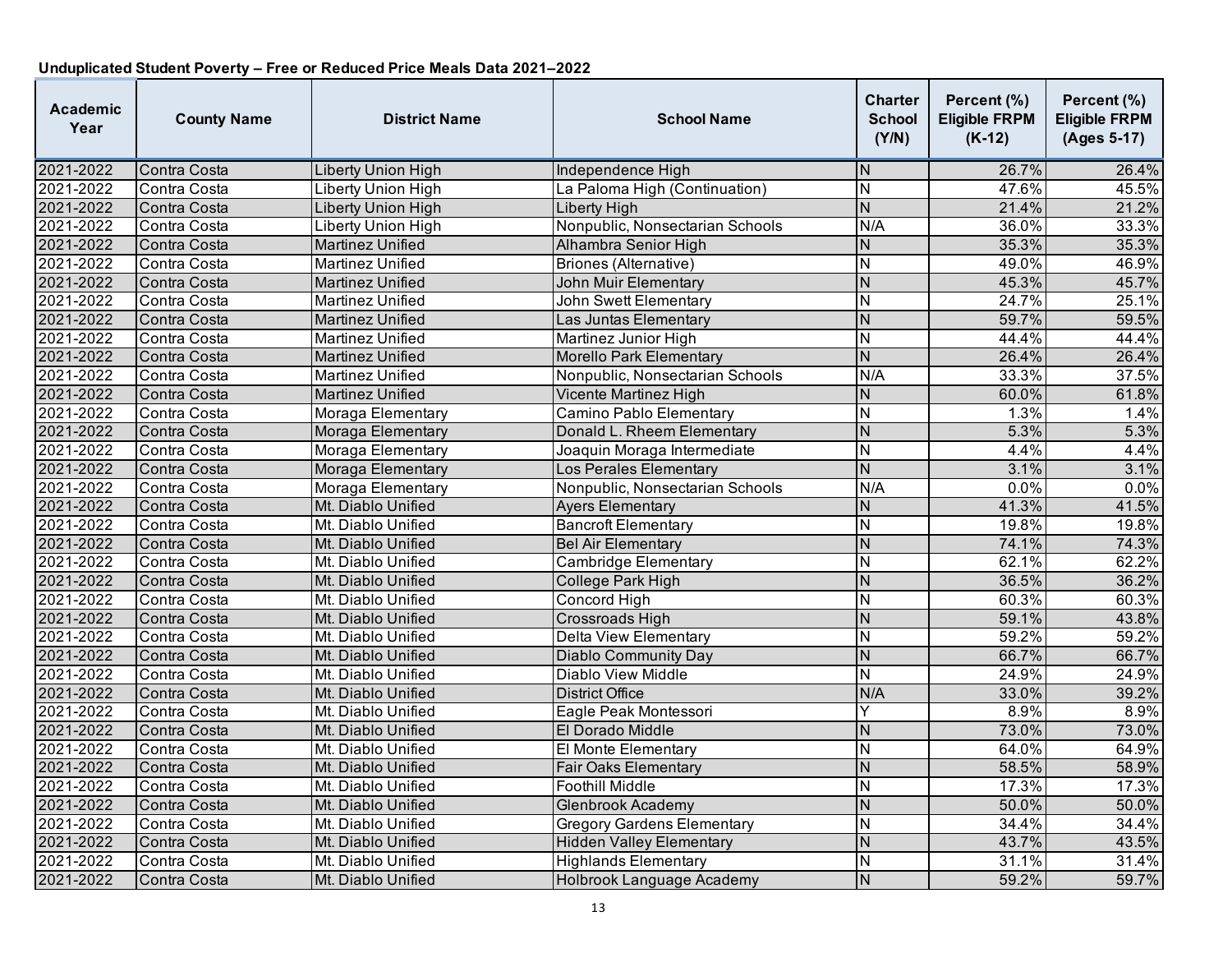| <b>Academic</b><br>Year | <b>County Name</b> | <b>District Name</b>           | <b>School Name</b>                  | Charter<br><b>School</b><br>(Y/N) | Percent (%)<br><b>Eligible FRPM</b><br>$(K-12)$ | Percent (%)<br><b>Eligible FRPM</b><br>(Ages 5-17) |
|-------------------------|--------------------|--------------------------------|-------------------------------------|-----------------------------------|-------------------------------------------------|----------------------------------------------------|
| 2021-2022               | Contra Costa       | Mt. Diablo Unified             | Horizons School: Independent Study  | N                                 | 39.9%                                           | 40.0%                                              |
| 2021-2022               | Contra Costa       | Mt. Diablo Unified             | <b>MDUSD Preschools</b>             | N                                 | 7.7%                                            | 0.0%                                               |
| 2021-2022               | Contra Costa       | Mt. Diablo Unified             | <b>Meadow Homes Elementary</b>      | N                                 | 63.1%                                           | 63.3%                                              |
| 2021-2022               | Contra Costa       | Mt. Diablo Unified             | <b>Monte Gardens Elementary</b>     | N                                 | 42.1%                                           | 42.1%                                              |
| 2021-2022               | Contra Costa       | Mt. Diablo Unified             | Mountain View Elementary            | N                                 | 42.4%                                           | 42.4%                                              |
| 2021-2022               | Contra Costa       | Mt. Diablo Unified             | Mt. Diablo Elementary               | N                                 | 18.4%                                           | 18.5%                                              |
| 2021-2022               | Contra Costa       | Mt. Diablo Unified             | Mt. Diablo High                     | $\overline{\mathsf{N}}$           | 75.7%                                           | 76.3%                                              |
| 2021-2022               | Contra Costa       | Mt. Diablo Unified             | Nonpublic, Nonsectarian Schools     | N/A                               | 16.1%                                           | 17.4%                                              |
| 2021-2022               | Contra Costa       | Mt. Diablo Unified             | Northgate High                      | N                                 | 20.1%                                           | 20.2%                                              |
| 2021-2022               | Contra Costa       | Mt. Diablo Unified             | Oak Grove Middle                    | N                                 | 63.9%                                           | 63.9%                                              |
| 2021-2022               | Contra Costa       | Mt. Diablo Unified             | <b>Olympic Continuation High</b>    | N                                 | 76.4%                                           | 77.8%                                              |
| 2021-2022               | Contra Costa       | Mt. Diablo Unified             | <b>Pine Hollow Middle</b>           | N                                 | 49.6%                                           | 49.6%                                              |
| 2021-2022               | Contra Costa       | Mt. Diablo Unified             | <b>Pleasant Hill Elementary</b>     | N                                 | 28.1%                                           | 28.4%                                              |
| 2021-2022               | Contra Costa       | Mt. Diablo Unified             | <b>Pleasant Hill Middle</b>         | N                                 | 49.0%                                           | 49.0%                                              |
| 2021-2022               | Contra Costa       | Mt. Diablo Unified             | <b>Prospect High (Continuation)</b> | N                                 | 39.7%                                           | 39.1%                                              |
| 2021-2022               | Contra Costa       | Mt. Diablo Unified             | Rio Vista Elementary                | N                                 | 70.4%                                           | 70.7%                                              |
| 2021-2022               | Contra Costa       | Mt. Diablo Unified             | <b>Riverview Middle</b>             | N                                 | 82.1%                                           | 82.1%                                              |
| 2021-2022               | Contra Costa       | Mt. Diablo Unified             | Rocketship Futuro Academy           | Y                                 | 66.0%                                           | 66.1%                                              |
| 2021-2022               | Contra Costa       | Mt. Diablo Unified             | Sequoia Elementary                  | Ν                                 | 17.1%                                           | 17.1%                                              |
| 2021-2022               | Contra Costa       | Mt. Diablo Unified             | Sequoia Middle                      | N                                 | 46.7%                                           | 46.7%                                              |
| 2021-2022               | Contra Costa       | Mt. Diablo Unified             | <b>Shore Acres Elementary</b>       | N                                 | 69.5%                                           | 69.9%                                              |
| 2021-2022               | Contra Costa       | Mt. Diablo Unified             | Silverwood Elementary               | N                                 | 42.5%                                           | 43.2%                                              |
| 2021-2022               | Contra Costa       | Mt. Diablo Unified             | <b>Strandwood Elementary</b>        | N                                 | 16.9%                                           | 16.7%                                              |
| 2021-2022               | Contra Costa       | Mt. Diablo Unified             | Summit High (Continuation)          | N                                 | 50.0%                                           | 0.0%                                               |
| 2021-2022               | Contra Costa       | Mt. Diablo Unified             | Sun Terrace Elementary              | N                                 | 50.5%                                           | 50.4%                                              |
| 2021-2022               | Contra Costa       | Mt. Diablo Unified             | Sunrise (Special Education)         | N                                 | 33.3%                                           | 33.3%                                              |
| 2021-2022               | Contra Costa       | Mt. Diablo Unified             | Valhalla Elementary                 | N                                 | 20.9%                                           | 20.9%                                              |
| 2021-2022               | Contra Costa       | Mt. Diablo Unified             | Valle Verde Elementary              | N                                 | 15.5%                                           | 15.7%                                              |
| 2021-2022               | Contra Costa       | Mt. Diablo Unified             | Valley View Middle                  | N                                 | 48.9%                                           | 48.9%                                              |
| 2021-2022               | Contra Costa       | Mt. Diablo Unified             | <b>Walnut Acres Elementary</b>      | N                                 | 11.9%                                           | 12.0%                                              |
| 2021-2022               | Contra Costa       | Mt. Diablo Unified             | <b>Westwood Elementary</b>          | N                                 | 64.4%                                           | 64.4%                                              |
| 2021-2022               | Contra Costa       | Mt. Diablo Unified             | <b>Woodside Elementary</b>          | N                                 | 34.8%                                           | 34.9%                                              |
| 2021-2022               | Contra Costa       | Mt. Diablo Unified             | Wren Avenue Elementary              | $\overline{\sf N}$                | 75.0%                                           | 75.0%                                              |
| 2021-2022               | Contra Costa       | Mt. Diablo Unified             | <b>Ygnacio Valley Elementary</b>    | N                                 | 53.2%                                           | 53.2%                                              |
| 2021-2022               | Contra Costa       | Mt. Diablo Unified             | Ygnacio Valley High                 | N                                 | 71.1%                                           | 71.5%                                              |
| 2021-2022               | Contra Costa       | Oakley Union Elementary        | <b>Almond Grove Elementary</b>      | N                                 | 18.9%                                           | 19.0%                                              |
| 2021-2022               | Contra Costa       | <b>Oakley Union Elementary</b> | Delta Vista Middle                  | Ν                                 | 38.9%                                           | 38.9%                                              |
| 2021-2022               | Contra Costa       | <b>Oakley Union Elementary</b> | Gehringer Elementary                | N                                 | 34.2%                                           | 34.3%                                              |
| 2021-2022               | Contra Costa       | Oakley Union Elementary        | Iron House Elementary               | N                                 | 34.5%                                           | 34.5%                                              |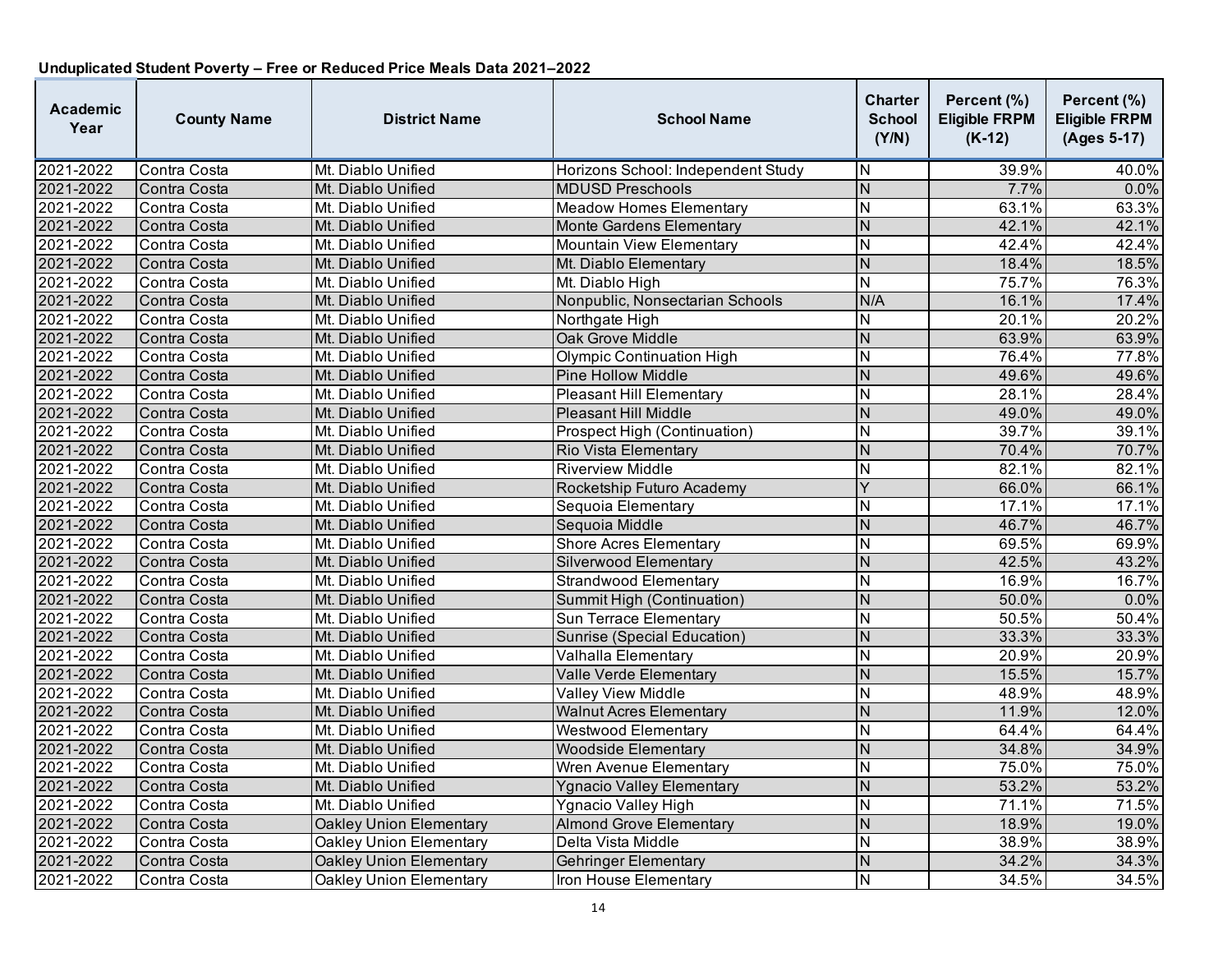| <b>Academic</b><br>Year | <b>County Name</b> | <b>District Name</b>           | <b>School Name</b>                        | <b>Charter</b><br><b>School</b><br>(Y/N) | Percent (%)<br><b>Eligible FRPM</b><br>$(K-12)$ | Percent (%)<br><b>Eligible FRPM</b><br>(Ages 5-17) |
|-------------------------|--------------------|--------------------------------|-------------------------------------------|------------------------------------------|-------------------------------------------------|----------------------------------------------------|
| 2021-2022               | Contra Costa       | Oakley Union Elementary        | Laurel Elementary                         | N                                        | 30.0%                                           | 30.0%                                              |
| 2021-2022               | Contra Costa       | Oakley Union Elementary        | Nonpublic, Nonsectarian Schools           | N/A                                      | 33.3%                                           | 33.3%                                              |
| 2021-2022               | Contra Costa       | <b>Oakley Union Elementary</b> | Oakley Elementary                         | N                                        | 46.9%                                           | 47.2%                                              |
| 2021-2022               | Contra Costa       | <b>Oakley Union Elementary</b> | <b>O'Hara Park Middle</b>                 | $\overline{\mathsf{N}}$                  | 29.9%                                           | 29.9%                                              |
| 2021-2022               | Contra Costa       | Oakley Union Elementary        | <b>Summer Lake Elementary</b>             | N                                        | 38.0%                                           | 37.8%                                              |
| 2021-2022               | Contra Costa       | Oakley Union Elementary        | Vintage Parkway Elementary                | N                                        | 36.8%                                           | 36.8%                                              |
| 2021-2022               | Contra Costa       | Orinda Union Elementary        | Del Rey Elementary                        | N                                        | 2.8%                                            | 2.9%                                               |
| 2021-2022               | Contra Costa       | <b>Orinda Union Elementary</b> | Glorietta Elementary                      | N                                        | 0.9%                                            | 0.9%                                               |
| 2021-2022               | Contra Costa       | Orinda Union Elementary        | Nonpublic, Nonsectarian Schools           | N/A                                      | 0.0%                                            | 0.0%                                               |
| 2021-2022               | Contra Costa       | <b>Orinda Union Elementary</b> | Orinda Intermediate                       | Ν                                        | 3.6%                                            | 3.6%                                               |
| 2021-2022               | Contra Costa       | Orinda Union Elementary        | <b>Sleepy Hollow Elementary</b>           | $\overline{N}$                           | 2.8%                                            | 2.3%                                               |
| 2021-2022               | Contra Costa       | Orinda Union Elementary        | <b>Wagner Ranch Elementary</b>            | N                                        | 3.8%                                            | 3.8%                                               |
| 2021-2022               | Contra Costa       | <b>Pittsburg Unified</b>       | Black Diamond High (Continuation)         | $\overline{N}$                           | 77.0%                                           | 80.7%                                              |
| 2021-2022               | Contra Costa       | Pittsburg Unified              | <b>Foothill Elementary</b>                | N                                        | 57.0%                                           | 57.0%                                              |
| 2021-2022               | Contra Costa       | <b>Pittsburg Unified</b>       | <b>Heights Elementary</b>                 | N                                        | 70.8%                                           | 71.3%                                              |
| 2021-2022               | Contra Costa       | <b>Pittsburg Unified</b>       | <b>Highlands Elementary</b>               | N                                        | 68.2%                                           | 68.7%                                              |
| 2021-2022               | Contra Costa       | Pittsburg Unified              | <b>Hillview Junior High</b>               | N                                        | 64.3%                                           | 64.3%                                              |
| 2021-2022               | Contra Costa       | <b>Pittsburg Unified</b>       | Los Medanos Elementary                    | N                                        | 64.9%                                           | 65.1%                                              |
| 2021-2022               | Contra Costa       | <b>Pittsburg Unified</b>       | Marina Vista Elementary                   | N                                        | 71.3%                                           | 71.7%                                              |
| 2021-2022               | Contra Costa       | Pittsburg Unified              | Martin Luther King Jr. Junior High        | $\mathsf{N}$                             | 73.3%                                           | 73.3%                                              |
| 2021-2022               | Contra Costa       | Pittsburg Unified              | Nonpublic, Nonsectarian Schools           | N/A                                      | 42.4%                                           | 38.5%                                              |
| 2021-2022               | Contra Costa       | Pittsburg Unified              | <b>Parkside Elementary</b>                | N                                        | 71.4%                                           | 71.5%                                              |
| 2021-2022               | Contra Costa       | <b>Pittsburg Unified</b>       | Pittsburg Senior High                     | N                                        | 60.8%                                           | 60.8%                                              |
| 2021-2022               | Contra Costa       | <b>Pittsburg Unified</b>       | Rancho Medanos Junior High                | N                                        | 67.5%                                           | 67.5%                                              |
| 2021-2022               | Contra Costa       | <b>Pittsburg Unified</b>       | <b>Stoneman Elementary</b>                | N                                        | 70.5%                                           | 70.4%                                              |
| 2021-2022               | Contra Costa       | Pittsburg Unified              | <b>Willow Cove Elementary</b>             | N                                        | 70.2%                                           | 70.2%                                              |
| 2021-2022               | Contra Costa       | West Contra Costa Unified      | Aspire Richmond Ca. College Preparatory A | Y                                        | 64.1%                                           | 63.8%                                              |
| 2021-2022               | Contra Costa       | West Contra Costa Unified      | Aspire Richmond Technology Academy        | Y                                        | 70.6%                                           | 71.3%                                              |
| 2021-2022               | Contra Costa       | West Contra Costa Unified      | <b>Bayview Elementary</b>                 | $\mathsf{N}$                             | 54.7%                                           | 54.7%                                              |
| 2021-2022               | Contra Costa       | West Contra Costa Unified      | <b>Betty Reid Soskin Middle</b>           | N                                        | 57.6%                                           | 57.6%                                              |
| 2021-2022               | Contra Costa       | West Contra Costa Unified      | Cesar E. Chavez Elementary                | $\overline{N}$                           | 55.8%                                           | 55.6%                                              |
| 2021-2022               | Contra Costa       | West Contra Costa Unified      | <b>Collins Elementary</b>                 | $\overline{\mathsf{N}}$                  | 52.2%                                           | 52.2%                                              |
| 2021-2022               | Contra Costa       | West Contra Costa Unified      | Coronado Elementary                       | N                                        | 56.7%                                           | 56.9%                                              |
| 2021-2022               | Contra Costa       | West Contra Costa Unified      | De Anza High                              | N                                        | 54.1%                                           | 53.6%                                              |
| 2021-2022               | Contra Costa       | West Contra Costa Unified      | <b>District Office</b>                    | N/A                                      | 46.0%                                           | 46.9%                                              |
| 2021-2022               | Contra Costa       | West Contra Costa Unified      | Dover Elementary                          | N                                        | 48.5%                                           | 48.9%                                              |
| 2021-2022               | Contra Costa       | West Contra Costa Unified      | <b>Edward M. Downer Elementary</b>        | N                                        | 50.5%                                           | 50.5%                                              |
| 2021-2022               | Contra Costa       | West Contra Costa Unified      | El Cerrito High                           | N                                        | 33.3%                                           | 33.0%                                              |
| 2021-2022               | Contra Costa       | West Contra Costa Unified      | <b>Ellerhorst Elementary</b>              | N                                        | 26.9%                                           | 27.0%                                              |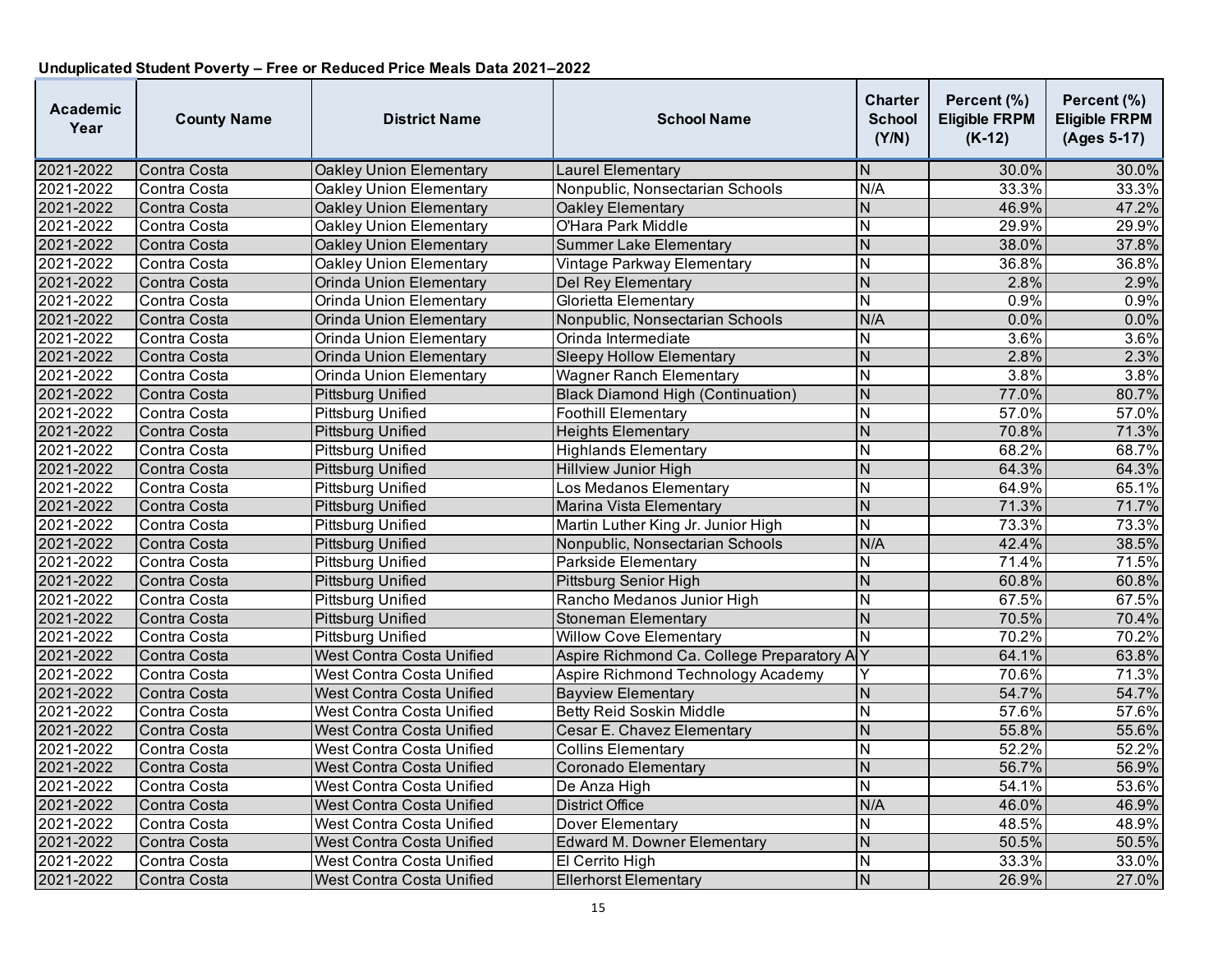| <b>Academic</b><br>Year | <b>County Name</b> | <b>District Name</b>      | <b>School Name</b>                          | <b>Charter</b><br><b>School</b><br>(Y/N) | Percent (%)<br><b>Eligible FRPM</b><br>$(K-12)$ | Percent (%)<br><b>Eligible FRPM</b><br>(Ages 5-17) |
|-------------------------|--------------------|---------------------------|---------------------------------------------|------------------------------------------|-------------------------------------------------|----------------------------------------------------|
| 2021-2022               | Contra Costa       | West Contra Costa Unified | <b>Fairmont Elementary</b>                  | IN.                                      | 39.7%                                           | 39.5%                                              |
| 2021-2022               | Contra Costa       | West Contra Costa Unified | <b>Ford Elementary</b>                      | <b>N</b>                                 | 56.7%                                           | 56.1%                                              |
| 2021-2022               | Contra Costa       | West Contra Costa Unified | Fred T. Korematsu Middle                    | N                                        | 32.1%                                           | 32.1%                                              |
| 2021-2022               | Contra Costa       | West Contra Costa Unified | <b>Grant Elementary</b>                     | $\overline{\mathsf{N}}$                  | 55.9%                                           | 55.8%                                              |
| 2021-2022               | Contra Costa       | West Contra Costa Unified | Greenwood Academy                           | N                                        | 67.1%                                           | 67.2%                                              |
| 2021-2022               | Contra Costa       | West Contra Costa Unified | Hanna Ranch Elementary                      | N                                        | 20.8%                                           | 20.8%                                              |
| 2021-2022               | Contra Costa       | West Contra Costa Unified | <b>Harding Elementary</b>                   | N                                        | 29.1%                                           | 29.1%                                              |
| 2021-2022               | Contra Costa       | West Contra Costa Unified | <b>Helms Middle</b>                         | N                                        | 61.5%                                           | 61.5%                                              |
| 2021-2022               | Contra Costa       | West Contra Costa Unified | <b>Hercules High</b>                        | $\overline{\mathsf{N}}$                  | 29.0%                                           | 28.6%                                              |
| 2021-2022               | Contra Costa       | West Contra Costa Unified | <b>Hercules Middle</b>                      | $\overline{\mathsf{N}}$                  | 23.3%                                           | 23.3%                                              |
| 2021-2022               | Contra Costa       | West Contra Costa Unified | <b>Highland Elementary</b>                  | <b>N</b>                                 | 54.5%                                           | 54.5%                                              |
| 2021-2022               | Contra Costa       | West Contra Costa Unified | John F. Kennedy High                        | N                                        | 60.1%                                           | 60.5%                                              |
| 2021-2022               | Contra Costa       | West Contra Costa Unified | Kensington Elementary                       | ĪΝ                                       | 6.9%                                            | 6.9%                                               |
| 2021-2022               | Contra Costa       | West Contra Costa Unified | Lake Elementary                             | $\overline{\mathsf{N}}$                  | 49.3%                                           | 49.3%                                              |
| 2021-2022               | Contra Costa       | West Contra Costa Unified | Leadership Public Schools: Richmond         | Y                                        | 58.1%                                           | 58.0%                                              |
| 2021-2022               | Contra Costa       | West Contra Costa Unified | <b>Lincoln Elementary</b>                   | N                                        | 58.3%                                           | 58.3%                                              |
| 2021-2022               | Contra Costa       | West Contra Costa Unified | Lovonya DeJean Middle                       | Z                                        | 67.8%                                           | 67.8%                                              |
| 2021-2022               | Contra Costa       | West Contra Costa Unified | Lupine Hills Elementary                     | <b>N</b>                                 | 37.5%                                           | 37.6%                                              |
| 2021-2022               | Contra Costa       | West Contra Costa Unified | <b>Madera Elementary</b>                    | N                                        | 14.6%                                           | 14.6%                                              |
| 2021-2022               | Contra Costa       | West Contra Costa Unified | Martin Luther King, Jr. Elementary          | $\overline{\mathsf{N}}$                  | 65.3%                                           | 65.3%                                              |
| 2021-2022               | Contra Costa       | West Contra Costa Unified | Michelle Obama Elementary                   | N                                        | 51.5%                                           | 50.8%                                              |
| 2021-2022               | Contra Costa       | West Contra Costa Unified | Middle College High                         | Z                                        | 44.6%                                           | 44.7%                                              |
| 2021-2022               | Contra Costa       | West Contra Costa Unified | Mira Vista Elementary                       | IN.                                      | 35.4%                                           | 35.4%                                              |
| 2021-2022               | Contra Costa       | West Contra Costa Unified | Montalvin Manor Elementary                  | N                                        | 45.7%                                           | 45.7%                                              |
| 2021-2022               | Contra Costa       | West Contra Costa Unified | <b>Murphy Elementary</b>                    | N                                        | 52.1%                                           | 52.1%                                              |
| 2021-2022               | Contra Costa       | West Contra Costa Unified | Nonpublic, Nonsectarian Schools             | N/A                                      | 34.5%                                           | 37.9%                                              |
| 2021-2022               | Contra Costa       | West Contra Costa Unified | <b>Nystrom Elementary</b>                   | N                                        | 61.2%                                           | 61.1%                                              |
| 2021-2022               | Contra Costa       | West Contra Costa Unified | <b>Ohlone Elementary</b>                    | $\mathsf{N}$                             | 21.7%                                           | 21.7%                                              |
| 2021-2022               | Contra Costa       | West Contra Costa Unified | Olinda Elementary                           | İΝ                                       | 27.7%                                           | 27.9%                                              |
| 2021-2022               | Contra Costa       | West Contra Costa Unified | Peres Elementary                            | <b>N</b>                                 | 56.7%                                           | 56.5%                                              |
| 2021-2022               | Contra Costa       | West Contra Costa Unified | Pinole Middle                               | $\overline{\mathsf{N}}$                  | 46.1%                                           | 46.1%                                              |
| 2021-2022               | Contra Costa       | West Contra Costa Unified | Pinole Valley High                          | $\overline{\mathsf{N}}$                  | 45.2%                                           | 45.2%                                              |
| 2021-2022               | Contra Costa       | West Contra Costa Unified | <b>Richmond Charter Academy</b>             | Y                                        | 62.0%                                           | 62.0%                                              |
| 2021-2022               | Contra Costa       | West Contra Costa Unified | Richmond Charter Elementary-Benito Juarez Y |                                          | 60.1%                                           | 60.2%                                              |
| 2021-2022               | Contra Costa       | West Contra Costa Unified | Richmond College Preparatory                | Y                                        | 57.5%                                           | 57.4%                                              |
| 2021-2022               | Contra Costa       | West Contra Costa Unified | <b>Richmond High</b>                        | N                                        | 60.1%                                           | 60.3%                                              |
| 2021-2022               | Contra Costa       | West Contra Costa Unified | <b>Riverside Elementary</b>                 | IN.                                      | 56.0%                                           | 56.0%                                              |
| 2021-2022               | Contra Costa       | West Contra Costa Unified | <b>Shannon Elementary</b>                   | <b>N</b>                                 | 35.4%                                           | 36.1%                                              |
| 2021-2022               | Contra Costa       | West Contra Costa Unified | <b>Sheldon Elementary</b>                   | $\overline{\mathsf{N}}$                  | 42.7%                                           | 42.6%                                              |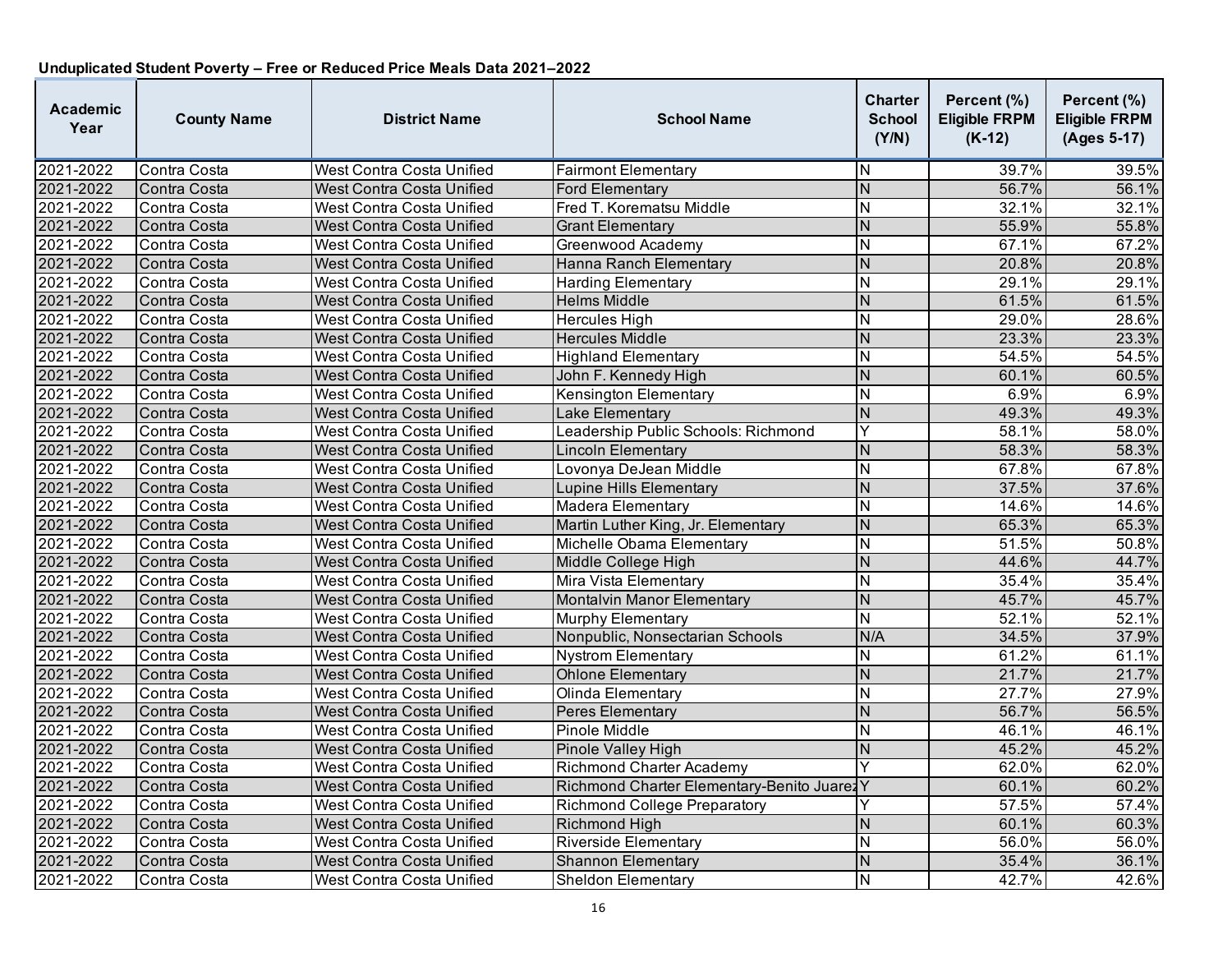| <b>Academic</b><br>Year | <b>County Name</b> | <b>District Name</b>      | <b>School Name</b>                    | <b>Charter</b><br><b>School</b><br>(Y/N) | Percent (%)<br><b>Eligible FRPM</b><br>$(K-12)$ | Percent (%)<br><b>Eligible FRPM</b><br>(Ages 5-17) |
|-------------------------|--------------------|---------------------------|---------------------------------------|------------------------------------------|-------------------------------------------------|----------------------------------------------------|
| 2021-2022               | Contra Costa       | West Contra Costa Unified | <b>Stege Elementary</b>               | N                                        | 77.3%                                           | 77.9%                                              |
| 2021-2022               | Contra Costa       | West Contra Costa Unified | <b>Stewart Elementary</b>             | $\mathsf{N}$                             | 32.2%                                           | 32.2%                                              |
| 2021-2022               | Contra Costa       | West Contra Costa Unified | Summit Public School: Tamalpais       | Ÿ                                        | 56.0%                                           | 55.8%                                              |
| 2021-2022               | Contra Costa       | West Contra Costa Unified | Tara Hills Elementary                 | N                                        | 48.8%                                           | 48.9%                                              |
| 2021-2022               | Contra Costa       | West Contra Costa Unified | <b>Valley View Elementary</b>         | $\mathsf{N}$                             | 34.2%                                           | 34.4%                                              |
| 2021-2022               | Contra Costa       | West Contra Costa Unified | Verde Elementary                      | N                                        | 57.7%                                           | 57.7%                                              |
| 2021-2022               | Contra Costa       | West Contra Costa Unified | Vista High (Alternative)              | N                                        | 43.6%                                           | 45.8%                                              |
| 2021-2022               | Contra Costa       | West Contra Costa Unified | Voices College-Bound Language Academy | Y                                        | 74.0%                                           | 75.0%                                              |
| 2021-2022               | Contra Costa       | West Contra Costa Unified | <b>Washington Elementary</b>          | N                                        | 42.9%                                           | 42.9%                                              |
| 2021-2022               | Contra Costa       | West Contra Costa Unified | <b>West County Mandarin</b>           | N                                        | 28.4%                                           | 28.4%                                              |
| 2021-2022               | Contra Costa       | San Ramon Valley Unified  | <b>Alamo Elementary</b>               | N                                        | 4.0%                                            | 4.0%                                               |
| 2021-2022               | Contra Costa       | San Ramon Valley Unified  | <b>Bella Vista Elementary</b>         | N                                        | 12.5%                                           | 12.3%                                              |
| 2021-2022               | Contra Costa       | San Ramon Valley Unified  | <b>Bollinger Canyon Elementary</b>    | $\overline{N}$                           | 5.8%                                            | 5.8%                                               |
| 2021-2022               | Contra Costa       | San Ramon Valley Unified  | California High                       | $\mathsf{N}$                             | 6.1%                                            | 6.1%                                               |
| 2021-2022               | Contra Costa       | San Ramon Valley Unified  | <b>Charlotte Wood Middle</b>          | $\overline{N}$                           | 4.1%                                            | 4.1%                                               |
| 2021-2022               | Contra Costa       | San Ramon Valley Unified  | Country Club Elementary               | N                                        | 8.1%                                            | 7.8%                                               |
| 2021-2022               | Contra Costa       | San Ramon Valley Unified  | <b>Coyote Creek Elementary</b>        | N                                        | 5.4%                                            | 5.5%                                               |
| 2021-2022               | Contra Costa       | San Ramon Valley Unified  | <b>Creekside Elementary</b>           | N                                        | 6.1%                                            | 6.0%                                               |
| 2021-2022               | Contra Costa       | San Ramon Valley Unified  | Del Amigo High (Continuation)         | N                                        | 25.0%                                           | 20.0%                                              |
| 2021-2022               | Contra Costa       | San Ramon Valley Unified  | Diablo Vista Middle                   | $\overline{N}$                           | 3.9%                                            | 3.9%                                               |
| 2021-2022               | Contra Costa       | San Ramon Valley Unified  | <b>District Office</b>                | N/A                                      | 0.0%                                            | 0.0%                                               |
| 2021-2022               | Contra Costa       | San Ramon Valley Unified  | Dougherty Valley High                 | Ñ                                        | 6.1%                                            | 6.1%                                               |
| 2021-2022               | Contra Costa       | San Ramon Valley Unified  | Gale Ranch Middle                     | N                                        | 7.6%                                            | 7.6%                                               |
| 2021-2022               | Contra Costa       | San Ramon Valley Unified  | <b>Golden View Elementary</b>         | $\mathsf{N}$                             | 6.0%                                            | 5.8%                                               |
| 2021-2022               | Contra Costa       | San Ramon Valley Unified  | <b>Green Valley Elementary</b>        | $\overline{N}$                           | 1.5%                                            | 1.5%                                               |
| 2021-2022               | Contra Costa       | San Ramon Valley Unified  | <b>Greenbrook Elementary</b>          | N                                        | 3.8%                                            | 3.7%                                               |
| 2021-2022               | Contra Costa       | San Ramon Valley Unified  | <b>Hidden Hills Elementary</b>        | $\mathsf{N}$                             | 8.9%                                            | 8.6%                                               |
| 2021-2022               | Contra Costa       | San Ramon Valley Unified  | Iron Horse Middle                     | $\mathsf{N}$                             | 6.3%                                            | 6.3%                                               |
| 2021-2022               | Contra Costa       | San Ramon Valley Unified  | John Baldwin Elementary               | $\mathsf{N}$                             | 2.0%                                            | 1.8%                                               |
| 2021-2022               | Contra Costa       | San Ramon Valley Unified  | Live Oak Elementary                   | N                                        | 4.9%                                            | 5.0%                                               |
| 2021-2022               | Contra Costa       | San Ramon Valley Unified  | Los Cerros Middle                     | $\overline{N}$                           | 3.4%                                            | 3.4%                                               |
| 2021-2022               | Contra Costa       | San Ramon Valley Unified  | <b>Montair Elementary</b>             | Ñ                                        | 5.0%                                            | 5.0%                                               |
| 2021-2022               | Contra Costa       | San Ramon Valley Unified  | Monte Vista High                      | N                                        | 3.2%                                            | 3.1%                                               |
| 2021-2022               | Contra Costa       | San Ramon Valley Unified  | Montevideo Elementary                 | N                                        | 6.4%                                            | 6.3%                                               |
| 2021-2022               | Contra Costa       | San Ramon Valley Unified  | Neil A. Armstrong Elementary          | N                                        | 4.1%                                            | 4.2%                                               |
| 2021-2022               | Contra Costa       | San Ramon Valley Unified  | Nonpublic, Nonsectarian Schools       | N/A                                      | 15.9%                                           | 19.4%                                              |
| 2021-2022               | Contra Costa       | San Ramon Valley Unified  | <b>Pine Valley Middle</b>             | N                                        | 6.2%                                            | 6.2%                                               |
| 2021-2022               | Contra Costa       | San Ramon Valley Unified  | <b>Quail Run Elementary</b>           | $\mathsf{N}$                             | 10.2%                                           | 10.1%                                              |
| 2021-2022               | Contra Costa       | San Ramon Valley Unified  | Rancho Romero Elementary              | $\mathsf{N}$                             | 5.6%                                            | 5.6%                                               |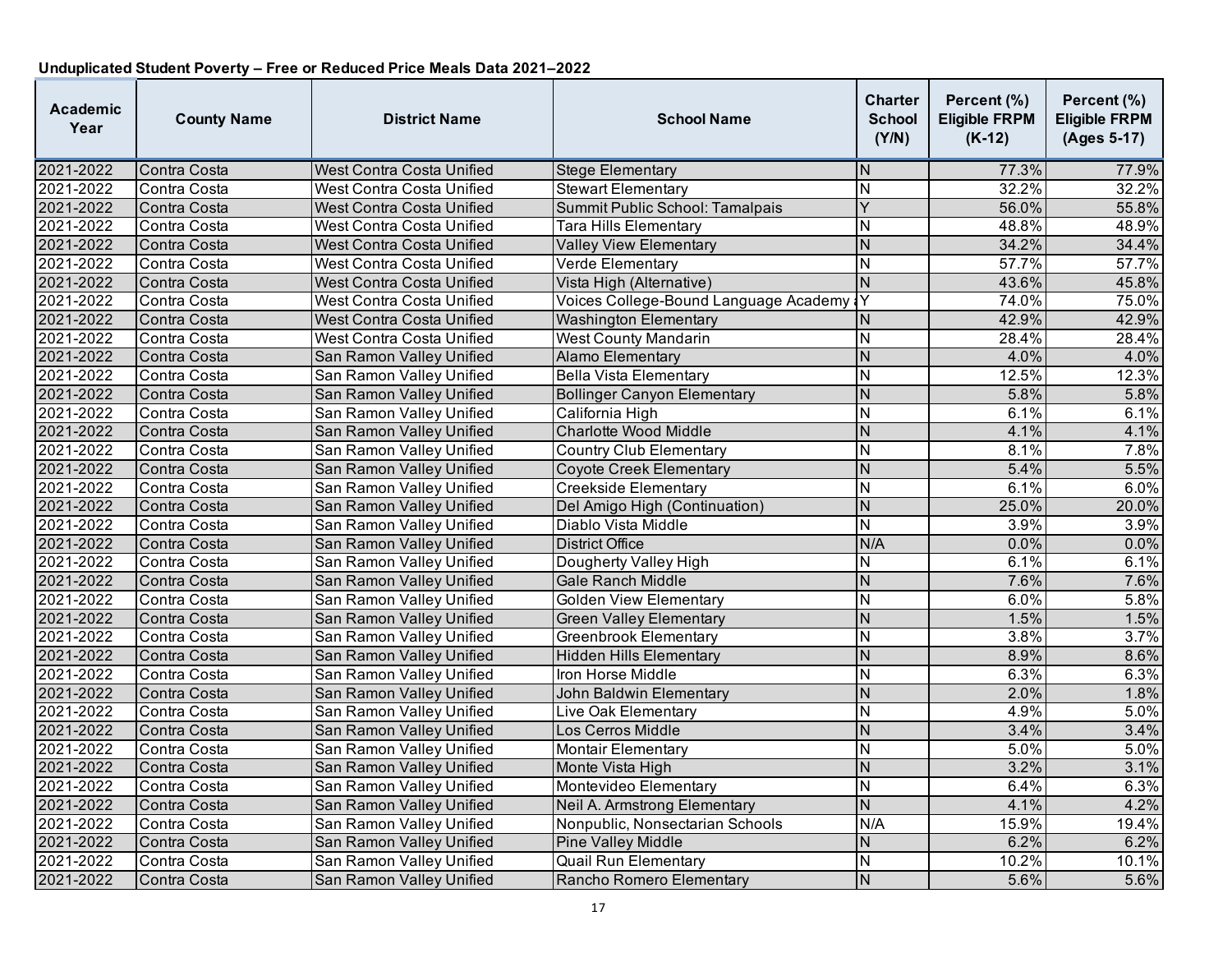| <b>Academic</b><br>Year | <b>County Name</b> | <b>District Name</b>              | <b>School Name</b>                       | <b>Charter</b><br><b>School</b><br>(Y/N) | Percent (%)<br><b>Eligible FRPM</b><br>$(K-12)$ | Percent (%)<br><b>Eligible FRPM</b><br>(Ages 5-17) |
|-------------------------|--------------------|-----------------------------------|------------------------------------------|------------------------------------------|-------------------------------------------------|----------------------------------------------------|
| 2021-2022               | Contra Costa       | San Ramon Valley Unified          | San Ramon Valley High                    | ΙN                                       | 4.5%                                            | 4.2%                                               |
| 2021-2022               | Contra Costa       | San Ramon Valley Unified          | <b>Stone Valley Middle</b>               | <b>N</b>                                 | 2.9%                                            | 2.9%                                               |
| 2021-2022               | Contra Costa       | San Ramon Valley Unified          | <b>Sycamore Valley Elementary</b>        | Z                                        | 3.0%                                            | 3.0%                                               |
| 2021-2022               | Contra Costa       | San Ramon Valley Unified          | Tassajara Hills Elementary               | N                                        | 6.9%                                            | 6.9%                                               |
| 2021-2022               | Contra Costa       | San Ramon Valley Unified          | <b>Twin Creeks Elementary</b>            | $\overline{N}$                           | 10.1%                                           | 10.3%                                              |
| 2021-2022               | Contra Costa       | San Ramon Valley Unified          | Venture (Alternative)                    | N                                        | 9.5%                                            | 9.4%                                               |
| 2021-2022               | Contra Costa       | San Ramon Valley Unified          | Vista Grande Elementary                  | IN.                                      | 2.8%                                            | 2.8%                                               |
| 2021-2022               | Contra Costa       | San Ramon Valley Unified          | <b>Walt Disney Elementary</b>            | $\mathsf{N}$                             | 8.0%                                            | 8.1%                                               |
| 2021-2022               | Contra Costa       | San Ramon Valley Unified          | Windemere Ranch Middle                   | ĪΝ                                       | 6.2%                                            | 6.2%                                               |
| 2021-2022               | Contra Costa       | <b>Walnut Creek Elementary</b>    | <b>Buena Vista Elementary</b>            | $\overline{\mathsf{N}}$                  | 15.9%                                           | 15.9%                                              |
| 2021-2022               | Contra Costa       | <b>Walnut Creek Elementary</b>    | Indian Valley Elementary                 | İΝ                                       | 15.3%                                           | 15.3%                                              |
| 2021-2022               | Contra Costa       | <b>Walnut Creek Elementary</b>    | <b>Murwood Elementary</b>                | N                                        | 17.7%                                           | 17.2%                                              |
| 2021-2022               | Contra Costa       | <b>Walnut Creek Elementary</b>    | Nonpublic, Nonsectarian Schools          | N/A                                      | 0.0%                                            | 0.0%                                               |
| 2021-2022               | Contra Costa       | <b>Walnut Creek Elementary</b>    | Parkmead Elementary                      | $\overline{N}$                           | 10.1%                                           | 10.4%                                              |
| 2021-2022               | Contra Costa       | <b>Walnut Creek Elementary</b>    | <b>Tice Creek</b>                        | $\overline{\mathsf{N}}$                  | 2.9%                                            | 2.9%                                               |
| 2021-2022               | Contra Costa       | <b>Walnut Creek Elementary</b>    | Walnut Creek Intermediate                | N                                        | 13.3%                                           | 13.3%                                              |
| 2021-2022               | Contra Costa       | <b>Walnut Creek Elementary</b>    | <b>Walnut Heights Elementary</b>         | Z                                        | 10.7%                                           | 10.0%                                              |
| 2021-2022               | Contra Costa       | SBE - John Henry High             | John Henry High                          | Y                                        | 61.8%                                           | 61.7%                                              |
| 2021-2022               | Fresno             | Fresno County Office of Education | Alice M. Worsley                         | N                                        | 100.0%                                          | 100.0%                                             |
| 2021-2022               | Fresno             | Fresno County Office of Education | Big Picture Educational Academy          | Y                                        | 51.0%                                           | 80.9%                                              |
| 2021-2022               | Fresno             | Fresno County Office of Education | Career Technical Education Charter       | Y                                        | 49.2%                                           | 49.2%                                              |
| 2021-2022               | Fresno             | Fresno County Office of Education | <b>Clovis Global Academy</b>             | Y                                        | 65.2%                                           | 64.6%                                              |
| 2021-2022               | Fresno             | Fresno County Office of Education | <b>Crescent View West Public Charter</b> | Y                                        | 90.4%                                           | 88.5%                                              |
| 2021-2022               | Fresno             | Fresno County Office of Education | Edison-Bethune Charter Academy           | $\overline{Y}$                           | 96.1%                                           | 96.0%                                              |
| 2021-2022               | Fresno             | Fresno County Office of Education | <b>Fresno County Special Education</b>   | Z                                        | 76.2%                                           | 77.9%                                              |
| 2021-2022               | Fresno             | Fresno County Office of Education | <b>Hume Lake Charter</b>                 | Y                                        | 52.4%                                           | 55.0%                                              |
| 2021-2022               | Fresno             | Fresno County Office of Education | Kepler Neighborhood                      | Y                                        | 76.3%                                           | 76.1%                                              |
| 2021-2022               | Fresno             | Fresno County Office of Education | Violet Heintz Education Academy          | $\overline{N}$                           | 100.0%                                          | 100.0%                                             |
| 2021-2022               | Fresno             | Alvina Elementary                 | <b>Alvina Elementary Charter</b>         | Y                                        | 77.5%                                           | 78.0%                                              |
| 2021-2022               | Fresno             | <b>Big Creek Elementary</b>       | <b>Big Creek Elementary</b>              | $\mathsf{N}$                             | 91.2%                                           | 91.2%                                              |
| 2021-2022               | Fresno             | <b>Burrel Union Elementary</b>    | <b>Burrel Elementary</b>                 | ĪΝ                                       | 91.1%                                           | 91.1%                                              |
| 2021-2022               | Fresno             | <b>Clay Joint Elementary</b>      | <b>Clay Elementary</b>                   | N                                        | 22.4%                                           | 22.4%                                              |
| 2021-2022               | Fresno             | <b>Clovis Unified</b>             | Alta Sierra Intermediate                 | ĪΝ                                       | 39.4%                                           | 39.4%                                              |
| 2021-2022               | Fresno             | <b>Clovis Unified</b>             | <b>Buchanan High</b>                     | N                                        | 36.7%                                           | 36.8%                                              |
| 2021-2022               | Fresno             | <b>Clovis Unified</b>             | <b>Bud Rank Elementary</b>               | <b>N</b>                                 | 21.0%                                           | 20.7%                                              |
| 2021-2022               | Fresno             | <b>Clovis Unified</b>             | <b>Cedarwood Elementary</b>              | $\overline{\mathsf{N}}$                  | 33.5%                                           | 33.5%                                              |
| 2021-2022               | Fresno             | <b>Clovis Unified</b>             | <b>Century Elementary</b>                | N                                        | 40.6%                                           | 40.6%                                              |
| 2021-2022               | Fresno             | Clovis Unified                    | <b>Clark Intermediate</b>                | N                                        | 60.5%                                           | 60.5%                                              |
| 2021-2022               | Fresno             | Clovis Unified                    | <b>Clovis Community Day Elementary</b>   | $\overline{N}$                           | 100.0%                                          | 100.0%                                             |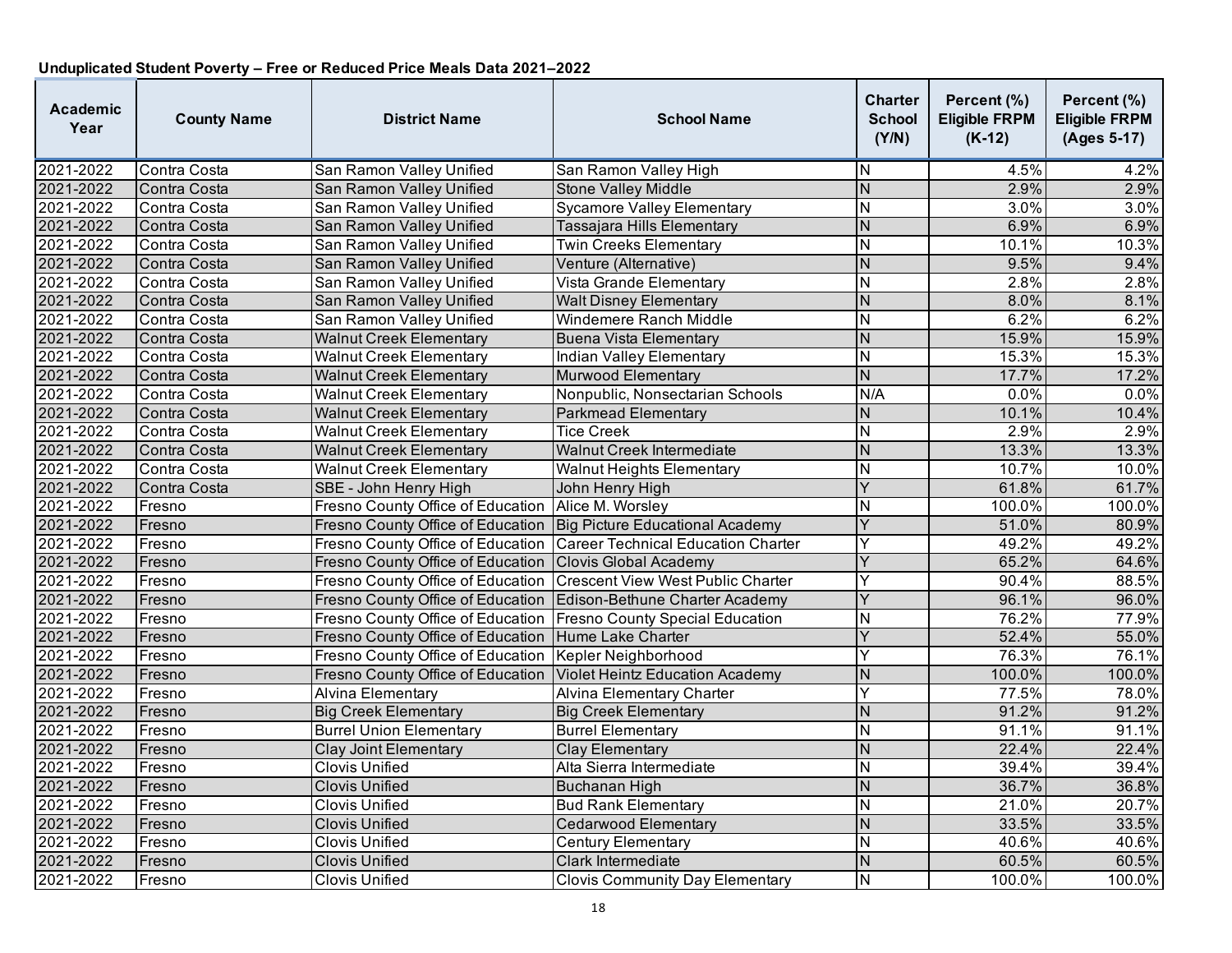| <b>Academic</b><br>Year | <b>County Name</b> | <b>District Name</b>  | <b>School Name</b>                    | <b>Charter</b><br><b>School</b><br>(Y/N) | Percent (%)<br><b>Eligible FRPM</b><br>$(K-12)$ | Percent (%)<br><b>Eligible FRPM</b><br>(Ages 5-17) |
|-------------------------|--------------------|-----------------------|---------------------------------------|------------------------------------------|-------------------------------------------------|----------------------------------------------------|
| 2021-2022               | Fresno             | Clovis Unified        | <b>Clovis Community Day Secondary</b> | N                                        | 85.4%                                           | 84.6%                                              |
| 2021-2022               | Fresno             | <b>Clovis Unified</b> | Clovis East High                      | N                                        | 54.6%                                           | $\overline{54.3\%}$                                |
| 2021-2022               | Fresno             | <b>Clovis Unified</b> | <b>Clovis Elementary</b>              | $\overline{N}$                           | 68.5%                                           | 68.3%                                              |
| 2021-2022               | Fresno             | <b>Clovis Unified</b> | Clovis High                           | $\overline{N}$                           | 51.3%                                           | 51.5%                                              |
| 2021-2022               | Fresno             | <b>Clovis Unified</b> | Clovis North High                     | N                                        | 26.6%                                           | 26.6%                                              |
| 2021-2022               | Fresno             | Clovis Unified        | <b>Clovis Online Charter</b>          | Ÿ                                        | 48.9%                                           | 49.5%                                              |
| 2021-2022               | Fresno             | <b>Clovis Unified</b> | <b>Clovis West High</b>               | N                                        | 46.1%                                           | 46.0%                                              |
| 2021-2022               | Fresno             | <b>Clovis Unified</b> | <b>Cole Elementary</b>                | N                                        | 62.9%                                           | 62.8%                                              |
| 2021-2022               | Fresno             | <b>Clovis Unified</b> | <b>Copper Hills Elementary</b>        | $\overline{N}$                           | 33.4%                                           | 33.4%                                              |
| 2021-2022               | Fresno             | <b>Clovis Unified</b> | <b>District Office</b>                | N/A                                      | 54.2%                                           | 0.0%                                               |
| 2021-2022               | Fresno             | <b>Clovis Unified</b> | <b>Dry Creek Elementary</b>           | $\overline{N}$                           | 20.4%                                           | 20.2%                                              |
| 2021-2022               | Fresno             | <b>Clovis Unified</b> | <b>Enterprise Alternative</b>         | N                                        | 59.7%                                           | 59.1%                                              |
| 2021-2022               | Fresno             | <b>Clovis Unified</b> | <b>Fancher Creek Elementary</b>       | $\overline{N}$                           | 77.8%                                           | 78.0%                                              |
| 2021-2022               | Fresno             | Clovis Unified        | Fort Washington Elementary            | $\overline{\mathsf{N}}$                  | 42.6%                                           | 42.6%                                              |
| 2021-2022               | Fresno             | <b>Clovis Unified</b> | <b>Freedom Elementary</b>             | N                                        | 40.3%                                           | 40.2%                                              |
| 2021-2022               | Fresno             | <b>Clovis Unified</b> | Garfield Elementary                   | N                                        | 30.1%                                           | 29.8%                                              |
| 2021-2022               | Fresno             | <b>Clovis Unified</b> | Gateway High (Continuation)           | N                                        | 76.1%                                           | 77.2%                                              |
| 2021-2022               | Fresno             | <b>Clovis Unified</b> | <b>Gettysburg Elementary</b>          | $\overline{N}$                           | 53.7%                                           | 53.1%                                              |
| 2021-2022               | Fresno             | <b>Clovis Unified</b> | Granite Ridge Intermediate            | N                                        | 29.8%                                           | 29.8%                                              |
| 2021-2022               | Fresno             | <b>Clovis Unified</b> | James S. Fugman Elementary            | $\mathsf{N}$                             | 12.7%                                           | 12.5%                                              |
| 2021-2022               | Fresno             | <b>Clovis Unified</b> | Janet L. Young Elementary             | $\overline{N}$                           | 39.4%                                           | 39.9%                                              |
| 2021-2022               | Fresno             | <b>Clovis Unified</b> | Jefferson Elementary                  | $\overline{\mathsf{N}}$                  | 76.1%                                           | 75.8%                                              |
| 2021-2022               | Fresno             | <b>Clovis Unified</b> | Kastner Intermediate                  | $\mathsf{N}$                             | 52.5%                                           | 52.5%                                              |
| 2021-2022               | Fresno             | Clovis Unified        | Liberty Elementary                    | $\overline{N}$                           | 39.9%                                           | 39.8%                                              |
| 2021-2022               | Fresno             | <b>Clovis Unified</b> | <b>Lincoln Elementary</b>             | N                                        | 64.2%                                           | 64.3%                                              |
| 2021-2022               | Fresno             | <b>Clovis Unified</b> | <b>Maple Creek Elementary</b>         | N                                        | 44.0%                                           | 43.7%                                              |
| 2021-2022               | Fresno             | <b>Clovis Unified</b> | Mickey Cox Elementary                 | N                                        | 59.2%                                           | 59.0%                                              |
| 2021-2022               | Fresno             | <b>Clovis Unified</b> | Miramonte Elementary                  | N                                        | 83.9%                                           | 84.2%                                              |
| 2021-2022               | Fresno             | <b>Clovis Unified</b> | <b>Mountain View Elementary</b>       | $\overline{N}$                           | 61.0%                                           | 61.2%                                              |
| 2021-2022               | Fresno             | <b>Clovis Unified</b> | <b>Nelson Elementary</b>              | $\overline{N}$                           | 73.1%                                           | 73.2%                                              |
| 2021-2022               | Fresno             | <b>Clovis Unified</b> | Nonpublic, Nonsectarian Schools       | N/A                                      | 52.2%                                           | 57.1%                                              |
| 2021-2022               | Fresno             | <b>Clovis Unified</b> | <b>Pinedale Elementary</b>            | N                                        | 87.3%                                           | 87.2%                                              |
| 2021-2022               | Fresno             | <b>Clovis Unified</b> | <b>Reagan Elementary</b>              | N                                        | 32.4%                                           | 32.3%                                              |
| 2021-2022               | Fresno             | <b>Clovis Unified</b> | <b>Red Bank Elementary</b>            | N                                        | 32.2%                                           | 32.4%                                              |
| 2021-2022               | Fresno             | <b>Clovis Unified</b> | Reyburn Intermediate                  | ${\sf N}$                                | 56.9%                                           | 56.9%                                              |
| 2021-2022               | Fresno             | <b>Clovis Unified</b> | <b>Riverview Elementary</b>           | $\overline{\mathsf{N}}$                  | 31.8%                                           | 31.9%                                              |
| 2021-2022               | Fresno             | <b>Clovis Unified</b> | Roger S. Oraze Elementary             | N                                        | 49.8%                                           | 49.7%                                              |
| 2021-2022               | Fresno             | <b>Clovis Unified</b> | Sierra Vista Elementary               | N                                        | 89.3%                                           | 89.4%                                              |
| 2021-2022               | Fresno             | <b>Clovis Unified</b> | <b>Tarpey Elementary</b>              | $\mathsf{N}$                             | 88.4%                                           | 88.4%                                              |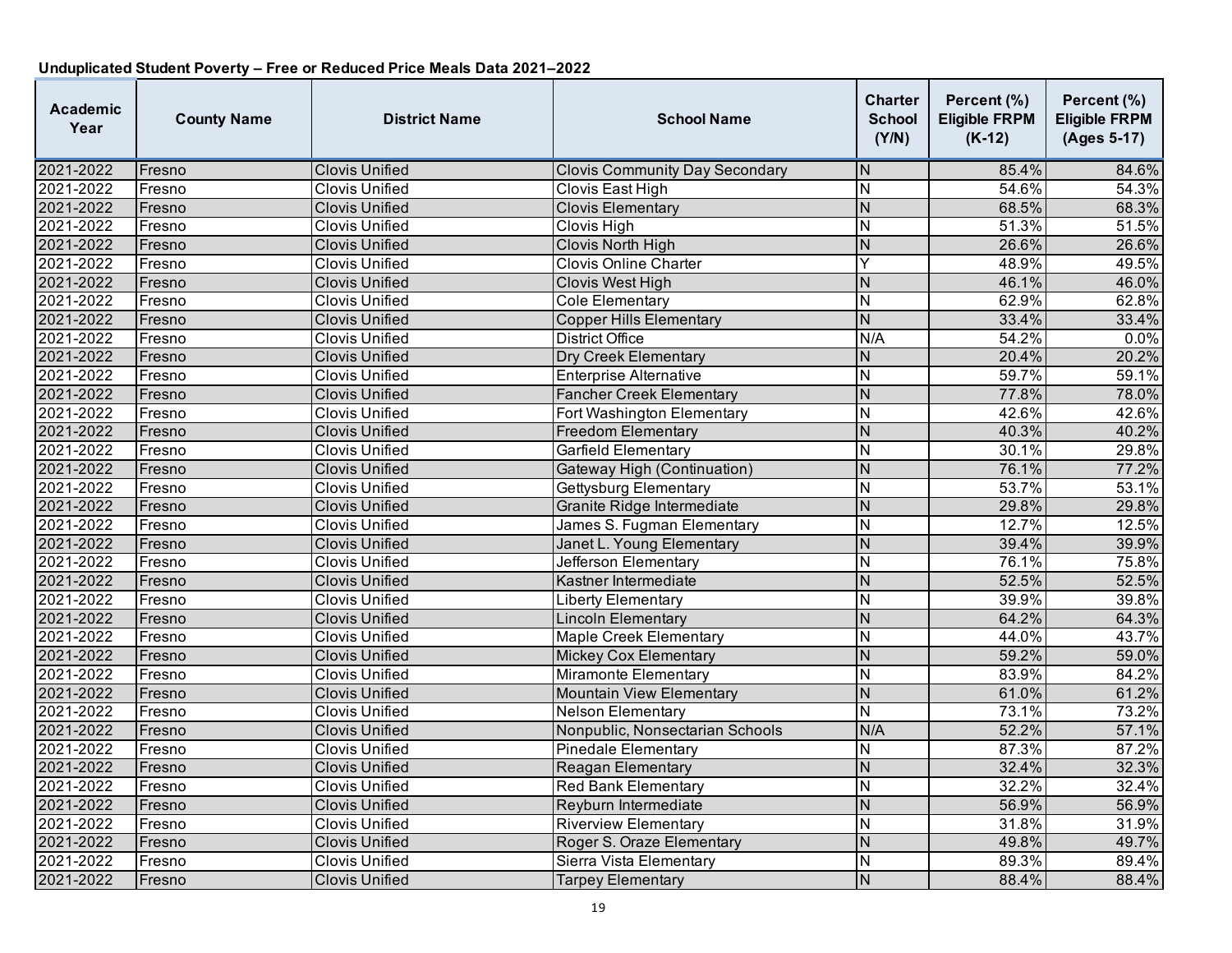| <b>Academic</b><br>Year | <b>County Name</b> | <b>District Name</b>   | <b>School Name</b>                 | Charter<br><b>School</b><br>(Y/N) | Percent (%)<br><b>Eligible FRPM</b><br>$(K-12)$ | Percent (%)<br><b>Eligible FRPM</b><br>(Ages 5-17) |
|-------------------------|--------------------|------------------------|------------------------------------|-----------------------------------|-------------------------------------------------|----------------------------------------------------|
| 2021-2022               | Fresno             | Clovis Unified         | Temperance-Kutner Elementary       | N                                 | 81.0%                                           | 81.3%                                              |
| 2021-2022               | Fresno             | <b>Clovis Unified</b>  | <b>Valley Oak Elementary</b>       | $\overline{\mathsf{N}}$           | 31.1%                                           | 31.0%                                              |
| 2021-2022               | Fresno             | Clovis Unified         | Virginia R. Boris Elementary       | N                                 | 51.9%                                           | 52.2%                                              |
| 2021-2022               | Fresno             | Clovis Unified         | <b>Weldon Elementary</b>           | N                                 | 85.4%                                           | 85.3%                                              |
| 2021-2022               | Fresno             | Clovis Unified         | Woods (Harold L.) Elementary       | N                                 | 23.1%                                           | 23.2%                                              |
| 2021-2022               | Fresno             | Coalinga-Huron Unified | Cambridge High                     | N                                 | 76.3%                                           | 90.5%                                              |
| 2021-2022               | Fresno             | Coalinga-Huron Unified | <b>Chesnut High (Continuation)</b> | $\overline{\mathsf{N}}$           | 72.2%                                           | 76.9%                                              |
| 2021-2022               | Fresno             | Coalinga-Huron Unified | Coalinga High                      | N                                 | 83.3%                                           | 83.2%                                              |
| 2021-2022               | Fresno             | Coalinga-Huron Unified | Coalinga Middle                    | $\overline{\mathsf{N}}$           | 83.6%                                           | 83.6%                                              |
| 2021-2022               | Fresno             | Coalinga-Huron Unified | Henry F. Bishop Elementary         | $\overline{\mathsf{N}}$           | 88.0%                                           | 88.2%                                              |
| 2021-2022               | Fresno             | Coalinga-Huron Unified | Huron Elementary                   | N                                 | 88.6%                                           | 88.7%                                              |
| 2021-2022               | Fresno             | Coalinga-Huron Unified | <b>Huron Middle</b>                | N                                 | 98.5%                                           | 98.5%                                              |
| 2021-2022               | Fresno             | Coalinga-Huron Unified | Miles W. Culwell Community Day     | N                                 | 66.7%                                           | 66.7%                                              |
| 2021-2022               | Fresno             | Coalinga-Huron Unified | <b>Nell Dawson Elementary</b>      | N                                 | 82.5%                                           | 82.5%                                              |
| 2021-2022               | Fresno             | Coalinga-Huron Unified | <b>Sunset Elementary</b>           | N                                 | 83.1%                                           | 83.1%                                              |
| 2021-2022               | Fresno             | <b>Fowler Unified</b>  | <b>Fowler Academy Continuation</b> | N                                 | 94.4%                                           | 94.4%                                              |
| 2021-2022               | Fresno             | <b>Fowler Unified</b>  | Fowler Academy Independent Study   | N                                 | 88.5%                                           | 88.5%                                              |
| 2021-2022               | Fresno             | <b>Fowler Unified</b>  | Fowler High                        | $\overline{N}$                    | 79.7%                                           | 79.6%                                              |
| 2021-2022               | Fresno             | <b>Fowler Unified</b>  | <b>Fremont Elementary</b>          | N                                 | 70.9%                                           | 70.9%                                              |
| 2021-2022               | Fresno             | <b>Fowler Unified</b>  | John Sutter Middle                 | $\overline{\mathsf{N}}$           | 83.3%                                           | 83.3%                                              |
| 2021-2022               | Fresno             | <b>Fowler Unified</b>  | Malaga Elementary                  | N                                 | 88.4%                                           | 88.4%                                              |
| 2021-2022               | Fresno             | <b>Fowler Unified</b>  | <b>Marshall Elementary</b>         | N                                 | 76.2%                                           | 77.2%                                              |
| 2021-2022               | Fresno             | Fresno Unified         | <b>Addams Elementary</b>           | N                                 | 96.8%                                           | 97.0%                                              |
| 2021-2022               | Fresno             | Fresno Unified         | Ahwahnee Middle                    | N                                 | 86.6%                                           | 86.6%                                              |
| 2021-2022               | Fresno             | Fresno Unified         | Akira Yokomi Elementary            | N                                 | 86.4%                                           | 86.4%                                              |
| 2021-2022               | Fresno             | Fresno Unified         | Ann B. Leavenworth                 | N                                 | 81.9%                                           | 82.3%                                              |
| 2021-2022               | Fresno             | Fresno Unified         | <b>Aspen Meadow Public</b>         | Υ                                 | 78.5%                                           | 78.7%                                              |
| 2021-2022               | Fresno             | Fresno Unified         | Aspen Ridge Public                 | Ý                                 | 77.9%                                           | 77.9%                                              |
| 2021-2022               | Fresno             | Fresno Unified         | Aspen Valley Prep Academy          | Y                                 | 74.7%                                           | 74.7%                                              |
| 2021-2022               | Fresno             | Fresno Unified         | <b>Ayer Elementary</b>             | N                                 | 87.3%                                           | 87.5%                                              |
| 2021-2022               | Fresno             | Fresno Unified         | Aynesworth Elementary              | $\overline{\mathsf{N}}$           | 94.4%                                           | 94.4%                                              |
| 2021-2022               | Fresno             | Fresno Unified         | <b>Baird Middle</b>                | N                                 | 43.1%                                           | 43.1%                                              |
| 2021-2022               | Fresno             | Fresno Unified         | <b>Birney Elementary</b>           | N                                 | 94.6%                                           | 94.8%                                              |
| 2021-2022               | Fresno             | Fresno Unified         | <b>Bullard High</b>                | N                                 | 60.0%                                           | 59.9%                                              |
| 2021-2022               | Fresno             | Fresno Unified         | <b>Bullard Talent</b>              | N                                 | 52.6%                                           | 52.6%                                              |
| 2021-2022               | Fresno             | <b>Fresno Unified</b>  | <b>Burroughs Elementary</b>        | N                                 | 97.4%                                           | 97.3%                                              |
| 2021-2022               | Fresno             | Fresno Unified         | Calwa Elementary                   | N                                 | 96.8%                                           | 96.9%                                              |
| 2021-2022               | Fresno             | Fresno Unified         | <b>Cambridge Continuation High</b> | N                                 | 97.3%                                           | 96.9%                                              |
| 2021-2022               | Fresno             | Fresno Unified         | Carter G. Woodson Public Charter   | Ÿ                                 | 93.7%                                           | 92.9%                                              |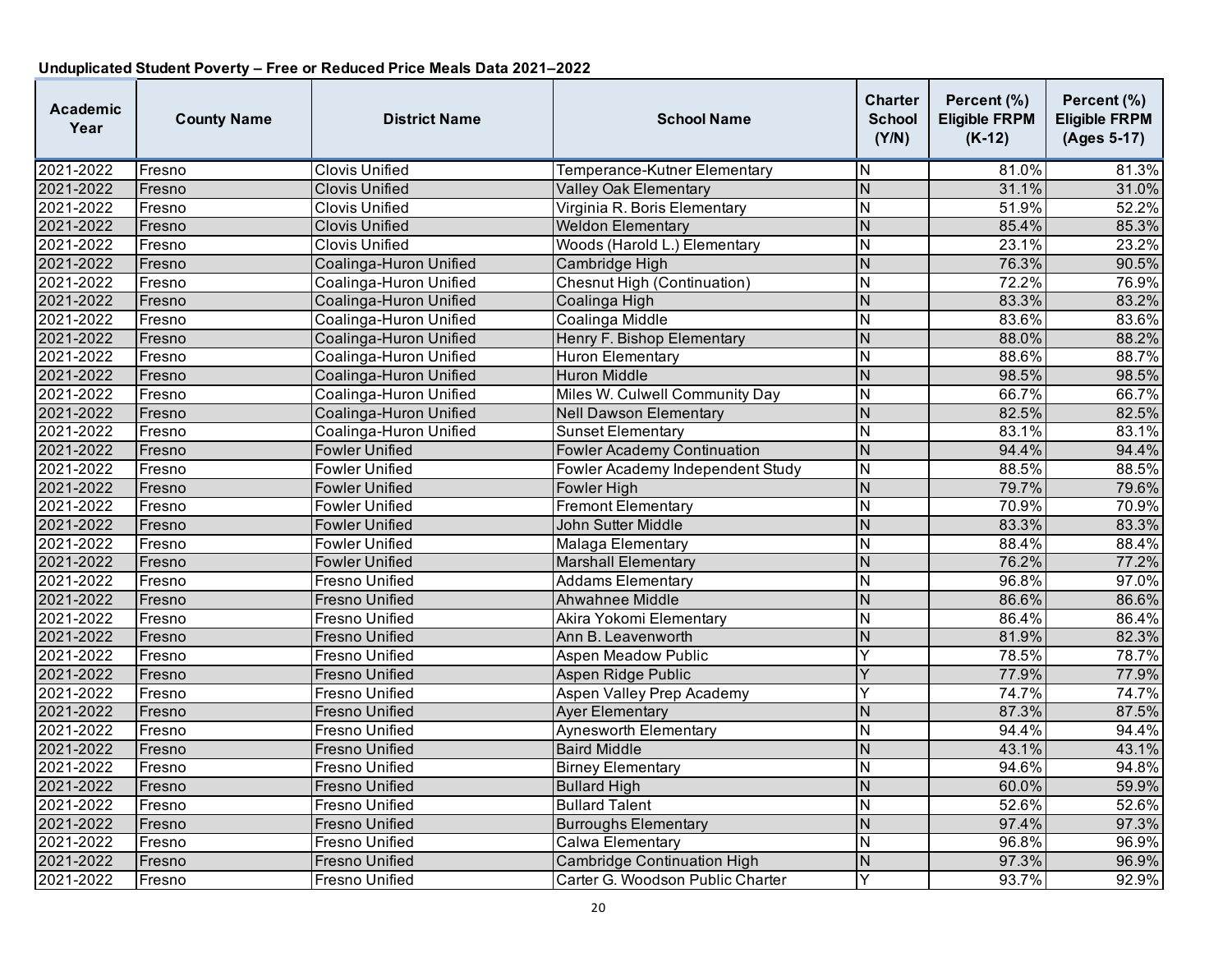| Academic<br>Year | <b>County Name</b> | <b>District Name</b>  | <b>School Name</b>                 | Charter<br><b>School</b><br>(Y/N) | Percent (%)<br><b>Eligible FRPM</b><br>$(K-12)$ | Percent (%)<br><b>Eligible FRPM</b><br>(Ages 5-17) |
|------------------|--------------------|-----------------------|------------------------------------|-----------------------------------|-------------------------------------------------|----------------------------------------------------|
| 2021-2022        | Fresno             | Fresno Unified        | <b>Centennial Elementary</b>       | N                                 | 93.5%                                           | 93.4%                                              |
| 2021-2022        | Fresno             | Fresno Unified        | Columbia Elementary                | N                                 | 96.7%                                           | 96.7%                                              |
| 2021-2022        | Fresno             | <b>Fresno Unified</b> | <b>Cooper Middle</b>               | N                                 | 86.8%                                           | 86.8%                                              |
| 2021-2022        | Fresno             | Fresno Unified        | David L. Greenberg Elementary      | N                                 | 96.6%                                           | 96.5%                                              |
| 2021-2022        | Fresno             | Fresno Unified        | Deborah A. Williams Elementary     | N                                 | 98.8%                                           | 98.8%                                              |
| 2021-2022        | Fresno             | Fresno Unified        | Del Mar Elementary                 | $\overline{\mathsf{N}}$           | 95.4%                                           | 95.5%                                              |
| 2021-2022        | Fresno             | <b>Fresno Unified</b> | Design Science Middle College High | $\overline{N}$                    | 62.8%                                           | 63.3%                                              |
| 2021-2022        | Fresno             | Fresno Unified        | <b>Dewolf Continuation High</b>    | N                                 | 94.4%                                           | 94.2%                                              |
| 2021-2022        | Fresno             | Fresno Unified        | <b>District Office</b>             | N/A                               | 56.6%                                           | 62.5%                                              |
| 2021-2022        | Fresno             | Fresno Unified        | <b>Easterby Elementary</b>         | N                                 | 91.0%                                           | 91.2%                                              |
| 2021-2022        | Fresno             | Fresno Unified        | <b>Eaton Elementary</b>            | $\overline{\mathsf{N}}$           | 69.6%                                           | 69.8%                                              |
| 2021-2022        | Fresno             | Fresno Unified        | <b>Edison Computech</b>            | N                                 | 70.7%                                           | 70.7%                                              |
| 2021-2022        | Fresno             | Fresno Unified        | Edison High                        | N                                 | 81.8%                                           | 81.7%                                              |
| 2021-2022        | Fresno             | Fresno Unified        | Edith B. Storey Elementary         | N                                 | 83.0%                                           | 83.1%                                              |
| 2021-2022        | Fresno             | Fresno Unified        | Elizabeth Terronez Middle          | $\overline{\mathsf{N}}$           | 89.2%                                           | 89.2%                                              |
| 2021-2022        | Fresno             | Fresno Unified        | <b>Endeavor Charter</b>            | Υ                                 | 31.3%                                           | 31.6%                                              |
| 2021-2022        | Fresno             | Fresno Unified        | <b>Ericson Elementary</b>          | N                                 | 95.6%                                           | 95.6%                                              |
| 2021-2022        | Fresno             | Fresno Unified        | Erma Duncan Polytechnical High     | N                                 | 89.9%                                           | 90.1%                                              |
| 2021-2022        | Fresno             | Fresno Unified        | <b>Ewing Elementary</b>            | N                                 | 85.9%                                           | 86.3%                                              |
| 2021-2022        | Fresno             | Fresno Unified        | <b>Ezekiel Balderas Elementary</b> | $\overline{\mathsf{N}}$           | 91.2%                                           | 91.4%                                              |
| 2021-2022        | Fresno             | <b>Fresno Unified</b> | <b>Figarden Elementary</b>         | $\overline{N}$                    | 75.2%                                           | 75.7%                                              |
| 2021-2022        | Fresno             | Fresno Unified        | Florence E. Rata                   | $\overline{\mathsf{N}}$           | 85.0%                                           | 85.0%                                              |
| 2021-2022        | Fresno             | Fresno Unified        | <b>Forkner Elementary</b>          | $\overline{\mathsf{N}}$           | 44.6%                                           | 44.5%                                              |
| 2021-2022        | Fresno             | Fresno Unified        | Fort Miller Middle                 | N                                 | 95.7%                                           | 95.7%                                              |
| 2021-2022        | Fresno             | <b>Fresno Unified</b> | <b>Fremont Elementary</b>          | N                                 | 92.3%                                           | 92.4%                                              |
| 2021-2022        | Fresno             | Fresno Unified        | Fresno High                        | N                                 | 88.7%                                           | 88.6%                                              |
| 2021-2022        | Fresno             | <b>Fresno Unified</b> | Fulton                             | N                                 | 77.8%                                           | 78.6%                                              |
| 2021-2022        | Fresno             | Fresno Unified        | Gibson Elementary                  | N                                 | 56.8%                                           | 56.7%                                              |
| 2021-2022        | Fresno             | Fresno Unified        | <b>Golden Charter Academy</b>      | Y                                 | 95.2%                                           | 95.5%                                              |
| 2021-2022        | Fresno             | Fresno Unified        | <b>Hamilton Elementary</b>         | N                                 | 85.3%                                           | 85.6%                                              |
| 2021-2022        | Fresno             | Fresno Unified        | <b>Heaton Elementary</b>           | $\overline{N}$                    | 95.2%                                           | 95.4%                                              |
| 2021-2022        | Fresno             | Fresno Unified        | Herbert Hoover High                | $\overline{\mathsf{N}}$           | 82.1%                                           | 82.1%                                              |
| 2021-2022        | Fresno             | Fresno Unified        | <b>Holland Elementary</b>          | $\overline{\mathsf{N}}$           | 91.5%                                           | 91.6%                                              |
| 2021-2022        | Fresno             | Fresno Unified        | <b>Homan Elementary</b>            | N                                 | 93.5%                                           | 93.5%                                              |
| 2021-2022        | Fresno             | Fresno Unified        | Irwin O. Addicott Elementary       | N                                 | 75.6%                                           | 75.6%                                              |
| 2021-2022        | Fresno             | Fresno Unified        | J. E. Young Academic Center        | N                                 | 91.6%                                           | 91.6%                                              |
| 2021-2022        | Fresno             | Fresno Unified        | <b>Jackson Elementary</b>          | N                                 | 93.6%                                           | 93.6%                                              |
| 2021-2022        | Fresno             | Fresno Unified        | Jefferson Elementary               | N                                 | 96.0%                                           | 95.9%                                              |
| 2021-2022        | Fresno             | <b>Fresno Unified</b> | <b>King Elementary</b>             | $\overline{\mathsf{N}}$           | 96.4%                                           | 96.5%                                              |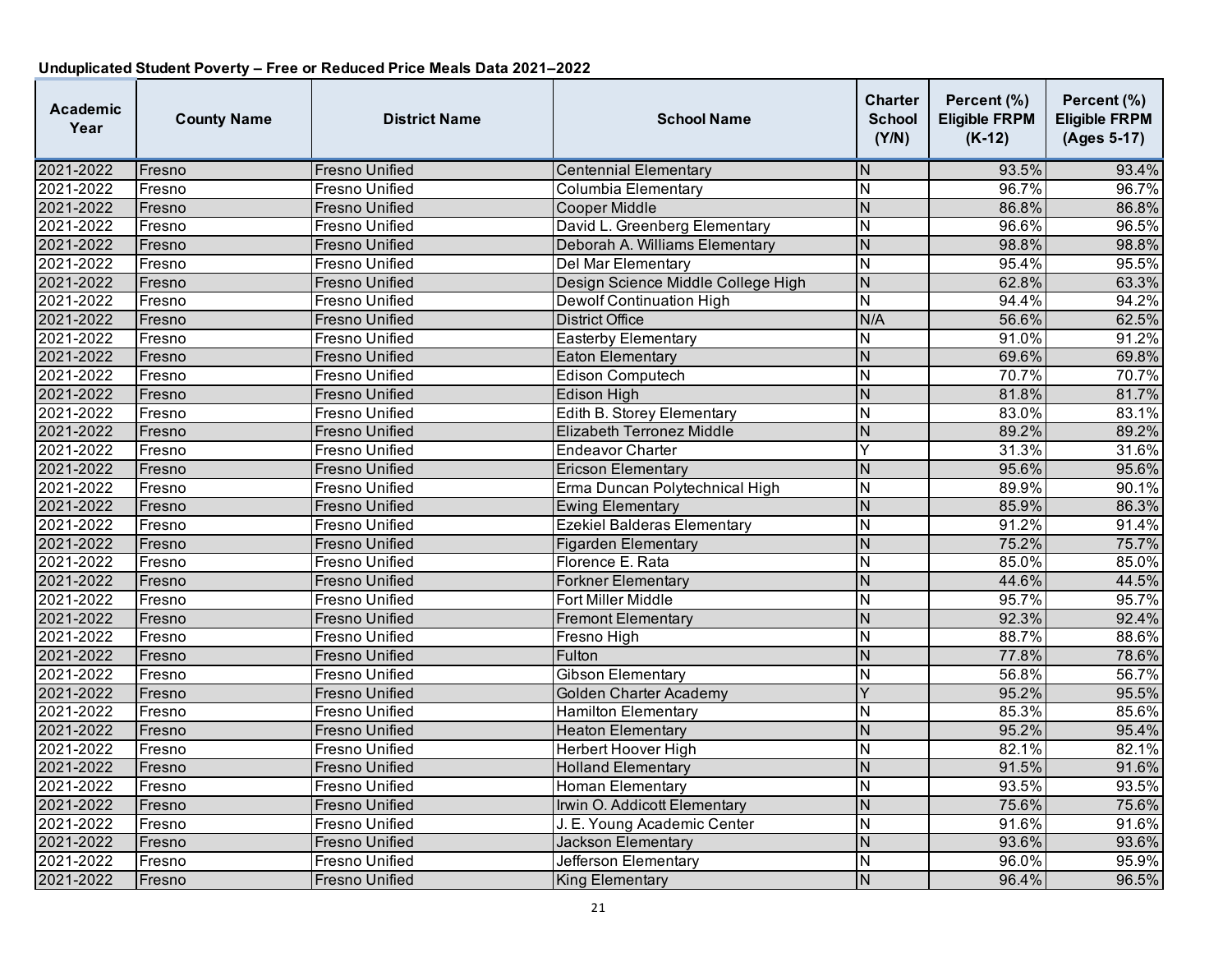| Academic<br>Year | <b>County Name</b> | <b>District Name</b>  | <b>School Name</b>                          | Charter<br><b>School</b><br>(Y/N) | Percent (%)<br><b>Eligible FRPM</b><br>$(K-12)$ | Percent (%)<br><b>Eligible FRPM</b><br>(Ages 5-17) |
|------------------|--------------------|-----------------------|---------------------------------------------|-----------------------------------|-------------------------------------------------|----------------------------------------------------|
| 2021-2022        | Fresno             | Fresno Unified        | Kings Canyon Middle                         | N                                 | 95.8%                                           | 95.8%                                              |
| 2021-2022        | Fresno             | Fresno Unified        | <b>Kirk Elementary</b>                      | $\overline{\mathsf{N}}$           | 93.2%                                           | 93.0%                                              |
| 2021-2022        | Fresno             | Fresno Unified        | <b>Kratt Elementary</b>                     | N                                 | 78.6%                                           | 78.7%                                              |
| 2021-2022        | Fresno             | Fresno Unified        | Lane Elementary                             | $\overline{\mathsf{N}}$           | 95.8%                                           | 96.2%                                              |
| 2021-2022        | Fresno             | Fresno Unified        | <b>Lawless Elementary</b>                   | N                                 | 79.7%                                           | 79.6%                                              |
| 2021-2022        | Fresno             | Fresno Unified        | <b>Lincoln Elementary</b>                   | N                                 | 97.0%                                           | 97.0%                                              |
| 2021-2022        | Fresno             | Fresno Unified        | Lowell Elementary                           | N                                 | 96.9%                                           | 97.2%                                              |
| 2021-2022        | Fresno             | Fresno Unified        | <b>Malloch Elementary</b>                   | N                                 | 51.8%                                           | 52.5%                                              |
| 2021-2022        | Fresno             | Fresno Unified        | <b>Manchester Gate</b>                      | $\overline{\mathsf{N}}$           | 67.6%                                           | 67.6%                                              |
| 2021-2022        | Fresno             | Fresno Unified        | Mario G. Olmos Elementary                   | $\overline{\mathsf{N}}$           | 98.4%                                           | 98.3%                                              |
| 2021-2022        | Fresno             | Fresno Unified        | Mayfair Elementary                          | $\overline{\sf N}$                | 97.3%                                           | 97.3%                                              |
| 2021-2022        | Fresno             | Fresno Unified        | McCardle Elementary                         | N                                 | 82.2%                                           | 82.3%                                              |
| 2021-2022        | Fresno             | Fresno Unified        | McLane High                                 | N                                 | 93.4%                                           | 93.4%                                              |
| 2021-2022        | Fresno             | <b>Fresno Unified</b> | Miguel Hidalgo Elementary                   | $\overline{\mathsf{N}}$           | 97.8%                                           | 98.0%                                              |
| 2021-2022        | Fresno             | Fresno Unified        | Molly S. Bakman Elementary                  | N                                 | 92.2%                                           | 92.2%                                              |
| 2021-2022        | Fresno             | Fresno Unified        | Morris E. Dailey Charter Elementary         | Ý                                 | 40.7%                                           | 40.7%                                              |
| 2021-2022        | Fresno             | Fresno Unified        | Muir Elementary                             | N                                 | 92.4%                                           | 92.6%                                              |
| 2021-2022        | Fresno             | Fresno Unified        | Nonpublic, Nonsectarian Schools             | N/A                               | 66.7%                                           | 66.7%                                              |
| 2021-2022        | Fresno             | Fresno Unified        | Norseman Elementary                         | N                                 | 93.4%                                           | 93.6%                                              |
| 2021-2022        | Fresno             | <b>Fresno Unified</b> | Phillip J Patino School of Entrepreneurship | N                                 | 79.8%                                           | 79.7%                                              |
| 2021-2022        | Fresno             | Fresno Unified        | Phoenix Elementary Academy Community DN     |                                   | 90.0%                                           | 90.0%                                              |
| 2021-2022        | Fresno             | <b>Fresno Unified</b> | <b>Phoenix Secondary</b>                    | N                                 | 96.6%                                           | 96.6%                                              |
| 2021-2022        | Fresno             | Fresno Unified        | Powers-Ginsburg Elementary                  | Ν                                 | 80.2%                                           | 80.5%                                              |
| 2021-2022        | Fresno             | Fresno Unified        | Pyle Elementary                             | $\overline{\mathsf{N}}$           | 92.3%                                           | 92.4%                                              |
| 2021-2022        | Fresno             | Fresno Unified        | <b>Robinson Elementary</b>                  | N                                 | 89.8%                                           | 89.6%                                              |
| 2021-2022        | Fresno             | Fresno Unified        | <b>Roeding Elementary</b>                   | N                                 | 90.5%                                           | 91.0%                                              |
| 2021-2022        | Fresno             | Fresno Unified        | Roosevelt High                              | N                                 | 92.0%                                           | 92.1%                                              |
| 2021-2022        | Fresno             | Fresno Unified        | <b>Rowell Elementary</b>                    | N                                 | 93.9%                                           | 94.4%                                              |
| 2021-2022        | Fresno             | Fresno Unified        | Rutherford B. Gaston Sr. Middle             | $\overline{\mathsf{N}}$           | 97.7%                                           | 97.7%                                              |
| 2021-2022        | Fresno             | Fresno Unified        | Scandinavian Middle                         | N                                 | 95.5%                                           | 95.5%                                              |
| 2021-2022        | Fresno             | Fresno Unified        | School of Unlimited Learning                | Ÿ                                 | 83.3%                                           | 82.1%                                              |
| 2021-2022        | Fresno             | Fresno Unified        | Sequoia Middle                              | $\overline{\mathsf{N}}$           | 97.1%                                           | 97.1%                                              |
| 2021-2022        | Fresno             | Fresno Unified        | Sierra Charter                              | Ý                                 | 74.3%                                           | 74.8%                                              |
| 2021-2022        | Fresno             | Fresno Unified        | <b>Slater Elementary</b>                    | N                                 | 91.1%                                           | 91.0%                                              |
| 2021-2022        | Fresno             | Fresno Unified        | Starr Elementary                            | N                                 | 48.4%                                           | 48.4%                                              |
| 2021-2022        | Fresno             | Fresno Unified        | Sunnyside High                              | N                                 | 91.8%                                           | 91.8%                                              |
| 2021-2022        | Fresno             | Fresno Unified        | <b>Sunset Elementary</b>                    | Ν                                 | 75.7%                                           | 75.6%                                              |
| 2021-2022        | Fresno             | Fresno Unified        | Susan B. Anthony Elementary                 | N                                 | 96.9%                                           | 96.9%                                              |
| 2021-2022        | Fresno             | Fresno Unified        | <b>Tehipite Middle</b>                      | N                                 | 95.3%                                           | 95.3%                                              |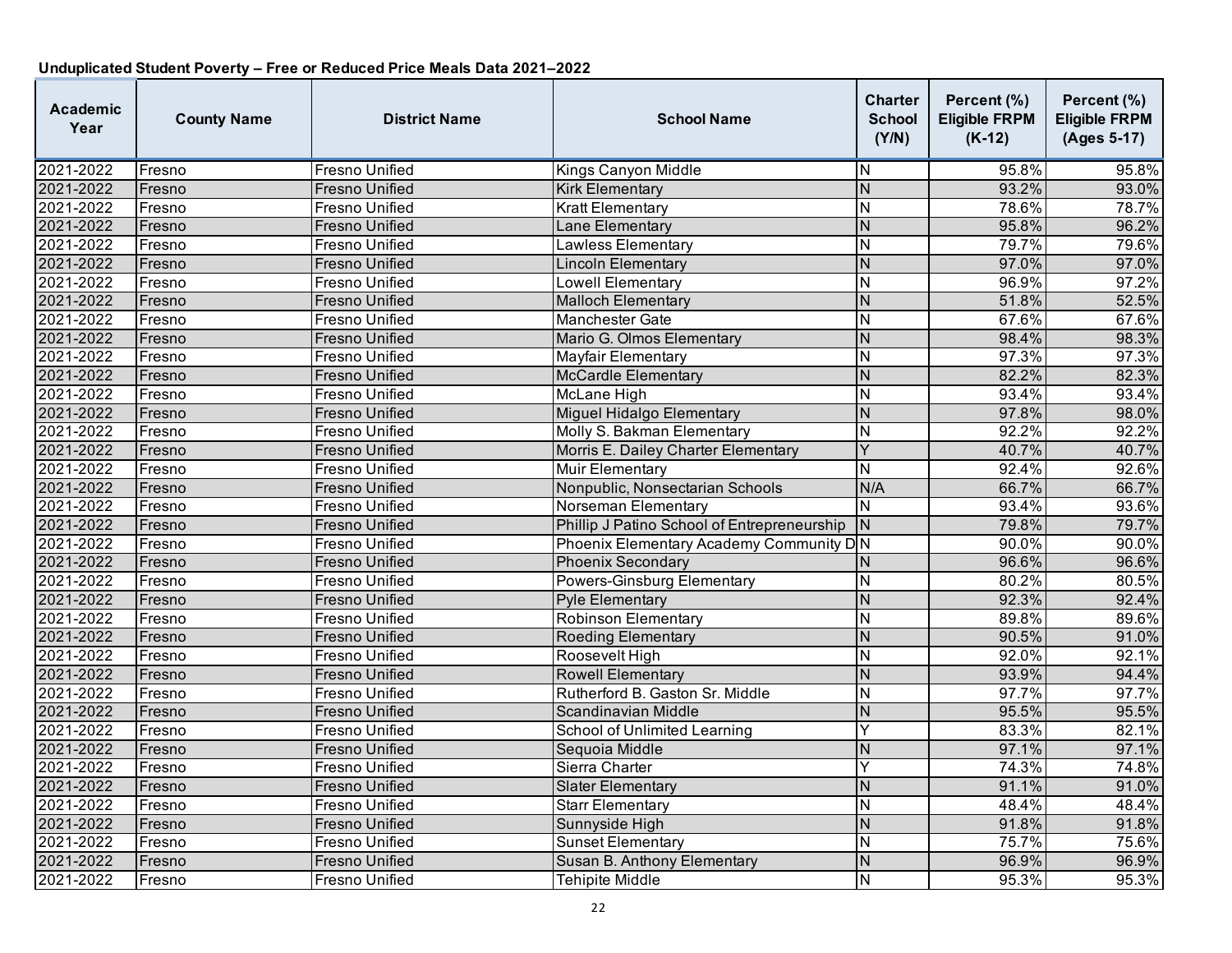| <b>Academic</b><br>Year | <b>County Name</b> | <b>District Name</b>         | <b>School Name</b>                           | Charter<br><b>School</b><br>(Y/N) | Percent (%)<br><b>Eligible FRPM</b><br>$(K-12)$ | Percent (%)<br><b>Eligible FRPM</b><br>(Ages 5-17) |
|-------------------------|--------------------|------------------------------|----------------------------------------------|-----------------------------------|-------------------------------------------------|----------------------------------------------------|
| 2021-2022               | Fresno             | <b>Fresno Unified</b>        | Tenaya Middle                                | N                                 | 67.2%                                           | 67.2%                                              |
| 2021-2022               | Fresno             | Fresno Unified               | <b>Thomas Elementary</b>                     | N                                 | 87.6%                                           | 87.7%                                              |
| 2021-2022               | Fresno             | Fresno Unified               | <b>Tioga Middle</b>                          | N                                 | 90.3%                                           | 90.3%                                              |
| 2021-2022               | Fresno             | Fresno Unified               | Turner Elementary                            | N                                 | 92.7%                                           | 93.0%                                              |
| 2021-2022               | Fresno             | Fresno Unified               | <b>University High</b>                       | Y                                 | 17.9%                                           | 18.0%                                              |
| 2021-2022               | Fresno             | Fresno Unified               | Vang Pao Elementary                          | Ν                                 | 93.8%                                           | 93.9%                                              |
| 2021-2022               | Fresno             | <b>Fresno Unified</b>        | <b>Viking Elementary</b>                     | N                                 | 89.9%                                           | 89.9%                                              |
| 2021-2022               | Fresno             | Fresno Unified               | <b>Vinland Elementary</b>                    | N                                 | 89.9%                                           | 90.0%                                              |
| 2021-2022               | Fresno             | Fresno Unified               | Wawona K-8                                   | $\overline{N}$                    | 74.2%                                           | 74.4%                                              |
| 2021-2022               | Fresno             | <b>Fresno Unified</b>        | <b>Webster Elementary</b>                    | $\overline{\sf N}$                | 97.9%                                           | 98.2%                                              |
| 2021-2022               | Fresno             | Fresno Unified               | <b>Wilson Elementary</b>                     | N                                 | 95.0%                                           | 94.9%                                              |
| 2021-2022               | Fresno             | Fresno Unified               | <b>Winchell Elementary</b>                   | N                                 | 96.2%                                           | 96.5%                                              |
| 2021-2022               | Fresno             | Fresno Unified               | <b>Wishon Elementary</b>                     | N                                 | 94.6%                                           | 94.5%                                              |
| 2021-2022               | Fresno             | Fresno Unified               | <b>Wolters Elementary</b>                    | N                                 | 95.9%                                           | 96.1%                                              |
| 2021-2022               | Fresno             | Fresno Unified               | Yosemite Middle                              | N                                 | 97.1%                                           | 97.1%                                              |
| 2021-2022               | Fresno             | Kingsburg Elementary Charter | <b>Central Valley Home</b>                   |                                   | 72.3%                                           | 72.3%                                              |
| 2021-2022               | Fresno             | Kingsburg Elementary Charter | <b>Lincoln Elementary</b>                    | Y                                 | 73.1%                                           | 73.1%                                              |
| 2021-2022               | Fresno             | Kingsburg Elementary Charter | Rafer Johnson Junior High                    | Υ                                 | 69.0%                                           | 69.0%                                              |
| 2021-2022               | Fresno             | Kingsburg Elementary Charter | Ronald W. Reagan Elementary                  |                                   | 69.9%                                           | 69.9%                                              |
| 2021-2022               | Fresno             | Kingsburg Elementary Charter | Roosevelt Elementary                         |                                   | 72.4%                                           | 72.4%                                              |
| 2021-2022               | Fresno             | Kingsburg Elementary Charter | <b>Washington Elementary</b>                 | Y                                 | 66.7%                                           | 65.5%                                              |
| 2021-2022               | Fresno             | Kingsburg Joint Union High   | Kingsburg High                               | N                                 | 63.4%                                           | 63.5%                                              |
| 2021-2022               | Fresno             | Kingsburg Joint Union High   | Kingsburg Independent Study High             | N                                 | 71.4%                                           | 69.4%                                              |
| 2021-2022               | Fresno             | Kingsburg Joint Union High   | Oasis Continuation High                      | N                                 | 89.1%                                           | 90.0%                                              |
| 2021-2022               | Fresno             | Kings Canyon Joint Unified   | A. L. Conner Elementary                      | N                                 | 97.4%                                           | 97.4%                                              |
| 2021-2022               | Fresno             | Kings Canyon Joint Unified   | <b>Alta Elementary</b>                       | Ν                                 | 89.6%                                           | 89.6%                                              |
| 2021-2022               | Fresno             | Kings Canyon Joint Unified   | <b>Citrus Middle</b>                         | N                                 | 96.0%                                           | 96.0%                                              |
| 2021-2022               | Fresno             | Kings Canyon Joint Unified   | Dunlap Elementary                            | N                                 | 70.2%                                           | 69.9%                                              |
| 2021-2022               | Fresno             | Kings Canyon Joint Unified   | <b>General Grant Middle</b>                  | N                                 | 91.8%                                           | 91.8%                                              |
| 2021-2022               | Fresno             | Kings Canyon Joint Unified   | <b>Great Western Elementary</b>              | N                                 | 83.2%                                           | 83.4%                                              |
| 2021-2022               | Fresno             | Kings Canyon Joint Unified   | Jefferson Elementary                         | $\overline{N}$                    | 94.8%                                           | 95.3%                                              |
| 2021-2022               | Fresno             | Kings Canyon Joint Unified   | <b>Kings Canyon Continuation</b>             | N                                 | 97.1%                                           | 96.9%                                              |
| 2021-2022               | Fresno             | Kings Canyon Joint Unified   | <b>Kings Canyon Online</b>                   | Y                                 | 81.6%                                           | 81.7%                                              |
| 2021-2022               | Fresno             | Kings Canyon Joint Unified   | Kings Canyon Unified School District Wide PN |                                   | 0.0%                                            | 0.0%                                               |
| 2021-2022               | Fresno             | Kings Canyon Joint Unified   | <b>Lincoln Elementary</b>                    | N                                 | 94.3%                                           | 94.1%                                              |
| 2021-2022               | Fresno             | Kings Canyon Joint Unified   | <b>McCord Elementary</b>                     | N                                 | 92.4%                                           | 92.4%                                              |
| 2021-2022               | Fresno             | Kings Canyon Joint Unified   | Mountain View (Alternative)                  | N                                 | 84.1%                                           | 84.0%                                              |
| 2021-2022               | Fresno             | Kings Canyon Joint Unified   | Navelencia Middle                            | N                                 | 89.7%                                           | 89.7%                                              |
| 2021-2022               | Fresno             | Kings Canyon Joint Unified   | Nonpublic, Nonsectarian Schools              | N/A                               | 100.0%                                          | 100.0%                                             |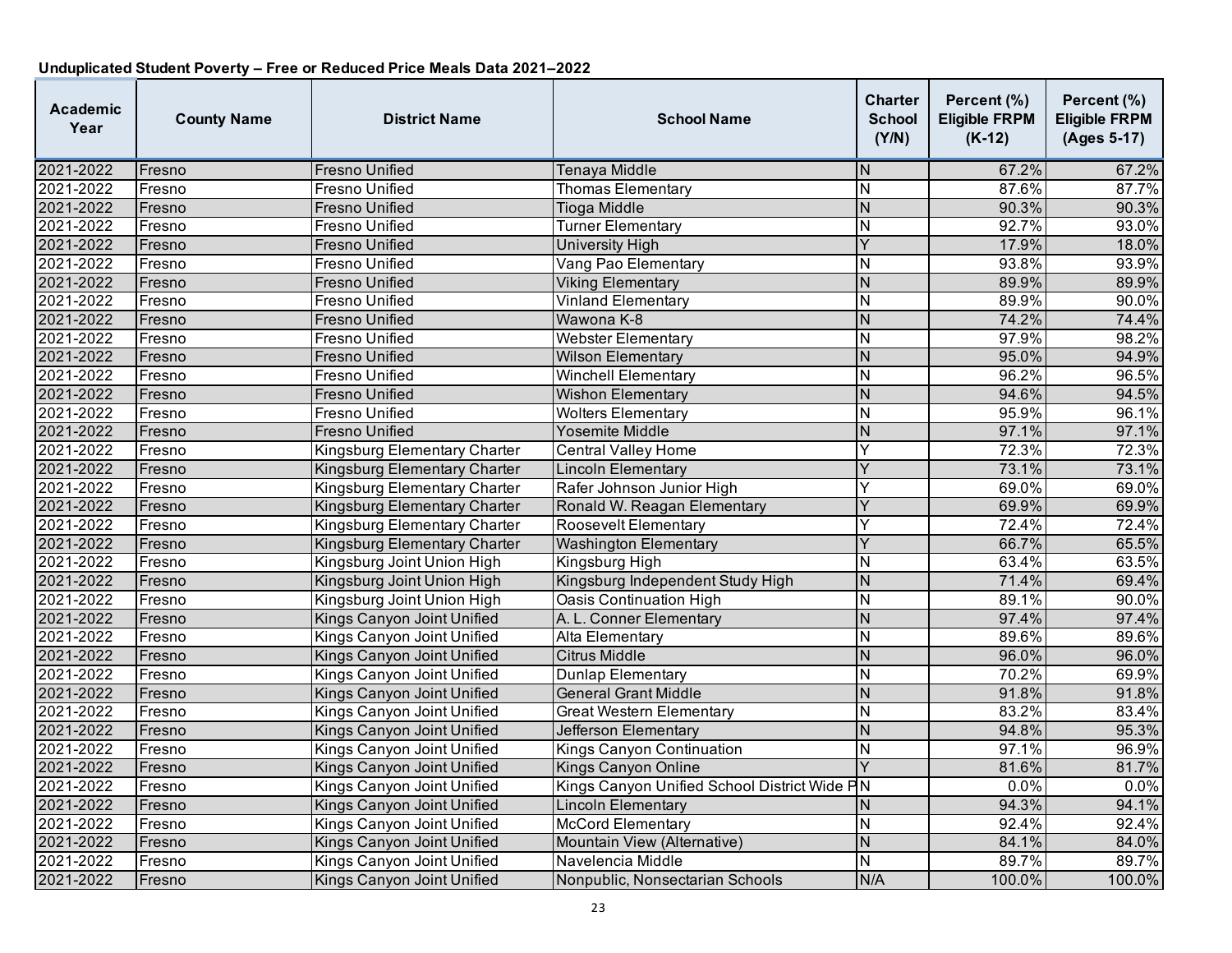| <b>Academic</b><br>Year | <b>County Name</b> | <b>District Name</b>            | <b>School Name</b>                           | <b>Charter</b><br><b>School</b><br>(Y/N) | Percent (%)<br><b>Eligible FRPM</b><br>$(K-12)$ | Percent (%)<br><b>Eligible FRPM</b><br>(Ages 5-17) |
|-------------------------|--------------------|---------------------------------|----------------------------------------------|------------------------------------------|-------------------------------------------------|----------------------------------------------------|
| 2021-2022               | Fresno             | Kings Canyon Joint Unified      | Orange Cove High                             | ΙN                                       | 91.8%                                           | 91.7%                                              |
| 2021-2022               | Fresno             | Kings Canyon Joint Unified      | <b>Reedley High</b>                          | $\overline{N}$                           | 80.6%                                           | 80.8%                                              |
| 2021-2022               | Fresno             | Kings Canyon Joint Unified      | Reedley Middle College High                  | Ÿ                                        | 70.5%                                           | 70.4%                                              |
| 2021-2022               | Fresno             | Kings Canyon Joint Unified      | <b>Riverview Elementary</b>                  | N                                        | 59.0%                                           | 59.0%                                              |
| 2021-2022               | Fresno             | Kings Canyon Joint Unified      | <b>Sheridan Elementary</b>                   | N                                        | 93.6%                                           | 94.1%                                              |
| 2021-2022               | Fresno             | Kings Canyon Joint Unified      | Silas Bartsch                                | $\overline{N}$                           | 87.1%                                           | 87.0%                                              |
| 2021-2022               | Fresno             | Kings Canyon Joint Unified      | <b>Thomas Law Reed Elementary</b>            | N                                        | 78.5%                                           | 78.5%                                              |
| 2021-2022               | Fresno             | Kings Canyon Joint Unified      | <b>Washington Elementary</b>                 | N                                        | 90.8%                                           | 91.9%                                              |
| 2021-2022               | Fresno             | Laton Joint Unified             | Laton Elementary                             | N                                        | 79.9%                                           | 79.7%                                              |
| 2021-2022               | Fresno             | Laton Joint Unified             | Laton High                                   | N                                        | 78.6%                                           | 78.2%                                              |
| 2021-2022               | Fresno             | Laton Joint Unified             | <b>Laton Middle</b>                          | N                                        | 81.6%                                           | 81.6%                                              |
| 2021-2022               | Fresno             | Laton Joint Unified             | Laton Online Academy                         | N                                        | 76.9%                                           | 81.8%                                              |
| 2021-2022               | Fresno             | Monroe Elementary               | Monroe Elementary                            | $\overline{\mathsf{N}}$                  | 97.4%                                           | 97.4%                                              |
| 2021-2022               | Fresno             | Orange Center                   | California Virtual Academy at Fresno         | Ÿ                                        | 70.5%                                           | 70.6%                                              |
| 2021-2022               | Fresno             | Orange Center                   | <b>Orange Center Elementary</b>              | N                                        | 93.8%                                           | 93.8%                                              |
| 2021-2022               | Fresno             | <b>Pacific Union Elementary</b> | <b>Pacific Union Elementary</b>              | $\overline{N}$                           | 88.3%                                           | 88.2%                                              |
| 2021-2022               | Fresno             | <b>Parlier Unified</b>          | Cesar E Chavez Elementary                    | N                                        | 97.3%                                           | 97.3%                                              |
| 2021-2022               | Fresno             | <b>Parlier Unified</b>          | <b>John C Martinez Elementary</b>            | $\overline{N}$                           | 96.4%                                           | 96.5%                                              |
| 2021-2022               | Fresno             | Parlier Unified                 | Mathew J Brletic Elementary                  | N                                        | 89.1%                                           | 89.0%                                              |
| 2021-2022               | Fresno             | <b>Parlier Unified</b>          | Parlier High                                 | N                                        | 92.4%                                           | 92.3%                                              |
| 2021-2022               | Fresno             | <b>Parlier Unified</b>          | Parlier Junior High                          | $\overline{\mathsf{N}}$                  | 90.7%                                           | 90.7%                                              |
| 2021-2022               | Fresno             | <b>Parlier Unified</b>          | S Ben Benavidez Elementary                   | $\overline{N}$                           | 86.9%                                           | 86.9%                                              |
| 2021-2022               | Fresno             | Parlier Unified                 | San Joaquin Valley High                      | N                                        | 90.2%                                           | 89.6%                                              |
| 2021-2022               | Fresno             | Pine Ridge Elementary           | <b>Pine Ridge Elementary</b>                 | $\overline{N}$                           | 16.9%                                           | 16.9%                                              |
| 2021-2022               | Fresno             | <b>Raisin City Elementary</b>   | Ambassador Phillip V. Sanchez II Public ChaY |                                          | 94.5%                                           | 94.3%                                              |
| 2021-2022               | Fresno             | <b>Raisin City Elementary</b>   | Raisin City Elementary                       | N                                        | 95.3%                                           | 95.2%                                              |
| 2021-2022               | Fresno             | Sanger Unified                  | <b>Centerville Elementary</b>                | N                                        | 62.4%                                           | 62.4%                                              |
| 2021-2022               | Fresno             | <b>Sanger Unified</b>           | <b>Community Day</b>                         | $\overline{N}$                           | 92.9%                                           | 92.9%                                              |
| 2021-2022               | Fresno             | Sanger Unified                  | Del Rey Elementary                           | $\overline{\mathsf{N}}$                  | 87.4%                                           | 87.4%                                              |
| 2021-2022               | Fresno             | <b>Sanger Unified</b>           | <b>District Office</b>                       | N/A                                      | 100.0%                                          | 100.0%                                             |
| 2021-2022               | Fresno             | Sanger Unified                  | <b>Fairmont Elementary</b>                   | N                                        | 42.1%                                           | 42.0%                                              |
| 2021-2022               | Fresno             | Sanger Unified                  | <b>Hallmark Charter</b>                      | $\overline{\mathsf{Y}}$                  | 51.2%                                           | 50.8%                                              |
| 2021-2022               | Fresno             | Sanger Unified                  | Jackson Elementary                           | $\overline{\mathsf{N}}$                  | 79.6%                                           | 79.8%                                              |
| 2021-2022               | Fresno             | <b>Sanger Unified</b>           | Jefferson Elementary                         | $\overline{N}$                           | 86.8%                                           | 86.9%                                              |
| 2021-2022               | Fresno             | Sanger Unified                  | John S. Wash Elementary                      | N                                        | 58.3%                                           | 58.0%                                              |
| 2021-2022               | Fresno             | <b>Sanger Unified</b>           | Kings River High (Continuation)              | $\overline{N}$                           | 93.5%                                           | 96.4%                                              |
| 2021-2022               | Fresno             | Sanger Unified                  | Lincoln Elementary                           | N                                        | 86.1%                                           | 85.8%                                              |
| 2021-2022               | Fresno             | <b>Sanger Unified</b>           | Lone Star Elementary                         | N                                        | 74.3%                                           | 74.4%                                              |
| 2021-2022               | Fresno             | Sanger Unified                  | <b>Madison Elementary</b>                    | N                                        | 79.4%                                           | 79.1%                                              |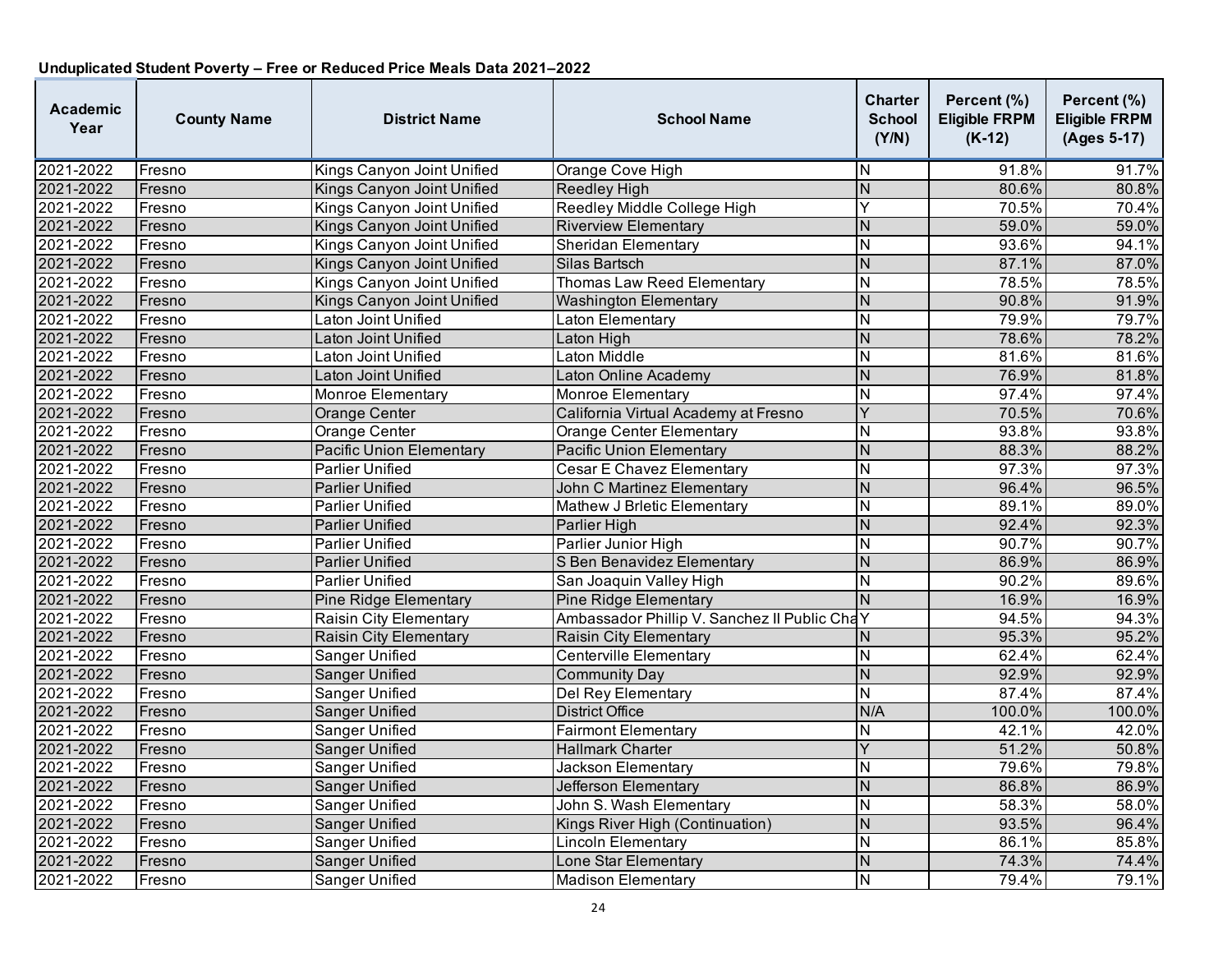| Academic<br>Year | <b>County Name</b> | <b>District Name</b>                | <b>School Name</b>                      | Charter<br><b>School</b><br>(Y/N) | Percent (%)<br><b>Eligible FRPM</b><br>$(K-12)$ | Percent (%)<br><b>Eligible FRPM</b><br>(Ages 5-17) |
|------------------|--------------------|-------------------------------------|-----------------------------------------|-----------------------------------|-------------------------------------------------|----------------------------------------------------|
| 2021-2022        | Fresno             | <b>Sanger Unified</b>               | Quail Lake Environmental Charter        |                                   | 28.0%                                           | 28.0%                                              |
| 2021-2022        | Fresno             | Sanger Unified                      | Ronald W. Reagan Elementary             | N                                 | 67.4%                                           | 67.7%                                              |
| 2021-2022        | Fresno             | Sanger Unified                      | Sanger Academy Charter                  | Ý                                 | 64.1%                                           | 64.1%                                              |
| 2021-2022        | Fresno             | Sanger Unified                      | Sanger High                             | N                                 | 65.8%                                           | 66.2%                                              |
| 2021-2022        | Fresno             | Sanger Unified                      | Sequoia Elementary                      | N                                 | 61.3%                                           | 61.3%                                              |
| 2021-2022        | Fresno             | Sanger Unified                      | <b>Taft Academy</b>                     | N                                 | 71.4%                                           | 71.3%                                              |
| 2021-2022        | Fresno             | Sanger Unified                      | <b>Washington Academic Middle</b>       | $\overline{\mathsf{N}}$           | 73.6%                                           | 73.6%                                              |
| 2021-2022        | Fresno             | Sanger Unified                      | <b>Wilson Elementary</b>                | Ν                                 | 89.5%                                           | 89.5%                                              |
| 2021-2022        | Fresno             | Selma Unified                       | Abraham Lincoln Middle                  | N                                 | 89.8%                                           | 89.8%                                              |
| 2021-2022        | Fresno             | Selma Unified                       | Andrew Jackson Elementary               | N                                 | 83.1%                                           | 83.2%                                              |
| 2021-2022        | Fresno             | Selma Unified                       | <b>Eric White Elementary</b>            | $\overline{\mathsf{N}}$           | 96.0%                                           | 96.2%                                              |
| 2021-2022        | Fresno             | Selma Unified                       | George Washington Elementary            | N                                 | 97.3%                                           | 97.3%                                              |
| 2021-2022        | Fresno             | Selma Unified                       | <b>Heartland High (Continuation)</b>    | N                                 | 79.7%                                           | 88.6%                                              |
| 2021-2022        | Fresno             | Selma Unified                       | Indianola Elementary                    | N                                 | 84.3%                                           | 84.3%                                              |
| 2021-2022        | Fresno             | Selma Unified                       | <b>James Garfield Elementary</b>        | $\overline{\mathsf{N}}$           | 87.6%                                           | 88.1%                                              |
| 2021-2022        | Fresno             | Selma Unified                       | Nonpublic, Nonsectarian Schools         | N/A                               | 50.0%                                           | 50.0%                                              |
| 2021-2022        | Fresno             | Selma Unified                       | Selma High                              | N                                 | 80.9%                                           | 80.9%                                              |
| 2021-2022        | Fresno             | Selma Unified                       | Selma Independent                       | N                                 | 86.0%                                           | 86.3%                                              |
| 2021-2022        | Fresno             | Selma Unified                       | <b>Terry Elementary</b>                 | N                                 | 86.1%                                           | 86.1%                                              |
| 2021-2022        | Fresno             | Selma Unified                       | <b>Theodore Roosevelt Elementary</b>    | $\overline{\mathsf{N}}$           | 86.1%                                           | 86.1%                                              |
| 2021-2022        | Fresno             | Selma Unified                       | <b>Woodrow Wilson Elementary</b>        | $\overline{\mathsf{N}}$           | 88.1%                                           | 88.1%                                              |
| 2021-2022        | Fresno             | <b>Washington Colony Elementary</b> | <b>Washington Colony Elementary</b>     | $\overline{\mathsf{N}}$           | 81.5%                                           | 81.2%                                              |
| 2021-2022        | Fresno             | <b>West Park Elementary</b>         | <b>West Park Charter Academy</b>        | Ý                                 | 87.4%                                           | 88.3%                                              |
| 2021-2022        | Fresno             | <b>West Park Elementary</b>         | <b>West Park Elementary</b>             | N                                 | 88.0%                                           | 88.2%                                              |
| 2021-2022        | Fresno             | <b>Westside Elementary</b>          | <b>Crescent View South II</b>           | Ý                                 | 85.2%                                           | 84.5%                                              |
| 2021-2022        | Fresno             | <b>Westside Elementary</b>          | <b>Westside Elementary</b>              | N                                 | 99.4%                                           | 99.4%                                              |
| 2021-2022        | Fresno             | <b>Westside Elementary</b>          | Yosemite Valley Charter                 | Ý                                 | 44.3%                                           | 44.3%                                              |
| 2021-2022        | Fresno             | Firebaugh-Las Deltas Unified        | Arthur E. Mills Intermediate            | N                                 | 89.5%                                           | 89.5%                                              |
| 2021-2022        | Fresno             | Firebaugh-Las Deltas Unified        | El Puente High                          | N                                 | 100.0%                                          | 100.0%                                             |
| 2021-2022        | Fresno             | Firebaugh-Las Deltas Unified        | <b>Firebaugh Community Day</b>          | N                                 | 100.0%                                          | 100.0%                                             |
| 2021-2022        | Fresno             | Firebaugh-Las Deltas Unified        | Firebaugh High                          | $\overline{N}$                    | 80.8%                                           | 81.7%                                              |
| 2021-2022        | Fresno             | Firebaugh-Las Deltas Unified        | <b>Firebaugh Middle</b>                 | $\overline{\mathsf{N}}$           | 86.9%                                           | 86.9%                                              |
| 2021-2022        | Fresno             | Firebaugh-Las Deltas Unified        | Hazel M. Bailey Primary                 | $\overline{\mathsf{N}}$           | 86.5%                                           | 86.2%                                              |
| 2021-2022        | Fresno             | Firebaugh-Las Deltas Unified        | Nonpublic, Nonsectarian Schools         | N/A                               | 0.0%                                            | 0.0%                                               |
| 2021-2022        | Fresno             | Central Unified                     | <b>Biola-Pershing Elementary</b>        | N                                 | 80.9%                                           | 80.7%                                              |
| 2021-2022        | Fresno             | <b>Central Unified</b>              | <b>Central East High</b>                | $\overline{\mathsf{N}}$           | 54.6%                                           | 54.5%                                              |
| 2021-2022        | Fresno             | <b>Central Unified</b>              | <b>Central High</b>                     | N                                 | 51.6%                                           | 51.3%                                              |
| 2021-2022        | Fresno             | <b>Central Unified</b>              | <b>Central Online Home</b>              | N                                 | 69.0%                                           | 69.1%                                              |
| 2021-2022        | Fresno             | Central Unified                     | Central Unified Alternative/Opportunity | N                                 | 69.4%                                           | 69.5%                                              |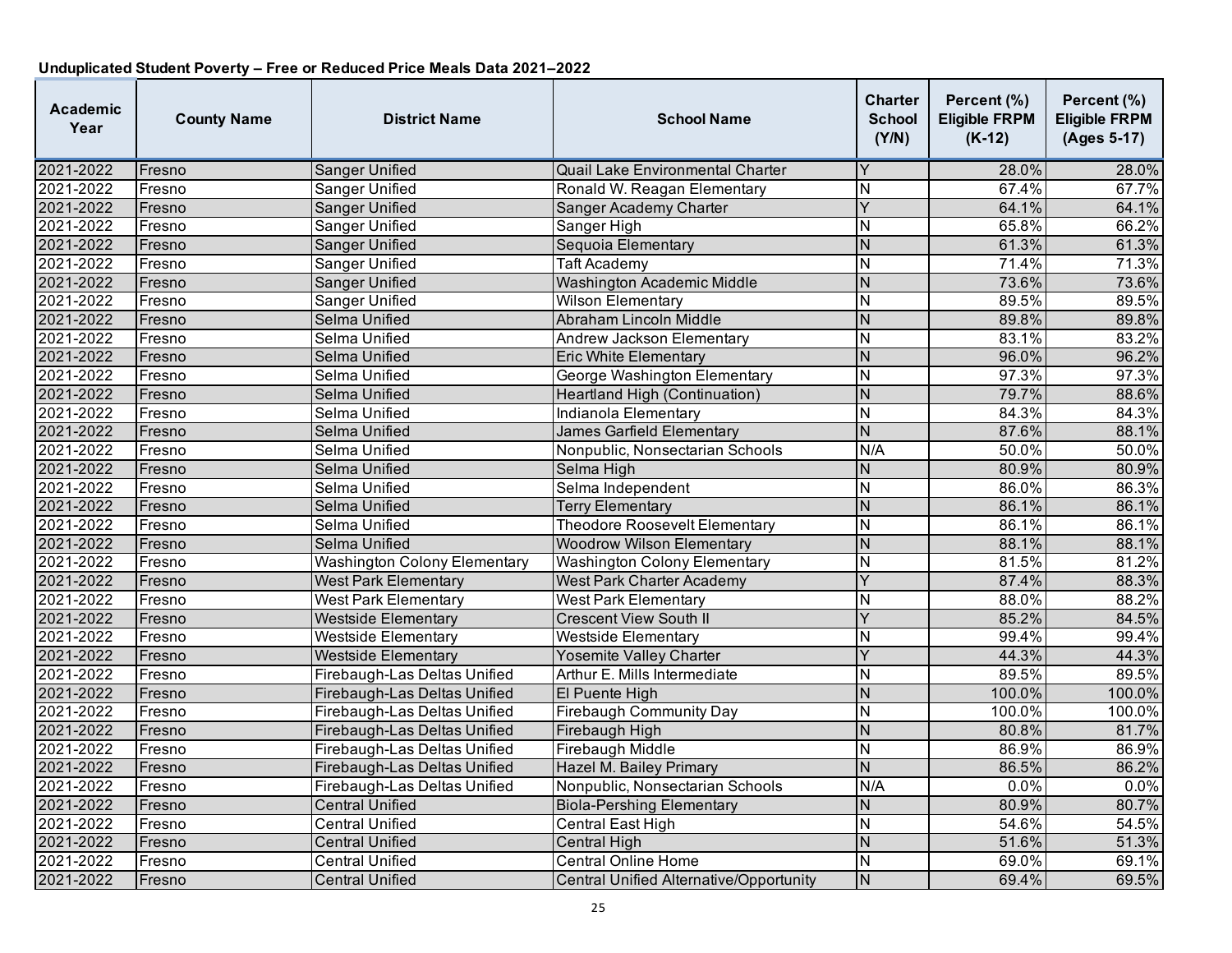| Academic<br>Year | <b>County Name</b> | <b>District Name</b>         | <b>School Name</b>               | Charter<br><b>School</b><br>(Y/N) | Percent (%)<br><b>Eligible FRPM</b><br>$(K-12)$ | Percent (%)<br><b>Eligible FRPM</b><br>(Ages 5-17) |
|------------------|--------------------|------------------------------|----------------------------------|-----------------------------------|-------------------------------------------------|----------------------------------------------------|
| 2021-2022        | Fresno             | <b>Central Unified</b>       | El Capitan Middle                | N                                 | 66.0%                                           | 66.0%                                              |
| 2021-2022        | Fresno             | <b>Central Unified</b>       | <b>Glacier Point Middle</b>      | $\overline{\mathsf{N}}$           | 66.2%                                           | 66.2%                                              |
| 2021-2022        | Fresno             | <b>Central Unified</b>       | Hanh Phan Tilley Elementary      | N                                 | 77.1%                                           | 77.0%                                              |
| 2021-2022        | Fresno             | <b>Central Unified</b>       | <b>Harvest Elementary</b>        | $\overline{\mathsf{N}}$           | 51.0%                                           | 51.4%                                              |
| 2021-2022        | Fresno             | <b>Central Unified</b>       | Herndon-Barstow Elementary       | N                                 | 41.8%                                           | 41.4%                                              |
| 2021-2022        | Fresno             | <b>Central Unified</b>       | Houghton-Kearney Elementary      | N                                 | 53.7%                                           | 54.0%                                              |
| 2021-2022        | Fresno             | <b>Central Unified</b>       | James K. Polk Elementary         | $\overline{\mathsf{N}}$           | 55.0%                                           | 55.0%                                              |
| 2021-2022        | Fresno             | Central Unified              | John Steinbeck Elementary        | N                                 | 69.4%                                           | 69.4%                                              |
| 2021-2022        | Fresno             | <b>Central Unified</b>       | Justin Garza High                | N                                 | 50.6%                                           | 50.6%                                              |
| 2021-2022        | Fresno             | <b>Central Unified</b>       | <b>Madison Elementary</b>        | $\overline{\mathsf{N}}$           | 74.8%                                           | 74.9%                                              |
| 2021-2022        | Fresno             | <b>Central Unified</b>       | <b>McKinley Elementary</b>       | $\overline{\mathsf{N}}$           | 63.7%                                           | 63.3%                                              |
| 2021-2022        | Fresno             | <b>Central Unified</b>       | Nonpublic, Nonsectarian Schools  | N/A                               | 83.3%                                           | 83.3%                                              |
| 2021-2022        | Fresno             | Central Unified              | Norman Liddell Elementary        | N                                 | 44.7%                                           | 44.7%                                              |
| 2021-2022        | Fresno             | <b>Central Unified</b>       | Pathway Community Day            | $\overline{\mathsf{N}}$           | 66.7%                                           | 66.7%                                              |
| 2021-2022        | Fresno             | <b>Central Unified</b>       | Pathway Elementary Community Day | $\overline{\mathsf{N}}$           | 100.0%                                          | 100.0%                                             |
| 2021-2022        | Fresno             | <b>Central Unified</b>       | Pershing Continuation High       | N                                 | 74.4%                                           | 76.4%                                              |
| 2021-2022        | Fresno             | <b>Central Unified</b>       | Rio Vista Middle                 | $\overline{\mathsf{N}}$           | 41.3%                                           | 41.3%                                              |
| 2021-2022        | Fresno             | <b>Central Unified</b>       | <b>River Bluff Elementary</b>    | N                                 | 44.7%                                           | 44.8%                                              |
| 2021-2022        | Fresno             | <b>Central Unified</b>       | <b>Roosevelt Elementary</b>      | N                                 | 77.3%                                           | 77.1%                                              |
| 2021-2022        | Fresno             | <b>Central Unified</b>       | <b>Teague Elementary</b>         | $\overline{N}$                    | 78.8%                                           | 78.9%                                              |
| 2021-2022        | Fresno             | <b>Central Unified</b>       | William Saroyan Elementary       | $\overline{\mathsf{N}}$           | 58.3%                                           | 58.3%                                              |
| 2021-2022        | Fresno             | Kerman Unified               | <b>Enterprise High</b>           | $\overline{\mathsf{N}}$           | 74.1%                                           | 73.9%                                              |
| 2021-2022        | Fresno             | Kerman Unified               | <b>Goldenrod Elementary</b>      | $\overline{\mathsf{N}}$           | 82.6%                                           | 82.5%                                              |
| 2021-2022        | Fresno             | Kerman Unified               | Kerman High                      | N                                 | 79.3%                                           | 79.0%                                              |
| 2021-2022        | Fresno             | Kerman Unified               | <b>Kerman Middle</b>             | N                                 | 82.4%                                           | 82.4%                                              |
| 2021-2022        | Fresno             | Kerman Unified               | <b>Kerman Unified Online</b>     | N                                 | 78.8%                                           | 79.1%                                              |
| 2021-2022        | Fresno             | Kerman Unified               | Kerman-Floyd Elementary          | N                                 | 83.6%                                           | 83.6%                                              |
| 2021-2022        | Fresno             | Kerman Unified               | <b>Liberty Elementary</b>        | N                                 | 70.4%                                           | 70.3%                                              |
| 2021-2022        | Fresno             | Kerman Unified               | Sun Empire Elementary            | N                                 | 80.8%                                           | 80.7%                                              |
| 2021-2022        | Fresno             | Mendota Unified              | <b>McCabe Elementary</b>         | N                                 | 97.9%                                           | 97.9%                                              |
| 2021-2022        | Fresno             | Mendota Unified              | Mendota Community Day            | $\overline{\mathsf{N}}$           | 100.0%                                          | 100.0%                                             |
| 2021-2022        | Fresno             | Mendota Unified              | Mendota Continuation High        | $\overline{N}$                    | 100.0%                                          | 100.0%                                             |
| 2021-2022        | Fresno             | Mendota Unified              | Mendota Elementary               | $\overline{\sf N}$                | 98.1%                                           | 98.1%                                              |
| 2021-2022        | Fresno             | Mendota Unified              | Mendota High                     | N                                 | 96.8%                                           | 96.6%                                              |
| 2021-2022        | Fresno             | Mendota Unified              | Mendota Junior High              | N                                 | 97.3%                                           | 97.3%                                              |
| 2021-2022        | Fresno             | Mendota Unified              | <b>Washington Elementary</b>     | $\overline{\mathsf{N}}$           | 98.4%                                           | 98.4%                                              |
| 2021-2022        | Fresno             | <b>Golden Plains Unified</b> | Cantua Elementary                | N                                 | 100.0%                                          | 100.0%                                             |
| 2021-2022        | Fresno             | <b>Golden Plains Unified</b> | <b>District Office</b>           | N/A                               | 100.0%                                          | 100.0%                                             |
| 2021-2022        | Fresno             | <b>Golden Plains Unified</b> | <b>Helm Elementary</b>           | N                                 | 84.0%                                           | 84.0%                                              |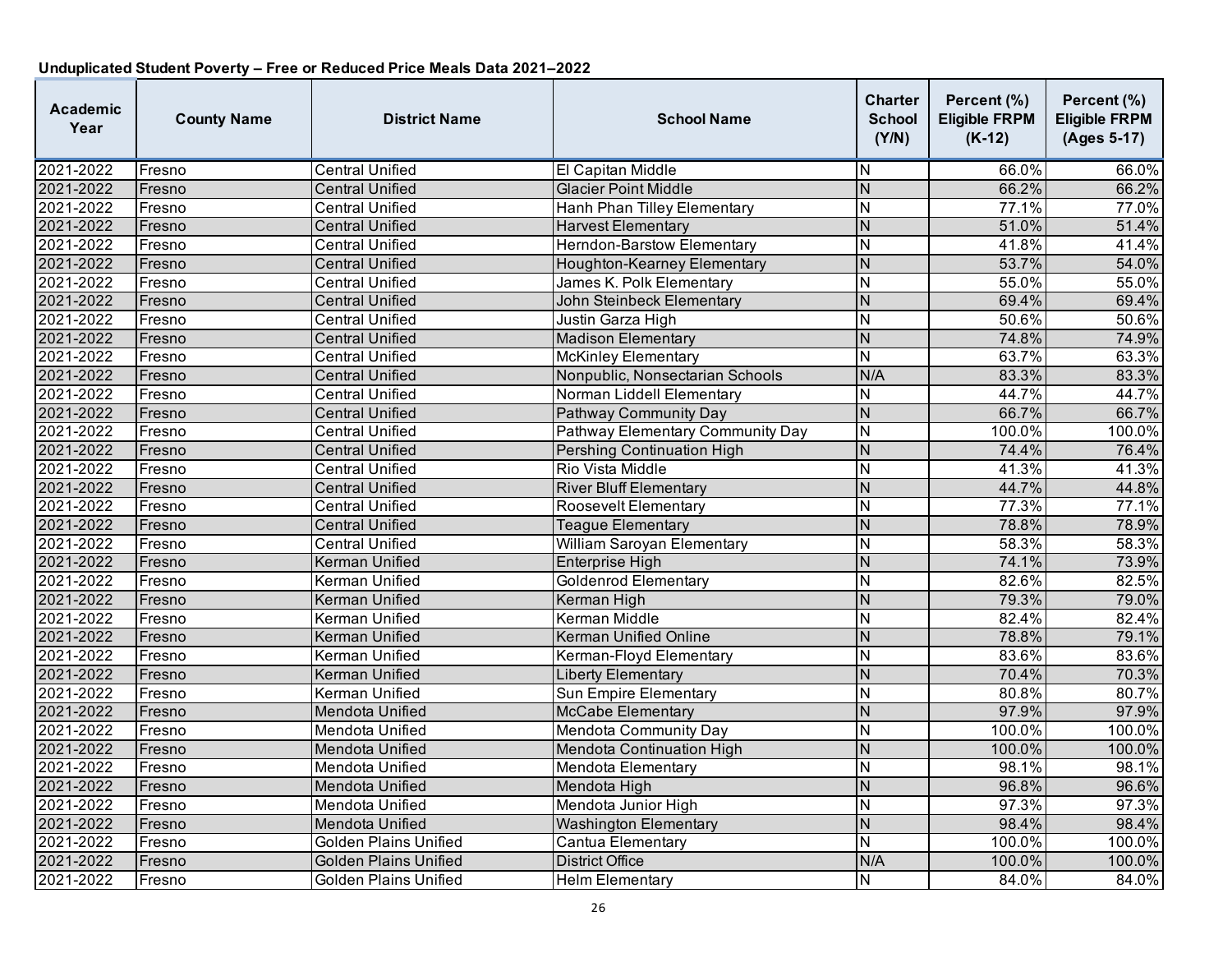| <b>Academic</b><br>Year | <b>County Name</b> | <b>District Name</b>                                            | <b>School Name</b>                                                                  | <b>Charter</b><br><b>School</b><br>(Y/N) | Percent (%)<br><b>Eligible FRPM</b><br>$(K-12)$ | Percent (%)<br><b>Eligible FRPM</b><br>(Ages 5-17) |
|-------------------------|--------------------|-----------------------------------------------------------------|-------------------------------------------------------------------------------------|------------------------------------------|-------------------------------------------------|----------------------------------------------------|
| 2021-2022               | Fresno             | <b>Golden Plains Unified</b>                                    | Rio Del Rey High (Continuation)                                                     | N                                        | 81.8%                                           | 66.7%                                              |
| 2021-2022               | Fresno             | <b>Golden Plains Unified</b>                                    | San Joaquin Elementary                                                              | N                                        | 87.1%                                           | 87.1%                                              |
| 2021-2022               | Fresno             | <b>Golden Plains Unified</b>                                    | <b>Tranquillity Elementary</b>                                                      | $\overline{N}$                           | 85.4%                                           | 85.4%                                              |
| 2021-2022               | Fresno             | Golden Plains Unified                                           | <b>Tranquillity High</b>                                                            | Ñ                                        | 85.4%                                           | 85.1%                                              |
| 2021-2022               | Fresno             | Sierra Unified                                                  | <b>Foothill Elementary</b>                                                          | N                                        | 46.0%                                           | 45.7%                                              |
| 2021-2022               | Fresno             | Sierra Unified                                                  | Sierra Alternative High                                                             | N                                        | 47.4%                                           | 50.0%                                              |
| 2021-2022               | Fresno             | Sierra Unified                                                  | Sierra High                                                                         | N                                        | 31.5%                                           | 31.3%                                              |
| 2021-2022               | Fresno             | Sierra Unified                                                  | Sierra Junior High                                                                  | N                                        | 39.9%                                           | 39.9%                                              |
| 2021-2022               | Fresno             | Sierra Unified                                                  | Sierra@Home                                                                         | $\overline{N}$                           | 52.4%                                           | 52.0%                                              |
| 2021-2022               | Fresno             | Riverdale Joint Unified                                         | <b>Fipps Primary</b>                                                                | N                                        | 87.6%                                           | 87.7%                                              |
| 2021-2022               | Fresno             | Riverdale Joint Unified                                         | Horizon High                                                                        | $\mathsf{N}$                             | 100.0%                                          | 100.0%                                             |
| 2021-2022               | Fresno             | Riverdale Joint Unified                                         | <b>Riverdale Elementary</b>                                                         | N                                        | 85.7%                                           | 85.7%                                              |
| 2021-2022               | Fresno             | Riverdale Joint Unified                                         | Riverdale High                                                                      | $\overline{N}$                           | 83.4%                                           | 83.2%                                              |
| 2021-2022               | Fresno             | <b>Caruthers Unified</b>                                        | <b>Caruthers Elementary</b>                                                         | $\overline{\mathsf{N}}$                  | 85.6%                                           | 85.8%                                              |
| 2021-2022               | Fresno             | <b>Caruthers Unified</b>                                        | <b>Caruthers High</b>                                                               | N                                        | 81.1%                                           | 82.0%                                              |
| 2021-2022               | Fresno             | <b>Caruthers Unified</b>                                        | <b>MARC High</b>                                                                    | N                                        | 92.9%                                           | 92.9%                                              |
| 2021-2022               | Fresno             | <b>Washington Unified</b>                                       | <b>American Union Elementary</b>                                                    | $\overline{N}$                           | 68.8%                                           | 68.5%                                              |
| 2021-2022               | Fresno             | <b>Washington Unified</b>                                       | Easton Continuation High                                                            | N                                        | 87.0%                                           | 88.9%                                              |
| 2021-2022               | Fresno             | <b>Washington Unified</b>                                       | Elm High                                                                            | N                                        | 96.9%                                           | 95.8%                                              |
| 2021-2022               | Fresno             | <b>Washington Unified</b>                                       | Nonpublic, Nonsectarian Schools                                                     | N/A                                      | 100.0%                                          | 100.0%                                             |
| 2021-2022               | Fresno             | <b>Washington Unified</b>                                       | W.E.B. DuBois Public Charter                                                        | Y                                        | 95.7%                                           | 95.8%                                              |
| 2021-2022               | Fresno             | Washington Unified                                              | <b>Washington High</b>                                                              | N                                        | 75.2%                                           | 74.9%                                              |
| 2021-2022               | Fresno             | <b>Washington Unified</b>                                       | <b>West Fresno Elementary</b>                                                       | ${\sf N}$                                | 94.0%                                           | 93.9%                                              |
| 2021-2022               | Fresno             | Washington Unified                                              | <b>West Fresno Middle</b>                                                           | $\overline{N}$                           | 83.0%                                           | 83.0%                                              |
| 2021-2022               | Madera             | Madera County Superintendent of SGould Educational Center       |                                                                                     | $\overline{\mathsf{N}}$                  | 78.3%                                           | 81.6%                                              |
| 2021-2022               | Madera             |                                                                 | Madera County Superintendent of <i>SJuvenile Hall</i> (Endeavor/Voyager Secondary N |                                          | 100.0%                                          | 100.0%                                             |
| 2021-2022               | Madera             |                                                                 | Madera County Superintendent of SMadera County Independent Academy                  |                                          | 79.7%                                           | 79.7%                                              |
| 2021-2022               | Madera             | Madera County Superintendent of <i>Pioneer</i> Technical Center |                                                                                     | Ý                                        | 65.9%                                           | 68.2%                                              |
| 2021-2022               | Madera             | Alview-Dairyland Union Elementary Alview Elementary             |                                                                                     | N                                        | 54.8%                                           | 54.9%                                              |
| 2021-2022               | Madera             | Alview-Dairyland Union Elementary Dairyland Elementary          |                                                                                     | N                                        | 56.6%                                           | 56.6%                                              |
| 2021-2022               | Madera             | Bass Lake Joint Union Elementary Fresno Flats Community Day     |                                                                                     | $\mathsf{N}$                             | 66.7%                                           | 66.7%                                              |
| 2021-2022               | Madera             | Bass Lake Joint Union Elementary Oak Creek Intermediate         |                                                                                     | N                                        | 70.9%                                           | 70.9%                                              |
| 2021-2022               | Madera             | Bass Lake Joint Union Elementary Oakhurst Elementary            |                                                                                     | $\overline{N}$                           | 66.2%                                           | 65.8%                                              |
| 2021-2022               | Madera             | Bass Lake Joint Union Elementary Wasuma Elementary              |                                                                                     | N                                        | 50.8%                                           | 51.2%                                              |
| 2021-2022               | Madera             |                                                                 | Bass Lake Joint Union Elementary Yosemite-Wawona Elementary Charter                 | Ÿ                                        | 42.9%                                           | 42.9%                                              |
| 2021-2022               | Madera             | <b>Chowchilla Elementary</b>                                    | <b>Fairmead Elementary</b>                                                          | Ñ                                        | 87.0%                                           | 87.0%                                              |
| 2021-2022               | Madera             | Chowchilla Elementary                                           | Merle L. Fuller Elementary                                                          | N                                        | 87.8%                                           | 88.2%                                              |
| 2021-2022               | Madera             | Chowchilla Elementary                                           | Ronald Reagan Elementary                                                            | N                                        | 87.2%                                           | 87.2%                                              |
| 2021-2022               | Madera             | <b>Chowchilla Elementary</b>                                    | <b>Stephens Elementary</b>                                                          | $\mathsf{N}$                             | 79.0%                                           | 78.8%                                              |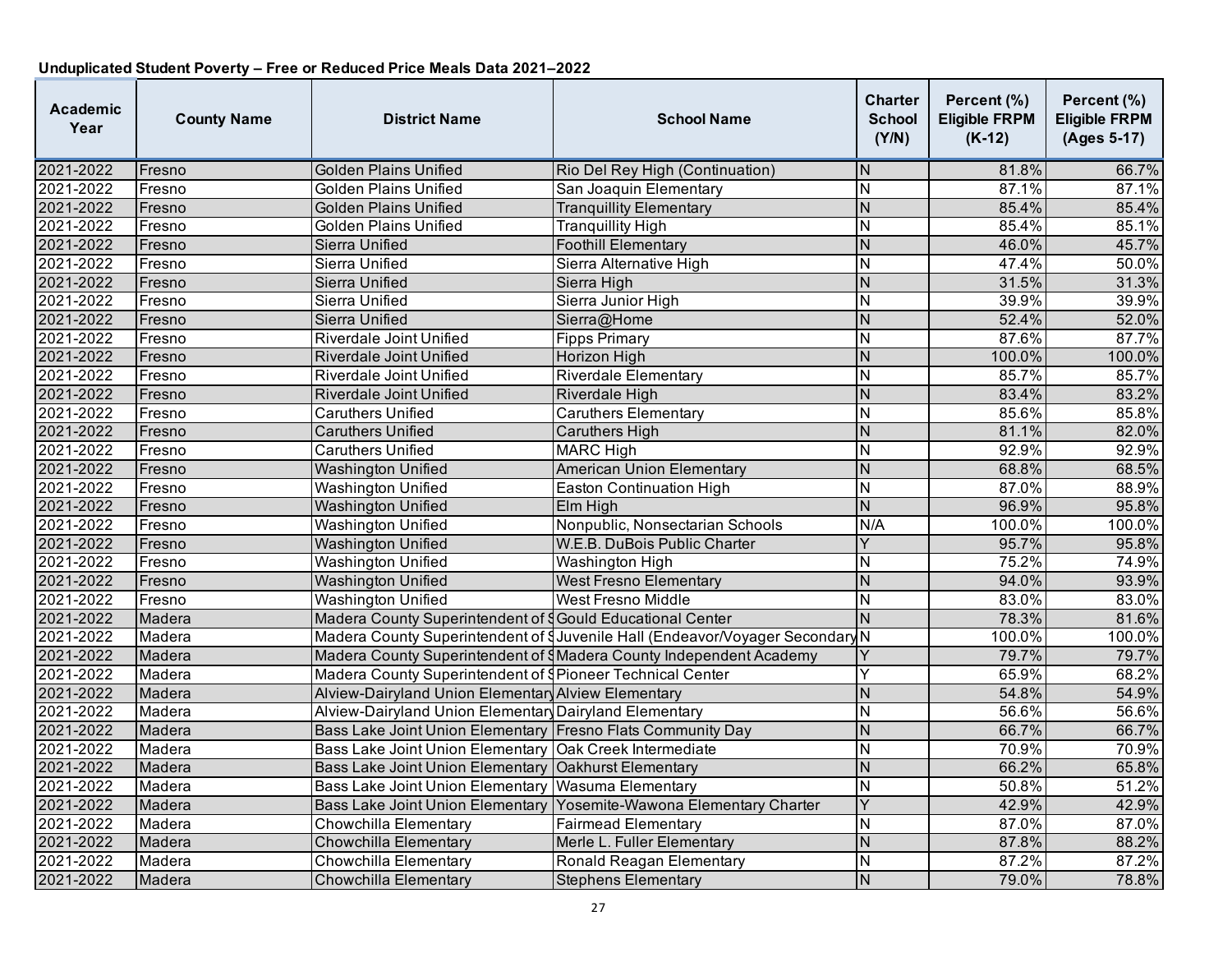| <b>Academic</b><br>Year | <b>County Name</b> | <b>District Name</b>                                     | <b>School Name</b>                             | <b>Charter</b><br><b>School</b><br>(Y/N) | Percent (%)<br><b>Eligible FRPM</b><br>$(K-12)$ | Percent (%)<br><b>Eligible FRPM</b><br>(Ages 5-17) |
|-------------------------|--------------------|----------------------------------------------------------|------------------------------------------------|------------------------------------------|-------------------------------------------------|----------------------------------------------------|
| 2021-2022               | Madera             | Chowchilla Elementary                                    | Wilson Middle                                  | N                                        | 83.6%                                           | 83.6%                                              |
| 2021-2022               | Madera             | Chowchilla Union High                                    | Chowchilla Union High                          | $\overline{N}$                           | 80.9%                                           | 81.0%                                              |
| 2021-2022               | Madera             | Chowchilla Union High                                    | Gateway High (Continuation)                    | N                                        | 91.7%                                           | 92.7%                                              |
| 2021-2022               | Madera             | Madera Unified                                           | <b>Alpha Elementary</b>                        | N                                        | 88.9%                                           | 89.1%                                              |
| 2021-2022               | Madera             | Madera Unified                                           | Berenda Elementary                             | N                                        | 81.7%                                           | 81.6%                                              |
| 2021-2022               | Madera             | <b>Madera Unified</b>                                    | <b>Cesar Chavez Elementary</b>                 | N                                        | 92.1%                                           | 92.4%                                              |
| 2021-2022               | Madera             | Madera Unified                                           | <b>District Office</b>                         | N/A                                      | 0.0%                                            | 0.0%                                               |
| 2021-2022               | Madera             | Madera Unified                                           | <b>Dixieland Elementary</b>                    | N                                        | 92.9%                                           | 92.8%                                              |
| 2021-2022               | Madera             | Madera Unified                                           | Duane E. Furman Independent Study              | $\overline{\mathsf{N}}$                  | 86.7%                                           | 86.6%                                              |
| 2021-2022               | Madera             | Madera Unified                                           | Eastin Arcola Elementary                       | $\overline{\mathsf{N}}$                  | 94.3%                                           | 94.3%                                              |
| 2021-2022               | Madera             | Madera Unified                                           | Ezequiel Tafoya Alvarado Academy               | Y                                        | 88.6%                                           | 88.7%                                              |
| 2021-2022               | Madera             | Madera Unified                                           | George Washington Elementary                   | N                                        | 99.4%                                           | 99.4%                                              |
| 2021-2022               | Madera             | Madera Unified                                           | <b>Howard Elementary</b>                       | N                                        | 75.6%                                           | 75.4%                                              |
| 2021-2022               | Madera             | <b>Madera Unified</b>                                    | <b>Jack G. Desmond Middle</b>                  | N                                        | 93.9%                                           | 93.9%                                              |
| 2021-2022               | Madera             | Madera Unified                                           | <b>James Madison Elementary</b>                | N                                        | 88.1%                                           | 88.3%                                              |
| 2021-2022               | Madera             | Madera Unified                                           | James Monroe Elementary                        | N                                        | 98.6%                                           | 98.5%                                              |
| 2021-2022               | Madera             | Madera Unified                                           | <b>John Adams Elementary</b>                   | N                                        | 75.9%                                           | 76.1%                                              |
| 2021-2022               | Madera             | Madera Unified                                           | John J. Pershing Elementary                    | N                                        | 92.9%                                           | 92.8%                                              |
| 2021-2022               | Madera             | Madera Unified                                           | La Vina Elementary                             | N                                        | 94.3%                                           | 94.3%                                              |
| 2021-2022               | Madera             | <b>Madera Unified</b>                                    | <b>Lincoln Elementary</b>                      | $\overline{N}$                           | 74.8%                                           | 74.6%                                              |
| 2021-2022               | Madera             | Madera Unified                                           | Madera High                                    | N                                        | 83.1%                                           | 83.1%                                              |
| 2021-2022               | Madera             | Madera Unified                                           | Madera South High                              | $\overline{N}$                           | 93.8%                                           | 93.8%                                              |
| 2021-2022               | Madera             | Madera Unified                                           | <b>Madera Unified Adult Transition Program</b> | N                                        | 90.0%                                           | 100.0%                                             |
| 2021-2022               | Madera             | <b>Madera Unified</b>                                    | Martin Luther King Jr. Middle                  | N                                        | 96.8%                                           | 96.8%                                              |
| 2021-2022               | Madera             | Madera Unified                                           | Matilda Torres High                            | N                                        | 90.9%                                           | 90.9%                                              |
| 2021-2022               | Madera             | Madera Unified                                           | <b>Millview Elementary</b>                     | N                                        | 97.9%                                           | 97.9%                                              |
| 2021-2022               | Madera             | Madera Unified                                           | Mountain Vista High                            | $\mathsf{N}$                             | 93.7%                                           | 93.1%                                              |
| 2021-2022               | Madera             | <b>Madera Unified</b>                                    | Nishimoto Elementary                           | N                                        | 93.9%                                           | 93.8%                                              |
| 2021-2022               | Madera             | Madera Unified                                           | Parkwood Elementary                            | N                                        | 93.5%                                           | 93.6%                                              |
| 2021-2022               | Madera             | Madera Unified                                           | <b>Ripperdan Community Day</b>                 | N                                        | 97.1%                                           | 96.9%                                              |
| 2021-2022               | Madera             | Madera Unified                                           | <b>Sherman Thomas Charter</b>                  | Ý                                        | 60.8%                                           | 61.0%                                              |
| 2021-2022               | Madera             | Madera Unified                                           | Sherman Thomas Charter High                    | Ý                                        | 53.1%                                           | 51.9%                                              |
| 2021-2022               | Madera             | Madera Unified                                           | Sherman Thomas STEM Academy                    | Ý                                        | 24.0%                                           | 24.0%                                              |
| 2021-2022               | Madera             | Madera Unified                                           | Sierra Vista Elementarv                        | N                                        | 98.0%                                           | 98.0%                                              |
| 2021-2022               | Madera             | Madera Unified                                           | <b>Thomas Jefferson Middle</b>                 | N                                        | 86.7%                                           | 86.7%                                              |
| 2021-2022               | Madera             | <b>Madera Unified</b>                                    | Virginia Lee Rose Elementary                   | $\overline{N}$                           | 95.1%                                           | 95.4%                                              |
| 2021-2022               | Madera             | Raymond-Knowles Union Element Raymond-Knowles Elementary |                                                | N                                        | 58.0%                                           | 59.7%                                              |
| 2021-2022               | Madera             | <b>Golden Valley Unified</b>                             | Centennial Independent Study                   | N                                        | 68.4%                                           | 75.0%                                              |
| 2021-2022               | Madera             | <b>Golden Valley Unified</b>                             | Freedom Home                                   | $\mathsf{N}$                             | 34.2%                                           | 32.4%                                              |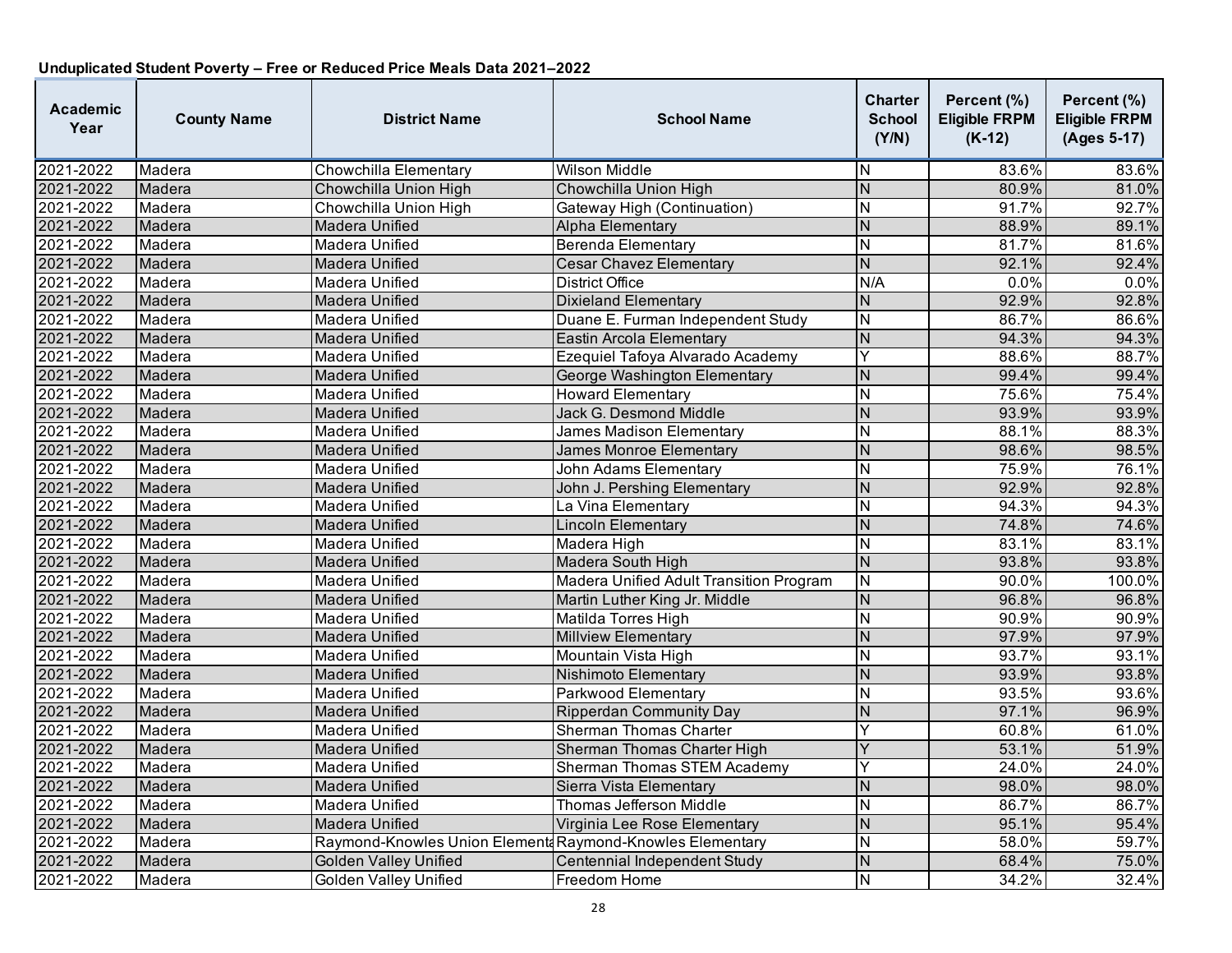| <b>Academic</b><br>Year | <b>County Name</b> | <b>District Name</b>             | <b>School Name</b>                     | <b>Charter</b><br><b>School</b><br>(Y/N) | Percent (%)<br><b>Eligible FRPM</b><br>$(K-12)$ | Percent (%)<br><b>Eligible FRPM</b><br>(Ages 5-17) |
|-------------------------|--------------------|----------------------------------|----------------------------------------|------------------------------------------|-------------------------------------------------|----------------------------------------------------|
| 2021-2022               | Madera             | <b>Golden Valley Unified</b>     | Independence Continuation High         | N                                        | 64.9%                                           | 63.6%                                              |
| 2021-2022               | Madera             | <b>Golden Valley Unified</b>     | Liberty High                           | N                                        | 36.9%                                           | 37.0%                                              |
| 2021-2022               | Madera             | <b>Golden Valley Unified</b>     | <b>Lincoln Community Day</b>           | $\overline{N}$                           | 100.0%                                          | 100.0%                                             |
| 2021-2022               | Madera             | <b>Golden Valley Unified</b>     | Ranchos Middle                         | $\overline{\mathsf{N}}$                  | 43.7%                                           | 43.7%                                              |
| 2021-2022               | Madera             | <b>Golden Valley Unified</b>     | Sierra View Elementary                 | N                                        | 37.0%                                           | 37.0%                                              |
| 2021-2022               | Madera             | <b>Golden Valley Unified</b>     | <b>Stone Creek Elementary</b>          | $\overline{\mathsf{N}}$                  | 19.6%                                           | 19.4%                                              |
| 2021-2022               | Madera             | <b>Golden Valley Unified</b>     | Valley Children's Hospital             | N                                        | 55.6%                                           | 55.6%                                              |
| 2021-2022               | Madera             | <b>Golden Valley Unified</b>     | Webster Elementary                     | N                                        | 47.2%                                           | 47.4%                                              |
| 2021-2022               | Madera             | <b>Chawanakee Unified</b>        | Chawanakee Academy Charter             | Y                                        | 45.8%                                           | 45.7%                                              |
| 2021-2022               | Madera             | Chawanakee Unified               | <b>Hillside Elementary</b>             | Ν                                        | 30.3%                                           | 30.8%                                              |
| 2021-2022               | Madera             | Chawanakee Unified               | Minarets Charter High                  | Y                                        | 34.2%                                           | 34.3%                                              |
| 2021-2022               | Madera             | Chawanakee Unified               | <b>Minarets High</b>                   | N                                        | 43.9%                                           | 44.5%                                              |
| 2021-2022               | Madera             | Chawanakee Unified               | Mountain Oaks High                     | N                                        | 81.3%                                           | 80.0%                                              |
| 2021-2022               | Madera             | Chawanakee Unified               | North Fork Elementary                  | $\overline{\mathsf{N}}$                  | 73.0%                                           | 72.9%                                              |
| 2021-2022               | Madera             | Chawanakee Unified               | <b>Spring Valley Elementary</b>        | N                                        | 35.9%                                           | 36.3%                                              |
| 2021-2022               | Madera             | Yosemite Unified                 | Ahwahnee High                          | N                                        | 84.2%                                           | 81.3%                                              |
| 2021-2022               | Madera             | Yosemite Unified                 | <b>Coarsegold Elementary</b>           | $\overline{N}$                           | 81.3%                                           | 81.3%                                              |
| 2021-2022               | Madera             | Yosemite Unified                 | Evergreen High                         | N                                        | 57.5%                                           | 52.9%                                              |
| 2021-2022               | Madera             | Yosemite Unified                 | <b>Glacier High School Charter</b>     | Y                                        | 34.0%                                           | 34.1%                                              |
| 2021-2022               | Madera             | Yosemite Unified                 | Mountain Home Charter (Alternative)    | Υ                                        | 49.6%                                           | 49.6%                                              |
| 2021-2022               | Madera             | Yosemite Unified                 | Raymond Granite High                   | N                                        | 100.0%                                          | 100.0%                                             |
| 2021-2022               | Madera             | Yosemite Unified                 | <b>Rivergold Elementary</b>            | $\overline{N}$                           | 53.0%                                           | 52.9%                                              |
| 2021-2022               | Madera             | Yosemite Unified                 | <b>Yosemite Falls Education Center</b> | N                                        | 34.7%                                           | 34.0%                                              |
| 2021-2022               | Madera             | Yosemite Unified                 | Yosemite High                          | N                                        | 50.8%                                           | 51.3%                                              |
| 2021-2022               | Marin              | Marin County Office of Education | Marin County Juvenile Court            | $\overline{N}$                           | 100.0%                                          | 100.0%                                             |
| 2021-2022               | Marin              | Marin County Office of Education | Marin County Special Education         | N                                        | 25.8%                                           | 31.8%                                              |
| 2021-2022               | Marin              | Marin County Office of Education | <b>Marin's Community</b>               | $\overline{N}$                           | 72.7%                                           | 78.6%                                              |
| 2021-2022               | Marin              | Marin County Office of Education | Nonpublic, Nonsectarian Schools        | N/A                                      | 80.0%                                           | 80.0%                                              |
| 2021-2022               | Marin              | Marin County Office of Education | Phoenix Academy                        | Y                                        | 66.7%                                           | 64.5%                                              |
| 2021-2022               | Marin              | Marin County Office of Education | <b>Ross Valley Charter</b>             | Y                                        | 32.4%                                           | 32.4%                                              |
| 2021-2022               | Marin              | <b>Bolinas-Stinson Union</b>     | <b>Bolinas-Stinson Elementary</b>      | N                                        | 42.6%                                           | 43.0%                                              |
| 2021-2022               | Marin              | Miller Creek Elementary          | Lucas Valley Elementary                | N                                        | 7.1%                                            | 7.1%                                               |
| 2021-2022               | Marin              | <b>Miller Creek Elementary</b>   | Mary E. Silveira Elementary            | $\overline{N}$                           | 25.0%                                           | 25.0%                                              |
| 2021-2022               | Marin              | Miller Creek Elementary          | <b>Miller Creek Middle</b>             | N                                        | 12.6%                                           | 12.6%                                              |
| 2021-2022               | Marin              | Miller Creek Elementary          | Nonpublic, Nonsectarian Schools        | N/A                                      | 50.0%                                           | 50.0%                                              |
| 2021-2022               | Marin              | <b>Miller Creek Elementary</b>   | Vallecito Elementary                   | N                                        | 15.4%                                           | 15.4%                                              |
| 2021-2022               | Marin              | Kentfield Elementary             | Adaline E. Kent Middle                 | N                                        | 10.8%                                           | 10.8%                                              |
| 2021-2022               | Marin              | Kentfield Elementary             | Anthony G. Bacich Elementary           | N                                        | 10.7%                                           | 10.7%                                              |
| 2021-2022               | Marin              | Laguna Joint Elementary          | Laguna Elementary                      | N                                        | 7.1%                                            | 7.7%                                               |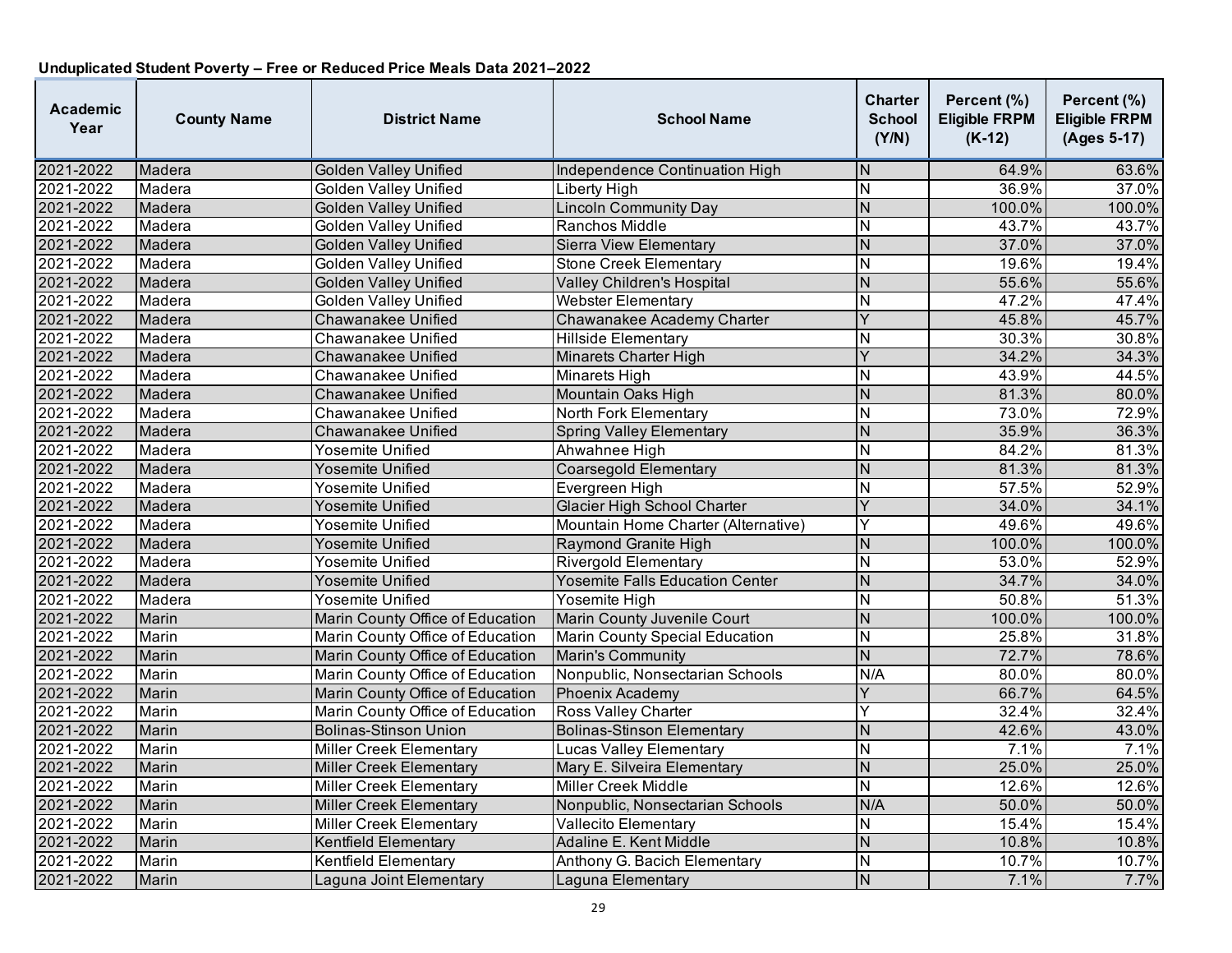| Academic<br>Year | <b>County Name</b> | <b>District Name</b>          | <b>School Name</b>                 | <b>Charter</b><br><b>School</b><br>(Y/N) | Percent (%)<br><b>Eligible FRPM</b><br>$(K-12)$ | Percent (%)<br><b>Eligible FRPM</b><br>(Ages 5-17) |
|------------------|--------------------|-------------------------------|------------------------------------|------------------------------------------|-------------------------------------------------|----------------------------------------------------|
| 2021-2022        | Marin              | Laguna Joint Elementary       | Lincoln Union                      | ΙN                                       | $0.0\%$                                         | $0.0\%$                                            |
| 2021-2022        | Marin              | Lagunitas Elementary          | Lagunitas Elementary               | $\overline{N}$                           | 22.8%                                           | 22.8%                                              |
| 2021-2022        | Marin              | Lagunitas Elementary          | San Geronimo Valley Elementary     | N                                        | 15.9%                                           | 15.9%                                              |
| 2021-2022        | Marin              | Larkspur-Corte Madera         | Cove                               | $\overline{N}$                           | 7.1%                                            | 7.1%                                               |
| 2021-2022        | Marin              | Larkspur-Corte Madera         | <b>Hall Middle</b>                 | N                                        | 10.2%                                           | 10.2%                                              |
| 2021-2022        | Marin              | Larkspur-Corte Madera         | <b>Neil Cummins Elementary</b>     | $\overline{N}$                           | 7.9%                                            | 7.9%                                               |
| 2021-2022        | Marin              | Larkspur-Corte Madera         | Nonpublic, Nonsectarian Schools    | N/A                                      | 0.0%                                            | 0.0%                                               |
| 2021-2022        | Marin              | Mill Valley Elementary        | <b>Edna Maguire Elementary</b>     | N                                        | 5.1%                                            | 5.1%                                               |
| 2021-2022        | Marin              | <b>Mill Valley Elementary</b> | <b>Mill Valley Middle</b>          | $\overline{\mathsf{N}}$                  | 6.5%                                            | 6.5%                                               |
| 2021-2022        | Marin              | Mill Valley Elementary        | Nonpublic, Nonsectarian Schools    | N/A                                      | 20.0%                                           | 20.0%                                              |
| 2021-2022        | Marin              | <b>Mill Valley Elementary</b> | Old Mill Elementary                | Ñ                                        | 2.7%                                            | 2.7%                                               |
| 2021-2022        | Marin              | Mill Valley Elementary        | Park Elementary                    | N                                        | 4.6%                                            | 4.6%                                               |
| 2021-2022        | Marin              | Mill Valley Elementary        | <b>Strawberry Point Elementary</b> | N                                        | 7.1%                                            | 7.1%                                               |
| 2021-2022        | Marin              | Mill Valley Elementary        | Tamalpais Valley Elementary        | $\overline{N}$                           | 5.1%                                            | 5.1%                                               |
| 2021-2022        | Marin              | Nicasio                       | Nicasio                            | N                                        | 41.7%                                           | 41.7%                                              |
| 2021-2022        | Marin              | Novato Unified                | <b>Hamilton Meadow Park</b>        | N                                        | 60.4%                                           | 60.4%                                              |
| 2021-2022        | Marin              | Novato Unified                | Loma Verde Elementary              | N                                        | 39.3%                                           | 39.2%                                              |
| 2021-2022        | Marin              | Novato Unified                | Lu Sutton Elementary               | N                                        | 54.6%                                           | 54.9%                                              |
| 2021-2022        | Marin              | Novato Unified                | Lynwood Elementary                 | N                                        | 44.7%                                           | 45.1%                                              |
| 2021-2022        | Marin              | Novato Unified                | Marin Oaks High                    | $\overline{N}$                           | 52.7%                                           | 52.3%                                              |
| 2021-2022        | Marin              | Novato Unified                | Nonpublic, Nonsectarian Schools    | N/A                                      | 20.5%                                           | 23.3%                                              |
| 2021-2022        | Marin              | Novato Unified                | <b>Nova Education Center</b>       | N                                        | 34.1%                                           | 34.5%                                              |
| 2021-2022        | Marin              | Novato Unified                | Novato Charter                     | Y                                        | 14.2%                                           | 14.5%                                              |
| 2021-2022        | Marin              | Novato Unified                | Novato High                        | $\overline{N}$                           | 32.9%                                           | 32.6%                                              |
| 2021-2022        | Marin              | Novato Unified                | <b>Olive Elementary</b>            | N                                        | 34.3%                                           | 34.7%                                              |
| 2021-2022        | Marin              | Novato Unified                | <b>Pleasant Valley Elementary</b>  | N                                        | 9.5%                                            | 9.5%                                               |
| 2021-2022        | Marin              | Novato Unified                | Rancho Elementary                  | N                                        | 30.7%                                           | 31.0%                                              |
| 2021-2022        | Marin              | Novato Unified                | San Jose Intermediate              | N                                        | 40.0%                                           | 40.0%                                              |
| 2021-2022        | Marin              | Novato Unified                | San Marin High                     | N                                        | 22.4%                                           | 22.5%                                              |
| 2021-2022        | Marin              | Novato Unified                | San Ramon Elementary               | ${\sf N}$                                | 17.5%                                           | 17.3%                                              |
| 2021-2022        | Marin              | Novato Unified                | Sinaloa Middle                     | $\overline{\mathsf{N}}$                  | 24.3%                                           | 24.3%                                              |
| 2021-2022        | Marin              | <b>Reed Union Elementary</b>  | <b>Bel Aire Elementary</b>         | $\overline{\mathsf{N}}$                  | 3.7%                                            | 3.7%                                               |
| 2021-2022        | Marin              | <b>Reed Union Elementary</b>  | Del Mar Middle                     | $\overline{\mathsf{N}}$                  | 5.6%                                            | 5.6%                                               |
| 2021-2022        | Marin              | <b>Reed Union Elementary</b>  | Nonpublic, Nonsectarian Schools    | N/A                                      | $0.0\%$                                         | 0.0%                                               |
| 2021-2022        | Marin              | <b>Reed Union Elementary</b>  | Reed Elementary                    | N                                        | 3.5%                                            | 3.5%                                               |
| 2021-2022        | Marin              | <b>Ross Elementary</b>        | <b>Ross Elementary</b>             | $\overline{N}$                           | 0.8%                                            | 0.8%                                               |
| 2021-2022        | Marin              | San Rafael City Elementary    | <b>Bahia Vista Elementary</b>      | N                                        | 97.2%                                           | 97.2%                                              |
| 2021-2022        | Marin              | San Rafael City Elementary    | Coleman Elementary                 | N                                        | 56.5%                                           | 56.5%                                              |
| 2021-2022        | Marin              | San Rafael City Elementary    | <b>Glenwood Elementary</b>         | N                                        | 18.8%                                           | 18.8%                                              |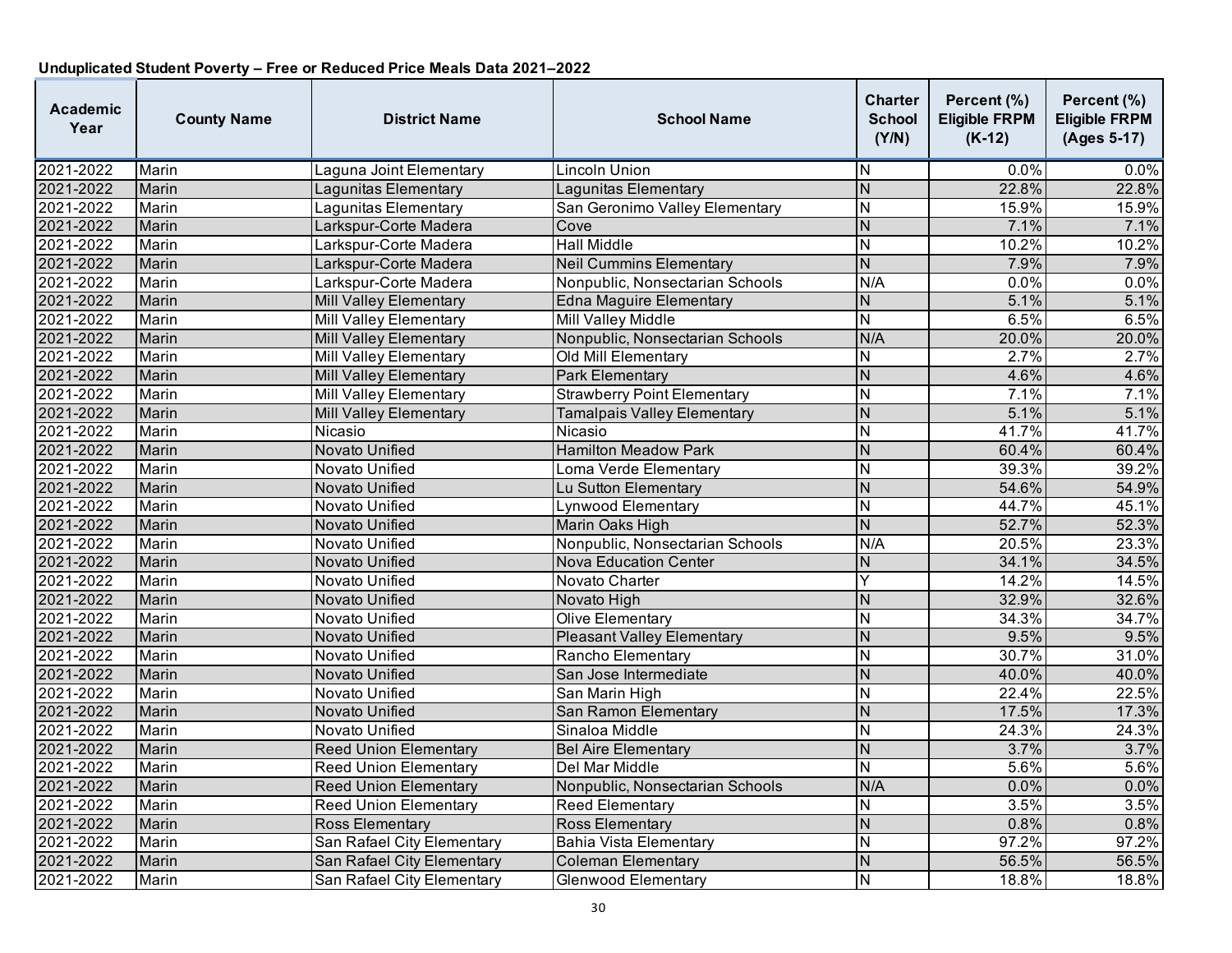| <b>Academic</b><br>Year | <b>County Name</b> | <b>District Name</b>                               | <b>School Name</b>                     | <b>Charter</b><br><b>School</b><br>(Y/N) | Percent (%)<br><b>Eligible FRPM</b><br>$(K-12)$ | Percent (%)<br><b>Eligible FRPM</b><br>(Ages 5-17) |
|-------------------------|--------------------|----------------------------------------------------|----------------------------------------|------------------------------------------|-------------------------------------------------|----------------------------------------------------|
| 2021-2022               | Marin              | San Rafael City Elementary                         | James B. Davidson Middle               | N                                        | 64.6%                                           | 64.6%                                              |
| 2021-2022               | Marin              | San Rafael City Elementary                         | Laurel Dell Elementary                 | $\overline{\mathsf{N}}$                  | 85.7%                                           | 86.8%                                              |
| 2021-2022               | Marin              | San Rafael City Elementary                         | Nonpublic, Nonsectarian Schools        | N/A                                      | 50.0%                                           | 50.0%                                              |
| 2021-2022               | Marin              | San Rafael City Elementary                         | <b>Old Gallinas</b>                    | $\overline{\mathsf{N}}$                  | 0.0%                                            | 0.0%                                               |
| 2021-2022               | Marin              | San Rafael City Elementary                         | San Pedro Elementary                   | $\mathsf{N}$                             | 94.7%                                           | 95.5%                                              |
| 2021-2022               | Marin              | San Rafael City Elementary                         | Sun Valley Elementary                  | N                                        | 23.9%                                           | 23.9%                                              |
| 2021-2022               | Marin              | San Rafael City Elementary                         | Venetia Valley K-8                     | $\overline{N}$                           | 76.3%                                           | 76.6%                                              |
| 2021-2022               | Marin              | San Rafael City High                               | <b>District Office</b>                 | N/A                                      | 0.0%                                            | 0.0%                                               |
| 2021-2022               | Marin              | San Rafael City High                               | <b>Madrone High Continuation</b>       | $\mathsf{N}$                             | 81.0%                                           | 78.9%                                              |
| 2021-2022               | Marin              | San Rafael City High                               | Nonpublic, Nonsectarian Schools        | N/A                                      | 19.0%                                           | 25.0%                                              |
| 2021-2022               | Marin              | San Rafael City High                               | San Rafael High                        | N                                        | 53.7%                                           | 53.7%                                              |
| 2021-2022               | Marin              | San Rafael City High                               | Terra Linda High                       | $\mathsf{N}$                             | 40.8%                                           | 40.2%                                              |
| 2021-2022               | Marin              | Sausalito Marin City                               | Bayside Martin Luther King Jr. Academy | $\overline{N}$                           | 53.2%                                           | 53.4%                                              |
| 2021-2022               | Marin              | Sausalito Marin City                               | Nonpublic, Nonsectarian Schools        | N/A                                      | 100.0%                                          | 100.0%                                             |
| 2021-2022               | Marin              | <b>Tamalpais Union High</b>                        | <b>Archie Williams High</b>            | $\overline{N}$                           | 10.1%                                           | 9.8%                                               |
| 2021-2022               | Marin              | Tamalpais Union High                               | Nonpublic, Nonsectarian Schools        | N/A                                      | 18.2%                                           | 20.0%                                              |
| 2021-2022               | Marin              | <b>Tamalpais Union High</b>                        | Redwood High                           | $\mathsf{N}$                             | 7.7%                                            | 7.6%                                               |
| 2021-2022               | Marin              | <b>Tamalpais Union High</b>                        | San Andreas High (Continuation)        | $\overline{N}$                           | 41.4%                                           | 38.7%                                              |
| 2021-2022               | Marin              | <b>Tamalpais Union High</b>                        | <b>Tamalpais High</b>                  | ${\sf N}$                                | 10.3%                                           | 10.2%                                              |
| 2021-2022               | Marin              | Tamalpais Union High                               | Tamiscal High (Alternative)            | N                                        | 7.6%                                            | 6.5%                                               |
| 2021-2022               | Marin              | <b>Shoreline Unified</b>                           | <b>Bodega Bay Elementary</b>           | $\overline{N}$                           | 73.1%                                           | 72.0%                                              |
| 2021-2022               | Marin              | Shoreline Unified                                  | <b>Inverness Elementary</b>            | $\overline{N}$                           | 44.4%                                           | 42.9%                                              |
| 2021-2022               | Marin              | Shoreline Unified                                  | Nonpublic, Nonsectarian Schools        | N/A                                      | 0.0%                                            | 0.0%                                               |
| 2021-2022               | Marin              | Shoreline Unified                                  | <b>Tomales Elementary</b>              | N                                        | 52.0%                                           | 52.0%                                              |
| 2021-2022               | Marin              | <b>Shoreline Unified</b>                           | <b>Tomales High</b>                    | $\overline{N}$                           | 51.0%                                           | 49.6%                                              |
| 2021-2022               | Marin              | Shoreline Unified                                  | <b>West Marin Elementary</b>           | $\overline{\mathsf{N}}$                  | 47.7%                                           | 47.7%                                              |
| 2021-2022               | Marin              | <b>Ross Valley Elementary</b>                      | <b>Brookside Elementary</b>            | $\overline{N}$                           | 6.6%                                            | 6.6%                                               |
| 2021-2022               | Marin              | Ross Valley Elementary                             | <b>District Office</b>                 | N/A                                      | 0.0%                                            | 0.0%                                               |
| 2021-2022               | Marin              | <b>Ross Valley Elementary</b>                      | <b>Hidden Valley Elementary</b>        | $\mathsf{N}$                             | 6.6%                                            | 6.7%                                               |
| 2021-2022               | Marin              | <b>Ross Valley Elementary</b>                      | <b>Manor Elementary</b>                | Ñ                                        | 18.7%                                           | 18.7%                                              |
| 2021-2022               | Marin              | <b>Ross Valley Elementary</b>                      | Nonpublic, Nonsectarian Schools        | N/A                                      | 0.0%                                            | 0.0%                                               |
| 2021-2022               | Marin              | <b>Ross Valley Elementary</b>                      | <b>Wade Thomas Elementary</b>          | N                                        | 9.3%                                            | 9.6%                                               |
| 2021-2022               | Marin              | <b>Ross Valley Elementary</b>                      | White Hill Middle                      | N                                        | 11.9%                                           | 11.9%                                              |
| 2021-2022               | Mariposa           | Mariposa County Office of Educatio Monarch Academy |                                        | N                                        | 66.7%                                           | 69.7%                                              |
| 2021-2022               | Mariposa           | <b>Mariposa County Unified</b>                     | Coulterville High                      | $\overline{N}$                           | 100.0%                                          | 100.0%                                             |
| 2021-2022               | Mariposa           | <b>Mariposa County Unified</b>                     | <b>District Office</b>                 | N/A                                      | 50.0%                                           | 50.0%                                              |
| 2021-2022               | Mariposa           | Mariposa County Unified                            | <b>Greeley Hill Elementary</b>         | $\overline{N}$                           | 98.2%                                           | 98.1%                                              |
| 2021-2022               | Mariposa           | <b>Mariposa County Unified</b>                     | Lake Don Pedro Elementary              | $\overline{N}$                           | 69.1%                                           | 68.9%                                              |
| 2021-2022               | Mariposa           | Mariposa County Unified                            | Mariposa County High                   | $\overline{N}$                           | 50.6%                                           | 50.2%                                              |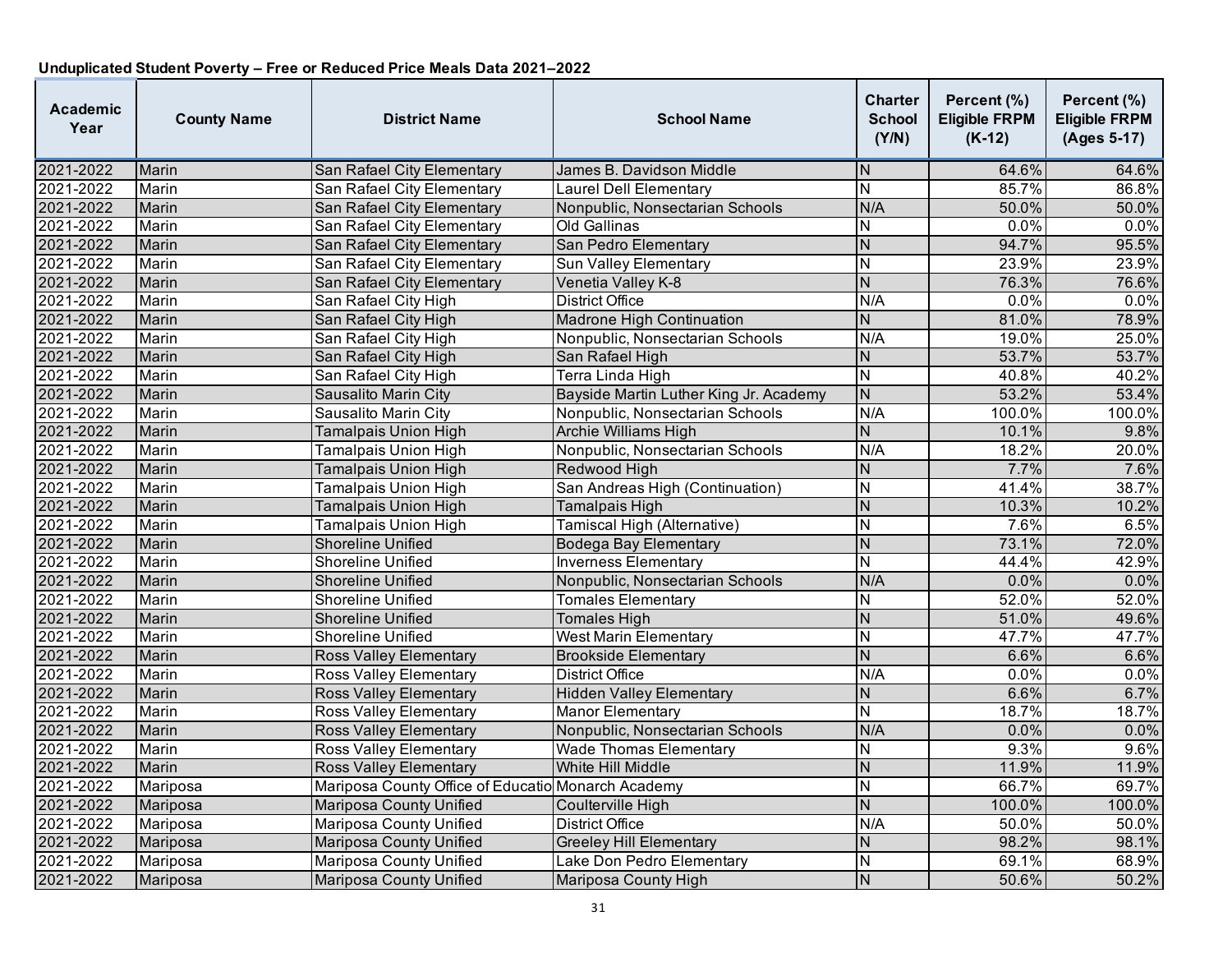| <b>Academic</b><br>Year | <b>County Name</b> | <b>District Name</b>                                                | <b>School Name</b>                       | <b>Charter</b><br><b>School</b><br>(Y/N) | Percent (%)<br><b>Eligible FRPM</b><br>$(K-12)$ | Percent (%)<br><b>Eligible FRPM</b><br>(Ages 5-17) |
|-------------------------|--------------------|---------------------------------------------------------------------|------------------------------------------|------------------------------------------|-------------------------------------------------|----------------------------------------------------|
| 2021-2022               | Mariposa           | Mariposa County Unified                                             | Mariposa Elementary                      | N                                        | 73.4%                                           | 73.8%                                              |
| 2021-2022               | Mariposa           | <b>Mariposa County Unified</b>                                      | Sierra Foothill Charter                  | $\overline{Y}$                           | 40.4%                                           | 40.2%                                              |
| 2021-2022               | Mariposa           | <b>Mariposa County Unified</b>                                      | Sierra Home                              | $\overline{\mathsf{N}}$                  | 74.1%                                           | 75.3%                                              |
| 2021-2022               | Mariposa           | <b>Mariposa County Unified</b>                                      | Spring Hill High (Continuation)          | N                                        | 90.9%                                           | 90.3%                                              |
| 2021-2022               | Mariposa           | <b>Mariposa County Unified</b>                                      | <b>Woodland Elementary</b>               | N                                        | 63.5%                                           | 63.5%                                              |
| 2021-2022               | Mariposa           | Mariposa County Unified                                             | Yosemite National Park El Portal         | $\overline{\mathsf{N}}$                  | 64.4%                                           | 64.4%                                              |
| 2021-2022               | Mariposa           | <b>Mariposa County Unified</b>                                      | Yosemite National Park Valley Elementary | $\mathsf{N}$                             | 23.1%                                           | 23.1%                                              |
| 2021-2022               | Merced             | Merced County Office of Education Come Back Charter                 |                                          | Y                                        | 74.0%                                           | 0.0%                                               |
| 2021-2022               | Merced             | Merced County Office of Education Floyd A. Schelby                  |                                          | N                                        | 70.8%                                           | 71.4%                                              |
| 2021-2022               | Merced             | Merced County Office of Education Merced County Juvenile Court      |                                          | $\overline{N}$                           | 100.0%                                          | 100.0%                                             |
| 2021-2022               | Merced             | Merced County Office of Education   Merced County Special Education |                                          | $\overline{\mathsf{N}}$                  | 66.9%                                           | 67.5%                                              |
| 2021-2022               | Merced             | Merced County Office of Education Merced Scholars Charter           |                                          | Y                                        | 80.7%                                           | 81.3%                                              |
| 2021-2022               | Merced             | Merced County Office of Education Valley Atwater Community          |                                          | $\overline{\mathsf{N}}$                  | 90.0%                                           | 90.0%                                              |
| 2021-2022               | Merced             | Merced County Office of Education   Valley Los Banos Community      |                                          | N                                        | 88.5%                                           | 89.2%                                              |
| 2021-2022               | Merced             | Merced County Office of Education Valley Merced Community           |                                          | $\overline{\mathsf{N}}$                  | 90.4%                                           | 90.6%                                              |
| 2021-2022               | Merced             | <b>Atwater Elementary</b>                                           | Aileen Colburn Elementary                | N                                        | 89.4%                                           | 89.7%                                              |
| 2021-2022               | Merced             | <b>Atwater Elementary</b>                                           | <b>Atwater Senior Academy</b>            | N                                        | 50.0%                                           | 50.0%                                              |
| 2021-2022               | Merced             | <b>Atwater Elementary</b>                                           | <b>Bellevue Elementary</b>               | N                                        | 91.0%                                           | 91.5%                                              |
| 2021-2022               | Merced             | <b>Atwater Elementary</b>                                           | <b>Bellevue Senior Elementary</b>        | N                                        | 91.0%                                           | 91.0%                                              |
| 2021-2022               | Merced             | <b>Atwater Elementary</b>                                           | <b>Elmer Wood Elementary</b>             | $\overline{N}$                           | 76.3%                                           | 76.4%                                              |
| 2021-2022               | Merced             | <b>Atwater Elementary</b>                                           | <b>Mitchell Elementary</b>               | $\overline{\mathsf{N}}$                  | 79.7%                                           | 80.1%                                              |
| 2021-2022               | Merced             | <b>Atwater Elementary</b>                                           | Mitchell Intermediate                    | $\overline{N}$                           | 78.8%                                           | 78.8%                                              |
| 2021-2022               | Merced             | <b>Atwater Elementary</b>                                           | Peggy Heller Elementary                  | N                                        | 62.1%                                           | 62.4%                                              |
| 2021-2022               | Merced             | <b>Atwater Elementary</b>                                           | <b>Shaffer Elementary</b>                | $\overline{N}$                           | 83.7%                                           | 83.7%                                              |
| 2021-2022               | Merced             | Atwater Elementary                                                  | <b>Thomas Olaeta Elementary</b>          | $\overline{\mathsf{N}}$                  | 72.4%                                           | 72.4%                                              |
| 2021-2022               | Merced             | <b>Ballico-Cressey Elementary</b>                                   | <b>Ballico-Cressey Community Charter</b> | Y                                        | 46.2%                                           | 46.2%                                              |
| 2021-2022               | Merced             | <b>Ballico-Cressey Elementary</b>                                   | <b>Cressey Elementary</b>                | N                                        | 39.1%                                           | 35.3%                                              |
| 2021-2022               | Merced             | El Nido Elementary                                                  | El Nido Elementary                       | $\overline{N}$                           | 92.2%                                           | 92.7%                                              |
| 2021-2022               | Merced             | <b>Hilmar Unified</b>                                               | Colony Basic Skills Alternative High     | $\overline{\mathsf{N}}$                  | 50.0%                                           | 50.0%                                              |
| 2021-2022               | Merced             | Hilmar Unified                                                      | <b>Elim Elementary</b>                   | N                                        | 51.7%                                           | 51.3%                                              |
| 2021-2022               | Merced             | <b>Hilmar Unified</b>                                               | <b>Hilmar High</b>                       | $\overline{\mathsf{N}}$                  | 49.6%                                           | 49.4%                                              |
| 2021-2022               | Merced             | <b>Hilmar Unified</b>                                               | <b>Hilmar Middle</b>                     | $\overline{N}$                           | 59.2%                                           | 59.2%                                              |
| 2021-2022               | Merced             | <b>Hilmar Unified</b>                                               | Irwin High (Continuation)                | N                                        | 80.6%                                           | 81.3%                                              |
| 2021-2022               | Merced             | <b>Hilmar Unified</b>                                               | <b>Merquin Elementary</b>                | N                                        | 89.3%                                           | 89.5%                                              |
| 2021-2022               | Merced             | Le Grand Union Elementary                                           | Le Grand Elementary                      | N                                        | 75.7%                                           | 76.5%                                              |
| 2021-2022               | Merced             | Le Grand Union High                                                 | Granada High                             | $\overline{N}$                           | 93.0%                                           | 90.6%                                              |
| 2021-2022               | Merced             | Le Grand Union High                                                 | Le Grand High                            | Ν                                        | 79.0%                                           | 78.3%                                              |
| 2021-2022               | Merced             | Livingston Union                                                    | <b>Campus Park Elementary</b>            | N                                        | 84.5%                                           | 84.7%                                              |
| 2021-2022               | Merced             | Livingston Union                                                    | Livingston Middle                        | N                                        | 75.1%                                           | 75.1%                                              |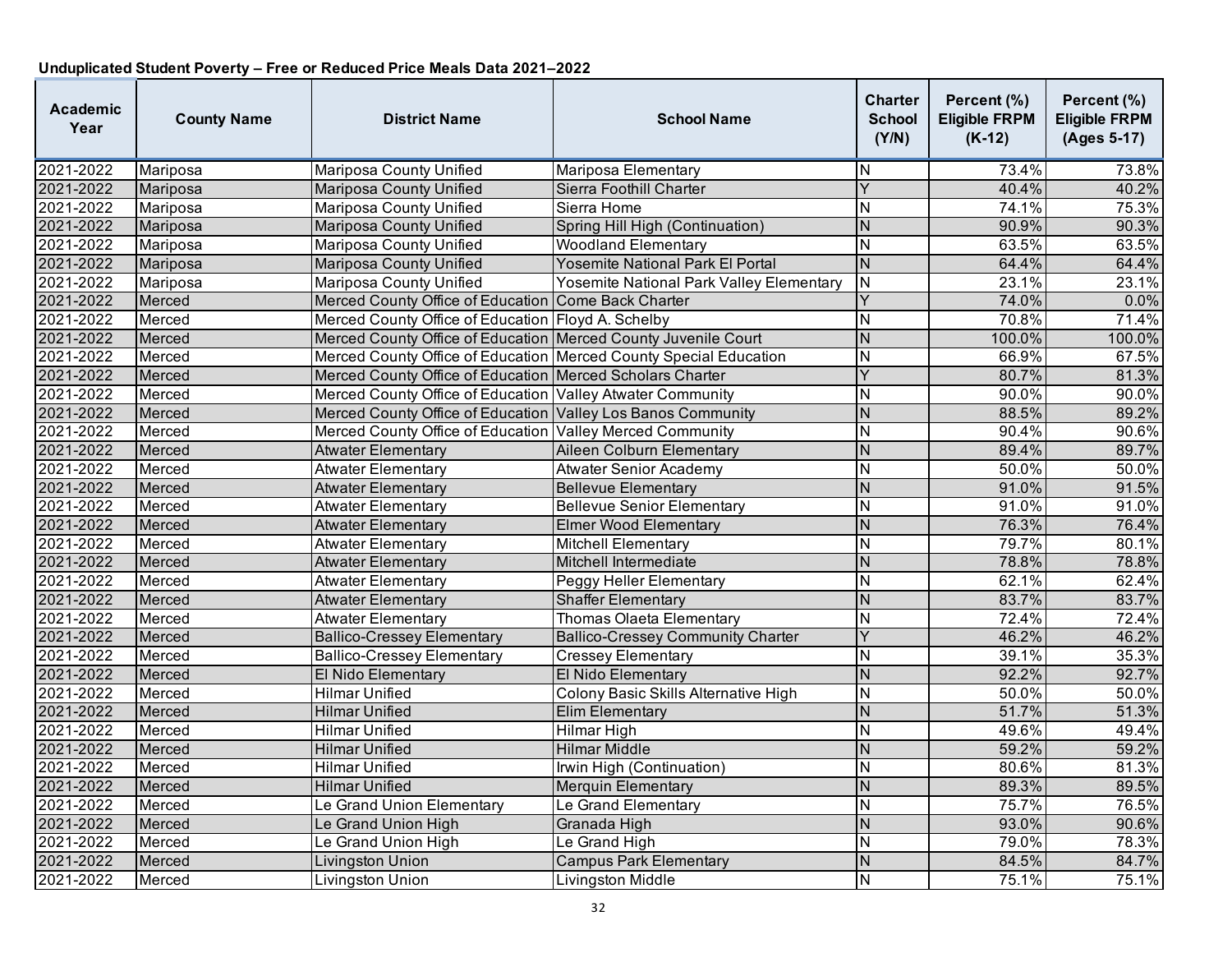| <b>Academic</b><br>Year | <b>County Name</b> | <b>District Name</b>            | <b>School Name</b>                             | Charter<br><b>School</b><br>(Y/N) | Percent (%)<br><b>Eligible FRPM</b><br>$(K-12)$ | Percent (%)<br><b>Eligible FRPM</b><br>(Ages 5-17) |
|-------------------------|--------------------|---------------------------------|------------------------------------------------|-----------------------------------|-------------------------------------------------|----------------------------------------------------|
| 2021-2022               | Merced             | Livingston Union                | Selma Herndon Elementary                       | N                                 | 72.8%                                           | 72.8%                                              |
| 2021-2022               | Merced             | Livingston Union                | <b>Yamato Colony Elementary</b>                | $\overline{N}$                    | 73.2%                                           | 73.2%                                              |
| 2021-2022               | Merced             | Los Banos Unified               | <b>Charleston Elementary</b>                   | $\overline{\mathsf{N}}$           | 52.4%                                           | 52.4%                                              |
| 2021-2022               | Merced             | Los Banos Unified               | Creekside Junior High                          | $\overline{\mathsf{N}}$           | 74.9%                                           | 74.9%                                              |
| 2021-2022               | Merced             | Los Banos Unified               | <b>Crossroads Alternative Education Center</b> | ${\sf N}$                         | 68.9%                                           | 68.7%                                              |
| 2021-2022               | Merced             | Los Banos Unified               | <b>District Office</b>                         | N/A                               | 0.0%                                            | 0.0%                                               |
| 2021-2022               | Merced             | Los Banos Unified               | <b>Grasslands Elementary</b>                   | N                                 | 57.8%                                           | 57.8%                                              |
| 2021-2022               | Merced             | Los Banos Unified               | <b>Henry Miller Elementary</b>                 | N                                 | 88.0%                                           | 88.2%                                              |
| 2021-2022               | Merced             | Los Banos Unified               | Lorena Falasco Elementary                      | $\overline{N}$                    | 83.0%                                           | 83.0%                                              |
| 2021-2022               | Merced             | Los Banos Unified               | Los Banos Elementary                           | $\overline{\mathsf{N}}$           | 74.9%                                           | 74.9%                                              |
| 2021-2022               | Merced             | Los Banos Unified               | Los Banos High                                 | $\overline{\mathsf{N}}$           | 59.4%                                           | 59.5%                                              |
| 2021-2022               | Merced             | Los Banos Unified               | Los Banos Junior High                          | N                                 | 72.4%                                           | 72.4%                                              |
| 2021-2022               | Merced             | Los Banos Unified               | Mercey Springs Elementary                      | $\overline{\mathsf{N}}$           | 79.5%                                           | 79.5%                                              |
| 2021-2022               | Merced             | Los Banos Unified               | Pacheco High                                   | $\overline{\mathsf{N}}$           | 74.8%                                           | 74.6%                                              |
| 2021-2022               | Merced             | Los Banos Unified               | R. M. Miano Elementary                         | N                                 | 87.9%                                           | 87.9%                                              |
| 2021-2022               | Merced             | Los Banos Unified               | San Luis High (Continuation)                   | $\overline{\mathsf{N}}$           | 94.4%                                           | 96.1%                                              |
| 2021-2022               | Merced             | Los Banos Unified               | <b>Transitional Kindergarten Center</b>        | N                                 | 69.0%                                           | 73.7%                                              |
| 2021-2022               | Merced             | Los Banos Unified               | <b>Volta Elementary</b>                        | N                                 | 61.4%                                           | 61.7%                                              |
| 2021-2022               | Merced             | Los Banos Unified               | <b>Westside Union Elementary</b>               | N                                 | 66.9%                                           | 66.9%                                              |
| 2021-2022               | Merced             | <b>McSwain Union Elementary</b> | <b>McSwain Elementary</b>                      | $\overline{\mathsf{N}}$           | 37.7%                                           | 37.6%                                              |
| 2021-2022               | Merced             | <b>Merced City Elementary</b>   | <b>Ada Givens Elementary</b>                   | $\overline{\mathsf{N}}$           | 76.2%                                           | 76.1%                                              |
| 2021-2022               | Merced             | <b>Merced City Elementary</b>   | Alicia Reyes Elementary                        | N                                 | 80.3%                                           | 80.2%                                              |
| 2021-2022               | Merced             | <b>Merced City Elementary</b>   | <b>Allan Peterson Elementary</b>               | N                                 | 46.5%                                           | 46.7%                                              |
| 2021-2022               | Merced             | <b>Merced City Elementary</b>   | Charles Wright Elementary                      | $\overline{\mathsf{N}}$           | 75.2%                                           | 75.0%                                              |
| 2021-2022               | Merced             | <b>Merced City Elementary</b>   | Don Stowell Elementary                         | N                                 | 91.5%                                           | 91.5%                                              |
| 2021-2022               | Merced             | <b>Merced City Elementary</b>   | Donn B. Chenoweth Elementary                   | N                                 | 53.3%                                           | 53.2%                                              |
| 2021-2022               | Merced             | <b>Merced City Elementary</b>   | <b>Franklin Elementary</b>                     | N                                 | 86.9%                                           | 87.3%                                              |
| 2021-2022               | Merced             | <b>Merced City Elementary</b>   | Herbert H. Cruickshank Middle                  | N                                 | 54.1%                                           | 54.1%                                              |
| 2021-2022               | Merced             | <b>Merced City Elementary</b>   | <b>Herbert Hoover Middle</b>                   | $\overline{N}$                    | 80.6%                                           | 80.6%                                              |
| 2021-2022               | Merced             | Merced City Elementary          | Joe Stefani                                    | N                                 | 73.4%                                           | 73.4%                                              |
| 2021-2022               | Merced             | <b>Merced City Elementary</b>   | John C. Fremont Elementary                     | $\overline{\mathsf{N}}$           | 91.7%                                           | 91.6%                                              |
| 2021-2022               | Merced             | <b>Merced City Elementary</b>   | <b>John Muir Elementary</b>                    | $\overline{\sf N}$                | 94.4%                                           | 94.3%                                              |
| 2021-2022               | Merced             | <b>Merced City Elementary</b>   | <b>Leontine Gracey Elementary</b>              | N                                 | 75.0%                                           | 75.1%                                              |
| 2021-2022               | Merced             | <b>Merced City Elementary</b>   | <b>Luther Burbank Elementary</b>               | N                                 | 61.2%                                           | 61.0%                                              |
| 2021-2022               | Merced             | <b>Merced City Elementary</b>   | Margaret Sheehy Elementary                     | $\mathsf{N}$                      | 85.7%                                           | 85.6%                                              |
| 2021-2022               | Merced             | <b>Merced City Elementary</b>   | Merced City School District Community Day      | N                                 | 75.0%                                           | 75.0%                                              |
| 2021-2022               | Merced             | <b>Merced City Elementary</b>   | <b>Rudolph Rivera Elementary</b>               | N                                 | 63.4%                                           | 63.7%                                              |
| 2021-2022               | Merced             | <b>Merced City Elementary</b>   | Rudolph Rivera Middle                          | N                                 | 84.2%                                           | 84.2%                                              |
| 2021-2022               | Merced             | <b>Merced City Elementary</b>   | Tenaya Middle                                  | $\overline{N}$                    | 78.0%                                           | 78.0%                                              |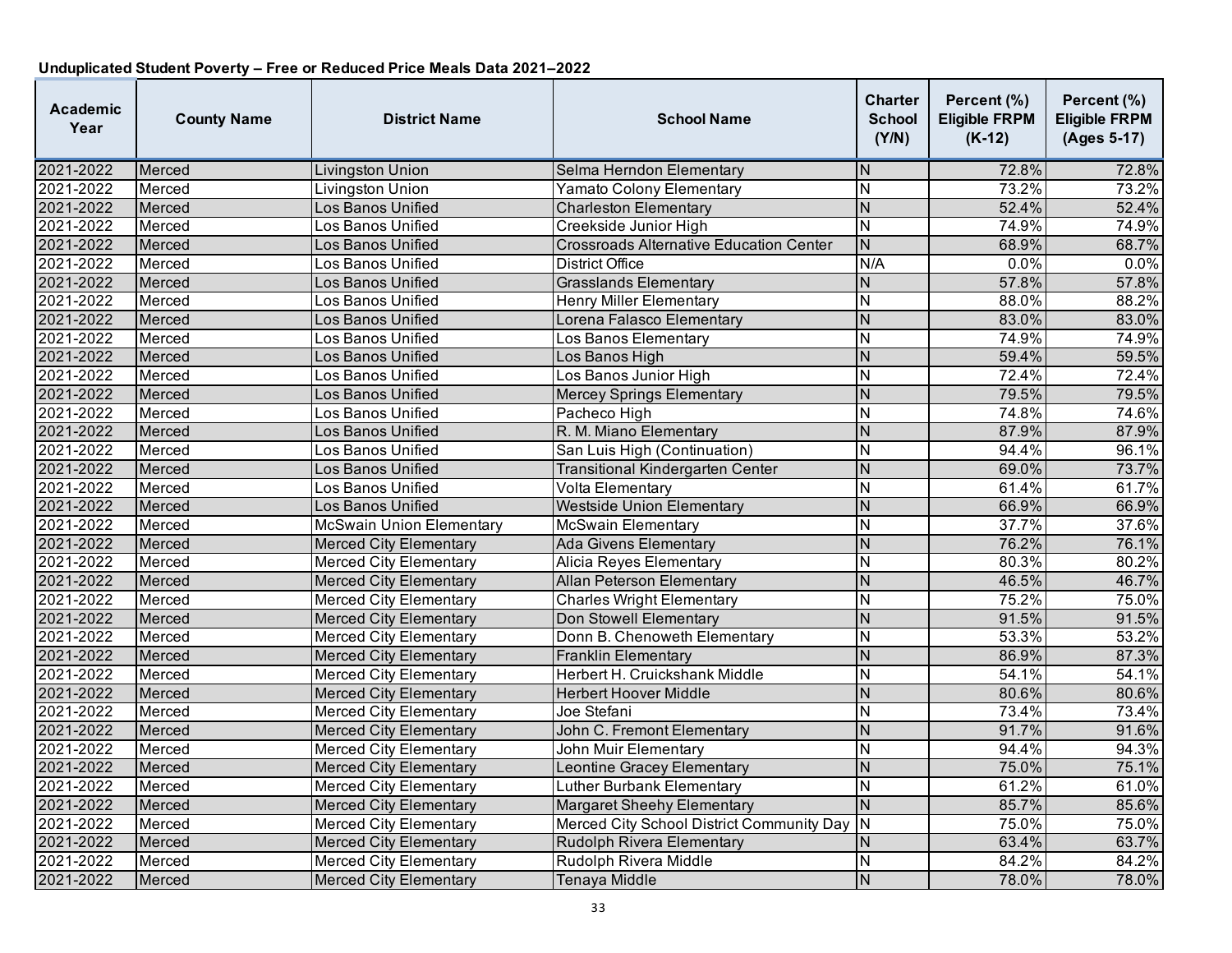| <b>Academic</b><br>Year | <b>County Name</b> | <b>District Name</b>                                               | <b>School Name</b>                 | <b>Charter</b><br><b>School</b><br>(Y/N) | Percent (%)<br><b>Eligible FRPM</b><br>$(K-12)$ | Percent (%)<br><b>Eligible FRPM</b><br>(Ages 5-17) |
|-------------------------|--------------------|--------------------------------------------------------------------|------------------------------------|------------------------------------------|-------------------------------------------------|----------------------------------------------------|
| 2021-2022               | Merced             | Merced Union High                                                  | Atwater High                       | N                                        | 81.6%                                           | 81.5%                                              |
| 2021-2022               | Merced             | Merced Union High                                                  | <b>Buhach Colony High</b>          | N                                        | 72.6%                                           | 72.4%                                              |
| 2021-2022               | Merced             | <b>Merced Union High</b>                                           | El Capitan High                    | N                                        | 70.6%                                           | 70.6%                                              |
| 2021-2022               | Merced             | <b>Merced Union High</b>                                           | <b>Golden Valley High</b>          | N                                        | 81.8%                                           | 81.8%                                              |
| 2021-2022               | Merced             | <b>Merced Union High</b>                                           | Independence High (Alternative)    | N                                        | 89.1%                                           | 88.5%                                              |
| 2021-2022               | Merced             | <b>Merced Union High</b>                                           | Livingston High                    | N                                        | 81.8%                                           | 81.8%                                              |
| 2021-2022               | Merced             | <b>Merced Union High</b>                                           | <b>Merced High</b>                 | $\overline{\mathsf{N}}$                  | 75.8%                                           | 75.6%                                              |
| 2021-2022               | Merced             | <b>Merced Union High</b>                                           | Sequoia High                       | N                                        | 92.8%                                           | 92.8%                                              |
| 2021-2022               | Merced             | <b>Merced Union High</b>                                           | Yosemite High (Continuation)       | $\overline{\mathsf{N}}$                  | 89.6%                                           | 90.4%                                              |
| 2021-2022               | Merced             | <b>Plainsburg Union Elementary</b>                                 | Plainsburg Union Elementary        | N                                        | 55.7%                                           | 55.2%                                              |
| 2021-2022               | Merced             | Planada Elementary                                                 | Cesar E. Chavez Middle             | N                                        | 91.0%                                           | 91.0%                                              |
| 2021-2022               | Merced             | Planada Elementary                                                 | Planada Elementary                 | $\overline{N}$                           | 88.3%                                           | 88.7%                                              |
| 2021-2022               | Merced             | Snelling-Merced Falls Union Eleme Snelling-Merced Falls Elementary |                                    | N                                        | 80.0%                                           | 79.2%                                              |
| 2021-2022               | Merced             | <b>Weaver Union</b>                                                | <b>Farmdale Elementary</b>         | $\overline{N}$                           | 70.3%                                           | 70.1%                                              |
| 2021-2022               | Merced             | <b>Weaver Union</b>                                                | <b>Pioneer Elementary</b>          | N                                        | 64.2%                                           | 64.1%                                              |
| 2021-2022               | Merced             | <b>Weaver Union</b>                                                | <b>Weaver Middle</b>               | N                                        | 65.0%                                           | 65.0%                                              |
| 2021-2022               | Merced             | Winton                                                             | <b>Frank Sparkes Elementary</b>    | $\overline{\mathsf{N}}$                  | 90.1%                                           | 90.3%                                              |
| 2021-2022               | Merced             | Winton                                                             | Sybil N. Crookham Elementary       | N                                        | 95.2%                                           | 95.1%                                              |
| 2021-2022               | Merced             | Winton                                                             | <b>Winfield Elementary</b>         | N                                        | 90.9%                                           | 90.7%                                              |
| 2021-2022               | Merced             | Winton                                                             | <b>Winton Middle</b>               | N                                        | 90.2%                                           | 90.2%                                              |
| 2021-2022               | Merced             | <b>Gustine Unified</b>                                             | Gustine Elementary                 | N                                        | 76.4%                                           | 77.0%                                              |
| 2021-2022               | Merced             | <b>Gustine Unified</b>                                             | <b>Gustine High</b>                | $\overline{N}$                           | 70.9%                                           | 71.0%                                              |
| 2021-2022               | Merced             | Gustine Unified                                                    | Gustine Middle                     | N                                        | 84.8%                                           | 84.8%                                              |
| 2021-2022               | Merced             | <b>Gustine Unified</b>                                             | Pioneer High (Continuation)        | N                                        | 75.0%                                           | 72.7%                                              |
| 2021-2022               | Merced             | Gustine Unified                                                    | Romero Elementary                  | N                                        | 80.6%                                           | 80.6%                                              |
| 2021-2022               | Merced             | <b>Merced River Union Elementary</b>                               | <b>Washington Elementary</b>       | N                                        | 83.5%                                           | 83.6%                                              |
| 2021-2022               | Merced             | Dos Palos Oro Loma Joint Unified                                   | <b>Bernhard Marks Elementary</b>   | $\overline{\mathsf{N}}$                  | 87.0%                                           | 87.0%                                              |
| 2021-2022               | Merced             | Dos Palos Oro Loma Joint Unified                                   | <b>Bryant Middle</b>               | $\overline{N}$                           | 84.3%                                           | 84.3%                                              |
| 2021-2022               | Merced             | Dos Palos Oro Loma Joint Unified                                   | Dos Palos Elementary               | $\overline{\mathsf{N}}$                  | 85.1%                                           | 85.7%                                              |
| 2021-2022               | Merced             | Dos Palos Oro Loma Joint Unified                                   | Dos Palos High                     | N                                        | 85.2%                                           | 85.4%                                              |
| 2021-2022               | Merced             | Dos Palos Oro Loma Joint Unified                                   | Westside Community Day Middle High | N                                        | 100.0%                                          | 100.0%                                             |
| 2021-2022               | Merced             | Dos Palos Oro Loma Joint Unified                                   | <b>Westside High</b>               | $\overline{N}$                           | 95.2%                                           | 94.8%                                              |
| 2021-2022               | Merced             | Delhi Unified                                                      | Delhi High                         | N                                        | 80.6%                                           | 80.5%                                              |
| 2021-2022               | Merced             | Delhi Unified                                                      | Delhi Middle                       | $\overline{N}$                           | 84.4%                                           | 84.4%                                              |
| 2021-2022               | Merced             | Delhi Unified                                                      | <b>District Office</b>             | N/A                                      | 0.0%                                            | 0.0%                                               |
| 2021-2022               | Merced             | Delhi Unified                                                      | <b>El Capitan Elementary</b>       | N                                        | 87.1%                                           | 87.0%                                              |
| 2021-2022               | Merced             | Delhi Unified                                                      | <b>Harmony Elementary</b>          | N                                        | 76.6%                                           | 77.3%                                              |
| 2021-2022               | Merced             | Delhi Unified                                                      | Schendel Elementary                | N                                        | 85.4%                                           | 85.4%                                              |
| 2021-2022               | Napa               | Napa County Office of Education                                    | Napa County Community              | $\overline{\mathsf{N}}$                  | 86.1%                                           | 87.9%                                              |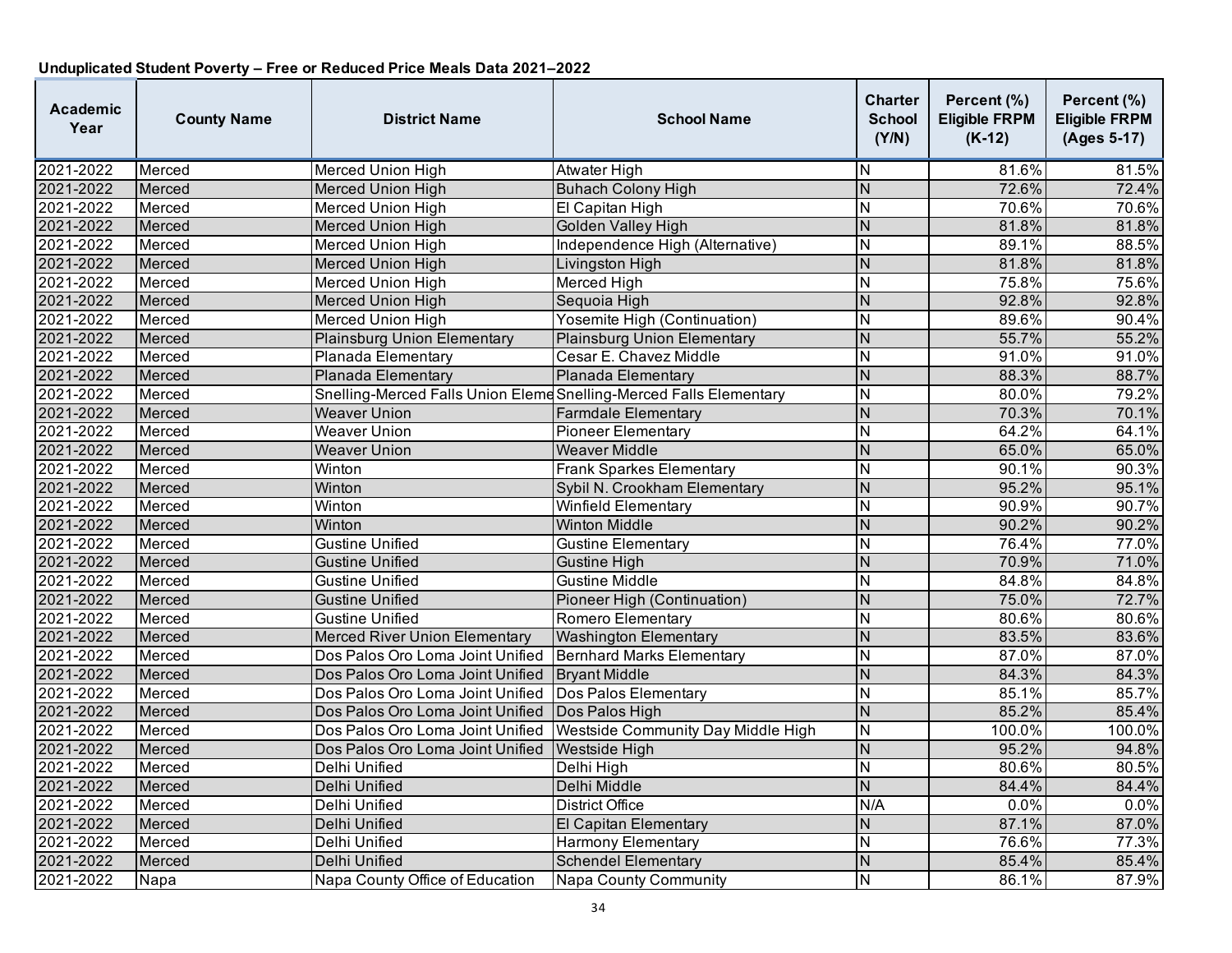| <b>Academic</b><br>Year | <b>County Name</b> | <b>District Name</b>              | <b>School Name</b>                  | <b>Charter</b><br><b>School</b><br>(Y/N) | Percent (%)<br><b>Eligible FRPM</b><br>$(K-12)$ | Percent (%)<br><b>Eligible FRPM</b><br>(Ages 5-17) |
|-------------------------|--------------------|-----------------------------------|-------------------------------------|------------------------------------------|-------------------------------------------------|----------------------------------------------------|
| 2021-2022               | Napa               | Napa County Office of Education   | Napa County Juvenile Hall/Court     | N                                        | 100.0%                                          | 100.0%                                             |
| 2021-2022               | Napa               | Calistoga Joint Unified           | Calistoga Elementary                | N                                        | 81.4%                                           | 81.5%                                              |
| 2021-2022               | Napa               | Calistoga Joint Unified           | Calistoga Junior/Senior High        | $\overline{N}$                           | 80.3%                                           | 80.3%                                              |
| 2021-2022               | Napa               | Calistoga Joint Unified           | Nonpublic, Nonsectarian Schools     | N/A                                      | 25.0%                                           | 33.3%                                              |
| 2021-2022               | Napa               | Calistoga Joint Unified           | Palisades High (Continuation)       | ${\sf N}$                                | 83.3%                                           | 77.8%                                              |
| 2021-2022               | Napa               | <b>Howell Mountain Elementary</b> | <b>Howell Mountain Elementary</b>   | $\overline{N}$                           | 51.5%                                           | 50.5%                                              |
| 2021-2022               | Napa               | Napa Valley Unified               | Alta Heights Elementary             | N                                        | 48.2%                                           | 48.2%                                              |
| 2021-2022               | Napa               | <b>Napa Valley Unified</b>        | American Canyon High                | N                                        | 34.1%                                           | 34.2%                                              |
| 2021-2022               | Napa               | Napa Valley Unified               | American Canyon Middle              | $\overline{N}$                           | 36.3%                                           | 36.3%                                              |
| 2021-2022               | Napa               | Napa Valley Unified               | <b>Bel Aire Park Elementary</b>     | $\overline{\mathsf{N}}$                  | 53.1%                                           | 54.1%                                              |
| 2021-2022               | Napa               | Napa Valley Unified               | <b>Browns Valley Elementary</b>     | $\overline{N}$                           | 33.8%                                           | 33.0%                                              |
| 2021-2022               | Napa               | Napa Valley Unified               | Canyon Oaks Elementary              | N                                        | 44.5%                                           | 44.5%                                              |
| 2021-2022               | Napa               | Napa Valley Unified               | Donaldson Way Elementary            | $\overline{N}$                           | 44.8%                                           | 44.3%                                              |
| 2021-2022               | Napa               | Napa Valley Unified               | <b>Harvest Middle</b>               | $\overline{\mathsf{N}}$                  | 72.3%                                           | 72.3%                                              |
| 2021-2022               | Napa               | Napa Valley Unified               | <b>McPherson Elementary</b>         | $\overline{N}$                           | 81.3%                                           | 81.3%                                              |
| 2021-2022               | Napa               | Napa Valley Unified               | Napa High                           | N                                        | 56.9%                                           | 57.0%                                              |
| 2021-2022               | Napa               | Napa Valley Unified               | <b>Napa Junction Elementary</b>     | ${\sf N}$                                | 51.4%                                           | 52.6%                                              |
| 2021-2022               | Napa               | Napa Valley Unified               | Napa Valley Independent Studies     | $\overline{\mathsf{N}}$                  | 47.4%                                           | 47.5%                                              |
| 2021-2022               | Napa               | Napa Valley Unified               | Napa Valley Language Academy        | N                                        | 56.6%                                           | 56.6%                                              |
| 2021-2022               | Napa               | Napa Valley Unified               | New Technology High                 | $\overline{\mathsf{N}}$                  | 46.6%                                           | 47.7%                                              |
| 2021-2022               | Napa               | Napa Valley Unified               | Nonpublic, Nonsectarian Schools     | N/A                                      | 45.5%                                           | 40.0%                                              |
| 2021-2022               | Napa               | Napa Valley Unified               | Northwood Elementary                | N                                        | 40.3%                                           | 40.3%                                              |
| 2021-2022               | Napa               | Napa Valley Unified               | <b>Phillips Elementary</b>          | $\overline{N}$                           | 68.7%                                           | 68.6%                                              |
| 2021-2022               | Napa               | Napa Valley Unified               | Pueblo Vista Elementary             | $\overline{N}$                           | 43.3%                                           | 44.2%                                              |
| 2021-2022               | Napa               | Napa Valley Unified               | Redwood Middle                      | N                                        | 55.4%                                           | 55.4%                                              |
| 2021-2022               | Napa               | Napa Valley Unified               | <b>River Middle</b>                 | N                                        | 31.9%                                           | 31.9%                                              |
| 2021-2022               | Napa               | Napa Valley Unified               | <b>Shearer Elementary</b>           | N                                        | 82.2%                                           | 82.2%                                              |
| 2021-2022               | Napa               | Napa Valley Unified               | Silverado Middle                    | N                                        | 70.6%                                           | 70.6%                                              |
| 2021-2022               | Napa               | Napa Valley Unified               | <b>Snow Elementary</b>              | $\overline{N}$                           | 78.7%                                           | 78.7%                                              |
| 2021-2022               | Napa               | Napa Valley Unified               | Stone Bridge                        | Υ                                        | 13.8%                                           | 14.0%                                              |
| 2021-2022               | Napa               | Napa Valley Unified               | Valley Oak High                     | N                                        | 79.5%                                           | 81.4%                                              |
| 2021-2022               | Napa               | Napa Valley Unified               | <b>Vichy Elementary</b>             | $\overline{\mathsf{N}}$                  | 25.5%                                           | 25.6%                                              |
| 2021-2022               | Napa               | Napa Valley Unified               | Vintage High                        | N                                        | 40.3%                                           | 40.4%                                              |
| 2021-2022               | Napa               | Napa Valley Unified               | <b>West Park Elementary</b>         | N                                        | 52.6%                                           | 52.6%                                              |
| 2021-2022               | Napa               | Napa Valley Unified               | <b>Willow Elementary</b>            | $\overline{N}$                           | 49.9%                                           | 49.6%                                              |
| 2021-2022               | Napa               | Pope Valley Union Elementary      | Pope Valley Elementary              | $\overline{N}$                           | 77.2%                                           | 80.0%                                              |
| 2021-2022               | Napa               | Saint Helena Unified              | Nonpublic, Nonsectarian Schools     | N/A                                      | 0.0%                                            | 0.0%                                               |
| 2021-2022               | Napa               | Saint Helena Unified              | Robert Louis Stevenson Intermediate | N                                        | 32.1%                                           | 32.1%                                              |
| 2021-2022               | Napa               | Saint Helena Unified              | Saint Helena Elementary             | $\overline{N}$                           | 39.7%                                           | 39.7%                                              |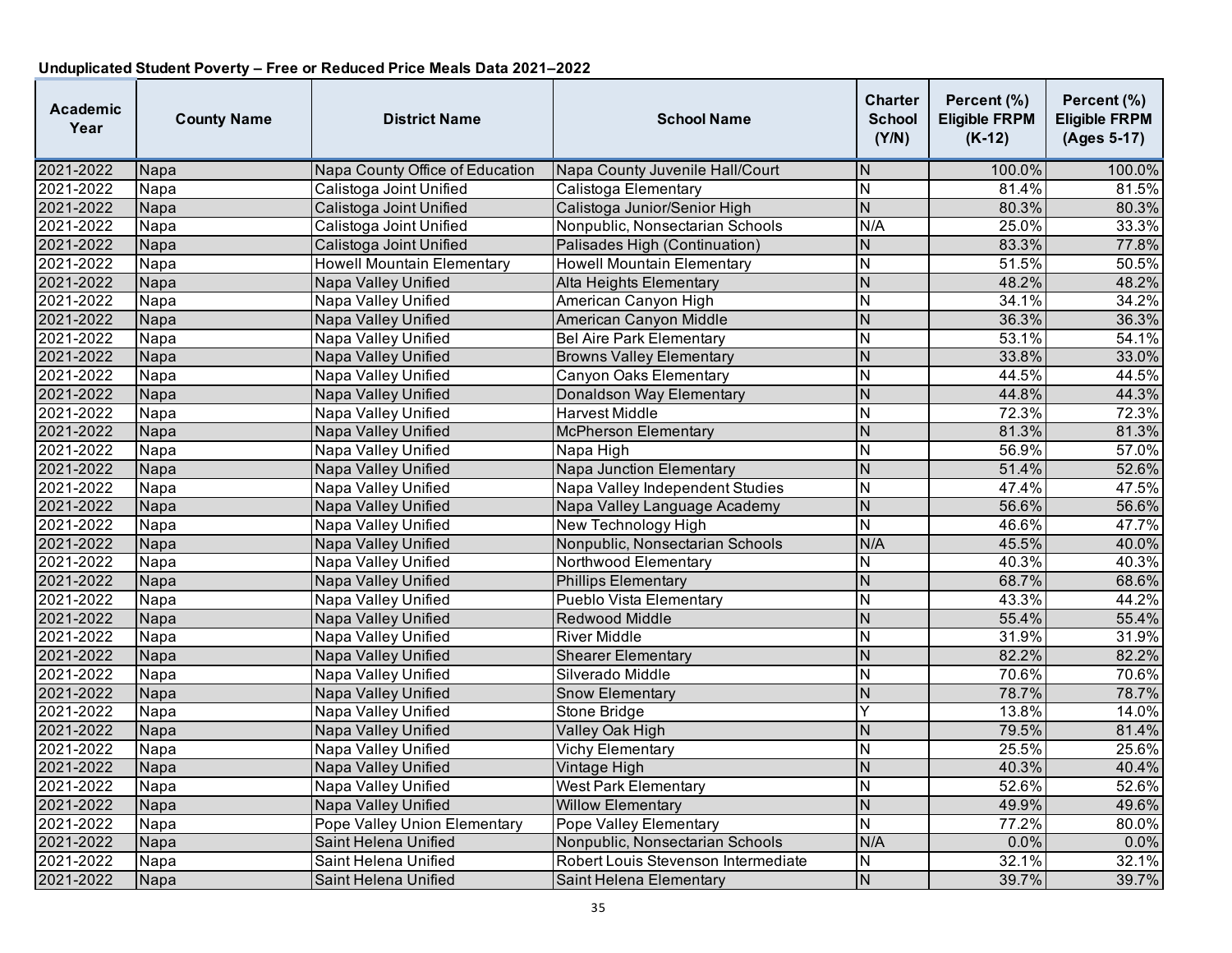| <b>Academic</b><br>Year | <b>County Name</b> | <b>District Name</b>                                                 | <b>School Name</b>                                                         | <b>Charter</b><br><b>School</b><br>(Y/N) | Percent (%)<br><b>Eligible FRPM</b><br>$(K-12)$ | Percent (%)<br><b>Eligible FRPM</b><br>(Ages 5-17) |
|-------------------------|--------------------|----------------------------------------------------------------------|----------------------------------------------------------------------------|------------------------------------------|-------------------------------------------------|----------------------------------------------------|
| 2021-2022               | Napa               | Saint Helena Unified                                                 | Saint Helena High                                                          | ΙN                                       | 39.3%                                           | 40.2%                                              |
| 2021-2022               | Napa               | Saint Helena Unified                                                 | Saint Helena Primary                                                       | $\overline{N}$                           | 38.3%                                           | 38.6%                                              |
| 2021-2022               | San Francisco      | San Francisco County Office of Edu Nonpublic, Nonsectarian Schools   |                                                                            | N/A                                      | 33.9%                                           | 35.4%                                              |
| 2021-2022               | San Francisco      |                                                                      | San Francisco County Office of Edu S.F. County Civic Center Secondary      | N                                        | 91.7%                                           | 95.7%                                              |
| 2021-2022               | San Francisco      |                                                                      | San Francisco County Office of Edu S.F. County Court Woodside Learning Ctr | N                                        | 100.0%                                          | 100.0%                                             |
| 2021-2022               | San Francisco      | San Francisco County Office of Edu S.F. County Opportunity (Hilltop) |                                                                            | $\overline{N}$                           | 64.8%                                           | 68.8%                                              |
| 2021-2022               | San Francisco      | San Francisco County Office of Edu S.F. County Special Education     |                                                                            | N                                        | 71.4%                                           | 66.7%                                              |
| 2021-2022               | San Francisco      | San Francisco Unified                                                | Academy (The)- SF @McAteer                                                 | N                                        | 55.9%                                           | 55.6%                                              |
| 2021-2022               | San Francisco      | San Francisco Unified                                                | Alamo Elementary                                                           | N                                        | 37.0%                                           | 37.1%                                              |
| 2021-2022               | San Francisco      | San Francisco Unified                                                | Alvarado Elementary                                                        | $\overline{N}$                           | 29.9%                                           | 30.6%                                              |
| 2021-2022               | San Francisco      | San Francisco Unified                                                | <b>Aptos Middle</b>                                                        | $\overline{\mathsf{N}}$                  | 49.8%                                           | 49.8%                                              |
| 2021-2022               | San Francisco      | San Francisco Unified                                                | <b>Argonne Elementary</b>                                                  | N                                        | 28.3%                                           | 28.3%                                              |
| 2021-2022               | San Francisco      | San Francisco Unified                                                | Asawa (Ruth) SF Sch of the Arts, A Public ScN                              |                                          | 18.5%                                           | 17.7%                                              |
| 2021-2022               | San Francisco      | San Francisco Unified                                                | Balboa High                                                                | N                                        | 60.1%                                           | 60.5%                                              |
| 2021-2022               | San Francisco      | San Francisco Unified                                                | Brown Jr. (Willie L) Middle                                                | N                                        | 61.2%                                           | 61.2%                                              |
| 2021-2022               | San Francisco      | San Francisco Unified                                                | <b>Bryant Elementary</b>                                                   | N                                        | 77.7%                                           | 77.7%                                              |
| 2021-2022               | San Francisco      | San Francisco Unified                                                | Buena Vista/Horace Mann K-8                                                | N                                        | 60.7%                                           | 60.7%                                              |
| 2021-2022               | San Francisco      | San Francisco Unified                                                | Burton (Phillip and Sala) Academic High                                    | N                                        | 59.1%                                           | 60.0%                                              |
| 2021-2022               | San Francisco      | San Francisco Unified                                                | Carmichael (Bessie)/FEC                                                    | $\mathsf{N}$                             | 67.1%                                           | 67.0%                                              |
| 2021-2022               | San Francisco      | San Francisco Unified                                                | Carver (George Washington) Elementary                                      | $\overline{N}$                           | 93.5%                                           | 93.5%                                              |
| 2021-2022               | San Francisco      | San Francisco Unified                                                | Chavez (Cesar) Elementary                                                  | N                                        | 66.5%                                           | 66.5%                                              |
| 2021-2022               | San Francisco      | San Francisco Unified                                                | Chin (John Yehall) Elementary                                              | $\overline{N}$                           | 76.6%                                           | 76.6%                                              |
| 2021-2022               | San Francisco      | San Francisco Unified                                                | Chinese Immersion School at DeAvila                                        | $\overline{\mathsf{N}}$                  | 31.9%                                           | 31.9%                                              |
| 2021-2022               | San Francisco      | San Francisco Unified                                                | City Arts and Tech High                                                    | Y                                        | 52.2%                                           | 52.7%                                              |
| 2021-2022               | San Francisco      | San Francisco Unified                                                | Clarendon Alternative Elementary                                           | N                                        | 16.4%                                           | 16.4%                                              |
| 2021-2022               | San Francisco      | San Francisco Unified                                                | <b>Cleveland Elementary</b>                                                | N                                        | 78.3%                                           | 78.3%                                              |
| 2021-2022               | San Francisco      | San Francisco Unified                                                | Cobb (William L.) Elementary                                               | $\mathsf{N}$                             | 72.7%                                           | 76.3%                                              |
| 2021-2022               | San Francisco      | San Francisco Unified                                                | <b>Creative Arts Charter</b>                                               | Ÿ                                        | 22.5%                                           | 22.5%                                              |
| 2021-2022               | San Francisco      | San Francisco Unified                                                | Denman (James) Middle                                                      | $\overline{\mathsf{N}}$                  | 57.2%                                           | 57.2%                                              |
| 2021-2022               | San Francisco      | San Francisco Unified                                                | <b>District Office</b>                                                     | N/A                                      | 36.2%                                           | 40.0%                                              |
| 2021-2022               | San Francisco      | San Francisco Unified                                                | Downtown High                                                              | N                                        | 75.4%                                           | 74.7%                                              |
| 2021-2022               | San Francisco      | San Francisco Unified                                                | Drew (Charles) College Preparatory AcademN                                 |                                          | 68.5%                                           | 70.8%                                              |
| 2021-2022               | San Francisco      | San Francisco Unified                                                | El Dorado Elementary                                                       | N                                        | 72.8%                                           | 72.8%                                              |
| 2021-2022               | San Francisco      | San Francisco Unified                                                | <b>Everett Middle</b>                                                      | N                                        | 66.7%                                           | 66.7%                                              |
| 2021-2022               | San Francisco      | San Francisco Unified                                                | Feinstein (Dianne) Elementary                                              | N                                        | 25.1%                                           | 25.1%                                              |
| 2021-2022               | San Francisco      | San Francisco Unified                                                | Five Keys Adult School (SF Sheriffs)                                       | Y                                        | 49.3%                                           | 59.1%                                              |
| 2021-2022               | San Francisco      | San Francisco Unified                                                | Five Keys Charter (SF Sheriffs)                                            | Y                                        | 14.9%                                           | 0.0%                                               |
| 2021-2022               | San Francisco      | San Francisco Unified                                                | Five Keys Independence HS (SF Sheriffs)                                    | Y                                        | 25.8%                                           | 63.0%                                              |
| 2021-2022               | San Francisco      | San Francisco Unified                                                | Flynn (Leonard R.) Elementary                                              | $\mathsf{N}$                             | 55.9%                                           | 55.7%                                              |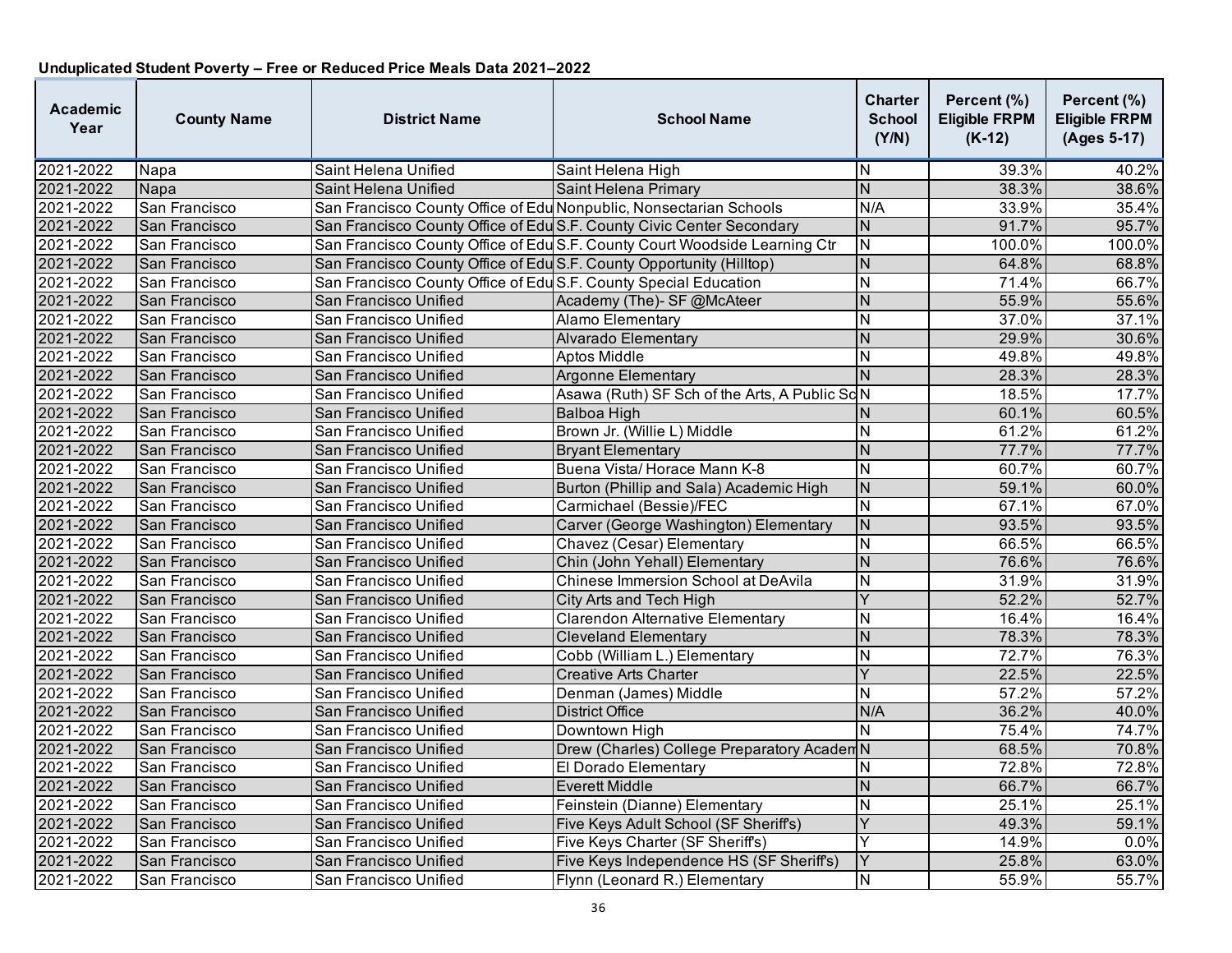| <b>Academic</b><br>Year | <b>County Name</b> | <b>District Name</b>  | <b>School Name</b>                            | <b>Charter</b><br><b>School</b><br>(Y/N) | Percent (%)<br><b>Eligible FRPM</b><br>$(K-12)$ | Percent (%)<br><b>Eligible FRPM</b><br>(Ages 5-17) |
|-------------------------|--------------------|-----------------------|-----------------------------------------------|------------------------------------------|-------------------------------------------------|----------------------------------------------------|
| 2021-2022               | San Francisco      | San Francisco Unified | Francisco Middle                              | N                                        | 74.1%                                           | 74.1%                                              |
| 2021-2022               | San Francisco      | San Francisco Unified | Galileo High                                  | N                                        | 61.2%                                           | 61.4%                                              |
| 2021-2022               | San Francisco      | San Francisco Unified | <b>Garfield Elementary</b>                    | $\overline{N}$                           | 44.4%                                           | 44.4%                                              |
| 2021-2022               | San Francisco      | San Francisco Unified | Gateway High                                  | Y                                        | 48.8%                                           | 49.2%                                              |
| 2021-2022               | San Francisco      | San Francisco Unified | Gateway Middle                                | Y                                        | 41.2%                                           | 41.0%                                              |
| 2021-2022               | San Francisco      | San Francisco Unified | Giannini (A.P.) Middle                        | N                                        | 32.3%                                           | 32.3%                                              |
| 2021-2022               | San Francisco      | San Francisco Unified | <b>Glen Park Elementary</b>                   | N                                        | 47.0%                                           | 47.0%                                              |
| 2021-2022               | San Francisco      | San Francisco Unified | Grattan Elementary                            | N                                        | 11.5%                                           | 11.5%                                              |
| 2021-2022               | San Francisco      | San Francisco Unified | <b>Guadalupe Elementary</b>                   | N                                        | 72.2%                                           | 72.2%                                              |
| 2021-2022               | San Francisco      | San Francisco Unified | Harte (Bret) Elementary                       | N                                        | 75.1%                                           | 75.5%                                              |
| 2021-2022               | San Francisco      | San Francisco Unified | <b>Hillcrest Elementary</b>                   | $\mathsf{N}$                             | 88.2%                                           | 88.2%                                              |
| 2021-2022               | San Francisco      | San Francisco Unified | Hoover (Herbert) Middle                       | N                                        | 55.2%                                           | 55.2%                                              |
| 2021-2022               | San Francisco      | San Francisco Unified | Huerta (Dolores) Elementary                   | N                                        | 57.7%                                           | 57.7%                                              |
| 2021-2022               | San Francisco      | San Francisco Unified | Independence High                             | $\overline{\mathsf{N}}$                  | 51.1%                                           | 48.0%                                              |
| 2021-2022               | San Francisco      | San Francisco Unified | Jefferson Elementary                          | N                                        | 31.9%                                           | 31.9%                                              |
| 2021-2022               | San Francisco      | San Francisco Unified | Jordan (June) School for Equity               | N                                        | 67.8%                                           | 67.5%                                              |
| 2021-2022               | San Francisco      | San Francisco Unified | Key (Francis Scott) Elementary                | $\overline{N}$                           | 27.4%                                           | 27.4%                                              |
| 2021-2022               | San Francisco      | San Francisco Unified | King (Thomas Starr) Elementary                | N                                        | 39.1%                                           | 39.1%                                              |
| 2021-2022               | San Francisco      | San Francisco Unified | King Jr. (Martin Luther) Academic Middle      | N                                        | 77.5%                                           | 77.5%                                              |
| 2021-2022               | San Francisco      | San Francisco Unified | <b>KIPP Bayview Academy</b>                   | Y                                        | 85.7%                                           | 85.7%                                              |
| 2021-2022               | San Francisco      | San Francisco Unified | <b>KIPP San Francisco Bay Academy</b>         | Y                                        | 90.6%                                           | 90.6%                                              |
| 2021-2022               | San Francisco      | San Francisco Unified | <b>KIPP San Francisco College Preparatory</b> | Y                                        | 87.0%                                           | 87.1%                                              |
| 2021-2022               | San Francisco      | San Francisco Unified | Lafayette Elementary                          | $\mathsf{N}$                             | 30.7%                                           | 30.7%                                              |
| 2021-2022               | San Francisco      | San Francisco Unified | Lakeshore Alternative Elementary              | N                                        | 56.7%                                           | 56.7%                                              |
| 2021-2022               | San Francisco      | San Francisco Unified | Lau (Gordon J.) Elementary                    | $\overline{N}$                           | 87.9%                                           | 87.9%                                              |
| 2021-2022               | San Francisco      | San Francisco Unified | Lawton Alternative Elementary                 | N                                        | 45.2%                                           | 45.2%                                              |
| 2021-2022               | San Francisco      | San Francisco Unified | Leadership High                               | Y                                        | 68.7%                                           | 68.4%                                              |
| 2021-2022               | San Francisco      | San Francisco Unified | Lee (Edwin and Anita) Newcomer                | N                                        | 96.7%                                           | 96.7%                                              |
| 2021-2022               | San Francisco      | San Francisco Unified | Lick (James) Middle                           | N                                        | 67.2%                                           | 67.2%                                              |
| 2021-2022               | San Francisco      | San Francisco Unified | Life Learning Academy Charter                 | Y                                        | 86.7%                                           | 89.3%                                              |
| 2021-2022               | San Francisco      | San Francisco Unified | Lilienthal (Claire) Elementary                | $\mathsf{N}$                             | 18.6%                                           | 18.6%                                              |
| 2021-2022               | San Francisco      | San Francisco Unified | Lincoln (Abraham) High                        | N                                        | 47.8%                                           | 47.9%                                              |
| 2021-2022               | San Francisco      | San Francisco Unified | <b>Longfellow Elementary</b>                  | $\mathsf{N}$                             | 56.2%                                           | 56.2%                                              |
| 2021-2022               | San Francisco      | San Francisco Unified | Lowell High                                   | N                                        | 33.6%                                           | 33.6%                                              |
| 2021-2022               | San Francisco      | San Francisco Unified | Malcolm X Academy                             | $\overline{N}$                           | 92.9%                                           | 93.7%                                              |
| 2021-2022               | San Francisco      | San Francisco Unified | <b>Marina Middle</b>                          | $\overline{\mathsf{N}}$                  | 64.5%                                           | 64.5%                                              |
| 2021-2022               | San Francisco      | San Francisco Unified | Marshall (Thurgood) High                      | N                                        | 63.3%                                           | 63.3%                                              |
| 2021-2022               | San Francisco      | San Francisco Unified | <b>Marshall Elementary</b>                    | N                                        | 72.5%                                           | 72.5%                                              |
| 2021-2022               | San Francisco      | San Francisco Unified | McCoppin (Frank) Elementary                   | N                                        | 36.7%                                           | 36.7%                                              |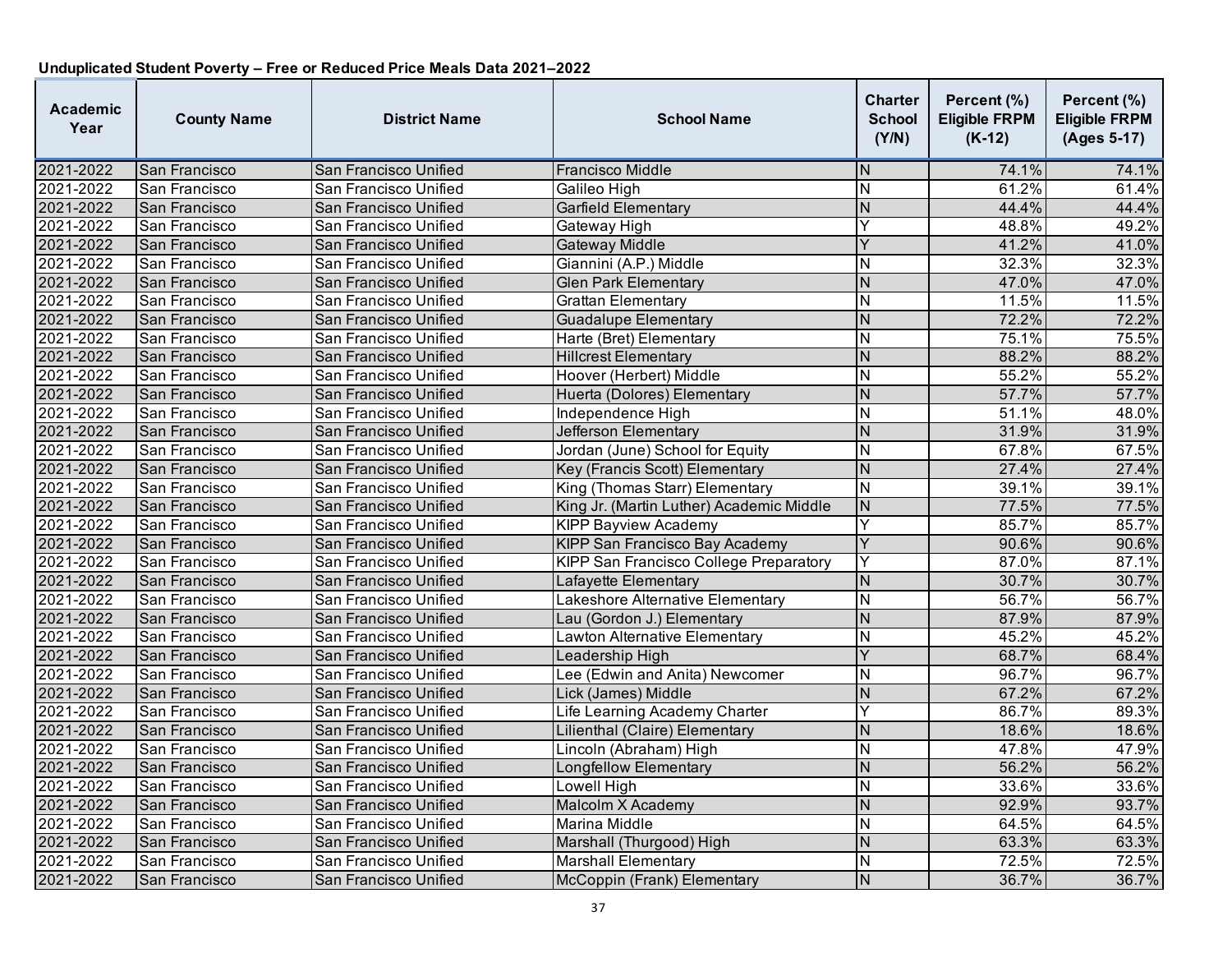| <b>Academic</b><br>Year | <b>County Name</b> | <b>District Name</b>  | <b>School Name</b>                    | <b>Charter</b><br><b>School</b><br>(Y/N) | Percent (%)<br><b>Eligible FRPM</b><br>$(K-12)$ | Percent (%)<br><b>Eligible FRPM</b><br>(Ages 5-17) |
|-------------------------|--------------------|-----------------------|---------------------------------------|------------------------------------------|-------------------------------------------------|----------------------------------------------------|
| 2021-2022               | San Francisco      | San Francisco Unified | <b>McKinley Elementary</b>            | ΙN                                       | 23.5%                                           | 23.5%                                              |
| 2021-2022               | San Francisco      | San Francisco Unified | McLaren (John) Children Centers       | N                                        | 72.2%                                           | 50.0%                                              |
| 2021-2022               | San Francisco      | San Francisco Unified | Milk (Harvey) Civil Rights Elementary | $\overline{N}$                           | 27.3%                                           | 26.9%                                              |
| 2021-2022               | San Francisco      | San Francisco Unified | Miraloma Elementary                   | N                                        | 18.9%                                           | 18.9%                                              |
| 2021-2022               | San Francisco      | San Francisco Unified | <b>Mission Education Center</b>       | N                                        | 76.5%                                           | 73.9%                                              |
| 2021-2022               | San Francisco      | San Francisco Unified | <b>Mission High</b>                   | N                                        | 56.2%                                           | 56.1%                                              |
| 2021-2022               | San Francisco      | San Francisco Unified | <b>Mission Preparatory</b>            | Y                                        | 77.3%                                           | 77.5%                                              |
| 2021-2022               | San Francisco      | San Francisco Unified | Monroe Elementary                     | <b>N</b>                                 | 75.9%                                           | 75.9%                                              |
| 2021-2022               | San Francisco      | San Francisco Unified | Moscone (George R.) Elementary        | N                                        | 77.3%                                           | 77.3%                                              |
| 2021-2022               | San Francisco      | San Francisco Unified | Muir (John) Elementary                | N                                        | 76.4%                                           | 76.4%                                              |
| 2021-2022               | San Francisco      | San Francisco Unified | <b>New Traditions Elementary</b>      | IN                                       | 24.5%                                           | 24.5%                                              |
| 2021-2022               | San Francisco      | San Francisco Unified | Noriega Children Center               | N                                        | 59.5%                                           | 58.8%                                              |
| 2021-2022               | San Francisco      | San Francisco Unified | O'Connell (John) High                 | <b>N</b>                                 | 68.7%                                           | 69.0%                                              |
| 2021-2022               | San Francisco      | San Francisco Unified | Ortega (Jose) Elementary              | Z                                        | 48.5%                                           | 48.5%                                              |
| 2021-2022               | San Francisco      | San Francisco Unified | Parker (Jean) Elementary              | N                                        | 89.9%                                           | 89.9%                                              |
| 2021-2022               | San Francisco      | San Francisco Unified | Parks (Rosa) Elementary               | $\overline{\mathsf{N}}$                  | 57.4%                                           | 57.1%                                              |
| 2021-2022               | San Francisco      | San Francisco Unified | Peabody (George) Elementary           | N                                        | 23.9%                                           | 23.9%                                              |
| 2021-2022               | San Francisco      | San Francisco Unified | Presidio Early Ed.                    | $\mathsf{N}$                             | 23.8%                                           | 80.0%                                              |
| 2021-2022               | San Francisco      | San Francisco Unified | Presidio Middle                       | N                                        | 34.8%                                           | 34.8%                                              |
| 2021-2022               | San Francisco      | San Francisco Unified | <b>Redding Elementary</b>             | N                                        | 61.5%                                           | 61.0%                                              |
| 2021-2022               | San Francisco      | San Francisco Unified | Revere (Paul) Elementary              | N                                        | 77.9%                                           | 77.9%                                              |
| 2021-2022               | San Francisco      | San Francisco Unified | Rooftop Elementary                    | <b>N</b>                                 | 25.8%                                           | 25.8%                                              |
| 2021-2022               | San Francisco      | San Francisco Unified | Roosevelt Middle                      | N                                        | 39.6%                                           | 39.6%                                              |
| 2021-2022               | San Francisco      | San Francisco Unified | S.F. International High               | Z                                        | 69.3%                                           | 73.9%                                              |
| 2021-2022               | San Francisco      | San Francisco Unified | San Francisco Community Alternative   | IN.                                      | 44.3%                                           | 44.3%                                              |
| 2021-2022               | San Francisco      | San Francisco Unified | San Francisco Public Montessori       | N                                        | 43.0%                                           | 43.0%                                              |
| 2021-2022               | San Francisco      | San Francisco Unified | Sanchez Elementary                    | N                                        | 77.6%                                           | 77.6%                                              |
| 2021-2022               | San Francisco      | San Francisco Unified | Serra (Junipero) Elementary           | N                                        | 59.6%                                           | 59.6%                                              |
| 2021-2022               | San Francisco      | San Francisco Unified | <b>Sheridan Elementary</b>            | N                                        | 74.0%                                           | 74.3%                                              |
| 2021-2022               | San Francisco      | San Francisco Unified | <b>Sherman Elementary</b>             | N                                        | 35.8%                                           | 35.8%                                              |
| 2021-2022               | San Francisco      | San Francisco Unified | Sloat (Commodore) Elementary          | $\overline{\mathsf{N}}$                  | 35.3%                                           | 35.3%                                              |
| 2021-2022               | San Francisco      | San Francisco Unified | <b>Spring Valley Elementary</b>       | N                                        | 74.7%                                           | 74.7%                                              |
| 2021-2022               | San Francisco      | San Francisco Unified | Stevenson (Robert Louis) Elementary   | <b>N</b>                                 | 48.3%                                           | 48.3%                                              |
| 2021-2022               | San Francisco      | San Francisco Unified | Stockton (Commodore) Children Center  | N                                        | 79.2%                                           | 70.0%                                              |
| 2021-2022               | San Francisco      | San Francisco Unified | Sunnyside Elementary                  | <b>N</b>                                 | 30.9%                                           | 30.9%                                              |
| 2021-2022               | San Francisco      | San Francisco Unified | <b>Sunset Elementary</b>              | $\overline{\mathsf{N}}$                  | 29.4%                                           | 29.4%                                              |
| 2021-2022               | San Francisco      | San Francisco Unified | <b>Sutro Elementary</b>               | N                                        | 61.5%                                           | 61.5%                                              |
| 2021-2022               | San Francisco      | San Francisco Unified | Taylor (Edward R.) Elementary         | N                                        | 70.3%                                           | 70.3%                                              |
| 2021-2022               | San Francisco      | San Francisco Unified | <b>Tenderloin Community</b>           | N                                        | 80.2%                                           | 80.2%                                              |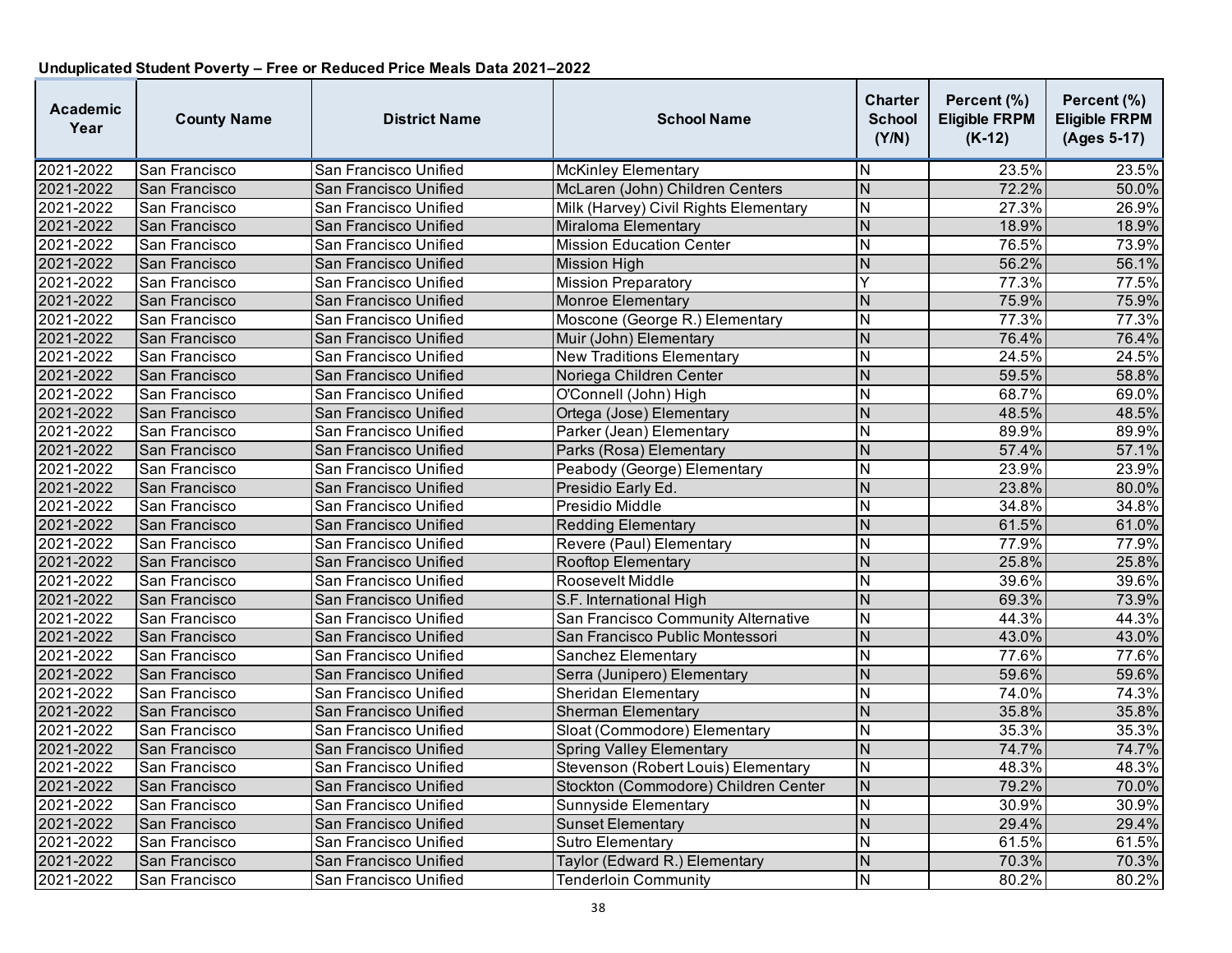| <b>Academic</b><br>Year | <b>County Name</b> | <b>District Name</b>                                                  | <b>School Name</b>                                                    | <b>Charter</b><br><b>School</b><br>(Y/N) | Percent (%)<br><b>Eligible FRPM</b><br>$(K-12)$ | Percent (%)<br><b>Eligible FRPM</b><br>(Ages 5-17) |
|-------------------------|--------------------|-----------------------------------------------------------------------|-----------------------------------------------------------------------|------------------------------------------|-------------------------------------------------|----------------------------------------------------|
| 2021-2022               | San Francisco      | San Francisco Unified                                                 | Thomas Edison Charter Academy                                         |                                          | 61.2%                                           | 61.7%                                              |
| 2021-2022               | San Francisco      | San Francisco Unified                                                 | Tule Elk Park Children Center                                         | $\overline{N}$                           | 30.2%                                           | 38.9%                                              |
| 2021-2022               | San Francisco      | San Francisco Unified                                                 | <b>Ulloa Elementary</b>                                               | N                                        | 52.6%                                           | 52.6%                                              |
| 2021-2022               | San Francisco      | San Francisco Unified                                                 | <b>Visitacion Valley Elementary</b>                                   | N                                        | 69.7%                                           | 69.7%                                              |
| 2021-2022               | San Francisco      | San Francisco Unified                                                 | Visitacion Valley Middle                                              | $\mathsf{N}$                             | 68.9%                                           | 68.9%                                              |
| 2021-2022               | San Francisco      | San Francisco Unified                                                 | Wallenberg (Raoul) Traditional High                                   | N                                        | 47.6%                                           | 48.6%                                              |
| 2021-2022               | San Francisco      | San Francisco Unified                                                 | Washington (George) High                                              | $\overline{N}$                           | 45.6%                                           | 45.3%                                              |
| 2021-2022               | San Francisco      | San Francisco Unified                                                 | Webster (Daniel) Elementary                                           | N                                        | 38.1%                                           | 38.1%                                              |
| 2021-2022               | San Francisco      | San Francisco Unified                                                 | Wells (Ida B.) High                                                   | N                                        | 66.2%                                           | 65.8%                                              |
| 2021-2022               | San Francisco      | San Francisco Unified                                                 | <b>West Portal Elementary</b>                                         | N                                        | 29.3%                                           | 29.3%                                              |
| 2021-2022               | San Francisco      | San Francisco Unified                                                 | <b>Yick Wo Elementary</b>                                             | N                                        | 39.5%                                           | 39.5%                                              |
| 2021-2022               | San Francisco      | San Francisco Unified                                                 | Yu (Alice Fong) Elementary                                            | N                                        | 34.6%                                           | 34.6%                                              |
| 2021-2022               | San Francisco      | SBE - The New School of San Fran The New School of San Francisco      |                                                                       | Ÿ                                        | 31.5%                                           | 31.5%                                              |
| 2021-2022               | San Francisco      | <b>SBE - KIPP Bayview Elementary</b>                                  | <b>KIPP Bayview Elementary</b>                                        | Y                                        | 86.2%                                           | 86.3%                                              |
| 2021-2022               | San Mateo          | San Mateo County Office of Educati Canyon Oaks Youth Center           |                                                                       | N                                        | 100.0%                                          | 100.0%                                             |
| 2021-2022               | San Mateo          | San Mateo County Office of Educati Gateway Center                     |                                                                       | $\overline{\mathsf{N}}$                  | 40.0%                                           | 44.4%                                              |
| 2021-2022               | San Mateo          | San Mateo County Office of Educati Hillcrest at Youth Services Center |                                                                       | N                                        | 100.0%                                          | 100.0%                                             |
| 2021-2022               | San Mateo          | San Mateo County Office of Educati Margaret J. Kemp                   |                                                                       | $\overline{\mathsf{N}}$                  | 100.0%                                          | 100.0%                                             |
| 2021-2022               | San Mateo          | San Mateo County Office of Educati Nonpublic, Nonsectarian Schools    |                                                                       | N/A                                      | 0.0%                                            | 0.0%                                               |
| 2021-2022               | San Mateo          | San Mateo County Office of Educati Oxford Day Academy                 |                                                                       | Υ                                        | 62.0%                                           | 65.2%                                              |
| 2021-2022               | San Mateo          |                                                                       | San Mateo County Office of Educati San Mateo County Special Education | N                                        | 27.0%                                           | 32.7%                                              |
| 2021-2022               | San Mateo          | <b>Bayshore Elementary</b>                                            | <b>Bayshore</b>                                                       | N                                        | 53.1%                                           | 53.1%                                              |
| 2021-2022               | San Mateo          | Belmont-Redwood Shores Element Central Elementary                     |                                                                       | N                                        | 3.7%                                            | 3.7%                                               |
| 2021-2022               | San Mateo          | Belmont-Redwood Shores Element Cipriani Elementary                    |                                                                       | $\overline{N}$                           | 3.9%                                            | 4.0%                                               |
| 2021-2022               | San Mateo          | Belmont-Redwood Shores Element Fox Elementary                         |                                                                       | $\overline{\mathsf{N}}$                  | 3.8%                                            | 3.8%                                               |
| 2021-2022               | San Mateo          | Belmont-Redwood Shores Element Nesbit Elementary                      |                                                                       | $\overline{\mathsf{N}}$                  | 19.3%                                           | 19.3%                                              |
| 2021-2022               | San Mateo          | Belmont-Redwood Shores Element Nonpublic, Nonsectarian Schools        |                                                                       | N/A                                      | 0.0%                                            | 0.0%                                               |
| 2021-2022               | San Mateo          | Belmont-Redwood Shores Element Ralston Intermediate                   |                                                                       | Ν                                        | 5.2%                                            | 5.2%                                               |
| 2021-2022               | San Mateo          | Belmont-Redwood Shores Element Redwood Shores Elementary              |                                                                       | $\overline{N}$                           | 5.0%                                            | 5.0%                                               |
| 2021-2022               | San Mateo          | Belmont-Redwood Shores Element Sandpiper Elementary                   |                                                                       | N                                        | 7.0%                                            | 7.1%                                               |
| 2021-2022               | San Mateo          | <b>Brisbane Elementary</b>                                            | <b>Brisbane Elementary</b>                                            | $\mathsf{N}$                             | 12.6%                                           | 12.6%                                              |
| 2021-2022               | San Mateo          | <b>Brisbane Elementary</b>                                            | <b>Lipman Middle</b>                                                  | N                                        | 20.8%                                           | 20.8%                                              |
| 2021-2022               | San Mateo          | <b>Brisbane Elementary</b>                                            | Nonpublic, Nonsectarian Schools                                       | N/A                                      | 0.0%                                            | 0.0%                                               |
| 2021-2022               | San Mateo          | <b>Brisbane Elementary</b>                                            | Panorama Elementary                                                   | Ν                                        | 31.1%                                           | 31.9%                                              |
| 2021-2022               | San Mateo          | <b>Burlingame Elementary</b>                                          | Burlingame Intermediate                                               | $\overline{N}$                           | 16.7%                                           | 16.7%                                              |
| 2021-2022               | San Mateo          | <b>Burlingame Elementary</b>                                          | Franklin Elementary                                                   | $\overline{\mathsf{N}}$                  | 15.5%                                           | 15.5%                                              |
| 2021-2022               | San Mateo          | <b>Burlingame Elementary</b>                                          | <b>Hoover Elementary</b>                                              | N                                        | 4.0%                                            | 4.0%                                               |
| 2021-2022               | San Mateo          | <b>Burlingame Elementary</b>                                          | <b>Lincoln Elementary</b>                                             | N                                        | 10.4%                                           | 10.4%                                              |
| 2021-2022               | San Mateo          | <b>Burlingame Elementary</b>                                          | <b>McKinley Elementary</b>                                            | N                                        | 16.1%                                           | 16.1%                                              |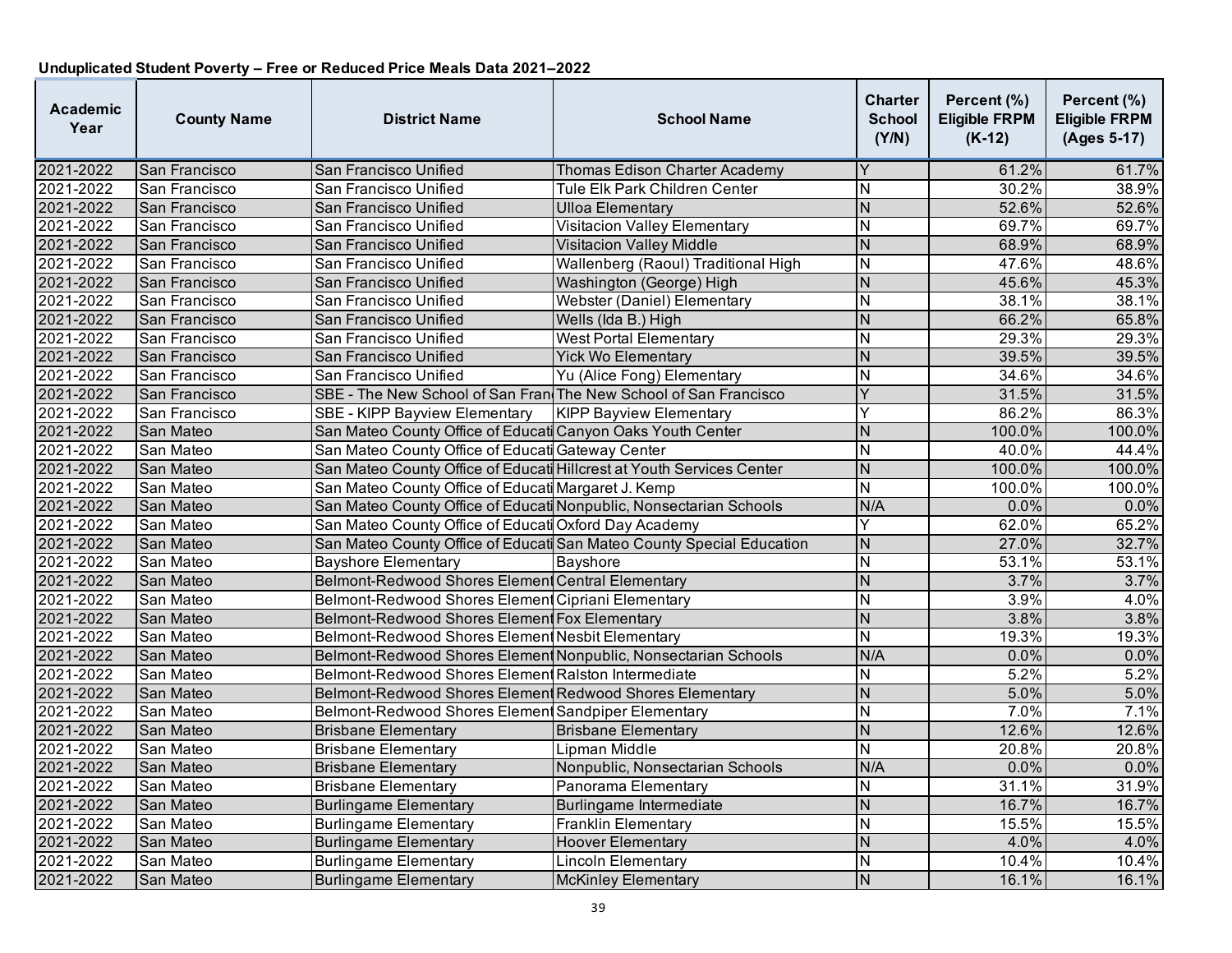| <b>Academic</b><br>Year | <b>County Name</b> | <b>District Name</b>                | <b>School Name</b>                         | <b>Charter</b><br><b>School</b><br>(Y/N) | Percent (%)<br><b>Eligible FRPM</b><br>$(K-12)$ | Percent (%)<br><b>Eligible FRPM</b><br>(Ages 5-17) |
|-------------------------|--------------------|-------------------------------------|--------------------------------------------|------------------------------------------|-------------------------------------------------|----------------------------------------------------|
| 2021-2022               | San Mateo          | <b>Burlingame Elementary</b>        | Nonpublic, Nonsectarian Schools            | N/A                                      | 50.0%                                           | 50.0%                                              |
| 2021-2022               | San Mateo          | <b>Burlingame Elementary</b>        | Roosevelt Elementary                       | N                                        | 21.9%                                           | 22.5%                                              |
| 2021-2022               | San Mateo          | <b>Burlingame Elementary</b>        | <b>Washington Elementary</b>               | $\overline{\mathsf{N}}$                  | 16.1%                                           | 16.1%                                              |
| 2021-2022               | San Mateo          | <b>Cabrillo Unified</b>             | Alvin S. Hatch Elementary                  | $\overline{N}$                           | 50.0%                                           | 50.4%                                              |
| 2021-2022               | San Mateo          | Cabrillo Unified                    | El Granada Elementary                      | N                                        | 43.8%                                           | 44.3%                                              |
| 2021-2022               | San Mateo          | Cabrillo Unified                    | <b>Farallone View Elementary</b>           | $\overline{N}$                           | 19.5%                                           | 19.5%                                              |
| 2021-2022               | San Mateo          | Cabrillo Unified                    | Half Moon Bay High                         | N                                        | 35.7%                                           | 35.4%                                              |
| 2021-2022               | San Mateo          | <b>Cabrillo Unified</b>             | <b>Kings Mountain Elementary</b>           | N                                        | 13.8%                                           | 14.5%                                              |
| 2021-2022               | San Mateo          | Cabrillo Unified                    | Manuel F. Cunha Intermediate               | $\overline{\mathsf{N}}$                  | 42.0%                                           | 42.0%                                              |
| 2021-2022               | San Mateo          | <b>Cabrillo Unified</b>             | Nonpublic, Nonsectarian Schools            | N/A                                      | 10.0%                                           | 10.0%                                              |
| 2021-2022               | San Mateo          | Cabrillo Unified                    | Pilarcitos Alternative High (Continuation) | $\overline{\mathsf{N}}$                  | 63.9%                                           | 63.2%                                              |
| 2021-2022               | San Mateo          | <b>Hillsborough City Elementary</b> | <b>Crocker Middle</b>                      | $\overline{N}$                           | 2.5%                                            | 2.5%                                               |
| 2021-2022               | San Mateo          | <b>Hillsborough City Elementary</b> | Nonpublic, Nonsectarian Schools            | N/A                                      | 0.0%                                            | 0.0%                                               |
| 2021-2022               | San Mateo          | <b>Hillsborough City Elementary</b> | North Hillsborough                         | N                                        | 3.0%                                            | 3.0%                                               |
| 2021-2022               | San Mateo          | Hillsborough City Elementary        | South Hillsborough                         | N                                        | 0.8%                                            | 0.8%                                               |
| 2021-2022               | San Mateo          | <b>Hillsborough City Elementary</b> | West Hillsborough                          | N                                        | 2.6%                                            | 2.6%                                               |
| 2021-2022               | San Mateo          | Jefferson Elementary                | Benjamin Franklin Intermediate             | $\overline{\mathsf{N}}$                  | 52.3%                                           | 52.3%                                              |
| 2021-2022               | San Mateo          | Jefferson Elementary                | California Virtual Academy San Mateo       | Y                                        | 50.5%                                           | 50.0%                                              |
| 2021-2022               | San Mateo          | Jefferson Elementary                | Daniel Webster Elementary                  | N                                        | 66.5%                                           | 66.3%                                              |
| 2021-2022               | San Mateo          | <b>Jefferson Elementary</b>         | <b>District Office</b>                     | N/A                                      | 0.0%                                            | 0.0%                                               |
| 2021-2022               | San Mateo          | Jefferson Elementary                | Fernando Rivera Intermediate               | N                                        | 38.4%                                           | 38.4%                                              |
| 2021-2022               | San Mateo          | Jefferson Elementary                | Franklin Delano Roosevelt Elementary       | $\overline{N}$                           | 36.4%                                           | 36.4%                                              |
| 2021-2022               | San Mateo          | Jefferson Elementary                | Garden Village Elementary                  | ${\sf N}$                                | 59.8%                                           | 62.0%                                              |
| 2021-2022               | San Mateo          | Jefferson Elementary                | George Washington Elementary               | $\overline{N}$                           | 63.6%                                           | 63.5%                                              |
| 2021-2022               | San Mateo          | Jefferson Elementary                | John F. Kennedy Elementary                 | $\overline{\mathsf{N}}$                  | 45.0%                                           | 44.3%                                              |
| 2021-2022               | San Mateo          | Jefferson Elementary                | Margaret Pauline Brown Elementary          | N                                        | 49.1%                                           | 49.1%                                              |
| 2021-2022               | San Mateo          | Jefferson Elementary                | Marjorie H. Tobias Elementary              | $\overline{\mathsf{N}}$                  | 24.0%                                           | 24.0%                                              |
| 2021-2022               | San Mateo          | Jefferson Elementary                | Nonpublic, Nonsectarian Schools            | N/A                                      | 9.1%                                            | 9.1%                                               |
| 2021-2022               | San Mateo          | Jefferson Elementary                | Susan B. Anthony Elementary                | N                                        | 52.7%                                           | 52.7%                                              |
| 2021-2022               | San Mateo          | Jefferson Elementary                | <b>Thomas Edison Elementary</b>            | N                                        | 32.8%                                           | 32.8%                                              |
| 2021-2022               | San Mateo          | Jefferson Elementary                | Thomas R. Pollicita Middle                 | N                                        | 60.5%                                           | 60.5%                                              |
| 2021-2022               | San Mateo          | Jefferson Elementary                | <b>Westlake Elementary</b>                 | N                                        | 54.3%                                           | 54.6%                                              |
| 2021-2022               | San Mateo          | Jefferson Elementary                | <b>Woodrow Wilson Elementary</b>           | $\overline{\mathsf{N}}$                  | 51.2%                                           | 52.2%                                              |
| 2021-2022               | San Mateo          | Jefferson Union High                | <b>District Office</b>                     | N/A                                      | 11.3%                                           | 0.0%                                               |
| 2021-2022               | San Mateo          | Jefferson Union High                | Jefferson High                             | $\overline{\mathsf{N}}$                  | 35.0%                                           | 35.1%                                              |
| 2021-2022               | San Mateo          | Jefferson Union High                | Nonpublic, Nonsectarian Schools            | N/A                                      | 0.0%                                            | 0.0%                                               |
| 2021-2022               | San Mateo          | Jefferson Union High                | Oceana High                                | N                                        | 20.6%                                           | 20.4%                                              |
| 2021-2022               | San Mateo          | Jefferson Union High                | Summit Public School: Shasta               | Y                                        | 24.8%                                           | 24.4%                                              |
| 2021-2022               | San Mateo          | Jefferson Union High                | Terra Nova High                            | N                                        | 18.1%                                           | 17.4%                                              |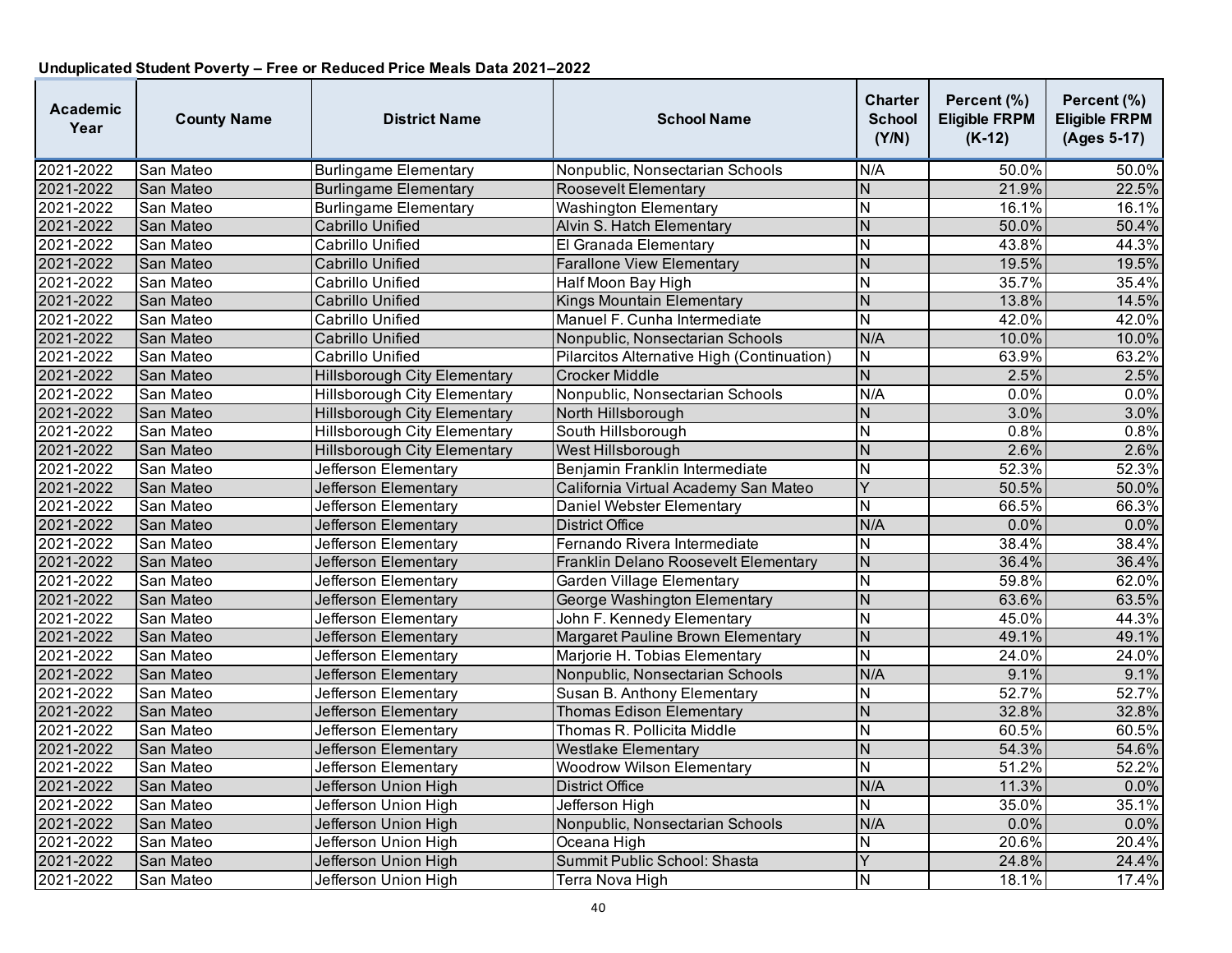| <b>Academic</b><br>Year | <b>County Name</b> | <b>District Name</b>              | <b>School Name</b>                 | Charter<br><b>School</b><br>(Y/N) | Percent (%)<br><b>Eligible FRPM</b><br>$(K-12)$ | Percent (%)<br><b>Eligible FRPM</b><br>(Ages 5-17) |
|-------------------------|--------------------|-----------------------------------|------------------------------------|-----------------------------------|-------------------------------------------------|----------------------------------------------------|
| 2021-2022               | San Mateo          | Jefferson Union High              | <b>Thornton High</b>               | N                                 | 40.0%                                           | 37.0%                                              |
| 2021-2022               | San Mateo          | Jefferson Union High              | Westmoor High                      | $\overline{\mathsf{N}}$           | 29.1%                                           | 29.0%                                              |
| 2021-2022               | San Mateo          | Pacifica                          | <b>Cabrillo Elementary</b>         | $\overline{\mathsf{N}}$           | 12.2%                                           | 12.2%                                              |
| 2021-2022               | San Mateo          | Pacifica                          | District Office                    | N/A                               | 0.0%                                            | 0.0%                                               |
| 2021-2022               | San Mateo          | Pacifica                          | Ingrid B. Lacy Middle              | N                                 | 20.5%                                           | 20.5%                                              |
| 2021-2022               | San Mateo          | Pacifica                          | Nonpublic, Nonsectarian Schools    | N/A                               | 0.0%                                            | 0.0%                                               |
| 2021-2022               | San Mateo          | Pacifica                          | <b>Ocean Shore Elementary</b>      | N                                 | 12.8%                                           | 12.8%                                              |
| 2021-2022               | San Mateo          | Pacifica                          | Ortega Elementary                  | N                                 | 9.8%                                            | 10.1%                                              |
| 2021-2022               | San Mateo          | Pacifica                          | Pacifica Independent Home Study    | N                                 | 30.9%                                           | 31.5%                                              |
| 2021-2022               | San Mateo          | Pacifica                          | <b>Sunset Ridge Elementary</b>     | $\overline{\mathsf{N}}$           | 33.6%                                           | 33.8%                                              |
| 2021-2022               | San Mateo          | Pacifica                          | Vallemar Elementary                | $\overline{\mathsf{N}}$           | 15.1%                                           | 15.1%                                              |
| 2021-2022               | San Mateo          | La Honda-Pescadero Unified        | La Honda Elementary                | $\overline{\mathsf{N}}$           | 21.1%                                           | 21.1%                                              |
| 2021-2022               | San Mateo          | La Honda-Pescadero Unified        | Pescadero Elementary and Middle    | N                                 | 42.7%                                           | 43.1%                                              |
| 2021-2022               | San Mateo          | La Honda-Pescadero Unified        | Pescadero High                     | N                                 | 41.5%                                           | 42.0%                                              |
| 2021-2022               | San Mateo          | Las Lomitas Elementary            | La Entrada Middle                  | $\overline{\mathsf{N}}$           | 5.5%                                            | 5.5%                                               |
| 2021-2022               | San Mateo          | Las Lomitas Elementary            | Las Lomitas Elementary             | N                                 | 7.1%                                            | 7.1%                                               |
| 2021-2022               | San Mateo          | Las Lomitas Elementary            | Nonpublic, Nonsectarian Schools    | N/A                               | 0.0%                                            | 0.0%                                               |
| 2021-2022               | San Mateo          | <b>Menlo Park City Elementary</b> | <b>Encinal Elementary</b>          | N                                 | 11.7%                                           | 11.7%                                              |
| 2021-2022               | San Mateo          | <b>Menlo Park City Elementary</b> | <b>Hillview Middle</b>             | N                                 | 10.6%                                           | 10.6%                                              |
| 2021-2022               | San Mateo          | Menlo Park City Elementary        | Laurel Elementary                  | $\overline{N}$                    | 10.4%                                           | 10.4%                                              |
| 2021-2022               | San Mateo          | Menlo Park City Elementary        | Nonpublic, Nonsectarian Schools    | N/A                               | 0.0%                                            | 0.0%                                               |
| 2021-2022               | San Mateo          | <b>Menlo Park City Elementary</b> | <b>Oak Knoll Elementary</b>        | $\overline{\mathsf{N}}$           | 3.8%                                            | 3.8%                                               |
| 2021-2022               | San Mateo          | Millbrae Elementary               | <b>Green Hills Elementary</b>      | $\overline{\mathsf{N}}$           | 16.0%                                           | 16.4%                                              |
| 2021-2022               | San Mateo          | Millbrae Elementary               | Lomita Park Elementary             | N                                 | 50.5%                                           | 51.6%                                              |
| 2021-2022               | San Mateo          | Millbrae Elementary               | <b>Meadows Elementary</b>          | $\overline{\mathsf{N}}$           | 21.4%                                           | 21.4%                                              |
| 2021-2022               | San Mateo          | Millbrae Elementary               | Nonpublic, Nonsectarian Schools    | N/A                               | 16.7%                                           | 16.7%                                              |
| 2021-2022               | San Mateo          | Millbrae Elementary               | <b>Spring Valley Elementary</b>    | N                                 | 16.4%                                           | 16.4%                                              |
| 2021-2022               | San Mateo          | <b>Millbrae Elementary</b>        | <b>Taylor Middle</b>               | $\overline{N}$                    | 25.1%                                           | 25.0%                                              |
| 2021-2022               | San Mateo          | Portola Valley Elementary         | Corte Madera                       | $\mathsf{N}$                      | 6.3%                                            | 6.3%                                               |
| 2021-2022               | San Mateo          | Portola Valley Elementary         | Nonpublic, Nonsectarian Schools    | N/A                               | 0.0%                                            | 0.0%                                               |
| 2021-2022               | San Mateo          | Portola Valley Elementary         | <b>Ormondale Elementary</b>        | N                                 | 6.3%                                            | 6.6%                                               |
| 2021-2022               | San Mateo          | Ravenswood City Elementary        | Aspire East Palo Alto Charter      | Ÿ                                 | 67.2%                                           | 66.9%                                              |
| 2021-2022               | San Mateo          | Ravenswood City Elementary        | <b>Belle Haven Elementary</b>      | $\overline{\mathsf{N}}$           | 79.8%                                           | 80.6%                                              |
| 2021-2022               | San Mateo          | Ravenswood City Elementary        | Cesar Chavez Ravenswood Middle     | N                                 | 73.8%                                           | 73.8%                                              |
| 2021-2022               | San Mateo          | Ravenswood City Elementary        | <b>Costano Elementary</b>          | $\overline{\mathsf{N}}$           | 75.0%                                           | 74.7%                                              |
| 2021-2022               | San Mateo          | Ravenswood City Elementary        | District Office                    | N/A                               | 33.3%                                           | 0.0%                                               |
| 2021-2022               | San Mateo          | Ravenswood City Elementary        | <b>KIPP Valiant Community Prep</b> | Y                                 | 90.5%                                           | 90.6%                                              |
| 2021-2022               | San Mateo          | Ravenswood City Elementary        | Los Robles-Ronald McNair Academy   | N                                 | 84.3%                                           | 84.3%                                              |
| 2021-2022               | San Mateo          | Ravenswood City Elementary        | Nonpublic, Nonsectarian Schools    | N/A                               | 28.6%                                           | 28.6%                                              |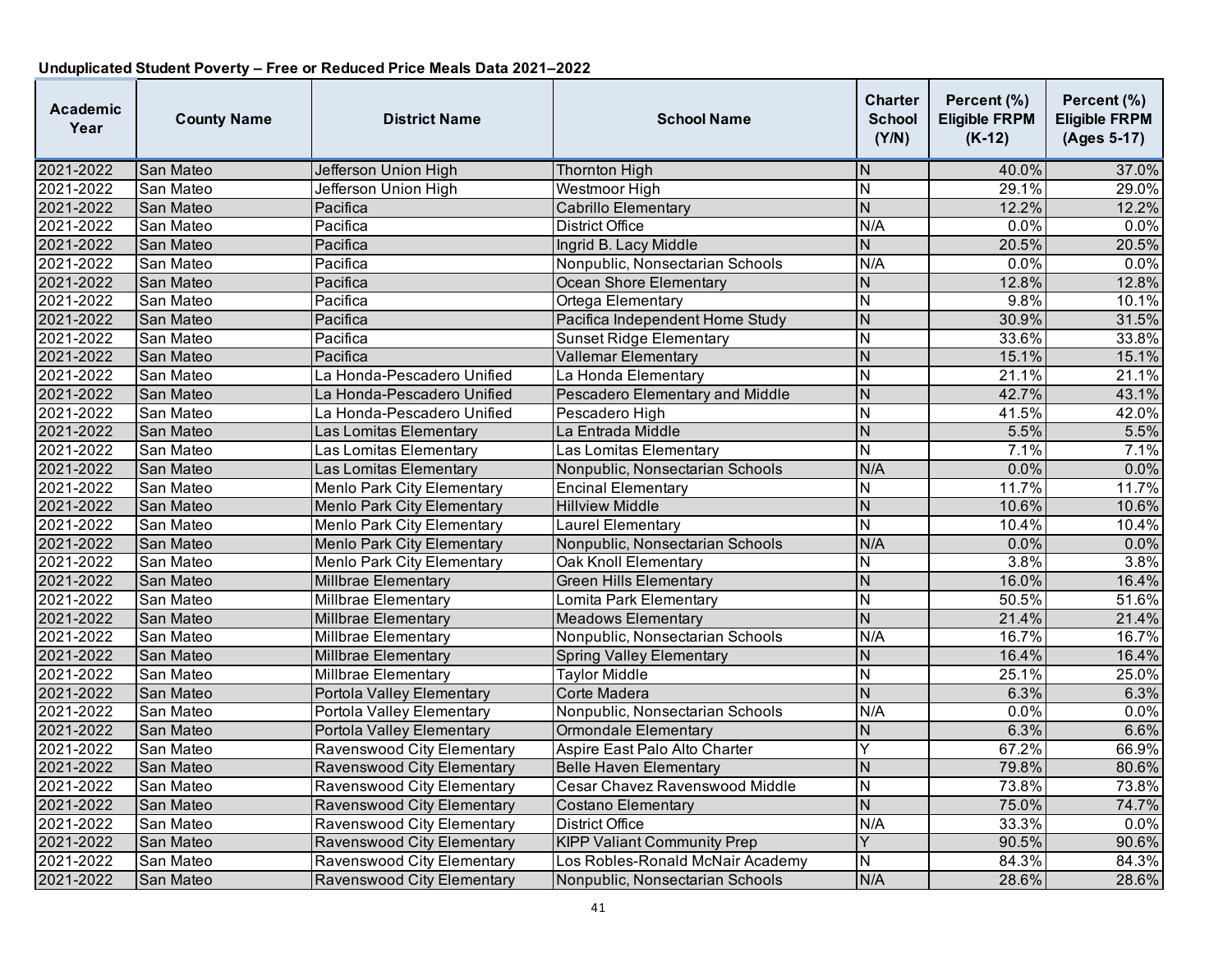| <b>Academic</b><br>Year | <b>County Name</b> | <b>District Name</b>           | <b>School Name</b>                           | <b>Charter</b><br><b>School</b><br>(Y/N) | Percent (%)<br><b>Eligible FRPM</b><br>$(K-12)$ | Percent (%)<br><b>Eligible FRPM</b><br>(Ages 5-17) |
|-------------------------|--------------------|--------------------------------|----------------------------------------------|------------------------------------------|-------------------------------------------------|----------------------------------------------------|
| 2021-2022               | San Mateo          | <b>Redwood City Elementary</b> | <b>Adelante Selby Spanish Immersion</b>      | ΙN                                       | 61.0%                                           | 60.8%                                              |
| 2021-2022               | San Mateo          | <b>Redwood City Elementary</b> | <b>Clifford Elementary</b>                   | $\overline{N}$                           | 38.9%                                           | 38.6%                                              |
| 2021-2022               | San Mateo          | <b>Redwood City Elementary</b> | <b>Connect Community Charter</b>             | Ÿ                                        | 60.8%                                           | 60.5%                                              |
| 2021-2022               | San Mateo          | <b>Redwood City Elementary</b> | Garfield Elementary                          | N                                        | 88.6%                                           | 88.6%                                              |
| 2021-2022               | San Mateo          | <b>Redwood City Elementary</b> | <b>Henry Ford Elementary</b>                 | N                                        | 52.7%                                           | 52.7%                                              |
| 2021-2022               | San Mateo          | <b>Redwood City Elementary</b> | <b>Hoover Elementary</b>                     | $\overline{N}$                           | 85.2%                                           | 85.5%                                              |
| 2021-2022               | San Mateo          | Redwood City Elementary        | John F. Kennedy Middle                       | N                                        | 50.8%                                           | 50.8%                                              |
| 2021-2022               | San Mateo          | <b>Redwood City Elementary</b> | <b>KIPP Excelencia Community Preparatory</b> | Y                                        | 86.2%                                           | 86.2%                                              |
| 2021-2022               | San Mateo          | <b>Redwood City Elementary</b> | McKinley Institute of Technology             | N                                        | 77.0%                                           | 77.0%                                              |
| 2021-2022               | San Mateo          | <b>Redwood City Elementary</b> | Nonpublic, Nonsectarian Schools              | N/A                                      | 33.3%                                           | 33.3%                                              |
| 2021-2022               | San Mateo          | <b>Redwood City Elementary</b> | North Star Academy                           | N                                        | 7.4%                                            | 7.4%                                               |
| 2021-2022               | San Mateo          | <b>Redwood City Elementary</b> | Orion Alternative                            | N                                        | 30.6%                                           | 30.5%                                              |
| 2021-2022               | San Mateo          | <b>Redwood City Elementary</b> | Rocketship Redwood City                      | Y                                        | 82.8%                                           | 82.9%                                              |
| 2021-2022               | San Mateo          | <b>Redwood City Elementary</b> | Roosevelt Elementary                         | N                                        | 61.2%                                           | 61.2%                                              |
| 2021-2022               | San Mateo          | <b>Redwood City Elementary</b> | <b>Roy Cloud Elementary</b>                  | N                                        | 11.6%                                           | 11.6%                                              |
| 2021-2022               | San Mateo          | <b>Redwood City Elementary</b> | <b>Taft Elementary</b>                       | $\overline{N}$                           | 83.7%                                           | 83.7%                                              |
| 2021-2022               | San Mateo          | San Bruno Park Elementary      | Allen (Decima M.) Elementary                 | N                                        | 43.7%                                           | 43.7%                                              |
| 2021-2022               | San Mateo          | San Bruno Park Elementary      | <b>Belle Air Elementary</b>                  | $\overline{N}$                           | 40.6%                                           | 40.2%                                              |
| 2021-2022               | San Mateo          | San Bruno Park Elementary      | John Muir Elementary                         | N                                        | 17.3%                                           | 17.3%                                              |
| 2021-2022               | San Mateo          | San Bruno Park Elementary      | Nonpublic, Nonsectarian Schools              | N/A                                      | 33.3%                                           | 33.3%                                              |
| 2021-2022               | San Mateo          | San Bruno Park Elementary      | Parkside Intermediate                        | N                                        | 29.0%                                           | 29.0%                                              |
| 2021-2022               | San Mateo          | San Bruno Park Elementary      | Portola Elementary                           | $\overline{N}$                           | 11.0%                                           | 11.0%                                              |
| 2021-2022               | San Mateo          | San Bruno Park Elementary      | Rollingwood Elementary                       | $\overline{\mathsf{N}}$                  | 23.3%                                           | 23.3%                                              |
| 2021-2022               | San Mateo          | San Carlos Elementary          | Arroyo                                       | $\overline{\mathsf{N}}$                  | 7.9%                                            | 7.9%                                               |
| 2021-2022               | San Mateo          | San Carlos Elementary          | <b>Arundel Elementary</b>                    | N                                        | 9.6%                                            | 9.6%                                               |
| 2021-2022               | San Mateo          | San Carlos Elementary          | <b>Brittan Acres Elementary</b>              | $\overline{N}$                           | 7.5%                                            | 7.6%                                               |
| 2021-2022               | San Mateo          | San Carlos Elementary          | Central Middle                               | N                                        | 9.6%                                            | 9.6%                                               |
| 2021-2022               | San Mateo          | San Carlos Elementary          | <b>Heather Elementary</b>                    | N                                        | 13.2%                                           | 13.2%                                              |
| 2021-2022               | San Mateo          | San Carlos Elementary          | Mariposa                                     | $\overline{\mathsf{N}}$                  | 8.2%                                            | 8.2%                                               |
| 2021-2022               | San Mateo          | San Carlos Elementary          | Nonpublic, Nonsectarian Schools              | N/A                                      | 20.0%                                           | 20.0%                                              |
| 2021-2022               | San Mateo          | San Carlos Elementary          | San Carlos Charter Learning Center           | Ý                                        | 3.0%                                            | 3.0%                                               |
| 2021-2022               | San Mateo          | San Carlos Elementary          | Tierra Linda Middle                          | $\mathsf{N}$                             | 8.8%                                            | 8.8%                                               |
| 2021-2022               | San Mateo          | San Carlos Elementary          | <b>White Oaks Elementary</b>                 | $\overline{\mathsf{N}}$                  | 4.1%                                            | 4.3%                                               |
| 2021-2022               | San Mateo          | San Mateo-Foster Citv          | Abbott Middle                                | $\overline{N}$                           | 41.3%                                           | 41.3%                                              |
| 2021-2022               | San Mateo          | San Mateo-Foster City          | <b>Audubon Elementary</b>                    | N                                        | 10.4%                                           | 10.4%                                              |
| 2021-2022               | San Mateo          | San Mateo-Foster City          | <b>Bayside Academy</b>                       | $\overline{N}$                           | 37.8%                                           | 37.8%                                              |
| 2021-2022               | San Mateo          | San Mateo-Foster City          | <b>Baywood Elementary</b>                    | N                                        | 22.7%                                           | 22.9%                                              |
| 2021-2022               | San Mateo          | San Mateo-Foster City          | <b>Beach Park Elementary</b>                 | N                                        | 6.0%                                            | 6.0%                                               |
| 2021-2022               | San Mateo          | San Mateo-Foster Citv          | <b>Beresford Elementary</b>                  | N                                        | 44.8%                                           | 44.8%                                              |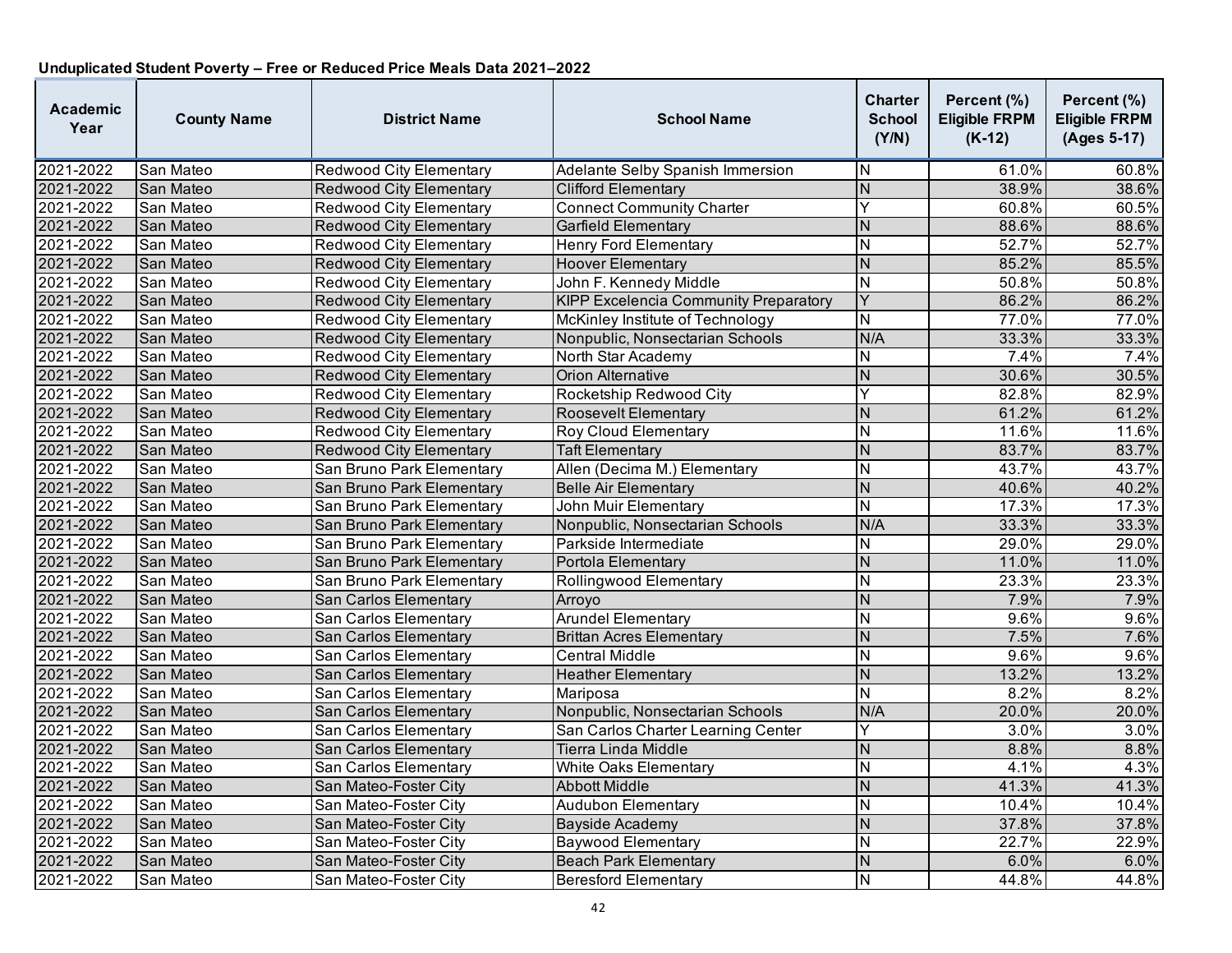| <b>Academic</b><br>Year | <b>County Name</b> | <b>District Name</b>  | <b>School Name</b>                      | <b>Charter</b><br><b>School</b><br>(Y/N) | Percent (%)<br><b>Eligible FRPM</b><br>$(K-12)$ | Percent (%)<br><b>Eligible FRPM</b><br>(Ages 5-17) |
|-------------------------|--------------------|-----------------------|-----------------------------------------|------------------------------------------|-------------------------------------------------|----------------------------------------------------|
| 2021-2022               | San Mateo          | San Mateo-Foster City | <b>Borel Middle</b>                     | N                                        | 30.2%                                           | 30.2%                                              |
| 2021-2022               | San Mateo          | San Mateo-Foster City | <b>Bowditch Middle</b>                  | $\overline{\mathsf{N}}$                  | 6.9%                                            | 6.9%                                               |
| 2021-2022               | San Mateo          | San Mateo-Foster City | <b>Brewer Island Elementary</b>         | $\overline{N}$                           | 9.1%                                            | 9.3%                                               |
| 2021-2022               | San Mateo          | San Mateo-Foster City | <b>College Park Elementary</b>          | $\overline{\mathsf{N}}$                  | 5.5%                                            | 5.5%                                               |
| 2021-2022               | San Mateo          | San Mateo-Foster City | <b>District Office</b>                  | N/A                                      | 32.5%                                           | 32.5%                                              |
| 2021-2022               | San Mateo          | San Mateo-Foster City | Fiesta Gardens International Elementary | N                                        | 45.4%                                           | 45.4%                                              |
| 2021-2022               | San Mateo          | San Mateo-Foster City | <b>Foster City Elementary</b>           | $\overline{N}$                           | 6.7%                                            | 6.9%                                               |
| 2021-2022               | San Mateo          | San Mateo-Foster City | George Hall Elementary                  | N                                        | 21.7%                                           | 21.9%                                              |
| 2021-2022               | San Mateo          | San Mateo-Foster City | <b>Highlands Elementary</b>             | N                                        | 18.6%                                           | 19.0%                                              |
| 2021-2022               | San Mateo          | San Mateo-Foster City | Laurel Elementary                       | $\overline{\mathsf{N}}$                  | 59.1%                                           | 58.9%                                              |
| 2021-2022               | San Mateo          | San Mateo-Foster City | <b>LEAD Elementary</b>                  | $\overline{N}$                           | 63.3%                                           | 63.5%                                              |
| 2021-2022               | San Mateo          | San Mateo-Foster City | <b>Meadow Heights Elementary</b>        | N                                        | 35.2%                                           | 35.2%                                              |
| 2021-2022               | San Mateo          | San Mateo-Foster City | Nonpublic, Nonsectarian Schools         | N/A                                      | 45.0%                                           | 45.0%                                              |
| 2021-2022               | San Mateo          | San Mateo-Foster City | North Shoreview Montessori              | Ν                                        | 12.4%                                           | 12.4%                                              |
| 2021-2022               | San Mateo          | San Mateo-Foster City | Parkside Montessori                     | N                                        | 11.6%                                           | 11.6%                                              |
| 2021-2022               | San Mateo          | San Mateo-Foster Citv | San Mateo Park Elementary               | $\overline{\mathsf{N}}$                  | 61.2%                                           | 61.2%                                              |
| 2021-2022               | San Mateo          | San Mateo-Foster City | Sunnybrae Elementary                    | N                                        | 61.2%                                           | 61.0%                                              |
| 2021-2022               | San Mateo          | San Mateo Union High  | Aragon High                             | N                                        | 16.8%                                           | 16.8%                                              |
| 2021-2022               | San Mateo          | San Mateo Union High  | <b>Burlingame High</b>                  | N                                        | 12.4%                                           | 12.8%                                              |
| 2021-2022               | San Mateo          | San Mateo Union High  | Capuchino High                          | N                                        | 32.3%                                           | 32.4%                                              |
| 2021-2022               | San Mateo          | San Mateo Union High  | Design Tech High                        | Y                                        | 6.8%                                            | 6.7%                                               |
| 2021-2022               | San Mateo          | San Mateo Union High  | Hillsdale High                          | N                                        | 23.1%                                           | 23.1%                                              |
| 2021-2022               | San Mateo          | San Mateo Union High  | <b>Mills High</b>                       | N                                        | 21.9%                                           | 21.9%                                              |
| 2021-2022               | San Mateo          | San Mateo Union High  | Nonpublic, Nonsectarian Schools         | N/A                                      | 24.3%                                           | 25.0%                                              |
| 2021-2022               | San Mateo          | San Mateo Union High  | Peninsula High                          | N                                        | 100.0%                                          | 0.0%                                               |
| 2021-2022               | San Mateo          | San Mateo Union High  | Peninsula High (Continuation)           | N                                        | 55.5%                                           | 56.1%                                              |
| 2021-2022               | San Mateo          | San Mateo Union High  | San Mateo High                          | $\overline{N}$                           | 37.0%                                           | 36.8%                                              |
| 2021-2022               | San Mateo          | Sequoia Union High    | Carlmont High                           | N                                        | 8.8%                                            | 8.5%                                               |
| 2021-2022               | San Mateo          | Sequoia Union High    | <b>District Office</b>                  | N/A                                      | 18.7%                                           | 0.0%                                               |
| 2021-2022               | San Mateo          | Sequoia Union High    | East Palo Alto Academy                  | Y                                        | 59.2%                                           | 60.0%                                              |
| 2021-2022               | San Mateo          | Sequoia Union High    | Everest Public High                     | Y                                        | 76.1%                                           | 76.4%                                              |
| 2021-2022               | San Mateo          | Sequoia Union High    | <b>KIPP Esperanza High</b>              | Y                                        | 94.8%                                           | 94.8%                                              |
| 2021-2022               | San Mateo          | Sequoia Union High    | Menlo-Atherton High                     | $\overline{N}$                           | 27.4%                                           | 27.3%                                              |
| 2021-2022               | San Mateo          | Sequoia Union High    | Nonpublic, Nonsectarian Schools         | N/A                                      | 14.3%                                           | 23.8%                                              |
| 2021-2022               | San Mateo          | Sequoia Union High    | Redwood High                            | N                                        | 56.0%                                           | 55.7%                                              |
| 2021-2022               | San Mateo          | Sequoia Union High    | Sequoia High                            | Ñ                                        | 36.2%                                           | 35.9%                                              |
| 2021-2022               | San Mateo          | Sequoia Union High    | Summit Preparatory Charter High         | Y                                        | 49.5%                                           | 49.3%                                              |
| 2021-2022               | San Mateo          | Sequoia Union High    | <b>Tide Academy</b>                     | N                                        | 29.8%                                           | 29.8%                                              |
| 2021-2022               | San Mateo          | Sequoia Union High    | Woodside High                           | N                                        | 25.0%                                           | 25.1%                                              |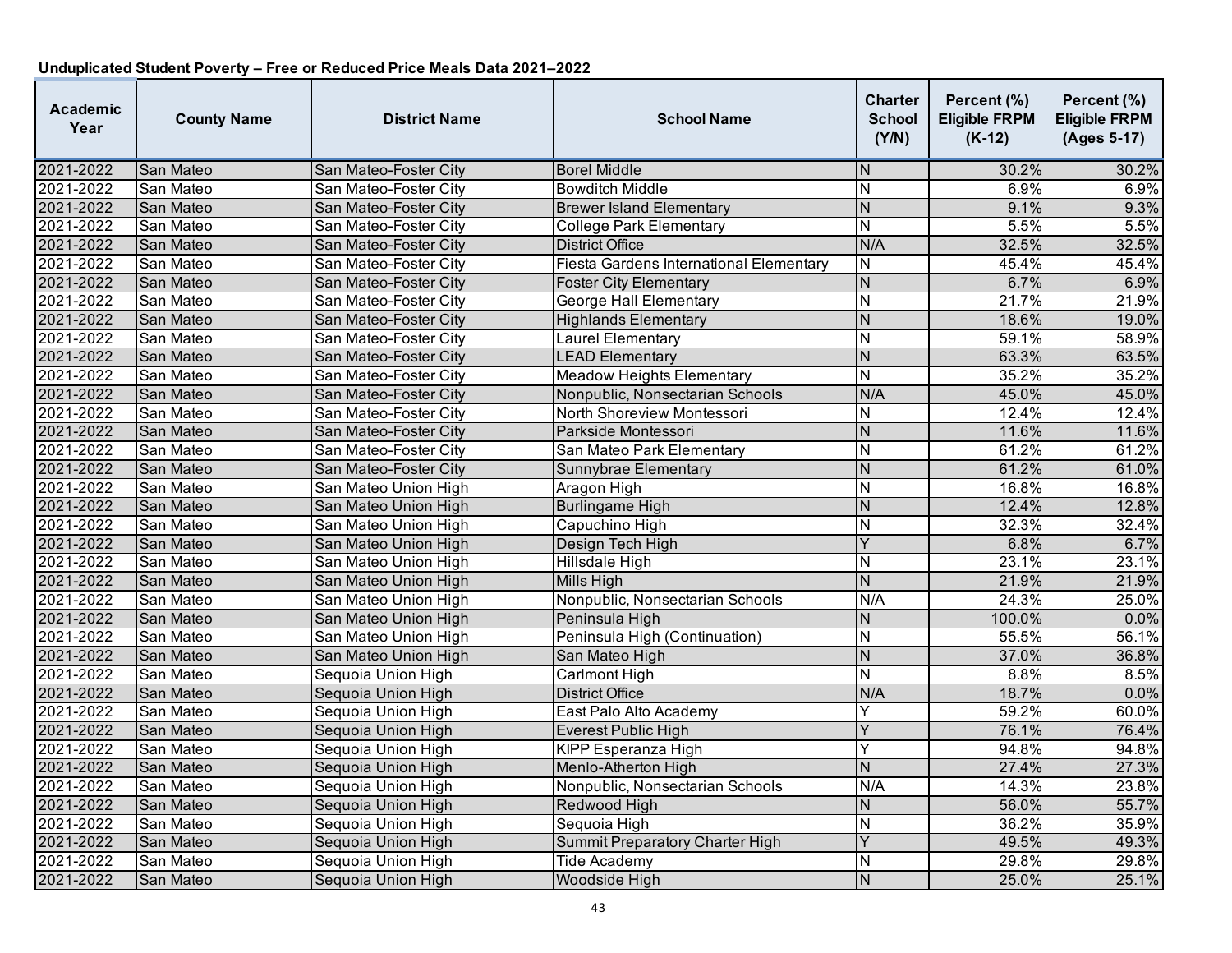| <b>Academic</b><br>Year | <b>County Name</b> | <b>District Name</b>                                               | <b>School Name</b>                                                        | <b>Charter</b><br><b>School</b><br>(Y/N) | Percent (%)<br><b>Eligible FRPM</b><br>$(K-12)$ | Percent (%)<br><b>Eligible FRPM</b><br>(Ages 5-17) |
|-------------------------|--------------------|--------------------------------------------------------------------|---------------------------------------------------------------------------|------------------------------------------|-------------------------------------------------|----------------------------------------------------|
| 2021-2022               | San Mateo          | South San Francisco Unified                                        | Alta Loma Middle                                                          | N                                        | 30.4%                                           | 30.4%                                              |
| 2021-2022               | San Mateo          | South San Francisco Unified                                        | Baden High (Continuation)                                                 | ${\sf N}$                                | 45.0%                                           | 46.4%                                              |
| 2021-2022               | San Mateo          | South San Francisco Unified                                        | <b>Buri Buri Elementary</b>                                               | $\overline{\mathsf{N}}$                  | 19.7%                                           | 19.7%                                              |
| 2021-2022               | San Mateo          | South San Francisco Unified                                        | <b>District Office</b>                                                    | N/A                                      | 0.0%                                            | 0.0%                                               |
| 2021-2022               | San Mateo          | South San Francisco Unified                                        | El Camino High                                                            | Ν                                        | 24.6%                                           | 24.2%                                              |
| 2021-2022               | San Mateo          | South San Francisco Unified                                        | Junipero Serra Elementary                                                 | $\overline{N}$                           | 30.6%                                           | 30.6%                                              |
| 2021-2022               | San Mateo          | South San Francisco Unified                                        | Los Cerritos Elementary                                                   | $\overline{\mathsf{N}}$                  | 58.3%                                           | 57.9%                                              |
| 2021-2022               | San Mateo          | South San Francisco Unified                                        | <b>Martin Elementary</b>                                                  | N                                        | 59.9%                                           | 59.9%                                              |
| 2021-2022               | San Mateo          | South San Francisco Unified                                        | Monte Verde Elementary                                                    | $\mathsf{N}$                             | 15.5%                                           | 15.5%                                              |
| 2021-2022               | San Mateo          | South San Francisco Unified                                        | Nonpublic, Nonsectarian Schools                                           | N/A                                      | 25.0%                                           | 33.3%                                              |
| 2021-2022               | San Mateo          | South San Francisco Unified                                        | Parkway Heights Middle                                                    | N                                        | 49.1%                                           | 49.1%                                              |
| 2021-2022               | San Mateo          | South San Francisco Unified                                        | Ponderosa Elementary                                                      | $\mathsf{N}$                             | 25.7%                                           | 25.7%                                              |
| 2021-2022               | San Mateo          | South San Francisco Unified                                        | <b>Skyline Elementary</b>                                                 | N                                        | 29.1%                                           | 29.2%                                              |
| 2021-2022               | San Mateo          | South San Francisco Unified                                        | South San Francisco High                                                  | N                                        | 36.8%                                           | 36.8%                                              |
| 2021-2022               | San Mateo          | South San Francisco Unified                                        | <b>Spruce Elementary</b>                                                  | Ñ                                        | 63.7%                                           | 64.1%                                              |
| 2021-2022               | San Mateo          | South San Francisco Unified                                        | <b>Sunshine Gardens Elementary</b>                                        | N                                        | 47.1%                                           | 46.6%                                              |
| 2021-2022               | San Mateo          | South San Francisco Unified                                        | Westborough Middle                                                        | N                                        | 24.0%                                           | 24.0%                                              |
| 2021-2022               | San Mateo          | Woodside Elementarv                                                | <b>Woodside Elementary</b>                                                | $\overline{N}$                           | 9.6%                                            | 9.8%                                               |
| 2021-2022               | Santa Clara        | Santa Clara County Office of Educa ACE Empower Academy             |                                                                           | Y                                        | 78.4%                                           | 78.4%                                              |
| 2021-2022               | Santa Clara        |                                                                    | Santa Clara County Office of Educa Alpha: Cornerstone Academy Preparatory | Y                                        | 50.3%                                           | 50.3%                                              |
| 2021-2022               | Santa Clara        | Santa Clara County Office of Educa Alpha: Jose Hernandez           |                                                                           | Y                                        | 91.3%                                           | 91.0%                                              |
| 2021-2022               | Santa Clara        | Santa Clara County Office of Educa Bullis Charter                  |                                                                           | Y                                        | 1.3%                                            | 1.3%                                               |
| 2021-2022               | Santa Clara        | Santa Clara County Office of Educa Discovery Charter               |                                                                           | Y                                        | 8.0%                                            | 8.0%                                               |
| 2021-2022               | Santa Clara        | Santa Clara County Office of Educa Discovery Charter II            |                                                                           | Y                                        | 10.2%                                           | 10.4%                                              |
| 2021-2022               | Santa Clara        |                                                                    | Santa Clara County Office of Educa Downtown College Prep - Alum Rock      | Y                                        | 72.8%                                           | 72.8%                                              |
| 2021-2022               | Santa Clara        | Santa Clara County Office of Educa Nonpublic, Nonsectarian Schools |                                                                           | N/A                                      | 7.4%                                            | 10.5%                                              |
| 2021-2022               | Santa Clara        | Santa Clara County Office of Educa Opportunity Youth Academy       |                                                                           | Y                                        | 86.4%                                           | 90.3%                                              |
| 2021-2022               | Santa Clara        |                                                                    | Santa Clara County Office of Educa Rocketship Academy Brilliant Minds     | Ÿ                                        | 73.9%                                           | 73.6%                                              |
| 2021-2022               | Santa Clara        | Santa Clara County Office of Educa Rocketship Alma Academy         |                                                                           | Y                                        | 75.2%                                           | 75.8%                                              |
| 2021-2022               | Santa Clara        | Santa Clara County Office of Educa Rocketship Discovery Prep       |                                                                           | Y                                        | 70.3%                                           | 70.9%                                              |
| 2021-2022               | Santa Clara        |                                                                    | Santa Clara County Office of Educa Rocketship Fuerza Community Prep       | Y                                        | 68.5%                                           | 68.5%                                              |
| 2021-2022               | Santa Clara        | Santa Clara County Office of Educa Rocketship Los Suenos Academy   |                                                                           | Y                                        | 84.0%                                           | 84.1%                                              |
| 2021-2022               | Santa Clara        |                                                                    | Santa Clara County Office of Educa Rocketship Mateo Sheedy Elementary     | Y                                        | 73.3%                                           | 74.1%                                              |
| 2021-2022               | Santa Clara        | Santa Clara County Office of Educa Rocketship Rising Stars         |                                                                           | Y                                        | 70.6%                                           | 70.8%                                              |
| 2021-2022               | Santa Clara        | Santa Clara County Office of Educa Rocketship Si Se Puede Academy  |                                                                           | Y                                        | 80.6%                                           | 82.3%                                              |
| 2021-2022               | Santa Clara        | Santa Clara County Office of Educa Santa Clara County Community    |                                                                           | $\mathsf{N}$                             | 48.7%                                           | 50.0%                                              |
| 2021-2022               | Santa Clara        | Santa Clara County Office of Educa Santa Clara County Court        |                                                                           | $\mathsf{N}$                             | 100.0%                                          | 100.0%                                             |
| 2021-2022               | Santa Clara        |                                                                    | Santa Clara County Office of Educa Santa Clara County Special Education   | N                                        | 44.4%                                           | 46.4%                                              |
| 2021-2022               | Santa Clara        | Santa Clara County Office of Educa Summit Public School: Denali    |                                                                           | Y                                        | 24.8%                                           | 24.9%                                              |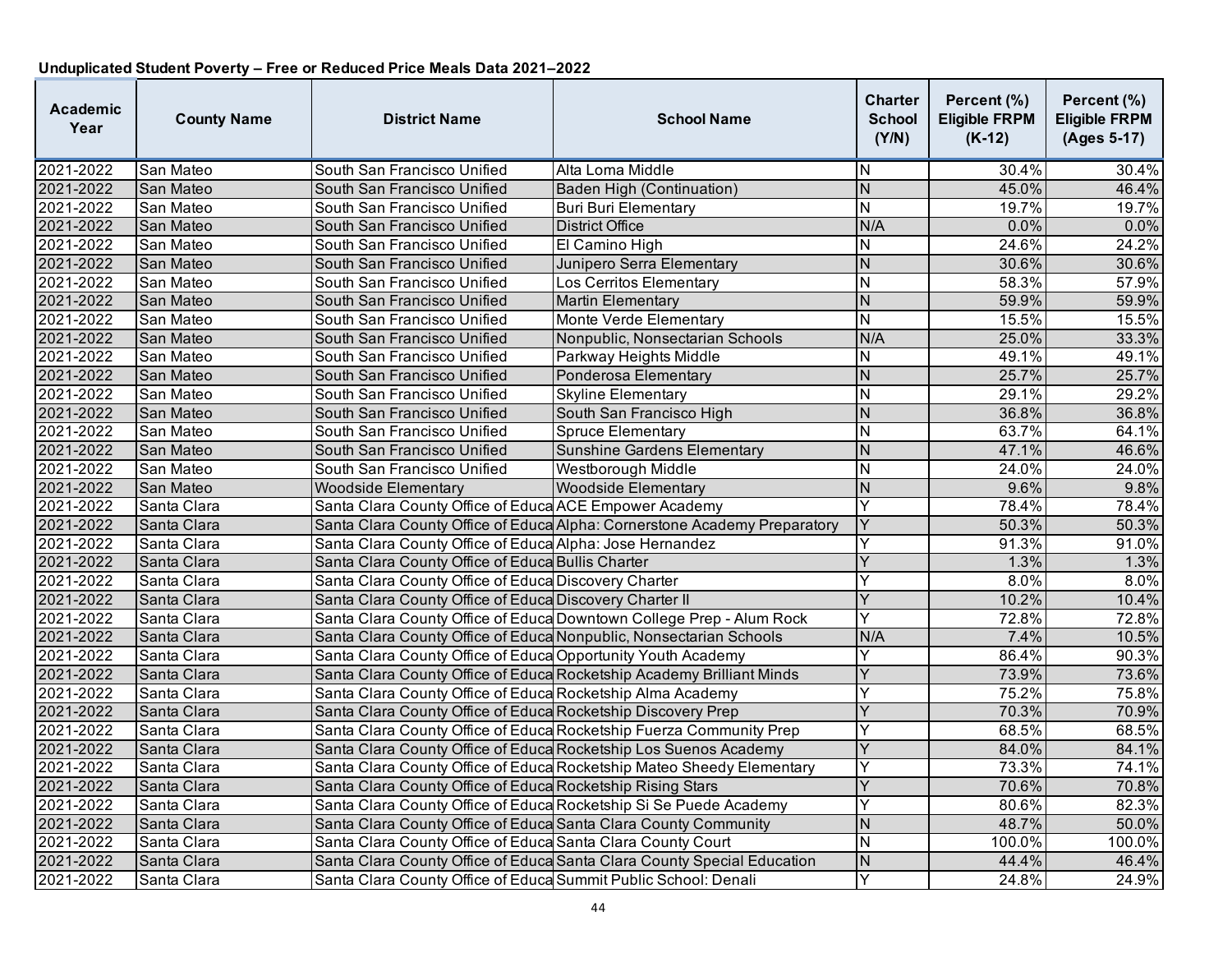| <b>Academic</b><br>Year | <b>County Name</b> | <b>District Name</b>                                            | <b>School Name</b>                                                         | <b>Charter</b><br><b>School</b><br>(Y/N) | Percent (%)<br><b>Eligible FRPM</b><br>$(K-12)$ | Percent (%)<br><b>Eligible FRPM</b><br>(Ages 5-17) |
|-------------------------|--------------------|-----------------------------------------------------------------|----------------------------------------------------------------------------|------------------------------------------|-------------------------------------------------|----------------------------------------------------|
| 2021-2022               | Santa Clara        | Santa Clara County Office of Educa Summit Public School: Tahoma |                                                                            |                                          | 25.9%                                           | 26.1%                                              |
| 2021-2022               | Santa Clara        | Santa Clara County Office of Educa Sunrise Middle               |                                                                            | Y                                        | 83.7%                                           | 83.7%                                              |
| 2021-2022               | Santa Clara        |                                                                 | Santa Clara County Office of Educa University Preparatory Academy Charter  | Y                                        | 32.0%                                           | 32.1%                                              |
| 2021-2022               | Santa Clara        |                                                                 | Santa Clara County Office of Educa Voices College-Bound Language Academy Y |                                          | 74.5%                                           | 74.4%                                              |
| 2021-2022               | Santa Clara        |                                                                 | Santa Clara County Office of Educa Voices College-Bound Language Academy   |                                          | 71.4%                                           | 72.2%                                              |
| 2021-2022               | Santa Clara        | <b>Alum Rock Union Elementary</b>                               | A. J. Dorsa Elementary                                                     | N                                        | 80.8%                                           | 81.0%                                              |
| 2021-2022               | Santa Clara        | <b>Alum Rock Union Elementary</b>                               | Adelante Dual Language Academy                                             | $\overline{\mathsf{N}}$                  | 54.8%                                           | 54.8%                                              |
| 2021-2022               | Santa Clara        | <b>Alum Rock Union Elementary</b>                               | Adelante Dual Language Academy II                                          | $\overline{\mathsf{N}}$                  | 79.1%                                           | 79.0%                                              |
| 2021-2022               | Santa Clara        | <b>Alum Rock Union Elementary</b>                               | Alpha: Blanca Alvarado                                                     | $\overline{Y}$                           | 82.2%                                           | 82.2%                                              |
| 2021-2022               | Santa Clara        | <b>Alum Rock Union Elementary</b>                               | Aptitud Community Academy at Goss                                          | Ÿ                                        | 86.6%                                           | 86.7%                                              |
| 2021-2022               | Santa Clara        | <b>Alum Rock Union Elementary</b>                               | <b>Ben Painter Elementary</b>                                              | N                                        | 71.7%                                           | 71.3%                                              |
| 2021-2022               | Santa Clara        | <b>Alum Rock Union Elementary</b>                               | <b>Cesar Chavez Elementary</b>                                             | N                                        | 83.2%                                           | 83.7%                                              |
| 2021-2022               | Santa Clara        | <b>Alum Rock Union Elementary</b>                               | Donald J. Meyer Elementary                                                 | N                                        | 81.8%                                           | 81.4%                                              |
| 2021-2022               | Santa Clara        | <b>Alum Rock Union Elementary</b>                               | <b>Horace Cureton Elementary</b>                                           | N                                        | 80.4%                                           | 80.6%                                              |
| 2021-2022               | Santa Clara        | <b>Alum Rock Union Elementary</b>                               | Joseph George Middle                                                       | $\mathsf{N}$                             | 74.2%                                           | 74.2%                                              |
| 2021-2022               | Santa Clara        | Alum Rock Union Elementary                                      | <b>KIPP Heartwood Academy</b>                                              | Y                                        | 77.0%                                           | 77.0%                                              |
| 2021-2022               | Santa Clara        | <b>Alum Rock Union Elementary</b>                               | Kipp Prize Preparatory Academy                                             | Y                                        | 75.7%                                           | 75.7%                                              |
| 2021-2022               | Santa Clara        | <b>Alum Rock Union Elementary</b>                               | Learning in an Urban Community with High AN                                |                                          | 77.4%                                           | 76.9%                                              |
| 2021-2022               | Santa Clara        | <b>Alum Rock Union Elementary</b>                               | Linda Vista Elementary                                                     | N                                        | 72.3%                                           | 72.2%                                              |
| 2021-2022               | Santa Clara        | Alum Rock Union Elementary                                      | Lyndale Elementary                                                         | <b>N</b>                                 | 81.7%                                           | 82.6%                                              |
| 2021-2022               | Santa Clara        | <b>Alum Rock Union Elementary</b>                               | Millard McCollam Elementary                                                | $\overline{N}$                           | 50.9%                                           | 50.6%                                              |
| 2021-2022               | Santa Clara        | <b>Alum Rock Union Elementary</b>                               | Nonpublic, Nonsectarian Schools                                            | N/A                                      | 66.7%                                           | 66.7%                                              |
| 2021-2022               | Santa Clara        | <b>Alum Rock Union Elementary</b>                               | O. S. Hubbard Elementary                                                   | $\overline{\mathsf{N}}$                  | 83.7%                                           | 83.8%                                              |
| 2021-2022               | Santa Clara        | <b>Alum Rock Union Elementary</b>                               | Ocala Middle                                                               | $\overline{N}$                           | 74.5%                                           | 74.5%                                              |
| 2021-2022               | Santa Clara        | <b>Alum Rock Union Elementary</b>                               | Renaissance Academy                                                        | N                                        | 80.2%                                           | 80.2%                                              |
| 2021-2022               | Santa Clara        | <b>Alum Rock Union Elementary</b>                               | Renaissance at Mathson                                                     | N                                        | 79.9%                                           | 79.9%                                              |
| 2021-2022               | Santa Clara        | <b>Alum Rock Union Elementary</b>                               | Russo/McEntee Academy                                                      | $\overline{\mathsf{N}}$                  | 76.1%                                           | 76.3%                                              |
| 2021-2022               | Santa Clara        | <b>Alum Rock Union Elementary</b>                               | San Antonio Elementary                                                     | $\overline{\mathsf{N}}$                  | 89.7%                                           | 89.7%                                              |
| 2021-2022               | Santa Clara        | Alum Rock Union Elementary                                      | Sylvia Cassell Elementary                                                  | <b>N</b>                                 | 78.4%                                           | 78.4%                                              |
| 2021-2022               | Santa Clara        | <b>Alum Rock Union Elementary</b>                               | Thomas P. Ryan Elementary                                                  | $\overline{\mathsf{N}}$                  | 77.0%                                           | 76.9%                                              |
| 2021-2022               | Santa Clara        | <b>Alum Rock Union Elementary</b>                               | William Sheppard Middle                                                    | N                                        | 76.5%                                           | 76.5%                                              |
| 2021-2022               | Santa Clara        | Berryessa Union Elementary                                      | Berryessa Union Elementary                                                 | N                                        | 17.4%                                           | 17.5%                                              |
| 2021-2022               | Santa Clara        | <b>Berryessa Union Elementary</b>                               | <b>Brooktree Elementary</b>                                                | $\overline{\mathsf{N}}$                  | 32.2%                                           | 31.8%                                              |
| 2021-2022               | Santa Clara        | Berryessa Union Elementary                                      | <b>Cherrywood Elementary</b>                                               | $\overline{\mathsf{N}}$                  | 22.9%                                           | 22.9%                                              |
| 2021-2022               | Santa Clara        | <b>Berryessa Union Elementary</b>                               | <b>District Office</b>                                                     | N/A                                      | 100.0%                                          | 100.0%                                             |
| 2021-2022               | Santa Clara        | Berryessa Union Elementary                                      | <b>Laneview Elementary</b>                                                 | N                                        | 33.4%                                           | 33.4%                                              |
| 2021-2022               | Santa Clara        | Berryessa Union Elementary                                      | Majestic Way Elementary                                                    | N                                        | 27.5%                                           | 27.5%                                              |
| 2021-2022               | Santa Clara        | Berryessa Union Elementary                                      | <b>Morrill Middle</b>                                                      | N                                        | 33.1%                                           | 33.1%                                              |
| 2021-2022               | Santa Clara        | Berryessa Union Elementary                                      | <b>Noble Elementary</b>                                                    | N                                        | 23.0%                                           | 23.0%                                              |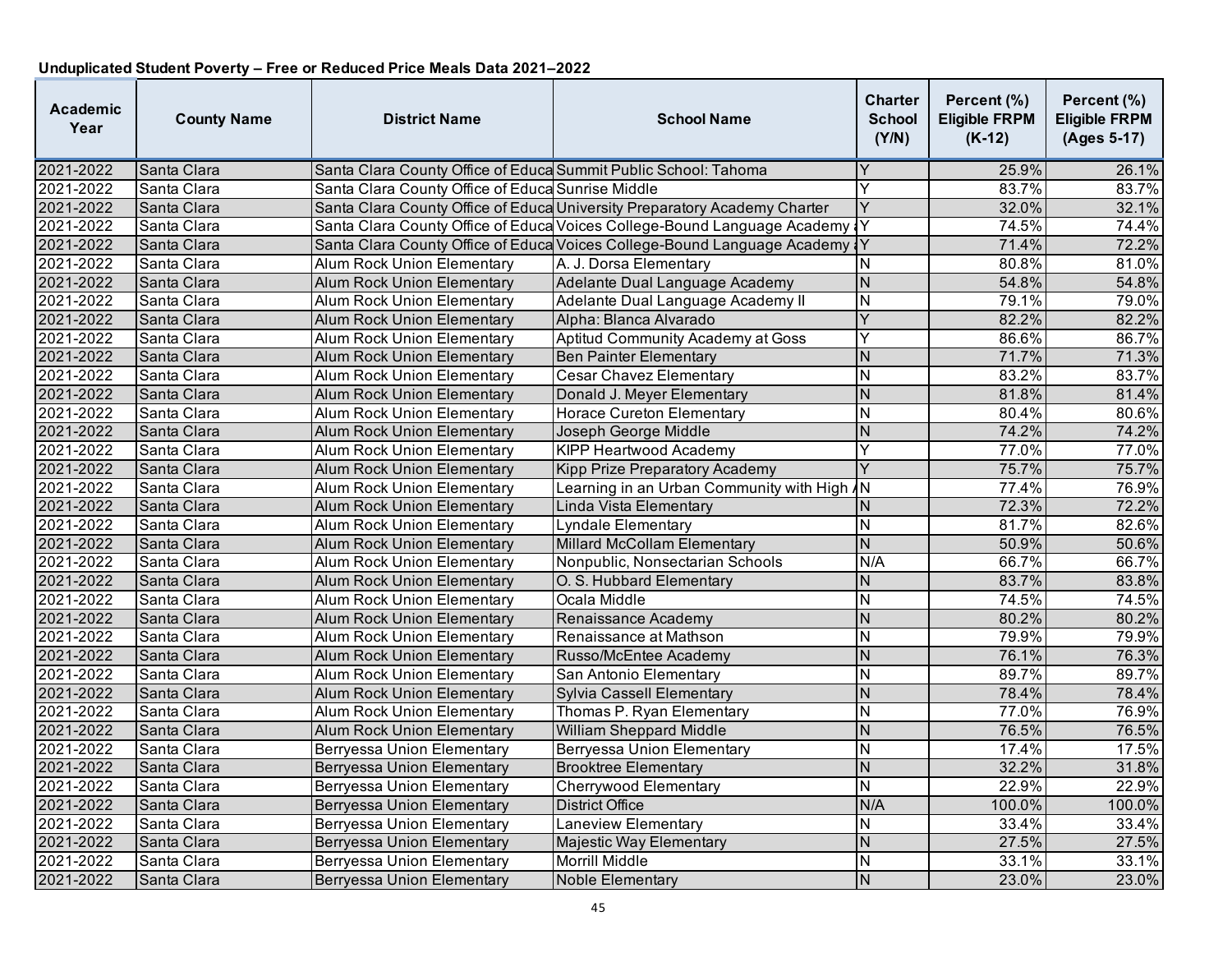| <b>Academic</b><br>Year | <b>County Name</b> | <b>District Name</b>              | <b>School Name</b>              | <b>Charter</b><br><b>School</b><br>(Y/N) | Percent (%)<br><b>Eligible FRPM</b><br>$(K-12)$ | Percent (%)<br><b>Eligible FRPM</b><br>(Ages 5-17) |
|-------------------------|--------------------|-----------------------------------|---------------------------------|------------------------------------------|-------------------------------------------------|----------------------------------------------------|
| 2021-2022               | Santa Clara        | <b>Berryessa Union Elementary</b> | Nonpublic, Nonsectarian Schools | N/A                                      | 20.0%                                           | 20.0%                                              |
| 2021-2022               | Santa Clara        | Berryessa Union Elementary        | Northwood Elementary            | $\mathsf{N}$                             | 14.3%                                           | 14.3%                                              |
| 2021-2022               | Santa Clara        | <b>Berryessa Union Elementary</b> | <b>Piedmont Middle</b>          | $\overline{\mathsf{N}}$                  | 34.6%                                           | 34.6%                                              |
| 2021-2022               | Santa Clara        | Berryessa Union Elementary        | <b>Ruskin Elementary</b>        | $\overline{N}$                           | 20.0%                                           | 20.1%                                              |
| 2021-2022               | Santa Clara        | Berryessa Union Elementary        | Sierramont Middle               | N                                        | 24.2%                                           | 24.2%                                              |
| 2021-2022               | Santa Clara        | <b>Berryessa Union Elementary</b> | Summerdale Elementary           | $\overline{N}$                           | 39.3%                                           | 39.3%                                              |
| 2021-2022               | Santa Clara        | <b>Berryessa Union Elementary</b> | <b>Toyon Elementary</b>         | $\overline{\mathsf{N}}$                  | 38.2%                                           | 38.9%                                              |
| 2021-2022               | Santa Clara        | <b>Berryessa Union Elementary</b> | <b>Vinci Park Elementary</b>    | N                                        | 32.5%                                           | 33.1%                                              |
| 2021-2022               | Santa Clara        | Cambrian                          | <b>Bagby Elementary</b>         | $\overline{\mathsf{N}}$                  | 9.7%                                            | 10.0%                                              |
| 2021-2022               | Santa Clara        | Cambrian                          | <b>Fammatre Elementary</b>      | Y                                        | 13.1%                                           | 13.4%                                              |
| 2021-2022               | Santa Clara        | Cambrian                          | <b>Farnham Charter</b>          | Y                                        | 15.4%                                           | 15.6%                                              |
| 2021-2022               | Santa Clara        | Cambrian                          | Nonpublic, Nonsectarian Schools | N/A                                      | 0.0%                                            | 0.0%                                               |
| 2021-2022               | Santa Clara        | Cambrian                          | <b>Price Charter Middle</b>     | Y                                        | 13.5%                                           | 13.5%                                              |
| 2021-2022               | Santa Clara        | Cambrian                          | Sartorette Charter              | $\overline{\mathsf{Y}}$                  | 17.0%                                           | 17.0%                                              |
| 2021-2022               | Santa Clara        | Cambrian                          | Steindorf STEAM K-8 Magnet      | $\overline{\mathsf{N}}$                  | 3.9%                                            | 3.9%                                               |
| 2021-2022               | Santa Clara        | Campbell Union                    | <b>Blackford Elementary</b>     | Y                                        | 57.6%                                           | 57.8%                                              |
| 2021-2022               | Santa Clara        | Campbell Union                    | Campbell School of Innovation   | Y                                        | 24.2%                                           | 24.4%                                              |
| 2021-2022               | Santa Clara        | Campbell Union                    | Capri Elementary                | Y                                        | 32.2%                                           | 31.8%                                              |
| 2021-2022               | Santa Clara        | Campbell Union                    | <b>Castlemont Elementary</b>    | Y                                        | 49.6%                                           | 49.6%                                              |
| 2021-2022               | Santa Clara        | <b>Campbell Union</b>             | <b>District Office</b>          | N/A                                      | 0.0%                                            | 0.0%                                               |
| 2021-2022               | Santa Clara        | <b>Campbell Union</b>             | <b>Forest Hill Elementary</b>   | Y                                        | 16.0%                                           | 16.1%                                              |
| 2021-2022               | Santa Clara        | <b>Campbell Union</b>             | Lynhaven Elementary             | Y                                        | 47.5%                                           | 47.5%                                              |
| 2021-2022               | Santa Clara        | <b>Campbell Union</b>             | <b>Marshall Lane Elementary</b> | Y                                        | 12.6%                                           | 12.8%                                              |
| 2021-2022               | Santa Clara        | <b>Campbell Union</b>             | <b>Monroe Middle</b>            | Y                                        | 59.0%                                           | 59.0%                                              |
| 2021-2022               | Santa Clara        | <b>Campbell Union</b>             | Nonpublic, Nonsectarian Schools | N/A                                      | 44.4%                                           | 44.4%                                              |
| 2021-2022               | Santa Clara        | <b>Campbell Union</b>             | Rolling Hills Middle            | Ý                                        | 22.2%                                           | 22.2%                                              |
| 2021-2022               | Santa Clara        | <b>Campbell Union</b>             | Rosemary                        | N                                        | 73.8%                                           | 73.9%                                              |
| 2021-2022               | Santa Clara        | <b>Campbell Union</b>             | <b>Sherman Oaks Elementary</b>  | Ý                                        | 63.2%                                           | 63.2%                                              |
| 2021-2022               | Santa Clara        | <b>Campbell Union</b>             | Village                         | Ý                                        | 17.1%                                           | 17.1%                                              |
| 2021-2022               | Santa Clara        | <b>Campbell Union High</b>        | <b>Boynton High</b>             | N                                        | 73.3%                                           | 72.4%                                              |
| 2021-2022               | Santa Clara        | <b>Campbell Union High</b>        | <b>Branham High</b>             | N                                        | 27.6%                                           | 27.6%                                              |
| 2021-2022               | Santa Clara        | <b>Campbell Union High</b>        | Del Mar High                    | $\overline{N}$                           | 65.3%                                           | 65.4%                                              |
| 2021-2022               | Santa Clara        | <b>Campbell Union High</b>        | <b>District Office</b>          | N/A                                      | 41.5%                                           | 52.2%                                              |
| 2021-2022               | Santa Clara        | <b>Campbell Union High</b>        | Leigh High                      | N                                        | 18.0%                                           | 17.8%                                              |
| 2021-2022               | Santa Clara        | Campbell Union High               | Nonpublic, Nonsectarian Schools | N/A                                      | 17.2%                                           | 20.8%                                              |
| 2021-2022               | Santa Clara        | <b>Campbell Union High</b>        | Prospect High                   | N                                        | 44.4%                                           | 44.1%                                              |
| 2021-2022               | Santa Clara        | <b>Campbell Union High</b>        | <b>Westmont High</b>            | $\overline{\mathsf{N}}$                  | 37.1%                                           | 36.8%                                              |
| 2021-2022               | Santa Clara        | <b>Cupertino Union</b>            | Abraham Lincoln Elementary      | N                                        | 10.1%                                           | 10.3%                                              |
| 2021-2022               | Santa Clara        | <b>Cupertino Union</b>            | <b>Blue Hills Elementary</b>    | $\mathsf{N}$                             | 13.2%                                           | 13.0%                                              |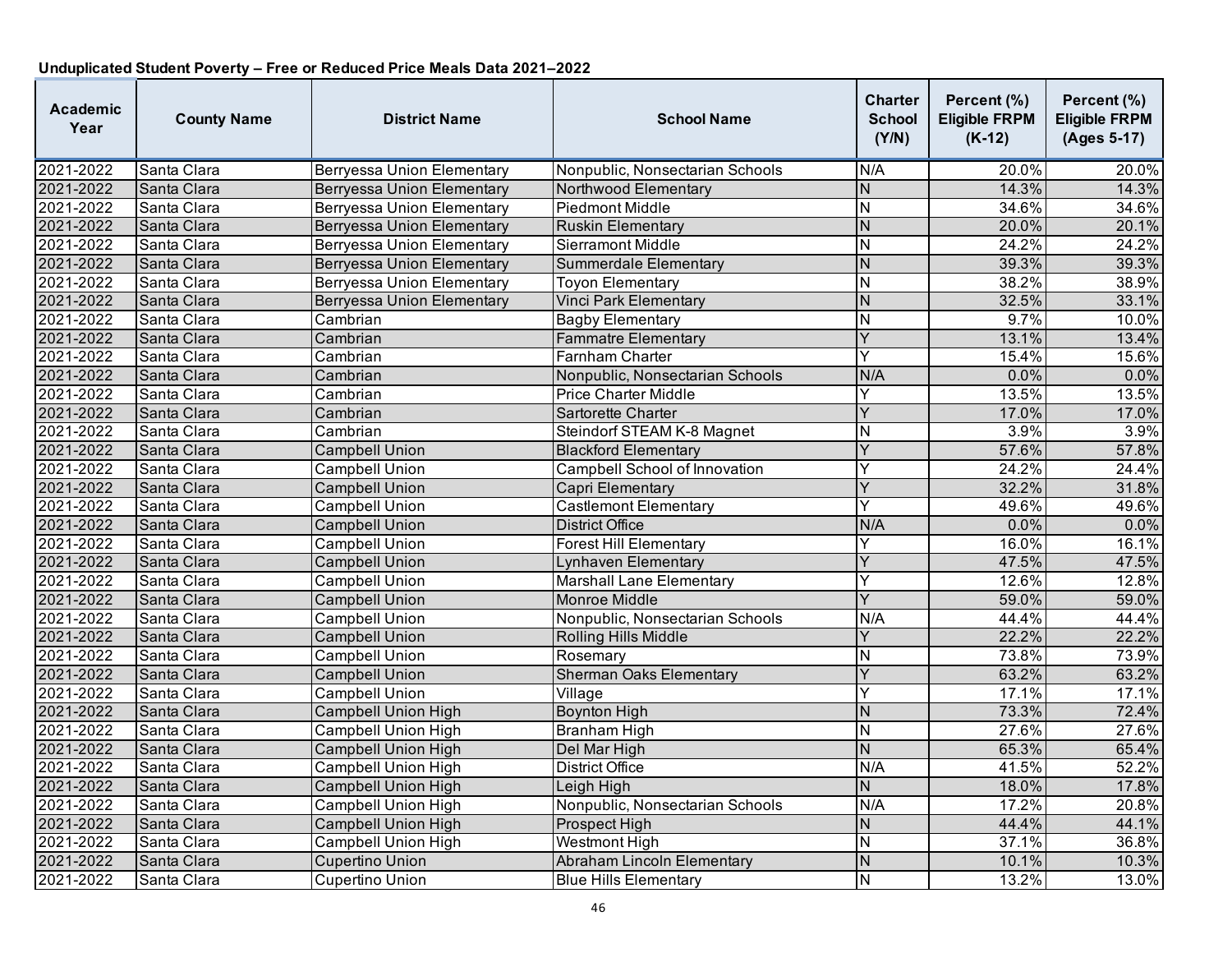| <b>Academic</b><br>Year | <b>County Name</b> | <b>District Name</b>        | <b>School Name</b>                           | <b>Charter</b><br><b>School</b><br>(Y/N) | Percent (%)<br><b>Eligible FRPM</b><br>$(K-12)$ | Percent (%)<br><b>Eligible FRPM</b><br>(Ages 5-17) |
|-------------------------|--------------------|-----------------------------|----------------------------------------------|------------------------------------------|-------------------------------------------------|----------------------------------------------------|
| 2021-2022               | Santa Clara        | <b>Cupertino Union</b>      | C. B. Eaton Elementary                       | N                                        | 13.1%                                           | 13.1%                                              |
| 2021-2022               | Santa Clara        | Cupertino Union             | Chester W. Nimitz Elementary                 | N                                        | 41.0%                                           | 41.2%                                              |
| 2021-2022               | Santa Clara        | <b>Cupertino Union</b>      | Christa McAuliffe Elementary                 | N                                        | 6.6%                                            | 6.5%                                               |
| 2021-2022               | Santa Clara        | Cupertino Union             | Cupertino Middle                             | N                                        | 14.2%                                           | 14.2%                                              |
| 2021-2022               | Santa Clara        | <b>Cupertino Union</b>      | D. J. Sedgwick Elementary                    | N                                        | 17.8%                                           | 17.8%                                              |
| 2021-2022               | Santa Clara        | Cupertino Union             | Dwight D. Eisenhower Elementary              | N                                        | 19.4%                                           | 18.8%                                              |
| 2021-2022               | Santa Clara        | <b>Cupertino Union</b>      | <b>Garden Gate Elementary</b>                | $\overline{N}$                           | 11.3%                                           | 11.5%                                              |
| 2021-2022               | Santa Clara        | <b>Cupertino Union</b>      | Joaquin Miller Middle                        | N                                        | 9.5%                                            | 9.5%                                               |
| 2021-2022               | Santa Clara        | Cupertino Union             | John F. Kennedy Middle                       | N                                        | 10.3%                                           | 10.3%                                              |
| 2021-2022               | Santa Clara        | <b>Cupertino Union</b>      | John Muir Elementary                         | N                                        | 13.9%                                           | 14.3%                                              |
| 2021-2022               | Santa Clara        | <b>Cupertino Union</b>      | L. P. Collins Elementary                     | $\overline{N}$                           | 12.4%                                           | 12.4%                                              |
| 2021-2022               | Santa Clara        | Cupertino Union             | Louis E. StockImeir Elementary               | N                                        | 12.5%                                           | 12.7%                                              |
| 2021-2022               | Santa Clara        | <b>Cupertino Union</b>      | Manuel De Vargas Elementary                  | N                                        | 24.9%                                           | 25.4%                                              |
| 2021-2022               | Santa Clara        | <b>Cupertino Union</b>      | Montclaire Elementary                        | N                                        | 4.9%                                            | 4.8%                                               |
| 2021-2022               | Santa Clara        | <b>Cupertino Union</b>      | Murdock-Portal Elementary                    | $\overline{N}$                           | 9.1%                                            | 9.1%                                               |
| 2021-2022               | Santa Clara        | <b>Cupertino Union</b>      | Nelson S. Dilworth Elementary                | N                                        | 13.1%                                           | 13.1%                                              |
| 2021-2022               | Santa Clara        | <b>Cupertino Union</b>      | Nonpublic, Nonsectarian Schools              | N/A                                      | 0.0%                                            | 0.0%                                               |
| 2021-2022               | Santa Clara        | Cupertino Union             | R. I. Meyerholz Elementary                   | N                                        | 9.9%                                            | 9.9%                                               |
| 2021-2022               | Santa Clara        | <b>Cupertino Union</b>      | Sam H. Lawson Middle                         | N                                        | 9.9%                                            | 9.9%                                               |
| 2021-2022               | Santa Clara        | <b>Cupertino Union</b>      | <b>Stevens Creek Elementary</b>              | $\overline{N}$                           | 11.1%                                           | 11.0%                                              |
| 2021-2022               | Santa Clara        | <b>Cupertino Union</b>      | Warren E. Hyde Middle                        | $\overline{N}$                           | 19.2%                                           | 19.2%                                              |
| 2021-2022               | Santa Clara        | Cupertino Union             | <b>West Valley Elementary</b>                | $\overline{N}$                           | 7.1%                                            | 7.1%                                               |
| 2021-2022               | Santa Clara        | <b>Cupertino Union</b>      | <b>William Faria Elementary</b>              | $\overline{N}$                           | 9.7%                                            | 9.7%                                               |
| 2021-2022               | Santa Clara        | Cupertino Union             | William Regnart Elementary                   | N                                        | 9.4%                                            | 9.4%                                               |
| 2021-2022               | Santa Clara        | East Side Union High        | <b>ACE Charter High</b>                      | Y                                        | 75.7%                                           | 76.1%                                              |
| 2021-2022               | Santa Clara        | East Side Union High        | Alpha Cindy Avitia High                      | Y                                        | 79.6%                                           | 79.3%                                              |
| 2021-2022               | Santa Clara        | East Side Union High        | Andrew P. Hill High                          | N                                        | 53.3%                                           | 53.0%                                              |
| 2021-2022               | Santa Clara        | East Side Union High        | Apollo High                                  | $\overline{\mathsf{N}}$                  | 56.2%                                           | 55.3%                                              |
| 2021-2022               | Santa Clara        | East Side Union High        | B. Roberto Cruz Leadership Academy           | Y                                        | 78.7%                                           | 78.1%                                              |
| 2021-2022               | Santa Clara        | East Side Union High        | Calero High                                  | N                                        | 52.4%                                           | 51.5%                                              |
| 2021-2022               | Santa Clara        | East Side Union High        | <b>District Office</b>                       | N/A                                      | 32.4%                                           | 40.0%                                              |
| 2021-2022               | Santa Clara        | East Side Union High        | Escuela Popular Accelerated Family Learnin Y |                                          | 86.7%                                           | 86.3%                                              |
| 2021-2022               | Santa Clara        | East Side Union High        | Escuela Popular/Center for Training and Car  |                                          | 12.0%                                           | 0.0%                                               |
| 2021-2022               | Santa Clara        | East Side Union High        | Evergreen Valley High                        | N                                        | 16.5%                                           | 16.4%                                              |
| 2021-2022               | Santa Clara        | East Side Union High        | Foothill High                                | N                                        | 60.4%                                           | 66.9%                                              |
| 2021-2022               | Santa Clara        | East Side Union High        | Independence High                            | N                                        | 41.3%                                           | 41.0%                                              |
| 2021-2022               | Santa Clara        | East Side Union High        | James Lick High                              | N                                        | 56.4%                                           | 56.4%                                              |
| 2021-2022               | Santa Clara        | East Side Union High        | <b>KIPP San Jose Collegiate</b>              | Υ                                        | 69.8%                                           | 69.7%                                              |
| 2021-2022               | Santa Clara        | <b>East Side Union High</b> | Latino College Preparatory Academy           | Y                                        | 82.5%                                           | 82.5%                                              |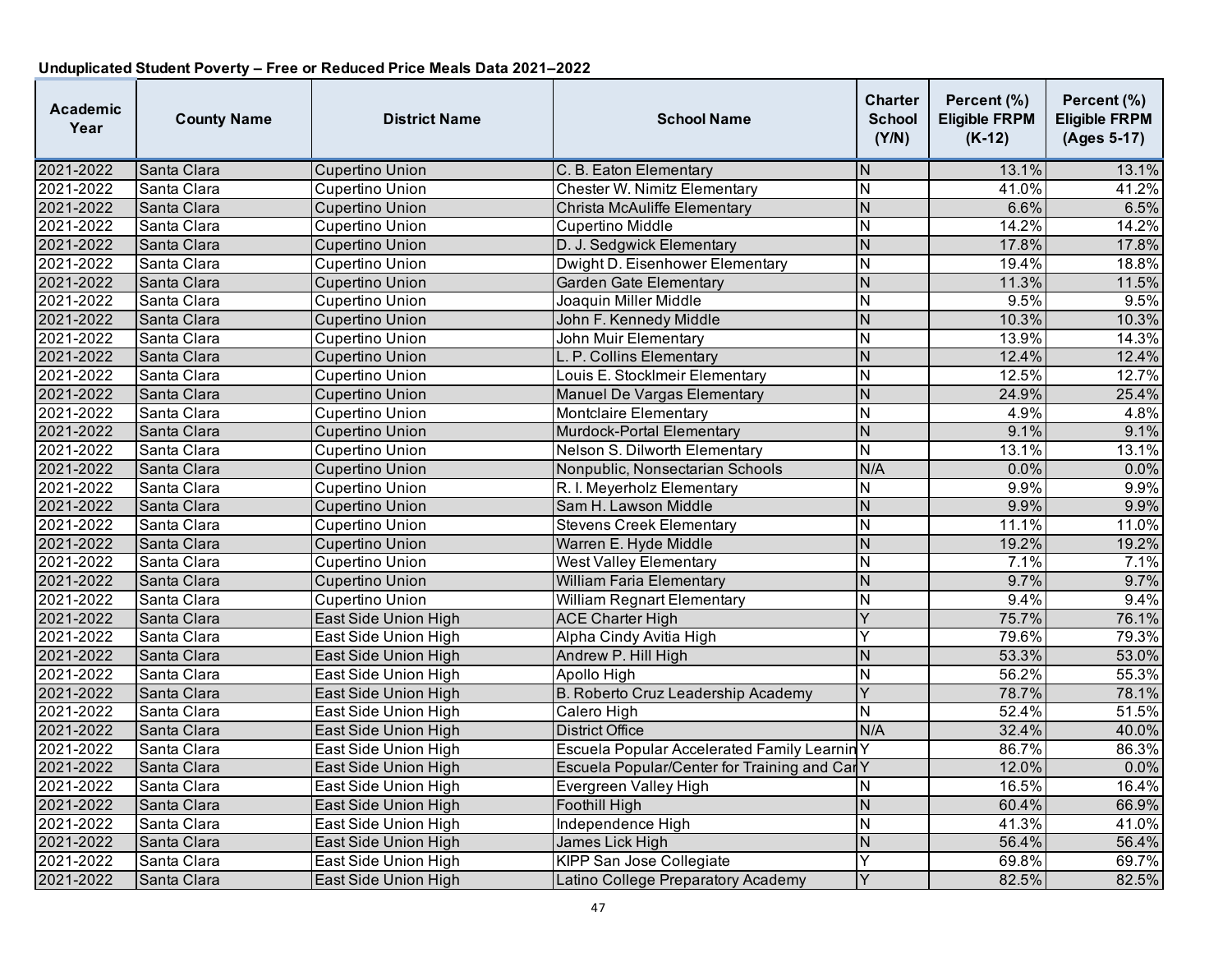| <b>Academic</b><br>Year | <b>County Name</b> | <b>District Name</b>         | <b>School Name</b>                          | <b>Charter</b><br><b>School</b><br>(Y/N) | Percent (%)<br><b>Eligible FRPM</b><br>$(K-12)$ | Percent (%)<br><b>Eligible FRPM</b><br>(Ages 5-17) |
|-------------------------|--------------------|------------------------------|---------------------------------------------|------------------------------------------|-------------------------------------------------|----------------------------------------------------|
| 2021-2022               | Santa Clara        | East Side Union High         | Luis Valdez Leadership Academy              | Y                                        | 66.8%                                           | 67.0%                                              |
| 2021-2022               | Santa Clara        | East Side Union High         | Mt. Pleasant High                           | N                                        | 52.4%                                           | 52.1%                                              |
| 2021-2022               | Santa Clara        | East Side Union High         | Nonpublic, Nonsectarian Schools             | N/A                                      | 23.2%                                           | 28.9%                                              |
| 2021-2022               | Santa Clara        | East Side Union High         | Oak Grove High                              | N                                        | 43.2%                                           | 43.0%                                              |
| 2021-2022               | Santa Clara        | East Side Union High         | Pegasus High                                | N                                        | 48.4%                                           | 45.6%                                              |
| 2021-2022               | Santa Clara        | East Side Union High         | <b>Phoenix High</b>                         | N                                        | 56.8%                                           | 60.0%                                              |
| 2021-2022               | Santa Clara        | East Side Union High         | Piedmont Hills High                         | $\overline{N}$                           | 24.1%                                           | 24.1%                                              |
| 2021-2022               | Santa Clara        | East Side Union High         | San Jose Conservation Corps Charter         | Y                                        | 62.6%                                           | 90.0%                                              |
| 2021-2022               | Santa Clara        | East Side Union High         | Santa Teresa High                           | N                                        | 17.2%                                           | 16.8%                                              |
| 2021-2022               | Santa Clara        | East Side Union High         | Silver Creek High                           | N                                        | 33.3%                                           | 33.2%                                              |
| 2021-2022               | Santa Clara        | East Side Union High         | William C. Overfelt High                    | $\overline{\mathsf{N}}$                  | 52.8%                                           | 52.6%                                              |
| 2021-2022               | Santa Clara        | East Side Union High         | Yerba Buena High                            | N                                        | 56.2%                                           | 56.1%                                              |
| 2021-2022               | Santa Clara        | <b>Evergreen Elementary</b>  | <b>Cadwallader Elementary</b>               | N                                        | 35.6%                                           | 35.6%                                              |
| 2021-2022               | Santa Clara        | <b>Evergreen Elementary</b>  | Carolyn A. Clark Elementary                 | N                                        | 15.8%                                           | 15.8%                                              |
| 2021-2022               | Santa Clara        | <b>Evergreen Elementary</b>  | <b>Cedar Grove Elementary</b>               | $\overline{\mathsf{N}}$                  | 42.2%                                           | 42.2%                                              |
| 2021-2022               | Santa Clara        | <b>Evergreen Elementary</b>  | Chaboya Middle                              | N                                        | 10.4%                                           | 10.4%                                              |
| 2021-2022               | Santa Clara        | <b>Evergreen Elementary</b>  | Evergreen Elementary                        | N                                        | 9.5%                                            | 9.5%                                               |
| 2021-2022               | Santa Clara        | <b>Evergreen Elementary</b>  | George V. LeyVa Intermediate                | N                                        | 52.0%                                           | 52.0%                                              |
| 2021-2022               | Santa Clara        | <b>Evergreen Elementary</b>  | <b>Holly Oak Elementary</b>                 | N                                        | 43.4%                                           | 44.6%                                              |
| 2021-2022               | Santa Clara        | <b>Evergreen Elementary</b>  | James Franklin Smith Elementary             | N                                        | 8.9%                                            | 8.9%                                               |
| 2021-2022               | Santa Clara        | <b>Evergreen Elementary</b>  | John J. Montgomery Elementary               | N                                        | 53.9%                                           | 54.3%                                              |
| 2021-2022               | Santa Clara        | <b>Evergreen Elementary</b>  | Katherine R. Smith Elementary               | $\overline{N}$                           | 65.4%                                           | 65.9%                                              |
| 2021-2022               | Santa Clara        | <b>Evergreen Elementary</b>  | <b>Millbrook Elementary</b>                 | $\overline{\mathsf{N}}$                  | 27.7%                                           | 27.7%                                              |
| 2021-2022               | Santa Clara        | <b>Evergreen Elementary</b>  | Nonpublic, Nonsectarian Schools             | N/A                                      | 40.0%                                           | 40.0%                                              |
| 2021-2022               | Santa Clara        | <b>Evergreen Elementary</b>  | Norwood Creek Elementary                    | N                                        | 21.2%                                           | 21.2%                                              |
| 2021-2022               | Santa Clara        | <b>Evergreen Elementary</b>  | O. B. Whaley Elementary                     | N                                        | 55.9%                                           | 55.9%                                              |
| 2021-2022               | Santa Clara        | <b>Evergreen Elementary</b>  | Quimby Oak Middle                           | N                                        | 20.0%                                           | 20.0%                                              |
| 2021-2022               | Santa Clara        | Evergreen Elementary         | <b>Silver Oak Elementary</b>                | N                                        | 6.3%                                            | 6.3%                                               |
| 2021-2022               | Santa Clara        | Evergreen Elementary         | Tom Matsumoto Elementary                    | N                                        | 10.8%                                           | 10.6%                                              |
| 2021-2022               | Santa Clara        | Franklin-McKinley Elementary | <b>ACE Esperanza Middle</b>                 | Y                                        | 67.1%                                           | 67.1%                                              |
| 2021-2022               | Santa Clara        | Franklin-McKinley Elementary | <b>Bridges Academy</b>                      | N                                        | 71.1%                                           | 71.1%                                              |
| 2021-2022               | Santa Clara        | Franklin-McKinley Elementary | Captain Jason M. Dahl Elementary            | N                                        | 77.5%                                           | 76.8%                                              |
| 2021-2022               | Santa Clara        | Franklin-McKinley Elementary | <b>College Connection Academy</b>           | $\overline{\mathsf{N}}$                  | 47.8%                                           | 47.8%                                              |
| 2021-2022               | Santa Clara        | Franklin-McKinley Elementary | Franklin Elementary                         | N                                        | 66.9%                                           | 66.9%                                              |
| 2021-2022               | Santa Clara        | Franklin-McKinley Elementary | G. W. Hellyer Elementary                    | N                                        | 65.6%                                           | 66.7%                                              |
| 2021-2022               | Santa Clara        | Franklin-McKinley Elementary | Jeanne R. Meadows Elementary                | $\overline{N}$                           | 70.4%                                           | 70.3%                                              |
| 2021-2022               | Santa Clara        | Franklin-McKinley Elementary | <b>KIPP Heritage Academy</b>                | Y                                        | 65.9%                                           | 65.9%                                              |
| 2021-2022               | Santa Clara        | Franklin-McKinley Elementary | Lairon College Preparatory Academy          | $\mathsf{N}$                             | 71.7%                                           | 71.7%                                              |
| 2021-2022               | Santa Clara        | Franklin-McKinley Elementary | Los Arboles Literacy and Technology Acade N |                                          | 71.1%                                           | 71.1%                                              |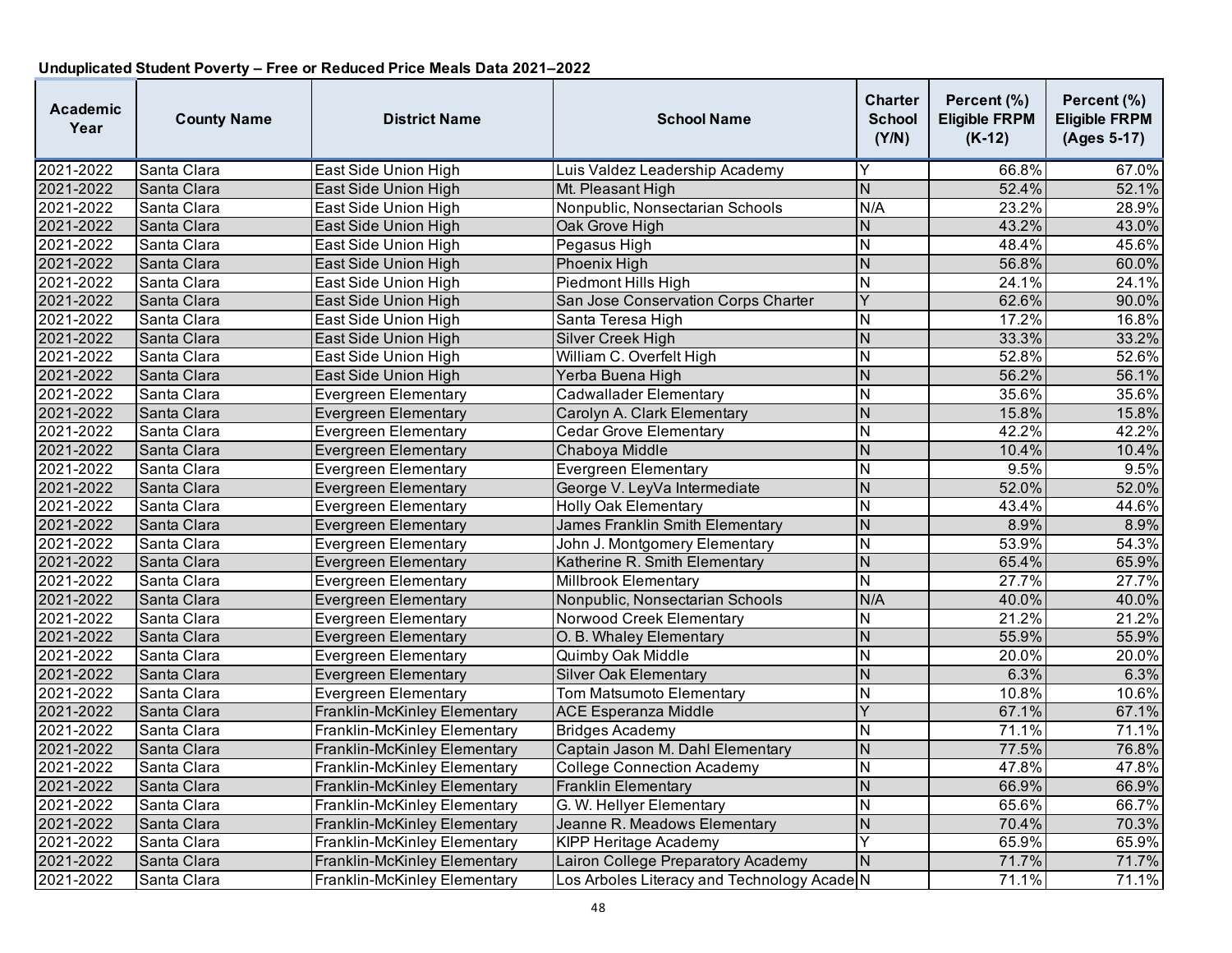| <b>Academic</b><br>Year | <b>County Name</b> | <b>District Name</b>                                     | <b>School Name</b>                          | <b>Charter</b><br><b>School</b><br>(Y/N) | Percent (%)<br><b>Eligible FRPM</b><br>$(K-12)$ | Percent (%)<br><b>Eligible FRPM</b><br>(Ages 5-17) |
|-------------------------|--------------------|----------------------------------------------------------|---------------------------------------------|------------------------------------------|-------------------------------------------------|----------------------------------------------------|
| 2021-2022               | Santa Clara        | Franklin-McKinley Elementary                             | <b>McKinley Elementary</b>                  | N                                        | 70.0%                                           | 70.0%                                              |
| 2021-2022               | Santa Clara        | Franklin-McKinley Elementary                             | Nonpublic, Nonsectarian Schools             | N/A                                      | 55.6%                                           | 55.6%                                              |
| 2021-2022               | Santa Clara        | Franklin-McKinley Elementary                             | Ramblewood Elementary                       | N                                        | 50.5%                                           | 50.5%                                              |
| 2021-2022               | Santa Clara        | Franklin-McKinley Elementary                             | Robert F. Kennedy Elementary                | $\overline{\mathsf{N}}$                  | 66.0%                                           | 66.9%                                              |
| 2021-2022               | Santa Clara        | Franklin-McKinley Elementary                             | Rocketship Mosaic Elementary                | Y                                        | 68.5%                                           | 68.5%                                              |
| 2021-2022               | Santa Clara        | Franklin-McKinley Elementary                             | Rocketship Spark Academy                    | Ý                                        | 57.1%                                           | 56.7%                                              |
| 2021-2022               | Santa Clara        | Franklin-McKinley Elementary                             | Santee Elementary                           | N                                        | 69.1%                                           | 70.4%                                              |
| 2021-2022               | Santa Clara        | Franklin-McKinley Elementary                             | Shirakawa (George, Sr.) Elementary          | N                                        | 65.1%                                           | 65.1%                                              |
| 2021-2022               | Santa Clara        | Franklin-McKinley Elementary                             | Stonegate Elementary                        | $\overline{N}$                           | 64.4%                                           | 65.3%                                              |
| 2021-2022               | Santa Clara        | Franklin-McKinley Elementary                             | Sylvandale Middle                           | N                                        | 70.3%                                           | 70.3%                                              |
| 2021-2022               | Santa Clara        | Franklin-McKinley Elementary                             | Voices College-Bound Language Academy       | Y                                        | 69.2%                                           | 69.2%                                              |
| 2021-2022               | Santa Clara        | Franklin-McKinley Elementary                             | <b>Windmill Springs Elementary</b>          | N                                        | 61.6%                                           | 61.7%                                              |
| 2021-2022               | Santa Clara        | Fremont Union High                                       | <b>Community Day</b>                        | $\overline{N}$                           | 60.0%                                           | 60.0%                                              |
| 2021-2022               | Santa Clara        | <b>Fremont Union High</b>                                | Cupertino High                              | $\overline{\mathsf{N}}$                  | 8.9%                                            | 8.9%                                               |
| 2021-2022               | Santa Clara        | <b>Fremont Union High</b>                                | Fremont High                                | N.                                       | 21.7%                                           | 21.4%                                              |
| 2021-2022               | Santa Clara        | <b>Fremont Union High</b>                                | Homestead High                              | N                                        | 11.6%                                           | 11.7%                                              |
| 2021-2022               | Santa Clara        | <b>Fremont Union High</b>                                | Lynbrook High                               | $\overline{N}$                           | 4.9%                                            | 4.9%                                               |
| 2021-2022               | Santa Clara        | <b>Fremont Union High</b>                                | Monta Vista High                            | N                                        | 5.4%                                            | 5.2%                                               |
| 2021-2022               | Santa Clara        | <b>Fremont Union High</b>                                | Nonpublic, Nonsectarian Schools             | N/A                                      | 19.6%                                           | 17.4%                                              |
| 2021-2022               | Santa Clara        | <b>Gilroy Unified</b>                                    | <b>Brownell Middle</b>                      | $\overline{\mathsf{N}}$                  | 54.6%                                           | 54.6%                                              |
| 2021-2022               | Santa Clara        | <b>Gilroy Unified</b>                                    | Christopher High                            | N                                        | 37.6%                                           | 37.7%                                              |
| 2021-2022               | Santa Clara        | <b>Gilroy Unified</b>                                    | Dr. TJ Owens Gilroy Early College Academy N |                                          | 45.0%                                           | 45.5%                                              |
| 2021-2022               | Santa Clara        | <b>Gilroy Unified</b>                                    | El Roble Elementary                         | N                                        | 56.3%                                           | 57.9%                                              |
| 2021-2022               | Santa Clara        | <b>Gilroy Unified</b>                                    | <b>Eliot Elementary</b>                     | $\overline{\mathsf{N}}$                  | 86.2%                                           | 86.5%                                              |
| 2021-2022               | Santa Clara        | <b>Gilroy Unified</b>                                    | <b>Gilroy High</b>                          | $\overline{\mathsf{N}}$                  | 55.6%                                           | 55.6%                                              |
| 2021-2022               | Santa Clara        | <b>Gilroy Unified</b>                                    | Gilroy Prep (a Navigator School)            | Ý                                        | 39.3%                                           | 39.3%                                              |
| 2021-2022               | Santa Clara        | Gilroy Unified                                           | <b>Glen View Elementary</b>                 | N                                        | 80.0%                                           | 80.0%                                              |
| 2021-2022               | Santa Clara        | <b>Gilroy Unified</b>                                    | Las Animas Elementary                       | $\overline{\mathsf{N}}$                  | 36.2%                                           | 36.3%                                              |
| 2021-2022               | Santa Clara        | <b>Gilroy Unified</b>                                    | Luigi Aprea Elementary                      | $\overline{N}$                           | 37.8%                                           | 37.8%                                              |
| 2021-2022               | Santa Clara        | Gilroy Unified                                           | Mt. Madonna High                            | $\overline{\mathsf{N}}$                  | 78.5%                                           | 80.0%                                              |
| 2021-2022               | Santa Clara        | <b>Gilroy Unified</b>                                    | Nonpublic, Nonsectarian Schools             | N/A                                      | 16.7%                                           | 33.3%                                              |
| 2021-2022               | Santa Clara        | <b>Gilroy Unified</b>                                    | Rod Kelley Elementary                       | N                                        | 57.2%                                           | 57.3%                                              |
| 2021-2022               | Santa Clara        | <b>Gilroy Unified</b>                                    | <b>Rucker Elementary</b>                    | $\overline{N}$                           | 59.0%                                           | 59.0%                                              |
| 2021-2022               | Santa Clara        | <b>Gilroy Unified</b>                                    | Solorsano Middle                            | N                                        | 57.9%                                           | 57.9%                                              |
| 2021-2022               | Santa Clara        | <b>Gilroy Unified</b>                                    | South Valley Middle                         | $\overline{N}$                           | 62.3%                                           | 62.3%                                              |
| 2021-2022               | Santa Clara        | Lakeside Joint                                           | Lakeside Elementary                         | $\overline{\mathsf{N}}$                  | 9.1%                                            | 7.9%                                               |
| 2021-2022               | Santa Clara        | Lakeside Joint                                           | Nonpublic, Nonsectarian Schools             | N/A                                      | 0.0%                                            | 0.0%                                               |
| 2021-2022               | Santa Clara        | Loma Prieta Joint Union Elementar C. T. English Middle   |                                             | N                                        | 7.1%                                            | 7.1%                                               |
| 2021-2022               | Santa Clara        | Loma Prieta Joint Union Elementar Loma Prieta Elementary |                                             | $\mathsf{N}$                             | 9.1%                                            | 9.1%                                               |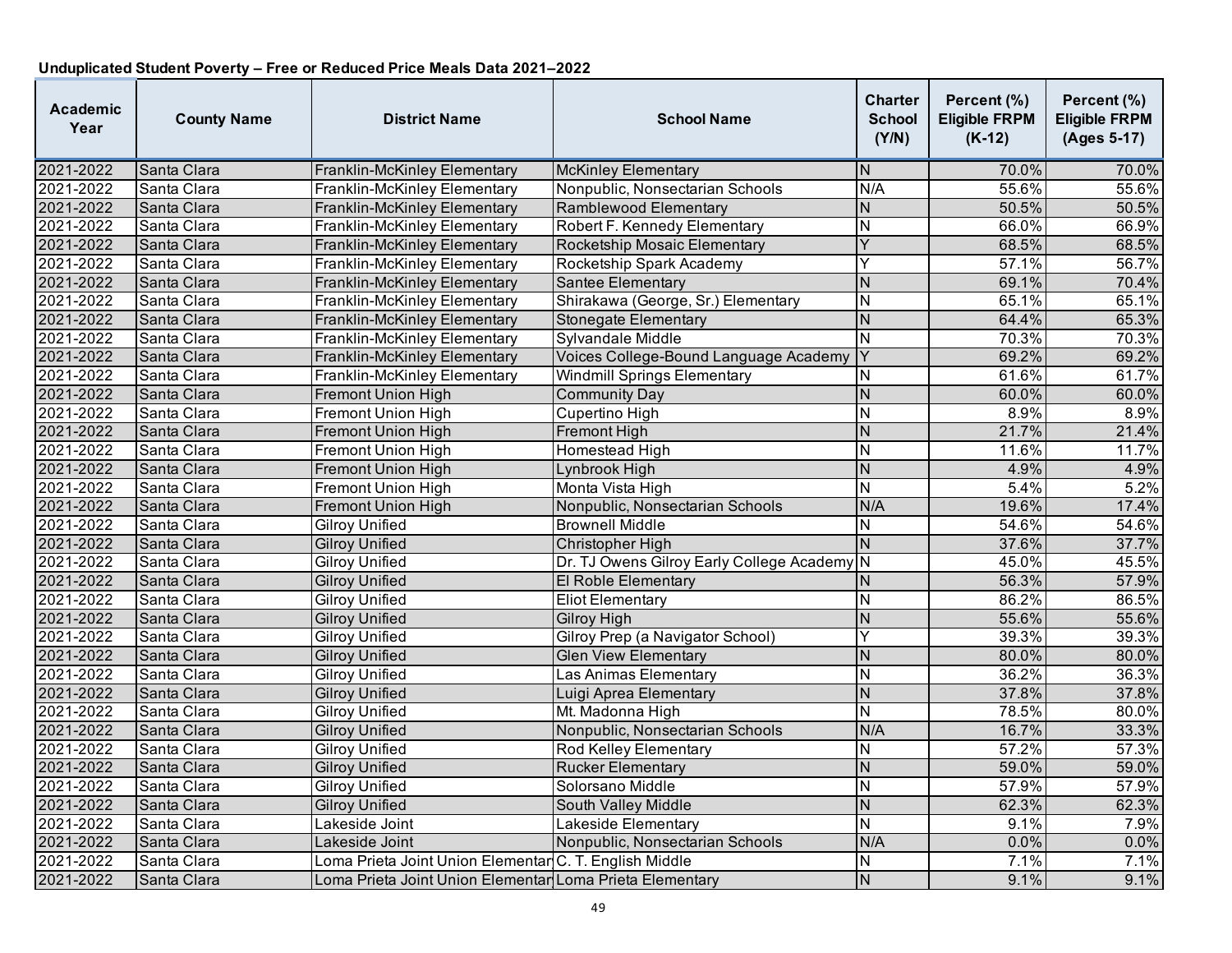| <b>Academic</b><br>Year | <b>County Name</b> | <b>District Name</b>                                              | <b>School Name</b>                        | <b>Charter</b><br><b>School</b><br>(Y/N) | Percent (%)<br><b>Eligible FRPM</b><br>$(K-12)$ | Percent (%)<br><b>Eligible FRPM</b><br>(Ages 5-17) |
|-------------------------|--------------------|-------------------------------------------------------------------|-------------------------------------------|------------------------------------------|-------------------------------------------------|----------------------------------------------------|
| 2021-2022               | Santa Clara        | Loma Prieta Joint Union Elementar Nonpublic, Nonsectarian Schools |                                           | N/A                                      | 0.0%                                            | 0.0%                                               |
| 2021-2022               | Santa Clara        | Los Altos Elementary                                              | <b>Almond Elementary</b>                  | N                                        | 13.6%                                           | 13.6%                                              |
| 2021-2022               | Santa Clara        | Los Altos Elementary                                              | Ardis G. Egan Junior High                 | <b>N</b>                                 | 8.3%                                            | 8.3%                                               |
| 2021-2022               | Santa Clara        | Los Altos Elementary                                              | <b>Covington Elementary</b>               | N                                        | 4.5%                                            | 4.5%                                               |
| 2021-2022               | Santa Clara        | Los Altos Elementary                                              | <b>Gardner Bullis Elementary</b>          | $\overline{N}$                           | 4.5%                                            | 4.5%                                               |
| 2021-2022               | Santa Clara        | Los Altos Elementary                                              | Georgina P. Blach Junior High             | N                                        | 2.6%                                            | 2.6%                                               |
| 2021-2022               | Santa Clara        | Los Altos Elementary                                              | Loyola Elementary                         | N                                        | 2.6%                                            | 2.6%                                               |
| 2021-2022               | Santa Clara        | Los Altos Elementary                                              | Nonpublic, Nonsectarian Schools           | N/A                                      | 0.0%                                            | 0.0%                                               |
| 2021-2022               | Santa Clara        | Los Altos Elementary                                              | Oak Avenue Elementary                     | $\overline{N}$                           | 2.2%                                            | 2.2%                                               |
| 2021-2022               | Santa Clara        | Los Altos Elementary                                              | Santa Rita Elementary                     | N                                        | 17.8%                                           | 18.2%                                              |
| 2021-2022               | Santa Clara        | Los Altos Elementary                                              | Springer Elementary                       | lΝ                                       | 4.4%                                            | 4.0%                                               |
| 2021-2022               | Santa Clara        | Los Gatos Union Elementary                                        | <b>Blossom Hill Elementary</b>            | N                                        | 4.5%                                            | 4.5%                                               |
| 2021-2022               | Santa Clara        | Los Gatos Union Elementary                                        | Daves Avenue Elementary                   | N                                        | 4.5%                                            | 4.5%                                               |
| 2021-2022               | Santa Clara        | Los Gatos Union Elementary                                        | <b>District Office</b>                    | N/A                                      | 7.1%                                            | 7.1%                                               |
| 2021-2022               | Santa Clara        | Los Gatos Union Elementary                                        | <b>Lexington Elementary</b>               | N                                        | 1.6%                                            | 1.6%                                               |
| 2021-2022               | Santa Clara        | Los Gatos Union Elementary                                        | Louise Van Meter Elementary               | N                                        | 4.2%                                            | 4.3%                                               |
| 2021-2022               | Santa Clara        | Los Gatos Union Elementary                                        | Nonpublic, Nonsectarian Schools           | N/A                                      | 50.0%                                           | 50.0%                                              |
| 2021-2022               | Santa Clara        | Los Gatos Union Elementarv                                        | Raymond J. Fisher Middle                  | N                                        | 4.7%                                            | 4.7%                                               |
| 2021-2022               | Santa Clara        | Los Gatos-Saratoga Union High                                     | Los Gatos High                            | ${\sf N}$                                | 6.5%                                            | 6.3%                                               |
| 2021-2022               | Santa Clara        | Los Gatos-Saratoga Union High                                     | Nonpublic, Nonsectarian Schools           | N/A                                      | 14.3%                                           | 16.7%                                              |
| 2021-2022               | Santa Clara        | Los Gatos-Saratoga Union High                                     | Saratoga High                             | $\overline{N}$                           | 4.6%                                            | 4.7%                                               |
| 2021-2022               | Santa Clara        | <b>Luther Burbank</b>                                             | Luther Burbank Elementary                 | Z                                        | 83.3%                                           | 83.4%                                              |
| 2021-2022               | Santa Clara        | Moreland                                                          | <b>Country Lane Elementary</b>            | N                                        | 17.7%                                           | 17.5%                                              |
| 2021-2022               | Santa Clara        | Moreland                                                          | Easterbrook Discovery                     | <b>N</b>                                 | 15.7%                                           | 15.7%                                              |
| 2021-2022               | Santa Clara        | Moreland                                                          | George C. Payne Elementary                | <b>N</b>                                 | 32.0%                                           | 32.0%                                              |
| 2021-2022               | Santa Clara        | Moreland                                                          | Gussie M. Baker Elementary                | Z                                        | 14.6%                                           | 14.8%                                              |
| 2021-2022               | Santa Clara        | Moreland                                                          | Latimer                                   | N                                        | 44.9%                                           | 45.4%                                              |
| 2021-2022               | Santa Clara        | Moreland                                                          | Leroy Anderson Elementary                 | N                                        | 79.8%                                           | 79.8%                                              |
| 2021-2022               | Santa Clara        | Moreland                                                          | <b>Moreland Middle</b>                    | $\overline{\mathsf{N}}$                  | 35.7%                                           | 35.7%                                              |
| 2021-2022               | Santa Clara        | Moreland                                                          | Nonpublic, Nonsectarian Schools           | N/A                                      | 50.0%                                           | 50.0%                                              |
| 2021-2022               | Santa Clara        | Morgan Hill Unified                                               | Ann Sobrato High                          | $\overline{N}$                           | 28.1%                                           | 28.0%                                              |
| 2021-2022               | Santa Clara        | Morgan Hill Unified                                               | <b>Barrett Elementary</b>                 | N                                        | 61.0%                                           | 61.8%                                              |
| 2021-2022               | Santa Clara        | Morgan Hill Unified                                               | Central High (Continuation)               | IN.                                      | 62.3%                                           | 67.6%                                              |
| 2021-2022               | Santa Clara        | Morgan Hill Unified                                               | Charter School of Morgan Hill             | Y                                        | 7.7%                                            | 7.7%                                               |
| 2021-2022               | Santa Clara        | Morgan Hill Unified                                               | <b>District Office</b>                    | N/A                                      | 0.0%                                            | 0.0%                                               |
| 2021-2022               | Santa Clara        | Morgan Hill Unified                                               | El Toro Health Science Academy            | <b>N</b>                                 | 48.5%                                           | 48.5%                                              |
| 2021-2022               | Santa Clara        | Morgan Hill Unified                                               | Jackson Academy of Music and Math (JAMM N |                                          | 23.5%                                           | 23.5%                                              |
| 2021-2022               | Santa Clara        | <b>Morgan Hill Unified</b>                                        | Lewis H. Britton Middle                   | N                                        | 43.4%                                           | 43.4%                                              |
| 2021-2022               | Santa Clara        | Morgan Hill Unified                                               | Live Oak High                             | $\overline{\mathsf{N}}$                  | 40.3%                                           | 40.2%                                              |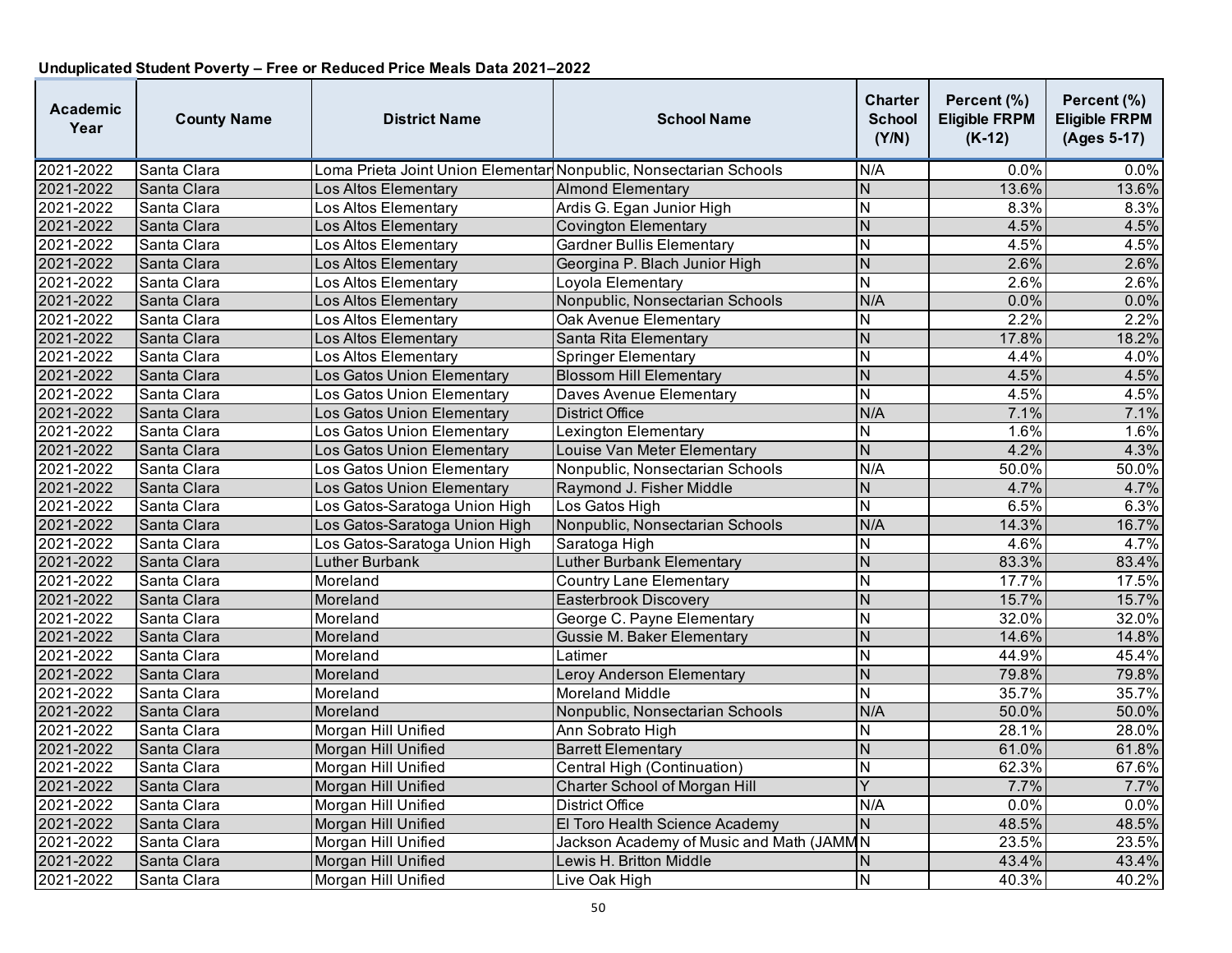| <b>Academic</b><br>Year | <b>County Name</b> | <b>District Name</b>                                             | <b>School Name</b>                         | Charter<br><b>School</b><br>(Y/N) | Percent (%)<br><b>Eligible FRPM</b><br>$(K-12)$ | Percent (%)<br><b>Eligible FRPM</b><br>(Ages 5-17) |
|-------------------------|--------------------|------------------------------------------------------------------|--------------------------------------------|-----------------------------------|-------------------------------------------------|----------------------------------------------------|
| 2021-2022               | Santa Clara        | Morgan Hill Unified                                              | Los Paseos Elementary                      | ΙN                                | 41.0%                                           | 41.6%                                              |
| 2021-2022               | Santa Clara        | Morgan Hill Unified                                              | Martin Murphy Middle                       | N                                 | 42.5%                                           | 42.5%                                              |
| 2021-2022               | Santa Clara        | Morgan Hill Unified                                              | Nonpublic, Nonsectarian Schools            | N/A                               | 23.8%                                           | 27.8%                                              |
| 2021-2022               | Santa Clara        | Morgan Hill Unified                                              | <b>Nordstrom Elementary</b>                | Ñ                                 | 18.7%                                           | 19.0%                                              |
| 2021-2022               | Santa Clara        | Morgan Hill Unified                                              | P. A. Walsh STEAM Academy                  | $\mathsf{N}$                      | 63.9%                                           | 64.1%                                              |
| 2021-2022               | Santa Clara        | Morgan Hill Unified                                              | Paradise Valley Engineering Academy        | $\mathsf{N}$                      | 34.6%                                           | 34.6%                                              |
| 2021-2022               | Santa Clara        | Morgan Hill Unified                                              | San Martin Gwinn Environmental Science AdN |                                   | 56.5%                                           | 56.5%                                              |
| 2021-2022               | Santa Clara        | Mountain View Whisman                                            | Amy Imai Elementary                        | N                                 | 4.9%                                            | 4.9%                                               |
| 2021-2022               | Santa Clara        | Mountain View Whisman                                            | Benjamin Bubb Elementary                   | $\mathsf{N}$                      | 14.3%                                           | 14.3%                                              |
| 2021-2022               | Santa Clara        | Mountain View Whisman                                            | Crittenden Middle                          | $\mathsf{N}$                      | 25.8%                                           | 25.8%                                              |
| 2021-2022               | Santa Clara        | <b>Mountain View Whisman</b>                                     | <b>District Office</b>                     | N/A                               | 0.0%                                            | 0.0%                                               |
| 2021-2022               | Santa Clara        | Mountain View Whisman                                            | <b>Edith Landels Elementary</b>            | N                                 | 18.3%                                           | 18.3%                                              |
| 2021-2022               | Santa Clara        | Mountain View Whisman                                            | Gabriela Mistral Elementary                | $\mathsf{N}$                      | 41.7%                                           | 41.7%                                              |
| 2021-2022               | Santa Clara        | Mountain View Whisman                                            | Isaac Newton Graham Middle                 | $\overline{\mathsf{N}}$           | 27.3%                                           | 27.3%                                              |
| 2021-2022               | Santa Clara        | Mountain View Whisman                                            | Jose Antonio Vargas Elementary             | $\mathsf{N}$                      | 20.1%                                           | 20.1%                                              |
| 2021-2022               | Santa Clara        | Mountain View Whisman                                            | Mariano Castro Elementary                  | N                                 | 77.4%                                           | 77.4%                                              |
| 2021-2022               | Santa Clara        | Mountain View Whisman                                            | Monta Loma Elementary                      | $\overline{N}$                    | 22.5%                                           | 22.5%                                              |
| 2021-2022               | Santa Clara        | Mountain View Whisman                                            | Nonpublic, Nonsectarian Schools            | N/A                               | 33.3%                                           | 33.3%                                              |
| 2021-2022               | Santa Clara        | Mountain View Whisman                                            | <b>Stevenson Elementary</b>                | N                                 | 5.7%                                            | 5.7%                                               |
| 2021-2022               | Santa Clara        | Mountain View Whisman                                            | <b>Theuerkauf Elementary</b>               | $\overline{\mathsf{N}}$           | 27.5%                                           | 29.4%                                              |
| 2021-2022               | Santa Clara        | Mountain View-Los Altos Union Hig Alta Vista High                |                                            | N                                 | 37.1%                                           | 30.6%                                              |
| 2021-2022               | Santa Clara        | Mountain View-Los Altos Union Hig Los Altos High                 |                                            | Ñ                                 | 11.2%                                           | 11.0%                                              |
| 2021-2022               | Santa Clara        | Mountain View-Los Altos Union Hig Mountain View High             |                                            | N                                 | 10.4%                                           | 10.1%                                              |
| 2021-2022               | Santa Clara        | Mountain View-Los Altos Union HigNonpublic, Nonsectarian Schools |                                            | N/A                               | 12.0%                                           | 11.1%                                              |
| 2021-2022               | Santa Clara        | <b>Mount Pleasant Elementary</b>                                 | August Boeger Middle                       | $\overline{N}$                    | 74.5%                                           | 74.5%                                              |
| 2021-2022               | Santa Clara        | <b>Mount Pleasant Elementary</b>                                 | <b>District Office</b>                     | N/A                               | 40.8%                                           | 40.8%                                              |
| 2021-2022               | Santa Clara        | <b>Mount Pleasant Elementary</b>                                 | Ida Jew Academies                          | Y                                 | 46.8%                                           | 46.4%                                              |
| 2021-2022               | Santa Clara        | <b>Mount Pleasant Elementary</b>                                 | Mt. Pleasant Elementary                    | Ñ                                 | 59.7%                                           | 59.9%                                              |
| 2021-2022               | Santa Clara        | <b>Mount Pleasant Elementary</b>                                 | Nonpublic, Nonsectarian Schools            | N/A                               | 0.0%                                            | $0.0\%$                                            |
| 2021-2022               | Santa Clara        | <b>Mount Pleasant Elementary</b>                                 | <b>Robert Sanders Elementary</b>           | N                                 | 65.7%                                           | 66.1%                                              |
| 2021-2022               | Santa Clara        | <b>Mount Pleasant Elementary</b>                                 | Valle Vista Elementary                     | $\mathsf{N}$                      | 54.1%                                           | 53.8%                                              |
| 2021-2022               | Santa Clara        | Oak Grove Elementary                                             | Anderson (Alex) Elementary                 | N                                 | 34.3%                                           | 34.6%                                              |
| 2021-2022               | Santa Clara        | <b>Oak Grove Elementary</b>                                      | Baldwin (Julia) Elementary                 | $\mathsf{N}$                      | 27.1%                                           | 26.9%                                              |
| 2021-2022               | Santa Clara        | Oak Grove Elementary                                             | Bernal Intermediate                        | N                                 | 22.3%                                           | 22.3%                                              |
| 2021-2022               | Santa Clara        | Oak Grove Elementary                                             | <b>Christopher Elementary</b>              | $\overline{N}$                    | 40.1%                                           | 40.3%                                              |
| 2021-2022               | Santa Clara        | <b>Oak Grove Elementary</b>                                      | Davis (Caroline) Intermediate              | Ñ                                 | 42.5%                                           | 42.5%                                              |
| 2021-2022               | Santa Clara        | Oak Grove Elementary                                             | Del Roble Elementary                       | N                                 | 18.3%                                           | 18.6%                                              |
| 2021-2022               | Santa Clara        | Oak Grove Elementary                                             | District Office                            | N/A                               | 37.5%                                           | 37.5%                                              |
| 2021-2022               | Santa Clara        | Oak Grove Elementary                                             | <b>Edenvale Elementary</b>                 | $\mathsf{N}$                      | 49.4%                                           | 49.4%                                              |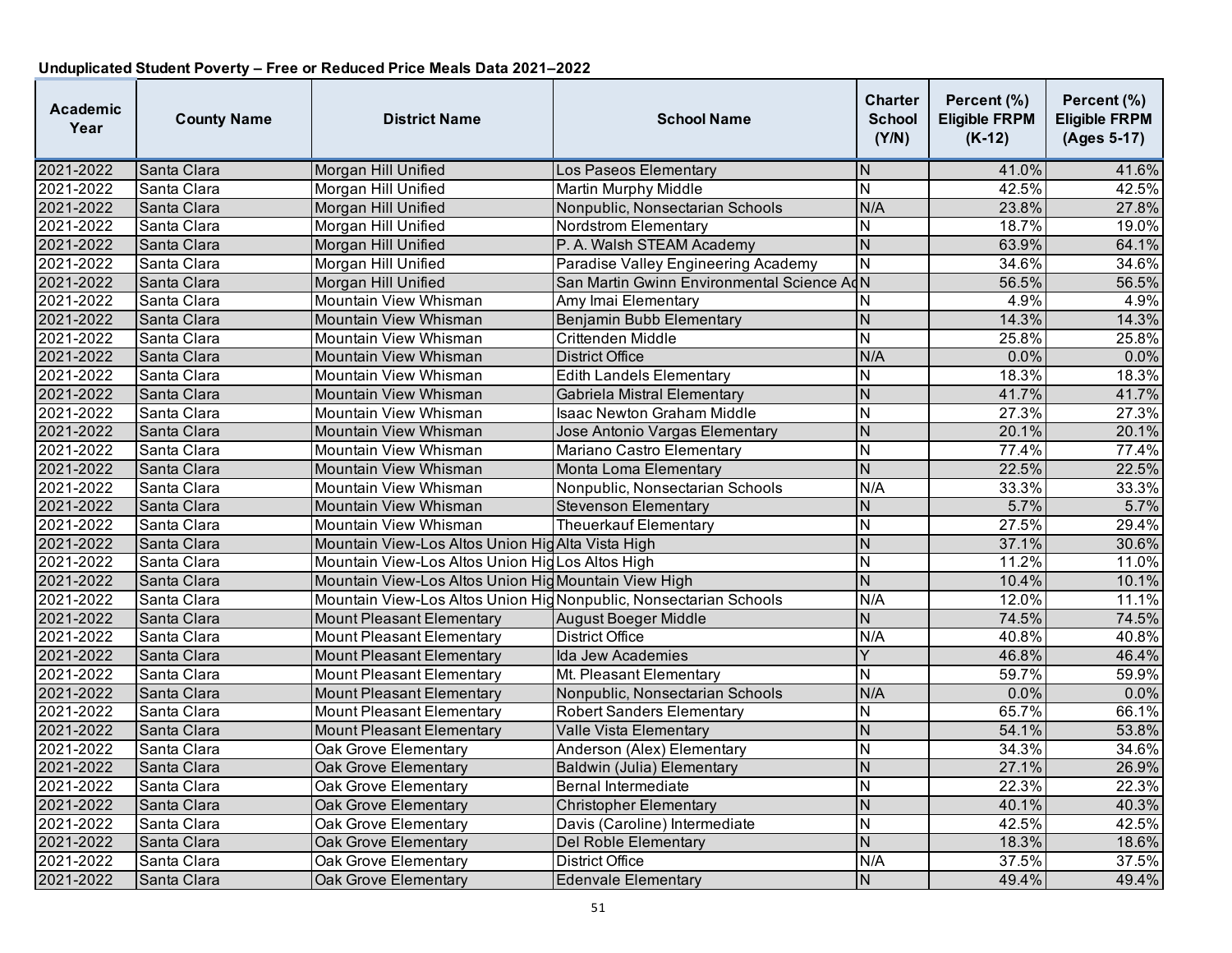| <b>Academic</b><br>Year | <b>County Name</b> | <b>District Name</b>        | <b>School Name</b>                   | <b>Charter</b><br><b>School</b><br>(Y/N) | Percent (%)<br><b>Eligible FRPM</b><br>$(K-12)$ | Percent (%)<br><b>Eligible FRPM</b><br>(Ages 5-17) |
|-------------------------|--------------------|-----------------------------|--------------------------------------|------------------------------------------|-------------------------------------------------|----------------------------------------------------|
| 2021-2022               | Santa Clara        | <b>Oak Grove Elementary</b> | Frost (Earl) Elementary              | N                                        | 21.0%                                           | 21.0%                                              |
| 2021-2022               | Santa Clara        | Oak Grove Elementary        | <b>Hayes Elementary</b>              | $\overline{N}$                           | 34.2%                                           | 34.9%                                              |
| 2021-2022               | Santa Clara        | <b>Oak Grove Elementary</b> | Herman (Leonard) Intermediate        | $\overline{\mathsf{N}}$                  | 13.2%                                           | 13.2%                                              |
| 2021-2022               | Santa Clara        | <b>Oak Grove Elementary</b> | Indiao                               | $\overline{N}$                           | 8.8%                                            | 8.8%                                               |
| 2021-2022               | Santa Clara        | Oak Grove Elementary        | Ledesma (Rita) Elementary            | N                                        | 19.4%                                           | 19.4%                                              |
| 2021-2022               | Santa Clara        | Oak Grove Elementary        | Nonpublic, Nonsectarian Schools      | N/A                                      | 16.7%                                           | 16.7%                                              |
| 2021-2022               | Santa Clara        | Oak Grove Elementary        | Oak Ridge Elementary                 | N                                        | 18.7%                                           | 18.6%                                              |
| 2021-2022               | Santa Clara        | Oak Grove Elementary        | Parkview Elementary                  | N                                        | 34.9%                                           | 35.6%                                              |
| 2021-2022               | Santa Clara        | <b>Oak Grove Elementary</b> | Sakamoto Elementary                  | $\overline{N}$                           | 10.6%                                           | 10.7%                                              |
| 2021-2022               | Santa Clara        | <b>Oak Grove Elementary</b> | Santa Teresa Elementary              | N                                        | 13.9%                                           | 14.0%                                              |
| 2021-2022               | Santa Clara        | Oak Grove Elementary        | Stipe (Samuel) Elementary            | N                                        | 41.7%                                           | 41.7%                                              |
| 2021-2022               | Santa Clara        | <b>Oak Grove Elementary</b> | Taylor (Bertha) Elementary           | N                                        | 12.0%                                           | 12.3%                                              |
| 2021-2022               | Santa Clara        | <b>Orchard Elementary</b>   | <b>Orchard Elementary</b>            | N                                        | 41.7%                                           | 42.3%                                              |
| 2021-2022               | Santa Clara        | Palo Alto Unified           | <b>Addison Elementary</b>            | $\overline{N}$                           | 16.0%                                           | 16.0%                                              |
| 2021-2022               | Santa Clara        | Palo Alto Unified           | <b>Barron Park Elementary</b>        | N                                        | 26.8%                                           | 27.4%                                              |
| 2021-2022               | Santa Clara        | Palo Alto Unified           | <b>District Office</b>               | N/A                                      | 4.0%                                            | 0.0%                                               |
| 2021-2022               | Santa Clara        | Palo Alto Unified           | <b>Duveneck Elementary</b>           | N                                        | 11.8%                                           | 11.0%                                              |
| 2021-2022               | Santa Clara        | Palo Alto Unified           | El Carmelo Elementary                | N                                        | 16.8%                                           | 16.8%                                              |
| 2021-2022               | Santa Clara        | Palo Alto Unified           | Ellen Fletcher Middle                | N                                        | 10.7%                                           | 10.7%                                              |
| 2021-2022               | Santa Clara        | Palo Alto Unified           | <b>Escondido Elementary</b>          | $\overline{N}$                           | 22.7%                                           | 22.7%                                              |
| 2021-2022               | Santa Clara        | Palo Alto Unified           | <b>Fairmeadow Elementary</b>         | N                                        | 10.8%                                           | 10.8%                                              |
| 2021-2022               | Santa Clara        | Palo Alto Unified           | Frank S. Greene Jr. Middle           | N                                        | 15.0%                                           | 15.0%                                              |
| 2021-2022               | Santa Clara        | Palo Alto Unified           | Greendell                            | N                                        | 14.6%                                           | 11.8%                                              |
| 2021-2022               | Santa Clara        | Palo Alto Unified           | Henry M. Gunn High                   | $\overline{N}$                           | 9.4%                                            | 9.3%                                               |
| 2021-2022               | Santa Clara        | Palo Alto Unified           | <b>Herbert Hoover Elementary</b>     | $\overline{\mathsf{N}}$                  | 4.8%                                            | 4.8%                                               |
| 2021-2022               | Santa Clara        | Palo Alto Unified           | Jane Lathrop Stanford Middle         | N                                        | 10.8%                                           | 10.8%                                              |
| 2021-2022               | Santa Clara        | Palo Alto Unified           | Juana Briones Elementary             | N                                        | 9.9%                                            | 9.9%                                               |
| 2021-2022               | Santa Clara        | Palo Alto Unified           | Lucille M. Nixon Elementary          | $\overline{N}$                           | 6.9%                                            | 6.9%                                               |
| 2021-2022               | Santa Clara        | Palo Alto Unified           | Nonpublic, Nonsectarian Schools      | N/A                                      | 0.0%                                            | 0.0%                                               |
| 2021-2022               | Santa Clara        | Palo Alto Unified           | <b>Ohlone Elementary</b>             | N                                        | 5.9%                                            | 5.9%                                               |
| 2021-2022               | Santa Clara        | Palo Alto Unified           | Packard Children's Hospital/Stanford | N                                        | 47.1%                                           | 47.1%                                              |
| 2021-2022               | Santa Clara        | Palo Alto Unified           | Palo Alto High                       | $\mathsf{N}$                             | 9.2%                                            | 9.1%                                               |
| 2021-2022               | Santa Clara        | Palo Alto Unified           | Palo Verde Elementary                | N                                        | 7.9%                                            | 7.9%                                               |
| 2021-2022               | Santa Clara        | Palo Alto Unified           | <b>Walter Hays Elementary</b>        | N                                        | 14.9%                                           | 14.9%                                              |
| 2021-2022               | Santa Clara        | San Jose Unified            | Abraham Lincoln High                 | $\overline{N}$                           | 48.7%                                           | 48.9%                                              |
| 2021-2022               | Santa Clara        | San Jose Unified            | <b>ACE Inspire Academy</b>           | Ÿ                                        | 76.9%                                           | 76.9%                                              |
| 2021-2022               | Santa Clara        | San Jose Unified            | <b>Allen at Steinbeck</b>            | N                                        | 57.8%                                           | $\frac{1}{58.0\%}$                                 |
| 2021-2022               | Santa Clara        | San Jose Unified            | <b>Almaden Elementary</b>            | N                                        | 61.3%                                           | 61.3%                                              |
| 2021-2022               | Santa Clara        | San Jose Unified            | <b>Anne Darling Elementary</b>       | N                                        | 65.3%                                           | 65.4%                                              |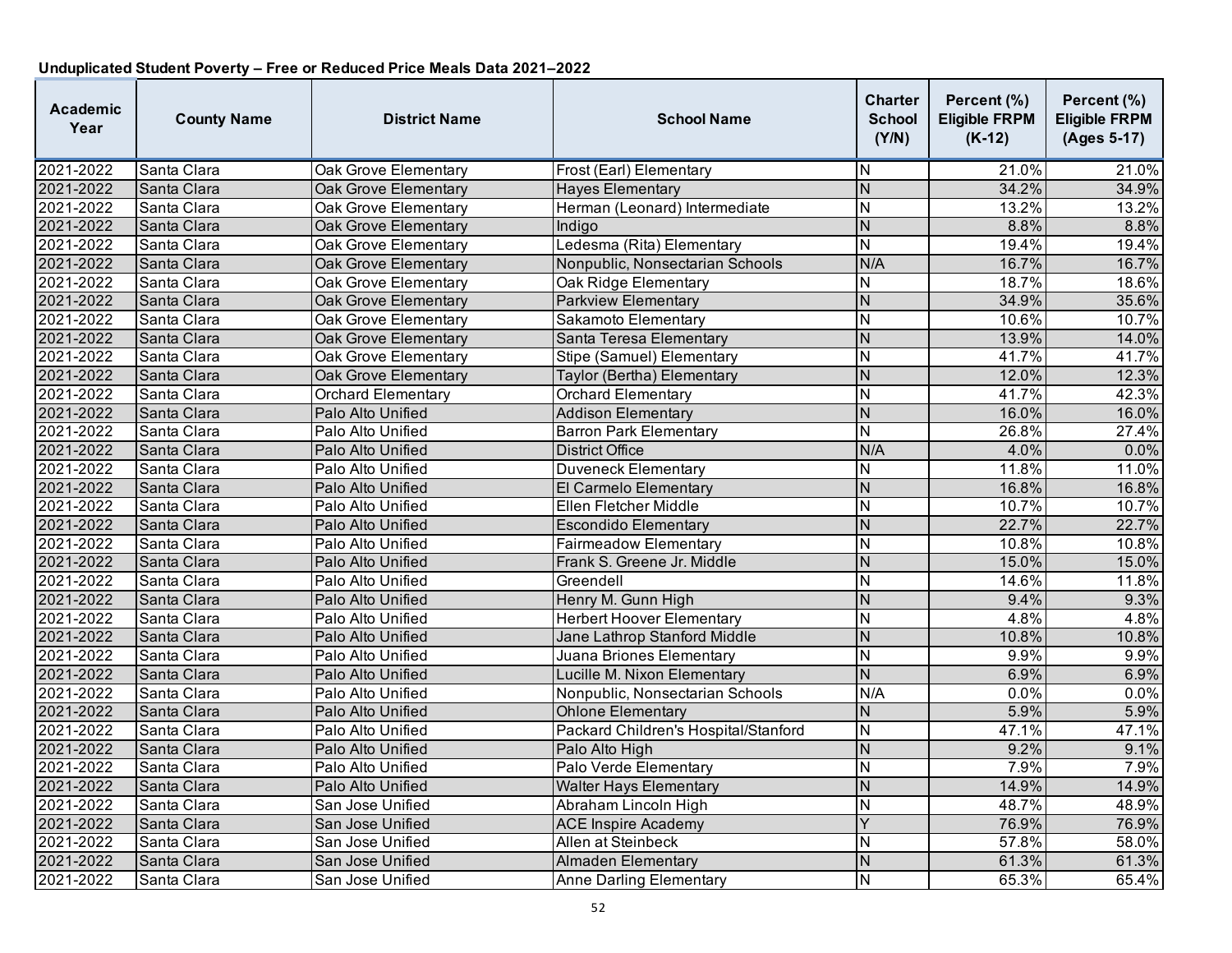| <b>Academic</b><br>Year | <b>County Name</b> | <b>District Name</b> | <b>School Name</b>                      | <b>Charter</b><br><b>School</b><br>(Y/N) | Percent (%)<br><b>Eligible FRPM</b><br>$(K-12)$ | Percent (%)<br><b>Eligible FRPM</b><br>(Ages 5-17) |
|-------------------------|--------------------|----------------------|-----------------------------------------|------------------------------------------|-------------------------------------------------|----------------------------------------------------|
| 2021-2022               | Santa Clara        | San Jose Unified     | <b>Booksin Elementary</b>               | N                                        | 8.3%                                            | 8.5%                                               |
| 2021-2022               | Santa Clara        | San Jose Unified     | <b>Bret Harte Middle</b>                | N                                        | 12.6%                                           | 12.6%                                              |
| 2021-2022               | Santa Clara        | San Jose Unified     | <b>Broadway High</b>                    | N                                        | 77.5%                                           | 78.9%                                              |
| 2021-2022               | Santa Clara        | San Jose Unified     | <b>Canoas Elementary</b>                | $\overline{\mathsf{N}}$                  | 54.4%                                           | 54.6%                                              |
| 2021-2022               | Santa Clara        | San Jose Unified     | <b>Castillero Middle</b>                | N                                        | 25.9%                                           | 25.9%                                              |
| 2021-2022               | Santa Clara        | San Jose Unified     | Downtown College Preparatory            | Ÿ                                        | 74.5%                                           | 75.1%                                              |
| 2021-2022               | Santa Clara        | San Jose Unified     | Downtown College Preparatory Middle     | Ý                                        | 75.4%                                           | 75.4%                                              |
| 2021-2022               | Santa Clara        | San Jose Unified     | <b>Empire Gardens Elementary</b>        | N                                        | 70.0%                                           | 71.2%                                              |
| 2021-2022               | Santa Clara        | San Jose Unified     | Ernesto Galarza Elementary              | N                                        | 76.6%                                           | 77.9%                                              |
| 2021-2022               | Santa Clara        | San Jose Unified     | <b>Gardner Elementary</b>               | N                                        | 67.6%                                           | 67.6%                                              |
| 2021-2022               | Santa Clara        | San Jose Unified     | <b>Grant Elementary</b>                 | N                                        | 66.0%                                           | 66.7%                                              |
| 2021-2022               | Santa Clara        | San Jose Unified     | <b>Graystone Elementary</b>             | N                                        | 5.7%                                            | 5.7%                                               |
| 2021-2022               | Santa Clara        | San Jose Unified     | <b>Gunderson High</b>                   | $\overline{N}$                           | 48.5%                                           | 48.8%                                              |
| 2021-2022               | Santa Clara        | San Jose Unified     | Hacienda Science/Environmental Magnet   | $\overline{\mathsf{N}}$                  | 19.8%                                           | 19.8%                                              |
| 2021-2022               | Santa Clara        | San Jose Unified     | Hammer Montessori at Galarza Elementary | $\mathsf{N}$                             | 17.1%                                           | 17.1%                                              |
| 2021-2022               | Santa Clara        | San Jose Unified     | <b>Herbert Hoover Middle</b>            | N                                        | 54.8%                                           | 54.8%                                              |
| 2021-2022               | Santa Clara        | San Jose Unified     | <b>Horace Mann Elementary</b>           | N                                        | 61.4%                                           | 60.9%                                              |
| 2021-2022               | Santa Clara        | San Jose Unified     | John Muir Middle                        | N                                        | 41.2%                                           | 41.2%                                              |
| 2021-2022               | Santa Clara        | San Jose Unified     | Leland High                             | N                                        | 7.6%                                            | 7.6%                                               |
| 2021-2022               | Santa Clara        | San Jose Unified     | Liberty (Alternative)                   | N                                        | 48.0%                                           | 50.1%                                              |
| 2021-2022               | Santa Clara        | San Jose Unified     | Los Alamitos Elementary                 | $\overline{N}$                           | 9.5%                                            | 9.4%                                               |
| 2021-2022               | Santa Clara        | San Jose Unified     | <b>Lowell Elementary</b>                | N                                        | 86.4%                                           | 86.4%                                              |
| 2021-2022               | Santa Clara        | San Jose Unified     | <b>Merritt Trace Elementary</b>         | N                                        | 49.4%                                           | 49.6%                                              |
| 2021-2022               | Santa Clara        | San Jose Unified     | Middle College High                     | $\overline{N}$                           | 20.0%                                           | 20.6%                                              |
| 2021-2022               | Santa Clara        | San Jose Unified     | Muwekma Ohlone Middle                   | $\overline{N}$                           | 58.2%                                           | 58.2%                                              |
| 2021-2022               | Santa Clara        | San Jose Unified     | Nonpublic, Nonsectarian Schools         | N/A                                      | 22.2%                                           | 22.8%                                              |
| 2021-2022               | Santa Clara        | San Jose Unified     | Pioneer High                            | N                                        | 22.1%                                           | 22.3%                                              |
| 2021-2022               | Santa Clara        | San Jose Unified     | Rachel Carson Elementary                | N                                        | 28.4%                                           | 28.0%                                              |
| 2021-2022               | Santa Clara        | San Jose Unified     | <b>Reed Elementary</b>                  | $\overline{N}$                           | 16.9%                                           | 17.1%                                              |
| 2021-2022               | Santa Clara        | San Jose Unified     | <b>River Glen</b>                       | N                                        | 37.4%                                           | 37.4%                                              |
| 2021-2022               | Santa Clara        | San Jose Unified     | San Jose High                           | N                                        | 60.8%                                           | 61.1%                                              |
| 2021-2022               | Santa Clara        | San Jose Unified     | Schallenberger Elementary               | N                                        | 16.5%                                           | 16.3%                                              |
| 2021-2022               | Santa Clara        | San Jose Unified     | Selma Olinder Elementary                | N                                        | 70.6%                                           | 70.6%                                              |
| 2021-2022               | Santa Clara        | San Jose Unified     | Simonds Elementary                      | N                                        | 8.9%                                            | 9.0%                                               |
| 2021-2022               | Santa Clara        | San Jose Unified     | <b>Terrell Elementary</b>               | $\overline{N}$                           | 52.3%                                           | 52.8%                                              |
| 2021-2022               | Santa Clara        | San Jose Unified     | Walter L. Bachrodt Elementary           | N                                        | 48.8%                                           | 49.4%                                              |
| 2021-2022               | Santa Clara        | San Jose Unified     | <b>Washington Elementary</b>            | N                                        | 71.8%                                           | 72.1%                                              |
| 2021-2022               | Santa Clara        | San Jose Unified     | <b>Williams Elementary</b>              | N                                        | 4.6%                                            | 4.5%                                               |
| 2021-2022               | Santa Clara        | San Jose Unified     | <b>Willow Glen Elementary</b>           | $\mathsf{N}$                             | 25.8%                                           | 26.1%                                              |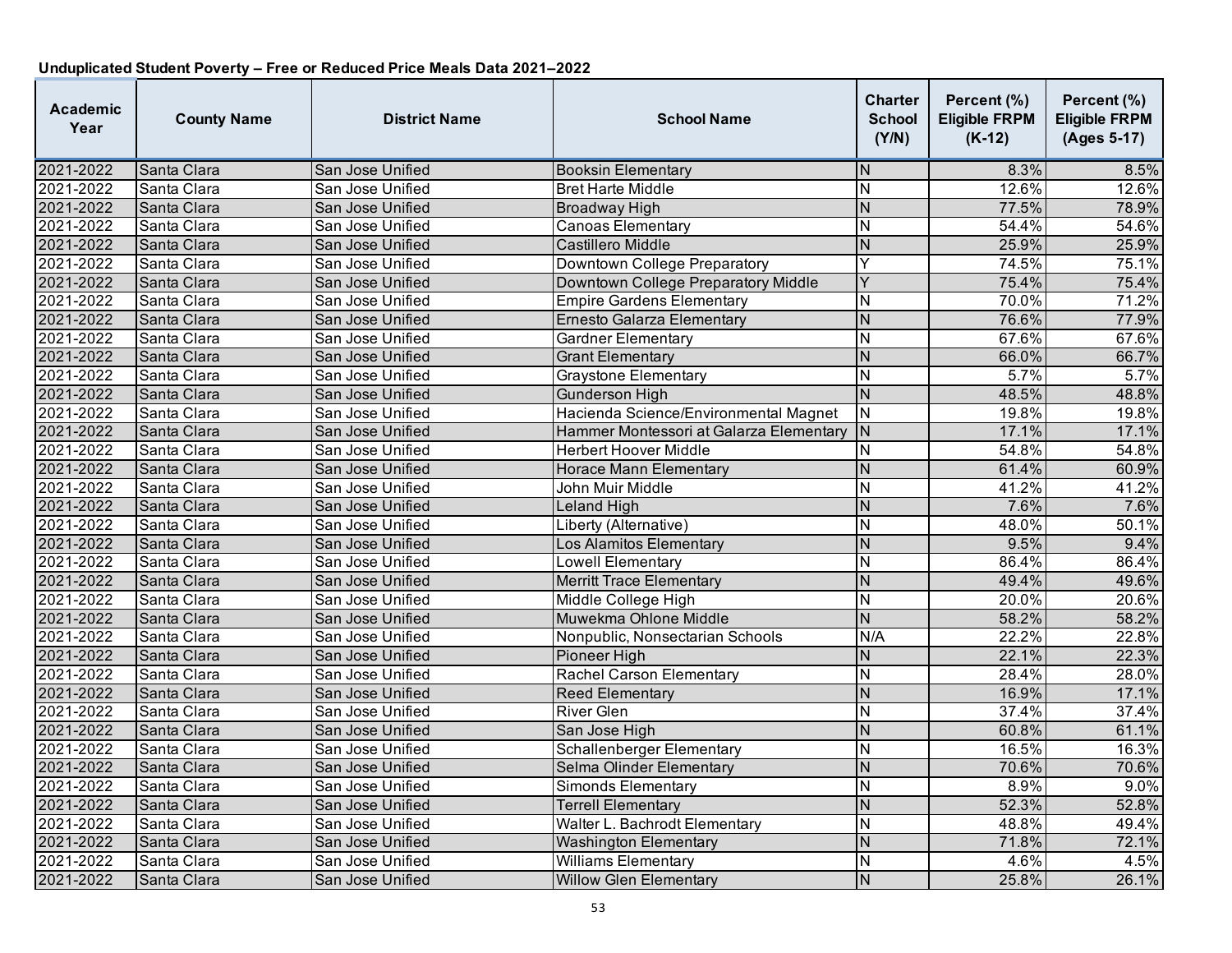| <b>Academic</b><br>Year | <b>County Name</b> | <b>District Name</b>      | <b>School Name</b>                  | <b>Charter</b><br><b>School</b><br>(Y/N) | Percent (%)<br><b>Eligible FRPM</b><br>$(K-12)$ | Percent (%)<br><b>Eligible FRPM</b><br>(Ages 5-17) |
|-------------------------|--------------------|---------------------------|-------------------------------------|------------------------------------------|-------------------------------------------------|----------------------------------------------------|
| 2021-2022               | Santa Clara        | San Jose Unified          | Willow Glen High                    | N                                        | 30.1%                                           | 30.2%                                              |
| 2021-2022               | Santa Clara        | San Jose Unified          | <b>Willow Glen Middle</b>           | $\mathsf{N}$                             | 28.8%                                           | 28.8%                                              |
| 2021-2022               | Santa Clara        | Santa Clara Unified       | <b>Abram Agnew Elementary</b>       | N                                        | 20.0%                                           | 20.0%                                              |
| 2021-2022               | Santa Clara        | Santa Clara Unified       | Adrian Wilcox High                  | $\overline{N}$                           | 25.9%                                           | 25.7%                                              |
| 2021-2022               | Santa Clara        | Santa Clara Unified       | <b>Bowers Elementary</b>            | N                                        | 45.2%                                           | 45.2%                                              |
| 2021-2022               | Santa Clara        | Santa Clara Unified       | <b>Bracher Elementary</b>           | N                                        | 26.4%                                           | 26.4%                                              |
| 2021-2022               | Santa Clara        | Santa Clara Unified       | <b>Braly Elementary</b>             | N                                        | 27.4%                                           | 28.1%                                              |
| 2021-2022               | Santa Clara        | Santa Clara Unified       | <b>Briarwood Elementary</b>         | N                                        | 32.6%                                           | 32.8%                                              |
| 2021-2022               | Santa Clara        | Santa Clara Unified       | <b>Buchser Middle</b>               | N                                        | 32.3%                                           | 32.3%                                              |
| 2021-2022               | Santa Clara        | Santa Clara Unified       | C. W. Haman Elementary              | $\overline{\mathsf{N}}$                  | 24.3%                                           | 24.3%                                              |
| 2021-2022               | Santa Clara        | Santa Clara Unified       | <b>Central Park Elementary</b>      | $\overline{\mathsf{N}}$                  | 15.3%                                           | 15.3%                                              |
| 2021-2022               | Santa Clara        | Santa Clara Unified       | District Office                     | N/A                                      | 0.0%                                            | 0.0%                                               |
| 2021-2022               | Santa Clara        | Santa Clara Unified       | Dolores Huerta Middle               | N                                        | 36.9%                                           | 36.9%                                              |
| 2021-2022               | Santa Clara        | Santa Clara Unified       | Don Callejon                        | $\overline{N}$                           | 22.5%                                           | 22.5%                                              |
| 2021-2022               | Santa Clara        | Santa Clara Unified       | George Mayne Elementary             | N                                        | 48.5%                                           | 48.5%                                              |
| 2021-2022               | Santa Clara        | Santa Clara Unified       | Juan Cabrillo Middle                | N                                        | 31.4%                                           | 31.4%                                              |
| 2021-2022               | Santa Clara        | Santa Clara Unified       | Kathryn Hughes Elementary           | N                                        | 37.7%                                           | 37.7%                                              |
| 2021-2022               | Santa Clara        | Santa Clara Unified       | Laurelwood Elementary               | N                                        | 8.9%                                            | 8.9%                                               |
| 2021-2022               | Santa Clara        | Santa Clara Unified       | Marian A. Peterson Middle           | N                                        | 16.7%                                           | 16.7%                                              |
| 2021-2022               | Santa Clara        | Santa Clara Unified       | <b>Millikin Elementary</b>          | N                                        | 2.0%                                            | 2.0%                                               |
| 2021-2022               | Santa Clara        | Santa Clara Unified       | Mission Early College High          | $\overline{\mathsf{N}}$                  | 22.6%                                           | 22.6%                                              |
| 2021-2022               | Santa Clara        | Santa Clara Unified       | Montague Elementary                 | N                                        | 28.2%                                           | 27.5%                                              |
| 2021-2022               | Santa Clara        | Santa Clara Unified       | <b>New Valley Continuation High</b> | N                                        | 44.3%                                           | 44.5%                                              |
| 2021-2022               | Santa Clara        | Santa Clara Unified       | Nonpublic, Nonsectarian Schools     | N/A                                      | 21.9%                                           | 24.0%                                              |
| 2021-2022               | Santa Clara        | Santa Clara Unified       | Pomeroy Elementary                  | N                                        | 37.3%                                           | 37.7%                                              |
| 2021-2022               | Santa Clara        | Santa Clara Unified       | Ponderosa Elementary                | N                                        | 22.4%                                           | 22.4%                                              |
| 2021-2022               | Santa Clara        | Santa Clara Unified       | Santa Clara Community Day           | N                                        | 47.1%                                           | 50.0%                                              |
| 2021-2022               | Santa Clara        | Santa Clara Unified       | Santa Clara High                    | N                                        | 26.9%                                           | 26.7%                                              |
| 2021-2022               | Santa Clara        | Santa Clara Unified       | <b>Scott Lane Elementary</b>        | N                                        | 50.6%                                           | 50.7%                                              |
| 2021-2022               | Santa Clara        | Santa Clara Unified       | <b>Sutter Elementary</b>            | N                                        | 13.5%                                           | 13.3%                                              |
| 2021-2022               | Santa Clara        | Santa Clara Unified       | Washington Open Elementary          | $\overline{N}$                           | 7.4%                                            | 7.4%                                               |
| 2021-2022               | Santa Clara        | Santa Clara Unified       | <b>Westwood Elementary</b>          | $\overline{N}$                           | 28.9%                                           | 28.9%                                              |
| 2021-2022               | Santa Clara        | Santa Clara Unified       | <b>Wilson Alternative</b>           | N                                        | 31.3%                                           | 32.3%                                              |
| 2021-2022               | Santa Clara        | Saratoga Union Elementary | <b>Argonaut Elementary</b>          | N                                        | 2.3%                                            | 2.3%                                               |
| 2021-2022               | Santa Clara        | Saratoga Union Elementary | <b>District Office</b>              | N/A                                      | 9.5%                                            | 10.0%                                              |
| 2021-2022               | Santa Clara        | Saratoga Union Elementary | <b>Foothill Elementary</b>          | $\overline{N}$                           | 3.2%                                            | 3.3%                                               |
| 2021-2022               | Santa Clara        | Saratoga Union Elementary | Nonpublic, Nonsectarian Schools     | N/A                                      | 0.0%                                            | 0.0%                                               |
| 2021-2022               | Santa Clara        | Saratoga Union Elementary | Redwood Middle                      | N                                        | 2.4%                                            | 2.4%                                               |
| 2021-2022               | Santa Clara        | Saratoga Union Elementary | Saratoga Elementary                 | $\mathsf{N}$                             | 2.9%                                            | 2.9%                                               |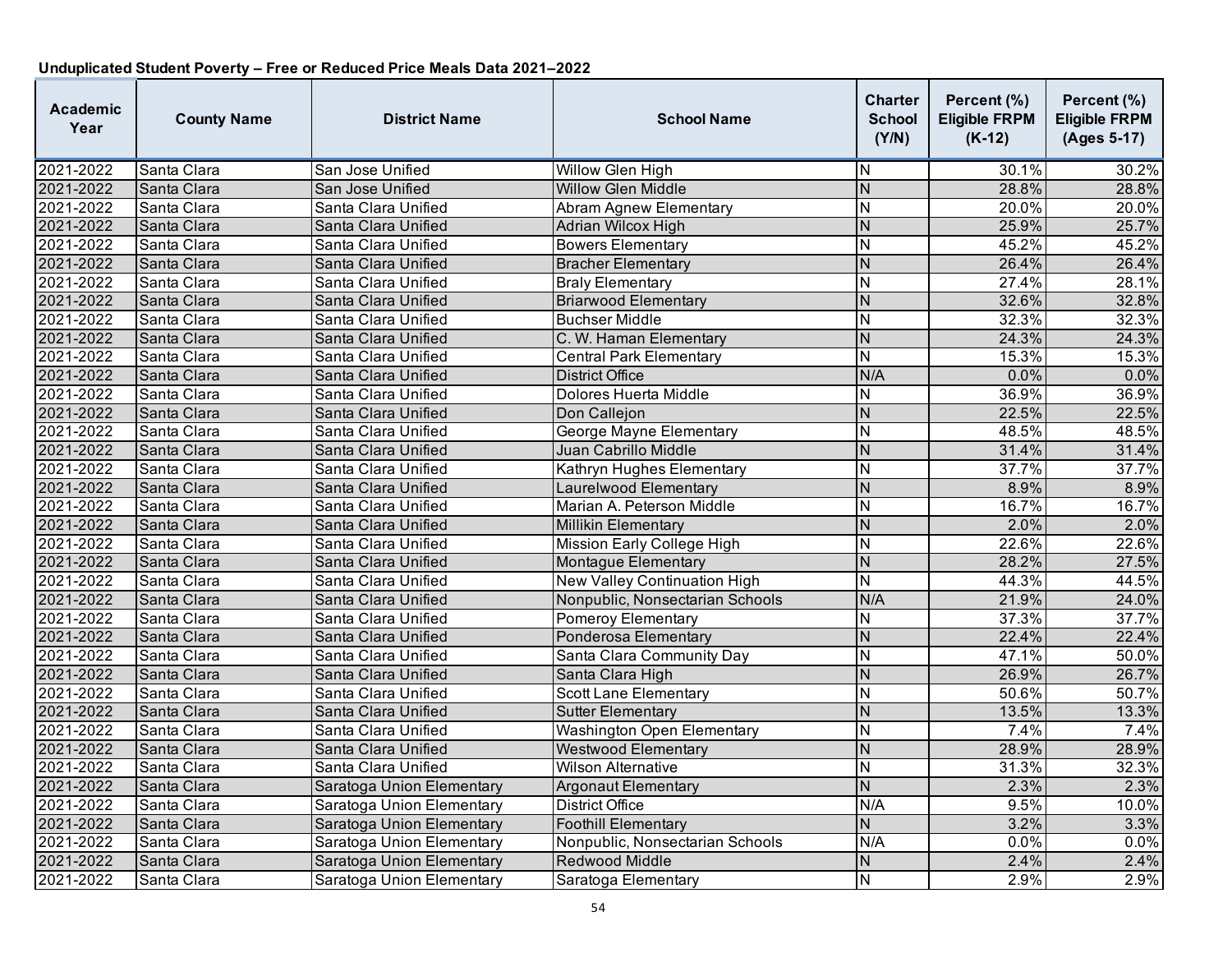| <b>Academic</b><br>Year | <b>County Name</b> | <b>District Name</b>                                        | <b>School Name</b>                 | <b>Charter</b><br><b>School</b><br>(Y/N) | Percent (%)<br><b>Eligible FRPM</b><br>$(K-12)$ | Percent (%)<br><b>Eligible FRPM</b><br>(Ages 5-17) |
|-------------------------|--------------------|-------------------------------------------------------------|------------------------------------|------------------------------------------|-------------------------------------------------|----------------------------------------------------|
| 2021-2022               | Santa Clara        | Sunnyvale                                                   | <b>Bishop Elementary</b>           | N                                        | 51.2%                                           | 50.5%                                              |
| 2021-2022               | Santa Clara        | Sunnyvale                                                   | <b>Cherry Chase Elementary</b>     | $\mathsf{N}$                             | 7.5%                                            | 7.5%                                               |
| 2021-2022               | Santa Clara        | Sunnyvale                                                   | Columbia Middle                    | $\overline{N}$                           | 37.0%                                           | 37.0%                                              |
| 2021-2022               | Santa Clara        | Sunnyvale                                                   | <b>Cumberland Elementary</b>       | N                                        | 10.4%                                           | 10.4%                                              |
| 2021-2022               | Santa Clara        | Sunnyvale                                                   | <b>Ellis Elementary</b>            | $\overline{N}$                           | 22.1%                                           | 21.9%                                              |
| 2021-2022               | Santa Clara        | Sunnyvale                                                   | Fairwood Elementary                | N                                        | 17.1%                                           | 17.2%                                              |
| 2021-2022               | Santa Clara        | Sunnyvale                                                   | Lakewood Elementary                | $\overline{N}$                           | 37.5%                                           | 37.3%                                              |
| 2021-2022               | Santa Clara        | Sunnyvale                                                   | Nonpublic, Nonsectarian Schools    | N/A                                      | 50.0%                                           | 50.0%                                              |
| 2021-2022               | Santa Clara        | Sunnyvale                                                   | San Miguel Elementary              | N                                        | 39.2%                                           | 39.3%                                              |
| 2021-2022               | Santa Clara        | Sunnyvale                                                   | Sunnyvale Middle                   | $\overline{\mathsf{N}}$                  | 16.8%                                           | 16.8%                                              |
| 2021-2022               | Santa Clara        | Sunnyvale                                                   | Vargas Elementary                  | N                                        | 29.0%                                           | 30.0%                                              |
| 2021-2022               | Santa Clara        | <b>Union Elementary</b>                                     | Alta Vista Elementary              | N                                        | 7.3%                                            | 7.4%                                               |
| 2021-2022               | Santa Clara        | <b>Union Elementary</b>                                     | <b>Carlton Elementary</b>          | $\overline{\mathsf{N}}$                  | 4.6%                                            | 4.6%                                               |
| 2021-2022               | Santa Clara        | <b>Union Elementary</b>                                     | Dartmouth Middle                   | $\overline{\mathsf{N}}$                  | 15.8%                                           | 15.8%                                              |
| 2021-2022               | Santa Clara        | <b>Union Elementary</b>                                     | <b>Guadalupe Elementary</b>        | $\overline{N}$                           | 5.6%                                            | 5.6%                                               |
| 2021-2022               | Santa Clara        | <b>Union Elementary</b>                                     | Lietz Elementary                   | N                                        | 18.2%                                           | 18.2%                                              |
| 2021-2022               | Santa Clara        | Union Elementary                                            | <b>Noddin Elementary</b>           | $\overline{N}$                           | 10.0%                                           | 10.0%                                              |
| 2021-2022               | Santa Clara        | <b>Union Elementary</b>                                     | Nonpublic, Nonsectarian Schools    | N/A                                      | 33.3%                                           | 33.3%                                              |
| 2021-2022               | Santa Clara        | <b>Union Elementary</b>                                     | Oster Elementary                   | N                                        | 6.7%                                            | 6.8%                                               |
| 2021-2022               | Santa Clara        | <b>Union Elementary</b>                                     | Union Middle                       | $\overline{\mathsf{N}}$                  | 5.0%                                            | 5.0%                                               |
| 2021-2022               | Santa Clara        | <b>Milpitas Unified</b>                                     | <b>Alexander Rose Elementary</b>   | $\overline{\mathsf{N}}$                  | 44.6%                                           | 45.0%                                              |
| 2021-2022               | Santa Clara        | <b>Milpitas Unified</b>                                     | <b>Anthony Spangler Elementary</b> | $\overline{\mathsf{N}}$                  | 27.2%                                           | 26.9%                                              |
| 2021-2022               | Santa Clara        | Milpitas Unified                                            | <b>Calaveras Hills</b>             | N                                        | 60.3%                                           | 61.0%                                              |
| 2021-2022               | Santa Clara        | <b>Milpitas Unified</b>                                     | <b>Curtner Elementary</b>          | N                                        | 17.2%                                           | 17.2%                                              |
| 2021-2022               | Santa Clara        | <b>Milpitas Unified</b>                                     | <b>John Sinnott Elementary</b>     | $\overline{N}$                           | 19.4%                                           | 19.4%                                              |
| 2021-2022               | Santa Clara        | <b>Milpitas Unified</b>                                     | Joseph Weller Elementary           | N                                        | 33.6%                                           | 33.6%                                              |
| 2021-2022<br>2021-2022  | Santa Clara        | <b>Milpitas Unified</b>                                     | <b>Mabel Mattos Elementary</b>     | $\overline{N}$                           | 7.7%                                            | 7.7%                                               |
|                         | Santa Clara        | <b>Milpitas Unified</b>                                     | <b>Marshall Pomeroy Elementary</b> | N                                        | 19.0%                                           | 19.0%                                              |
| 2021-2022               | Santa Clara        | <b>Milpitas Unified</b>                                     | <b>Milpitas High</b>               | $\overline{N}$                           | 28.5%                                           | 28.4%                                              |
| 2021-2022               | Santa Clara        | <b>Milpitas Unified</b>                                     | Milpitas Middle College High       | N                                        | 42.9%                                           | 42.9%                                              |
| 2021-2022               | Santa Clara        | <b>Milpitas Unified</b>                                     | Nonpublic, Nonsectarian Schools    | N/A                                      | 18.2%                                           | 28.6%                                              |
| 2021-2022               | Santa Clara        | <b>Milpitas Unified</b>                                     | <b>Pearl Zanker Elementary</b>     | N                                        | 29.5%                                           | 29.5%                                              |
| 2021-2022               | Santa Clara        | <b>Milpitas Unified</b>                                     | Rancho Milpitas Middle             | N                                        | 36.7%                                           | 36.7%                                              |
| 2021-2022               | Santa Clara        | <b>Milpitas Unified</b>                                     | <b>Robert Randall Elementary</b>   | N                                        | 59.8%                                           | 59.8%                                              |
| 2021-2022               | Santa Clara        | <b>Milpitas Unified</b>                                     | <b>Thomas Russell Middle</b>       | N                                        | 28.8%                                           | 28.8%                                              |
| 2021-2022               | Santa Clara        | <b>Milpitas Unified</b>                                     | <b>William Burnett Elementary</b>  | N                                        | 33.3%                                           | 33.5%                                              |
| 2021-2022               | Santa Clara        | <b>SBE - Perseverance Preparatory</b>                       | <b>Perseverance Preparatory</b>    | Y                                        | 75.4%                                           | 75.4%                                              |
| 2021-2022               | Santa Clara        | SBE - KIPP Navigate College Prep KIPP Navigate College Prep |                                    | Υ                                        | 69.9%                                           | 69.6%                                              |
| 2021-2022               | Solano             | Solano County Office of Education Elite Public              |                                    | Y                                        | 70.7%                                           | 71.3%                                              |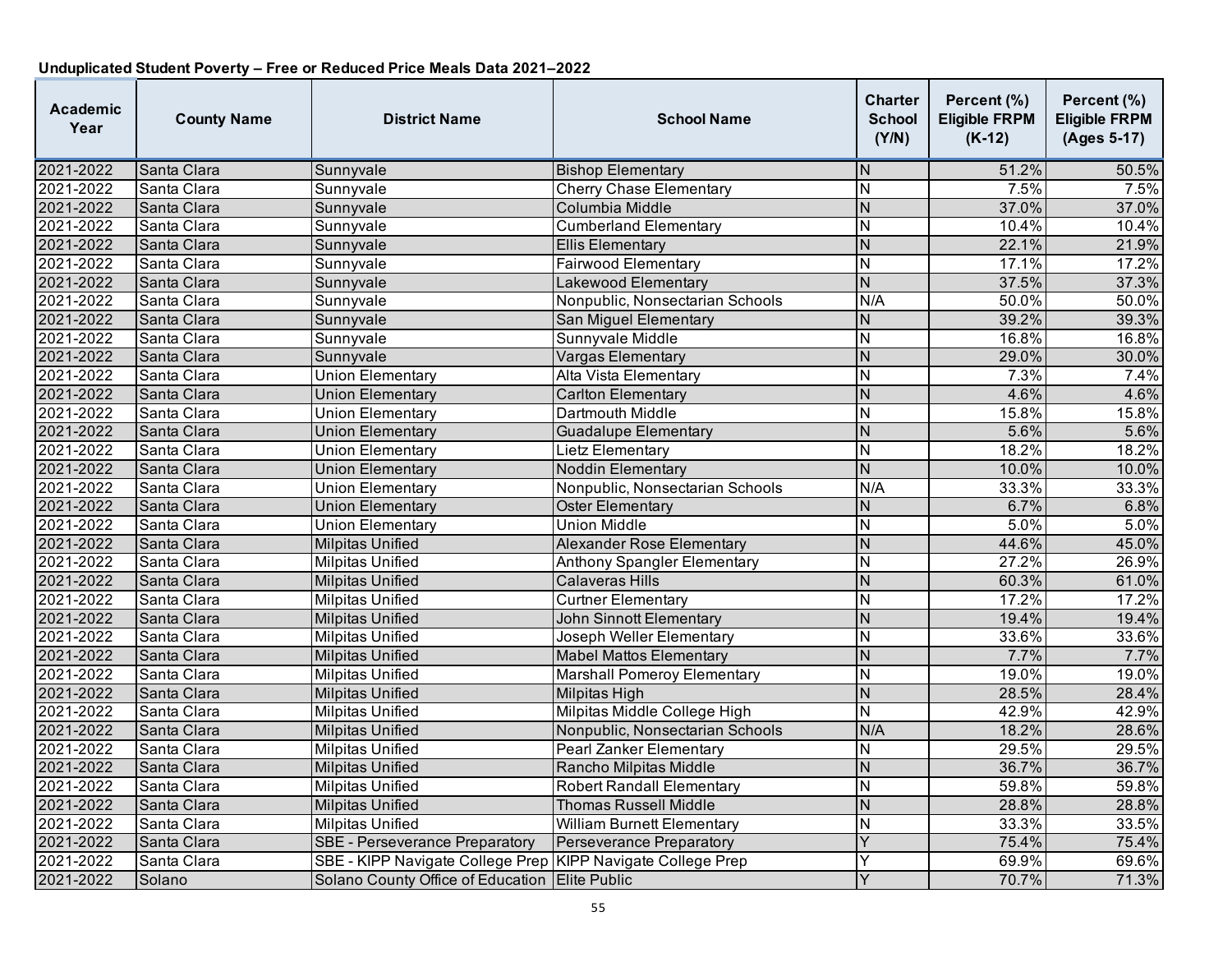| <b>Academic</b><br>Year | <b>County Name</b> | <b>District Name</b>                                              | <b>School Name</b>                                                            | <b>Charter</b><br><b>School</b><br>(Y/N) | Percent (%)<br><b>Eligible FRPM</b><br>$(K-12)$ | Percent (%)<br><b>Eligible FRPM</b><br>(Ages 5-17) |
|-------------------------|--------------------|-------------------------------------------------------------------|-------------------------------------------------------------------------------|------------------------------------------|-------------------------------------------------|----------------------------------------------------|
| 2021-2022               | Solano             | Solano County Office of Education Solano County Community         |                                                                               | IN.                                      | 70.6%                                           | 78.6%                                              |
| 2021-2022               | Solano             |                                                                   | Solano County Office of Education Solano County Juvenile Detention Facility - | $\overline{BN}$                          | 100.0%                                          | 100.0%                                             |
| 2021-2022               | Solano             | Solano County Office of Education Solano County Special Education |                                                                               | N                                        | 23.4%                                           | 28.1%                                              |
| 2021-2022               | Solano             | Benicia Unified                                                   | Benicia High                                                                  | $\overline{N}$                           | 23.4%                                           | 23.5%                                              |
| 2021-2022               | Solano             | Benicia Unified                                                   | <b>Benicia Middle</b>                                                         | N                                        | 28.5%                                           | 28.5%                                              |
| 2021-2022               | Solano             | <b>Benicia Unified</b>                                            | Community Day                                                                 | $\overline{N}$                           | 50.0%                                           | 50.0%                                              |
| 2021-2022               | Solano             | Benicia Unified                                                   | Joe Henderson Elementary                                                      | $\overline{\mathsf{N}}$                  | 22.3%                                           | 22.2%                                              |
| 2021-2022               | Solano             | Benicia Unified                                                   | Liberty High                                                                  | N                                        | 53.7%                                           | 51.7%                                              |
| 2021-2022               | Solano             | Benicia Unified                                                   | <b>Mary Farmar Elementary</b>                                                 | N                                        | 24.2%                                           | 24.2%                                              |
| 2021-2022               | Solano             | Benicia Unified                                                   | <b>Matthew Turner Elementary</b>                                              | N                                        | 13.9%                                           | 13.9%                                              |
| 2021-2022               | Solano             | <b>Benicia Unified</b>                                            | <b>Robert Semple Elementary</b>                                               | $\overline{\mathsf{N}}$                  | 39.0%                                           | 39.7%                                              |
| 2021-2022               | Solano             | Dixon Unified                                                     | Anderson (Linford L.) Elementary                                              | N                                        | 47.7%                                           | 47.7%                                              |
| 2021-2022               | Solano             | Dixon Unified                                                     | Dixon High                                                                    | N                                        | 29.9%                                           | 30.0%                                              |
| 2021-2022               | Solano             | Dixon Unified                                                     | Dixon Montessori Charter                                                      | Ý                                        | 31.5%                                           | 31.9%                                              |
| 2021-2022               | Solano             | Dixon Unified                                                     | Gretchen Higgins Elementary                                                   | N                                        | 47.6%                                           | 47.6%                                              |
| 2021-2022               | Solano             | Dixon Unified                                                     | John Knight Middle                                                            | N                                        | 36.3%                                           | 36.3%                                              |
| 2021-2022               | Solano             | Dixon Unified                                                     | Maine Prairie High (Continuation)                                             | $\overline{N}$                           | 63.0%                                           | 63.0%                                              |
| 2021-2022               | Solano             | <b>Dixon Unified</b>                                              | Nonpublic, Nonsectarian Schools                                               | N/A                                      | 25.0%                                           | 25.0%                                              |
| 2021-2022               | Solano             | Dixon Unified                                                     | <b>Tremont Elementary</b>                                                     | N                                        | 29.6%                                           | 29.7%                                              |
| 2021-2022               | Solano             | Fairfield-Suisun Unified                                          | Angelo Rodriguez High                                                         | $\overline{N}$                           | 18.7%                                           | 18.6%                                              |
| 2021-2022               | Solano             | Fairfield-Suisun Unified                                          | Anna Kyle Elementary                                                          | $\overline{\mathsf{N}}$                  | 64.1%                                           | 64.6%                                              |
| 2021-2022               | Solano             | Fairfield-Suisun Unified                                          | Armijo High                                                                   | $\overline{N}$                           | 42.2%                                           | 42.2%                                              |
| 2021-2022               | Solano             | Fairfield-Suisun Unified                                          | <b>B.</b> Gale Wilson Elementary                                              | $\overline{\mathsf{N}}$                  | 34.1%                                           | 34.0%                                              |
| 2021-2022               | Solano             | Fairfield-Suisun Unified                                          | <b>Cleo Gordon Elementary</b>                                                 | $\overline{N}$                           | 61.2%                                           | 62.2%                                              |
| 2021-2022               | Solano             | Fairfield-Suisun Unified                                          | Cordelia Hills Elementary                                                     | $\overline{\mathsf{N}}$                  | 19.4%                                           | 19.4%                                              |
| 2021-2022               | Solano             | Fairfield-Suisun Unified                                          | <b>Crescent Elementary</b>                                                    | N                                        | 47.7%                                           | 47.8%                                              |
| 2021-2022               | Solano             | Fairfield-Suisun Unified                                          | <b>Crystal Middle</b>                                                         | N                                        | 51.4%                                           | 51.4%                                              |
| 2021-2022               | Solano             | Fairfield-Suisun Unified                                          | Dan O. Root Elementary                                                        | $\overline{N}$                           | 46.2%                                           | 46.2%                                              |
| 2021-2022               | Solano             | Fairfield-Suisun Unified                                          | Dover Academy for International Studies                                       | $\overline{\mathsf{N}}$                  | 63.0%                                           | 62.9%                                              |
| 2021-2022               | Solano             | Fairfield-Suisun Unified                                          | E. Ruth Sheldon Academy of Innovative Lea                                     |                                          | 73.9%                                           | 73.9%                                              |
| 2021-2022               | Solano             | Fairfield-Suisun Unified                                          | Fairfield High                                                                | N                                        | 44.6%                                           | 44.7%                                              |
| 2021-2022               | Solano             | Fairfield-Suisun Unified                                          | <b>Fairview Elementary</b>                                                    | N                                        | 60.3%                                           | 60.6%                                              |
| 2021-2022               | Solano             | Fairfield-Suisun Unified                                          | <b>Grange Middle</b>                                                          | $\overline{\mathsf{N}}$                  | 53.1%                                           | 53.1%                                              |
| 2021-2022               | Solano             | Fairfield-Suisun Unified                                          | <b>Green Valley Middle</b>                                                    | N                                        | 16.6%                                           | 16.6%                                              |
| 2021-2022               | Solano             | Fairfield-Suisun Unified                                          | H. Glenn Richardson                                                           | N                                        | 32.1%                                           | 38.1%                                              |
| 2021-2022               | Solano             | Fairfield-Suisun Unified                                          | K. I. Jones Elementary                                                        | $\overline{N}$                           | 27.9%                                           | 27.9%                                              |
| 2021-2022               | Solano             | Fairfield-Suisun Unified                                          | Laurel Creek Elementary                                                       | N                                        | 42.0%                                           | 42.5%                                              |
| 2021-2022               | Solano             | Fairfield-Suisun Unified                                          | Matt Garcia Career and College Academy                                        | $\mathsf{N}$                             | 57.8%                                           | 57.8%                                              |
| 2021-2022               | Solano             | Fairfield-Suisun Unified                                          | Nelda Mundy Elementary                                                        | $\overline{\mathsf{N}}$                  | 15.9%                                           | 16.1%                                              |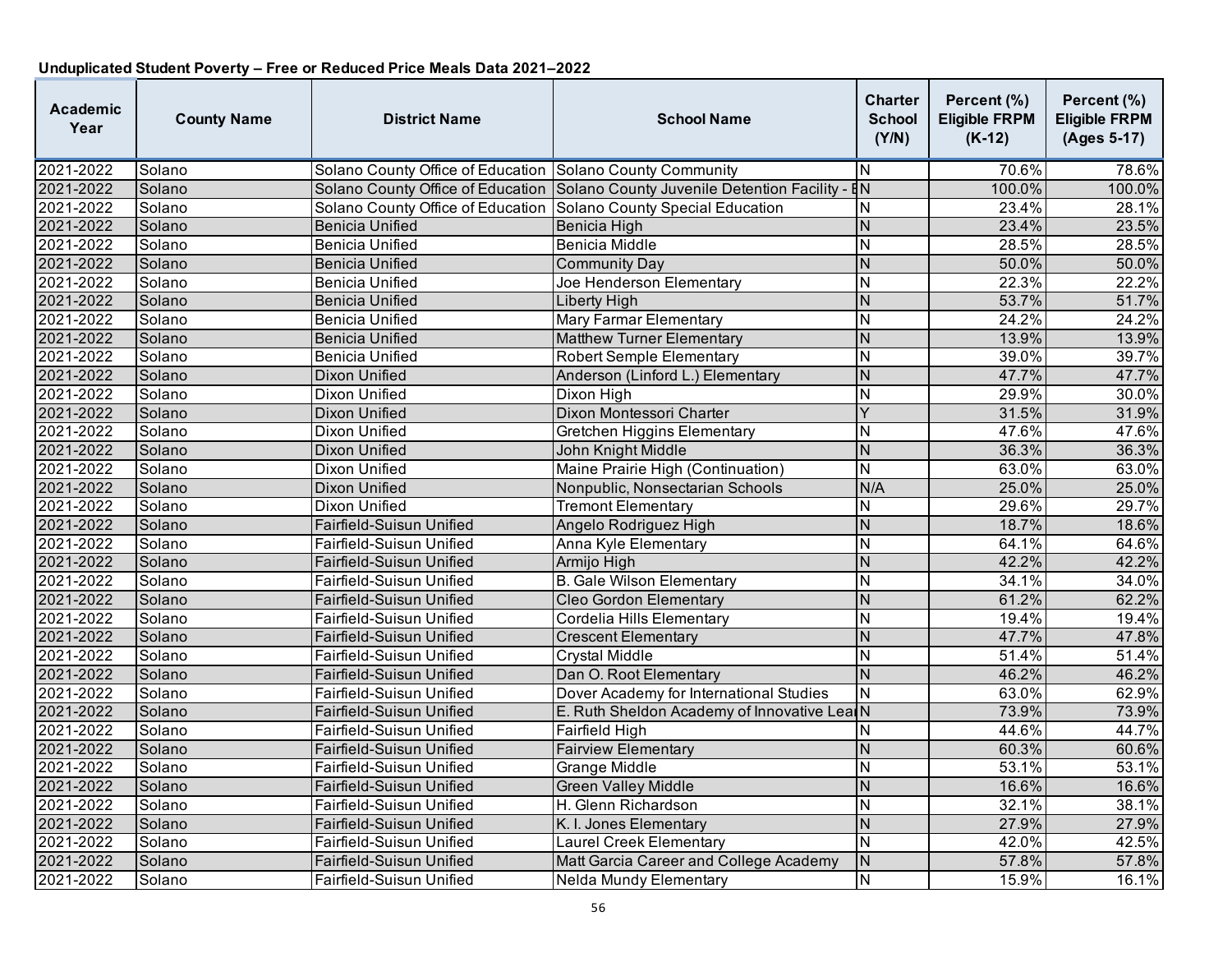| <b>Academic</b><br>Year | <b>County Name</b> | <b>District Name</b>     | <b>School Name</b>                                 | <b>Charter</b><br><b>School</b><br>(Y/N) | Percent (%)<br><b>Eligible FRPM</b><br>$(K-12)$ | Percent (%)<br><b>Eligible FRPM</b><br>(Ages 5-17) |
|-------------------------|--------------------|--------------------------|----------------------------------------------------|------------------------------------------|-------------------------------------------------|----------------------------------------------------|
| 2021-2022               | Solano             | Fairfield-Suisun Unified | Nonpublic, Nonsectarian Schools                    | N/A                                      | 45.0%                                           | 52.9%                                              |
| 2021-2022               | Solano             | Fairfield-Suisun Unified | Oakbrook Academy of the Arts                       | N                                        | 25.9%                                           | 26.1%                                              |
| 2021-2022               | Solano             | Fairfield-Suisun Unified | <b>Public Safety Academy</b>                       | $\overline{N}$                           | 28.7%                                           | 28.6%                                              |
| 2021-2022               | Solano             | Fairfield-Suisun Unified | <b>Rolling Hills Elementary</b>                    | $\overline{\mathsf{N}}$                  | 28.8%                                           | 28.9%                                              |
| 2021-2022               | Solano             | Fairfield-Suisun Unified | Sem Yeto Continuation High                         | N                                        | 58.6%                                           | 58.6%                                              |
| 2021-2022               | Solano             | Fairfield-Suisun Unified | <b>Suisun Elementary</b>                           | N                                        | 48.0%                                           | 47.9%                                              |
| 2021-2022               | Solano             | Fairfield-Suisun Unified | Suisun Valley Elementary                           | N                                        | 22.8%                                           | 22.8%                                              |
| 2021-2022               | Solano             | Fairfield-Suisun Unified | Tolenas Academy of Music and Media                 | N                                        | 54.6%                                           | 54.9%                                              |
| 2021-2022               | Solano             | Fairfield-Suisun Unified | Virtual Academy of Fairfield-Suisun                | $\overline{N}$                           | 46.7%                                           | 46.8%                                              |
| 2021-2022               | Solano             | Fairfield-Suisun Unified | Weir Preparatory Academy                           | N                                        | 64.8%                                           | 64.8%                                              |
| 2021-2022               | Solano             | <b>Travis Unified</b>    | Cambridge Elementary                               | N                                        | 43.0%                                           | 42.8%                                              |
| 2021-2022               | Solano             | <b>Travis Unified</b>    | <b>Center Elementary</b>                           | N                                        | 45.9%                                           | 46.8%                                              |
| 2021-2022               | Solano             | <b>Travis Unified</b>    | <b>Foxboro Elementary</b>                          | $\overline{N}$                           | 44.4%                                           | 44.4%                                              |
| 2021-2022               | Solano             | <b>Travis Unified</b>    | Golden West Middle                                 | Ñ                                        | 42.2%                                           | 42.2%                                              |
| 2021-2022               | Solano             | Travis Unified           | Nonpublic, Nonsectarian Schools                    | N/A                                      | 8.3%                                            | 12.5%                                              |
| 2021-2022               | Solano             | Travis Unified           | Scandia Elementary                                 | N                                        | 53.0%                                           | 53.0%                                              |
| 2021-2022               | Solano             | <b>Travis Unified</b>    | <b>Travis Education Center</b>                     | $\overline{N}$                           | 45.2%                                           | 49.2%                                              |
| 2021-2022               | Solano             | <b>Travis Unified</b>    | <b>Travis Elementary</b>                           | N                                        | 39.8%                                           | 38.0%                                              |
| 2021-2022               | Solano             | Travis Unified           | <b>Travis Independent Study</b>                    | N                                        | 50.0%                                           | 50.6%                                              |
| 2021-2022               | Solano             | Travis Unified           | Vanden High                                        | N                                        | 38.0%                                           | 37.9%                                              |
| 2021-2022               | Solano             | Vacaville Unified        | <b>Alamo Elementary</b>                            | N                                        | 41.2%                                           | 41.2%                                              |
| 2021-2022               | Solano             | Vacaville Unified        | <b>Browns Valley Elementary</b>                    | $\overline{N}$                           | 29.4%                                           | 29.4%                                              |
| 2021-2022               | Solano             | Vacaville Unified        | Buckingham Collegiate Charter Academy              | Y                                        | 25.2%                                           | 25.3%                                              |
| 2021-2022               | Solano             | Vacaville Unified        | <b>Cooper Elementary</b>                           | N                                        | 42.7%                                           | 42.7%                                              |
| 2021-2022               | Solano             | Vacaville Unified        | <b>Edwin Markham Elementary</b>                    | $\overline{\mathsf{N}}$                  | 58.9%                                           | 59.1%                                              |
| 2021-2022               | Solano             | Vacaville Unified        | Ernest Kimme Charter Academy for Independ          | Υ                                        | 50.4%                                           | 48.5%                                              |
| 2021-2022               | Solano             | Vacaville Unified        | <b>Eugene Padan Elementary</b>                     | Ν                                        | 54.9%                                           | 55.0%                                              |
| 2021-2022               | Solano             | Vacaville Unified        | <b>Fairmont Charter Elementary</b>                 | Y                                        | 61.4%                                           | 62.3%                                              |
| 2021-2022               | Solano             | Vacaville Unified        | <b>Hemlock Elementary</b>                          | N                                        | 42.3%                                           | 42.3%                                              |
| 2021-2022               | Solano             | Vacaville Unified        | Jean Callison Elementary                           | N                                        | 46.3%                                           | 46.3%                                              |
| 2021-2022               | Solano             | Vacaville Unified        | Kairos Public School Vacaville Academy             | Y                                        | 11.5%                                           | 11.5%                                              |
| 2021-2022               | Solano             | Vacaville Unified        | Nonpublic, Nonsectarian Schools                    | N/A                                      | 42.4%                                           | 46.2%                                              |
| 2021-2022               | Solano             | Vacaville Unified        | <b>Orchard Elementary</b>                          | N                                        | 24.0%                                           | 24.0%                                              |
| 2021-2022               | Solano             | Vacaville Unified        | Sierra Vista K-8                                   | N                                        | 35.4%                                           | 35.4%                                              |
| 2021-2022               | Solano             | Vacaville Unified        | Vaca Pena Middle                                   | $\overline{N}$                           | 47.6%                                           | 47.6%                                              |
| 2021-2022               | Solano             | Vacaville Unified        | Vacaville High                                     | $\overline{\mathsf{N}}$                  | 30.8%                                           | 30.9%                                              |
| 2021-2022               | Solano             | Vacaville Unified        | <b>Vacaville Unified School District Community</b> | N                                        | 28.6%                                           | 33.3%                                              |
| 2021-2022               | Solano             | Vacaville Unified        | Will C. Wood High                                  | N                                        | 38.4%                                           | 38.4%                                              |
| 2021-2022               | Solano             | Vacaville Unified        | Willis Jepson Middle                               | N                                        | 38.5%                                           | 38.5%                                              |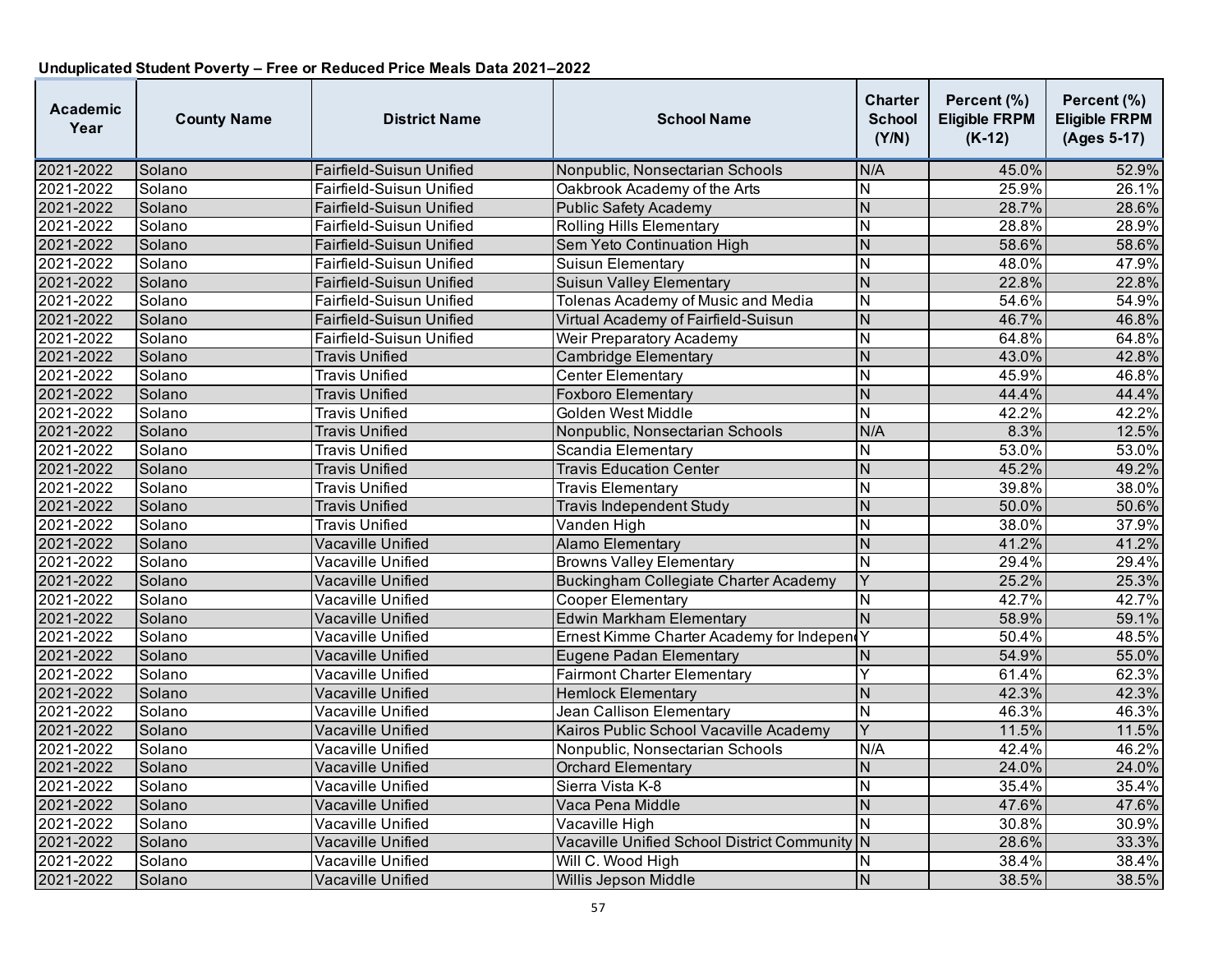| <b>Academic</b><br>Year | <b>County Name</b> | <b>District Name</b>                                              | <b>School Name</b>                                                            | <b>Charter</b><br><b>School</b><br>(Y/N) | Percent (%)<br><b>Eligible FRPM</b><br>$(K-12)$ | Percent (%)<br><b>Eligible FRPM</b><br>(Ages 5-17) |
|-------------------------|--------------------|-------------------------------------------------------------------|-------------------------------------------------------------------------------|------------------------------------------|-------------------------------------------------|----------------------------------------------------|
| 2021-2022               | Solano             | Vallejo City Unified                                              | Annie Pennycook Elementary                                                    | N                                        | 62.5%                                           | 63.0%                                              |
| 2021-2022               | Solano             | Vallejo City Unified                                              | Caliber: ChangeMakers Academy                                                 | $\overline{Y}$                           | 66.1%                                           | 66.0%                                              |
| 2021-2022               | Solano             | Vallejo City Unified                                              | Cave Language Academy                                                         | Ν                                        | 62.1%                                           | 62.3%                                              |
| 2021-2022               | Solano             | Vallejo City Unified                                              | Dan Mini Elementary                                                           | $\overline{N}$                           | 61.9%                                           | 61.7%                                              |
| 2021-2022               | Solano             | Vallejo City Unified                                              | <b>Federal Terrace Elementary</b>                                             | N                                        | 73.7%                                           | 73.7%                                              |
| 2021-2022               | Solano             | Vallejo City Unified                                              | <b>Glen Cove Elementary</b>                                                   | N                                        | 59.6%                                           | 60.0%                                              |
| 2021-2022               | Solano             | Vallejo City Unified                                              | <b>Grace Patterson Elementary</b>                                             | $\overline{\mathsf{N}}$                  | 86.9%                                           | 87.1%                                              |
| 2021-2022               | Solano             | Vallejo City Unified                                              | Griffin Academy High                                                          | Y                                        | 58.7%                                           | 58.7%                                              |
| 2021-2022               | Solano             | Vallejo City Unified                                              | <b>Highland Elementary</b>                                                    | N                                        | 77.6%                                           | 77.8%                                              |
| 2021-2022               | Solano             | Vallejo City Unified                                              | <b>Hogan Middle</b>                                                           | N                                        | 73.8%                                           | 73.8%                                              |
| 2021-2022               | Solano             | Vallejo City Unified                                              | Jesse M. Bethel High                                                          | $\overline{\mathsf{N}}$                  | 72.7%                                           | 72.8%                                              |
| 2021-2022               | Solano             | Vallejo City Unified                                              | John Finney High (Continuation)                                               | N                                        | 60.8%                                           | 63.9%                                              |
| 2021-2022               | Solano             | Vallejo City Unified                                              | <b>Johnston Cooper Elementary</b>                                             | $\overline{\mathsf{N}}$                  | 67.9%                                           | 68.5%                                              |
| 2021-2022               | Solano             | Vallejo City Unified                                              | Joseph H. Wardlaw Elementary                                                  | N                                        | 51.6%                                           | 51.6%                                              |
| 2021-2022               | Solano             | Vallejo City Unified                                              | Lincoln Elementary                                                            | N                                        | 91.4%                                           | 91.4%                                              |
| 2021-2022               | Solano             | Vallejo City Unified                                              | Loma Vista Environmental Science Academ                                       |                                          | 65.0%                                           | 65.2%                                              |
| 2021-2022               | Solano             | Vallejo City Unified                                              | Mare Island Health and Fitness Academy                                        | N                                        | 84.3%                                           | 84.7%                                              |
| 2021-2022               | Solano             | Vallejo City Unified                                              | Mare Island Technology Academy                                                | Y                                        | 61.6%                                           | 61.6%                                              |
| 2021-2022               | Solano             | Vallejo City Unified                                              | <b>MIT Academy</b>                                                            | Y                                        | 52.7%                                           | 52.2%                                              |
| 2021-2022               | Solano             | Vallejo City Unified                                              | <b>MIT Griffin Academy Middle</b>                                             | Y                                        | 57.1%                                           | 57.1%                                              |
| 2021-2022               | Solano             | Vallejo City Unified                                              | Nonpublic, Nonsectarian Schools                                               | N/A                                      | 48.5%                                           | 50.0%                                              |
| 2021-2022               | Solano             | Vallejo City Unified                                              | Solano Widenmann Leadership Academy                                           | ${\sf N}$                                | 73.3%                                           | 73.3%                                              |
| 2021-2022               | Solano             | Vallejo City Unified                                              | Steffan Manor Elementary                                                      | N                                        | 79.3%                                           | 79.8%                                              |
| 2021-2022               | Solano             | Vallejo City Unified                                              | Vallejo Adult Transition                                                      | $\overline{N}$                           | 22.0%                                           | 0.0%                                               |
| 2021-2022               | Solano             | Vallejo City Unified                                              | Vallejo Charter                                                               | Ÿ                                        | 59.1%                                           | 59.1%                                              |
| 2021-2022               | Solano             | Vallejo City Unified                                              | Vallejo High                                                                  | N                                        | 71.8%                                           | 71.9%                                              |
| 2021-2022               | Sonoma             | Sonoma County Office of Education Nonpublic, Nonsectarian Schools |                                                                               | N/A                                      | 100.0%                                          | 100.0%                                             |
| 2021-2022               | Sonoma             |                                                                   | Sonoma County Office of Education Sonoma County Alternative Education Progr N |                                          | 71.8%                                           | 71.4%                                              |
| 2021-2022               | Sonoma             | Sonoma County Office of Education Sonoma County Court             |                                                                               | N                                        | 100.0%                                          | 100.0%                                             |
| 2021-2022               | Sonoma             |                                                                   | Sonoma County Office of Education Sonoma County Special Education             | N                                        | 38.1%                                           | 41.6%                                              |
| 2021-2022               | Sonoma             | Alexander Valley Union Elementar Alexander Valley Elementary      |                                                                               | N                                        | 31.9%                                           | 32.7%                                              |
| 2021-2022               | Sonoma             | West Sonoma County Union High   District Office                   |                                                                               | N/A                                      | 0.0%                                            | 0.0%                                               |
| 2021-2022               | Sonoma             | West Sonoma County Union High Laguna High                         |                                                                               | Ñ                                        | 50.0%                                           | 50.7%                                              |
| 2021-2022               | Sonoma             | West Sonoma County Union High Nonpublic, Nonsectarian Schools     |                                                                               | N/A                                      | 37.5%                                           | 38.5%                                              |
| 2021-2022               | Sonoma             | West Sonoma County Union High   West County High                  |                                                                               | N                                        | 38.9%                                           | 38.8%                                              |
| 2021-2022               | Sonoma             | West Sonoma County Union High   West Sonoma County Consortium     |                                                                               | $\overline{\mathsf{N}}$                  | 40.6%                                           | 40.6%                                              |
| 2021-2022               | Sonoma             | <b>Bellevue Union</b>                                             | <b>Bellevue Elementary</b>                                                    | N                                        | 79.8%                                           | 80.4%                                              |
| 2021-2022               | Sonoma             | <b>Bellevue Union</b>                                             | Kawana Springs Elementary                                                     | N                                        | 67.1%                                           | 67.1%                                              |
| 2021-2022               | Sonoma             | <b>Bellevue Union</b>                                             | <b>Meadow View Elementary</b>                                                 | N                                        | 80.2%                                           | 80.2%                                              |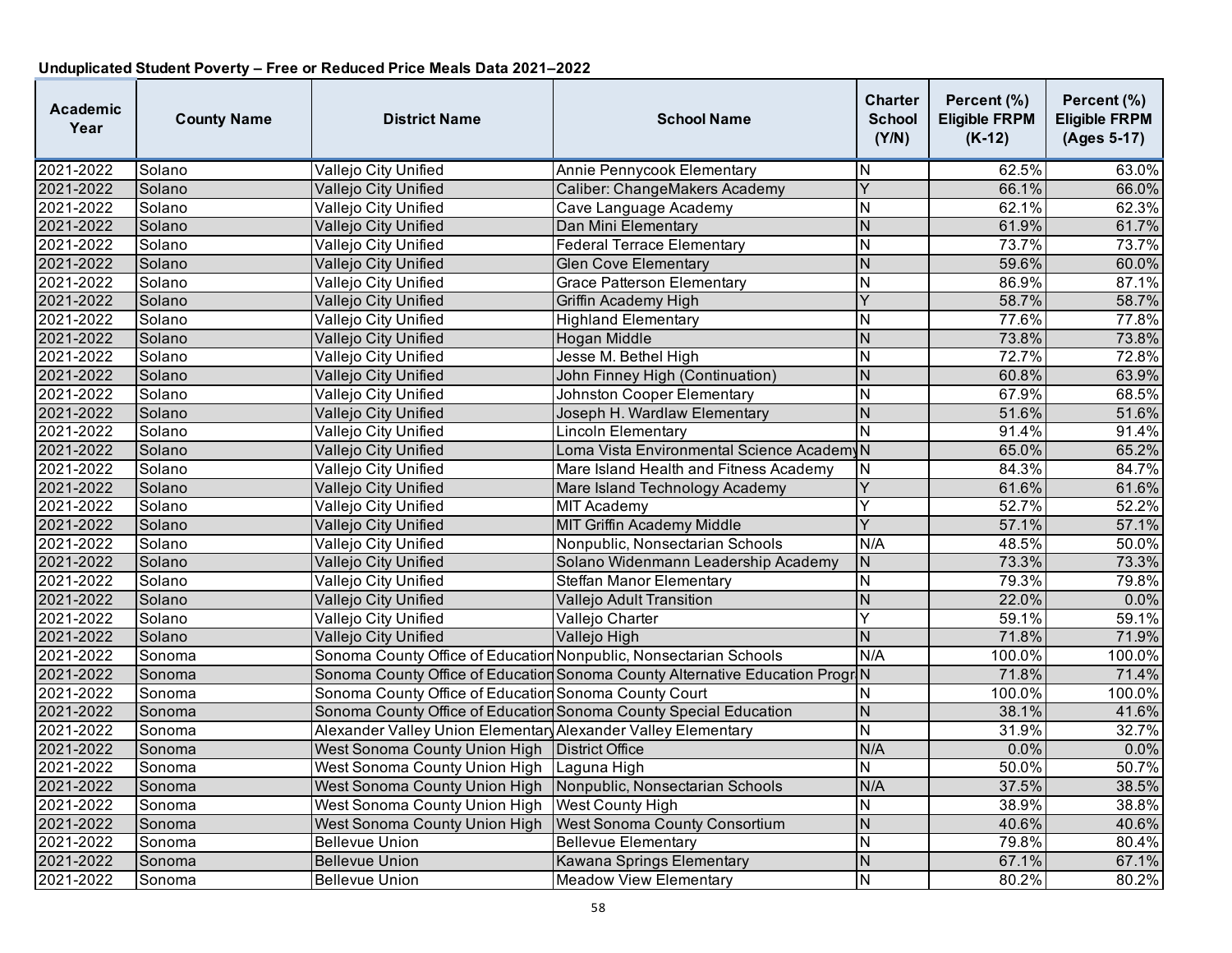| <b>Academic</b><br>Year | <b>County Name</b> | <b>District Name</b>                   | <b>School Name</b>                         | <b>Charter</b><br><b>School</b><br>(Y/N) | Percent (%)<br><b>Eligible FRPM</b><br>$(K-12)$ | Percent (%)<br><b>Eligible FRPM</b><br>(Ages 5-17) |
|-------------------------|--------------------|----------------------------------------|--------------------------------------------|------------------------------------------|-------------------------------------------------|----------------------------------------------------|
| 2021-2022               | Sonoma             | <b>Bellevue Union</b>                  | Nonpublic, Nonsectarian Schools            | N/A                                      | $0.0\%$                                         | 0.0%                                               |
| 2021-2022               | Sonoma             | <b>Bellevue Union</b>                  | <b>Taylor Mountain Elementary</b>          | $\overline{\mathsf{N}}$                  | 77.7%                                           | 78.2%                                              |
| 2021-2022               | Sonoma             | <b>Bennett Valley Union Elementary</b> | Nonpublic, Nonsectarian Schools            | N/A                                      | 100.0%                                          | 100.0%                                             |
| 2021-2022               | Sonoma             | <b>Bennett Valley Union Elementary</b> | <b>Strawberry Elementary</b>               | N                                        | 24.5%                                           | 24.5%                                              |
| 2021-2022               | Sonoma             | <b>Bennett Valley Union Elementary</b> | <b>Yulupa Elementary</b>                   | $\mathsf{N}$                             | 19.7%                                           | 20.0%                                              |
| 2021-2022               | Sonoma             | <b>Cinnabar Elementary</b>             | Cinnabar Charter                           | Y                                        | 71.8%                                           | 70.8%                                              |
| 2021-2022               | Sonoma             | <b>Cinnabar Elementary</b>             | Cinnabar Elementary                        | N                                        | 75.0%                                           | 75.0%                                              |
| 2021-2022               | Sonoma             | <b>Cloverdale Unified</b>              | Cloverdale High                            | N                                        | 50.5%                                           | 50.7%                                              |
| 2021-2022               | Sonoma             | Cloverdale Unified                     | Jefferson Elementary                       | $\overline{N}$                           | 60.7%                                           | 60.6%                                              |
| 2021-2022               | Sonoma             | Cloverdale Unified                     | Johanna Echols-Hansen High (Continuation N |                                          | 61.5%                                           | 66.7%                                              |
| 2021-2022               | Sonoma             | Cloverdale Unified                     | Nonpublic, Nonsectarian Schools            | N/A                                      | 20.0%                                           | 25.0%                                              |
| 2021-2022               | Sonoma             | Cloverdale Unified                     | Washington                                 | N                                        | 52.3%                                           | 52.3%                                              |
| 2021-2022               | Sonoma             | Dunham Elementary                      | Dunham Charter                             | $\overline{\mathsf{Y}}$                  | 28.1%                                           | 28.4%                                              |
| 2021-2022               | Sonoma             | Dunham Elementary                      | Dunham Elementary                          | N                                        | 10.0%                                           | 10.0%                                              |
| 2021-2022               | Sonoma             | Forestville Union Elementary           | Forestville Academy                        | Y                                        | 36.1%                                           | 36.1%                                              |
| 2021-2022               | Sonoma             | <b>Forestville Union Elementary</b>    | <b>Forestville Elementary</b>              | N                                        | 34.0%                                           | 35.7%                                              |
| 2021-2022               | Sonoma             | Fort Ross Elementary                   | Fort Ross Elementary                       | N                                        | 58.3%                                           | 58.3%                                              |
| 2021-2022               | Sonoma             | Geyserville Unified                    | Buena Vista High                           | $\overline{\mathsf{N}}$                  | 66.7%                                           | 57.1%                                              |
| 2021-2022               | Sonoma             | Geyserville Unified                    | Geyserville Elementary                     | N                                        | 64.6%                                           | 66.3%                                              |
| 2021-2022               | Sonoma             | Geyserville Unified                    | Geyserville New Tech Academy               | N                                        | 54.6%                                           | 54.2%                                              |
| 2021-2022               | Sonoma             | <b>Gravenstein Union Elementary</b>    | Gravenstein Elementary                     | Ÿ                                        | 24.9%                                           | 25.6%                                              |
| 2021-2022               | Sonoma             | <b>Gravenstein Union Elementary</b>    | Gravenstein First                          | N                                        | 28.6%                                           | 28.6%                                              |
| 2021-2022               | Sonoma             | <b>Gravenstein Union Elementary</b>    | <b>Hillcrest Middle</b>                    | Y                                        | 27.3%                                           | 27.3%                                              |
| 2021-2022               | Sonoma             | Guerneville Elementary                 | California Pacific Charter - Sonoma        | Y                                        | 57.2%                                           | 57.5%                                              |
| 2021-2022               | Sonoma             | <b>Guerneville Elementary</b>          | Guerneville Elementary (Charter)           | Y                                        | 68.7%                                           | 68.7%                                              |
| 2021-2022               | Sonoma             | <b>Guerneville Elementary</b>          | <b>Guerneville Primary</b>                 | N                                        | 68.2%                                           | 65.0%                                              |
| 2021-2022               | Sonoma             | <b>Guerneville Elementary</b>          | Nonpublic, Nonsectarian Schools            | N/A                                      | 100.0%                                          | 100.0%                                             |
| 2021-2022               | Sonoma             | <b>Harmony Union Elementary</b>        | <b>Harmony Elementary</b>                  | N                                        | 18.6%                                           | 20.5%                                              |
| 2021-2022               | Sonoma             | <b>Harmony Union Elementary</b>        | Pathways Charter                           | Y                                        | 44.0%                                           | 43.7%                                              |
| 2021-2022               | Sonoma             | <b>Harmony Union Elementary</b>        | Salmon Creek School - A Charter            | Y                                        | 30.9%                                           | 30.9%                                              |
| 2021-2022               | Sonoma             | <b>Horicon Elementary</b>              | <b>Horicon Elementary</b>                  | $\overline{N}$                           | 86.2%                                           | 85.7%                                              |
| 2021-2022               | Sonoma             | Kenwood                                | <b>District Office</b>                     | N/A                                      | 100.0%                                          | 100.0%                                             |
| 2021-2022               | Sonoma             | Kenwood                                | <b>Kenwood Elementary</b>                  | N                                        | 20.9%                                           | 20.9%                                              |
| 2021-2022               | Sonoma             | Liberty Elementary                     | California Virtual Academy @ Sonoma        | Ÿ                                        | 59.8%                                           | 59.1%                                              |
| 2021-2022               | Sonoma             | Liberty Elementary                     | <b>Heartwood Charter</b>                   | Ÿ                                        | 34.9%                                           | 34.7%                                              |
| 2021-2022               | Sonoma             | Liberty Elementary                     | <b>Liberty Elementary</b>                  | Y                                        | 15.6%                                           | 15.6%                                              |
| 2021-2022               | Sonoma             | Liberty Elementary                     | Liberty Independent Study                  | Y                                        | 0.0%                                            | 0.0%                                               |
| 2021-2022               | Sonoma             | <b>Liberty Elementary</b>              | <b>Liberty Primary</b>                     | N                                        | 22.9%                                           | 20.5%                                              |
| 2021-2022               | Sonoma             | <b>Mark West Union Elementary</b>      | John B. Riebli Elementary                  | Y                                        | 32.6%                                           | 32.7%                                              |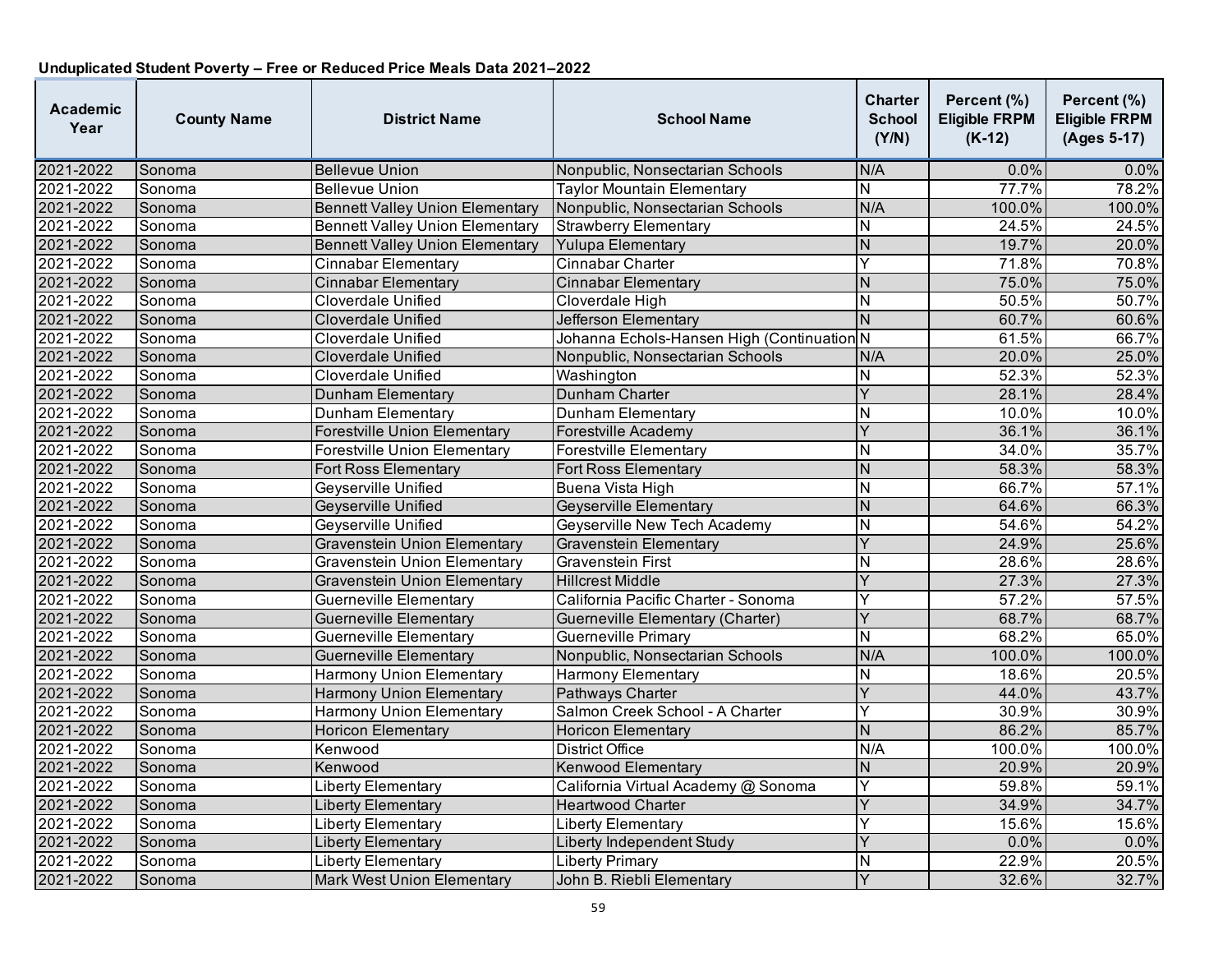| <b>Academic</b><br>Year | <b>County Name</b> | <b>District Name</b>              | <b>School Name</b>                           | <b>Charter</b><br><b>School</b><br>(Y/N) | Percent (%)<br><b>Eligible FRPM</b><br>$(K-12)$ | Percent (%)<br><b>Eligible FRPM</b><br>(Ages 5-17) |
|-------------------------|--------------------|-----------------------------------|----------------------------------------------|------------------------------------------|-------------------------------------------------|----------------------------------------------------|
| 2021-2022               | Sonoma             | <b>Mark West Union Elementary</b> | <b>Mark West Charter</b>                     | Y                                        | 41.7%                                           | 42.0%                                              |
| 2021-2022               | Sonoma             | <b>Mark West Union Elementary</b> | <b>Mark West Elementary</b>                  | $\mathsf{N}$                             | 48.3%                                           | 48.7%                                              |
| 2021-2022               | Sonoma             | <b>Mark West Union Elementary</b> | Nonpublic, Nonsectarian Schools              | N/A                                      | 0.0%                                            | 0.0%                                               |
| 2021-2022               | Sonoma             | <b>Mark West Union Elementary</b> | San Miguel Elementary                        | Y                                        | 39.8%                                           | 39.3%                                              |
| 2021-2022               | Sonoma             | Monte Rio Union Elementary        | Monte Rio Elementary                         | N                                        | 75.8%                                           | 75.4%                                              |
| 2021-2022               | Sonoma             | Monte Rio Union Elementary        | Nonpublic, Nonsectarian Schools              | N/A                                      | 0.0%                                            | 0.0%                                               |
| 2021-2022               | Sonoma             | Montgomery Elementary             | Montgomery Elementary                        | N                                        | 52.6%                                           | 55.6%                                              |
| 2021-2022               | Sonoma             | <b>Oak Grove Union Elementary</b> | Nonpublic, Nonsectarian Schools              | N/A                                      | 66.7%                                           | 66.7%                                              |
| 2021-2022               | Sonoma             | Oak Grove Union Elementary        | <b>Oak Grove Elementary</b>                  | N                                        | 28.2%                                           | 27.4%                                              |
| 2021-2022               | Sonoma             | Oak Grove Union Elementary        | Oak Grove Elementary/Willowside Middle       | Y                                        | 31.2%                                           | 31.2%                                              |
| 2021-2022               | Sonoma             | Oak Grove Union Elementary        | Pivot Charter School - North Bay             | Υ                                        | 44.8%                                           | 45.9%                                              |
| 2021-2022               | Sonoma             | Old Adobe Union                   | La Tercera Elementary                        | N                                        | 36.4%                                           | 37.3%                                              |
| 2021-2022               | Sonoma             | Old Adobe Union                   | Loma Vista Immersion Academy                 | Y                                        | 36.8%                                           | 36.0%                                              |
| 2021-2022               | Sonoma             | Old Adobe Union                   | Miwok Valley Elementary Charter              | Y                                        | 62.5%                                           | 62.7%                                              |
| 2021-2022               | Sonoma             | Old Adobe Union                   | Nonpublic, Nonsectarian Schools              | N/A                                      | 0.0%                                            | 0.0%                                               |
| 2021-2022               | Sonoma             | Old Adobe Union                   | Old Adobe Elementary Charter                 | Y                                        | 18.3%                                           | 18.4%                                              |
| 2021-2022               | Sonoma             | Old Adobe Union                   | River Montessori Elementary Charter          | Ÿ                                        | 21.9%                                           | 22.4%                                              |
| 2021-2022               | Sonoma             | Old Adobe Union                   | Sonoma Mountain Elementary                   | Y                                        | 11.5%                                           | 11.9%                                              |
| 2021-2022               | Sonoma             | Petaluma City Elementary          | <b>Grant Elementary</b>                      | N                                        | 19.0%                                           | 19.0%                                              |
| 2021-2022               | Sonoma             | Petaluma City Elementary          | Live Oak Charter                             | Y                                        | 20.7%                                           | 21.2%                                              |
| 2021-2022               | Sonoma             | Petaluma City Elementary          | <b>McDowell Elementary</b>                   | N                                        | 77.7%                                           | 78.2%                                              |
| 2021-2022               | Sonoma             | Petaluma City Elementary          | <b>McKinley Elementary</b>                   | N                                        | 37.7%                                           | 37.7%                                              |
| 2021-2022               | Sonoma             | Petaluma City Elementary          | <b>McNear Elementary</b>                     | N                                        | 22.6%                                           | 23.7%                                              |
| 2021-2022               | Sonoma             | Petaluma City Elementary          | Nonpublic, Nonsectarian Schools              | N/A                                      | 0.0%                                            | 0.0%                                               |
| 2021-2022               | Sonoma             | Petaluma City Elementary          | <b>Penngrove Elementary</b>                  | Y                                        | 32.2%                                           | 32.5%                                              |
| 2021-2022               | Sonoma             | Petaluma City Elementary          | South County Consortium                      | N                                        | 39.3%                                           | 44.9%                                              |
| 2021-2022               | Sonoma             | Petaluma City Elementary          | <b>Valley Vista Elementary</b>               | N                                        | 54.9%                                           | 54.4%                                              |
| 2021-2022               | Sonoma             | Petaluma Joint Union High         | Carpe Diem High (Continuation)               | $\overline{N}$                           | 63.3%                                           | 60.7%                                              |
| 2021-2022               | Sonoma             | Petaluma Joint Union High         | Casa Grande High                             | N                                        | 41.4%                                           | 41.7%                                              |
| 2021-2022               | Sonoma             | Petaluma Joint Union High         | Kenilworth Junior High                       | N                                        | 47.1%                                           | 47.1%                                              |
| 2021-2022               | Sonoma             | Petaluma Joint Union High         | Mary Collins Charter School at Cherry Valley | ΙY                                       | 27.7%                                           | 27.7%                                              |
| 2021-2022               | Sonoma             | Petaluma Joint Union High         | Nonpublic, Nonsectarian Schools              | N/A                                      | 12.1%                                           | 20.0%                                              |
| 2021-2022               | Sonoma             | Petaluma Joint Union High         | Petaluma Accelerated Charter                 |                                          | 20.0%                                           | 20.0%                                              |
| 2021-2022               | Sonoma             | Petaluma Joint Union High         | Petaluma High                                | N                                        | 37.4%                                           | 37.1%                                              |
| 2021-2022               | Sonoma             | Petaluma Joint Union High         | Petaluma Junior High                         | $\overline{\mathsf{N}}$                  | 45.9%                                           | 45.9%                                              |
| 2021-2022               | Sonoma             | Petaluma Joint Union High         | San Antonio High (Continuation)              | $\overline{\mathsf{N}}$                  | 66.7%                                           | 65.0%                                              |
| 2021-2022               | Sonoma             | Petaluma Joint Union High         | Sonoma Mountain High (Continuation)          | N                                        | 66.7%                                           | 72.2%                                              |
| 2021-2022               | Sonoma             | Petaluma Joint Union High         | Valley Oaks High (Alternative)               | N                                        | 36.2%                                           | 34.5%                                              |
| 2021-2022               | Sonoma             | Piner-Olivet Union Elementary     | Jack London Elementary                       | N                                        | 54.2%                                           | 54.2%                                              |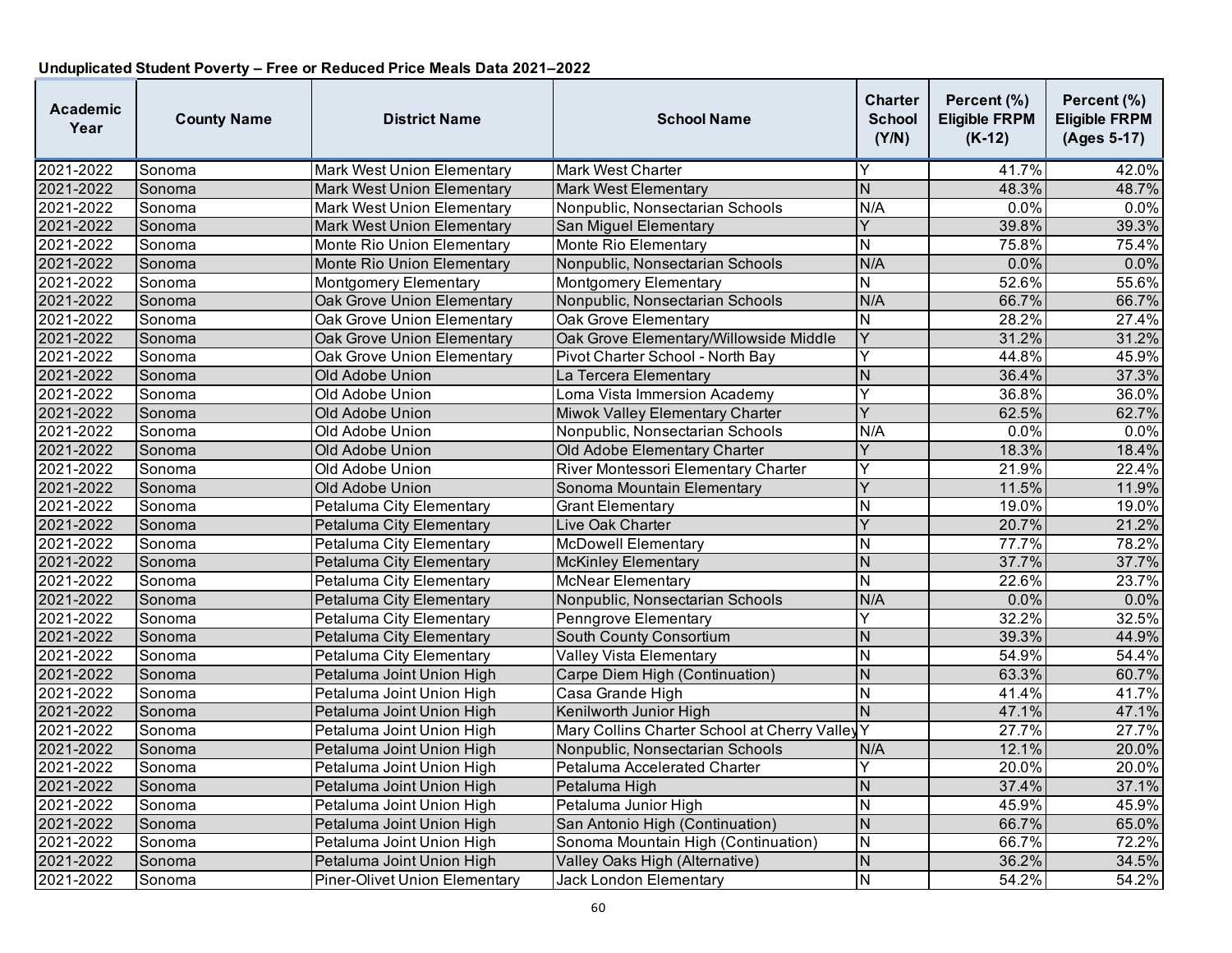| <b>Academic</b><br>Year | <b>County Name</b> | <b>District Name</b>                  | <b>School Name</b>                        | <b>Charter</b><br><b>School</b><br>(Y/N) | Percent (%)<br><b>Eligible FRPM</b><br>$(K-12)$ | Percent (%)<br><b>Eligible FRPM</b><br>(Ages 5-17) |
|-------------------------|--------------------|---------------------------------------|-------------------------------------------|------------------------------------------|-------------------------------------------------|----------------------------------------------------|
| 2021-2022               | Sonoma             | <b>Piner-Olivet Union Elementary</b>  | Morrice Schaefer Charter                  | Y                                        | 44.5%                                           | 44.5%                                              |
| 2021-2022               | Sonoma             | Piner-Olivet Union Elementary         | Nonpublic, Nonsectarian Schools           | N/A                                      | 0.0%                                            | 0.0%                                               |
| 2021-2022               | Sonoma             | Piner-Olivet Union Elementary         | Northwest Prep Charter                    | Ý                                        | 35.0%                                           | 34.5%                                              |
| 2021-2022               | Sonoma             | <b>Piner-Olivet Union Elementary</b>  | <b>Olivet Elementary Charter</b>          | Ý                                        | 50.8%                                           | 50.9%                                              |
| 2021-2022               | Sonoma             | <b>Piner-Olivet Union Elementary</b>  | Piner-Olivet Charter                      | Y                                        | 41.4%                                           | 41.4%                                              |
| 2021-2022               | Sonoma             | Kashia Elementary                     | Kashia Elementary                         | N                                        | 88.9%                                           | 88.9%                                              |
| 2021-2022               | Sonoma             | <b>Rincon Valley Union Elementary</b> | <b>Austin Creek Elementary</b>            | $\overline{N}$                           | 10.6%                                           | 10.6%                                              |
| 2021-2022               | Sonoma             | <b>Rincon Valley Union Elementary</b> | <b>Binkley Elementary Charter</b>         | Y                                        | 44.0%                                           | 43.8%                                              |
| 2021-2022               | Sonoma             | <b>Rincon Valley Union Elementary</b> | <b>Madrone Elementary</b>                 | N                                        | 43.6%                                           | 43.6%                                              |
| 2021-2022               | Sonoma             | <b>Rincon Valley Union Elementary</b> | Manzanita Elementary Charter              | Y                                        | 48.0%                                           | 49.0%                                              |
| 2021-2022               | Sonoma             | Rincon Valley Union Elementary        | Nonpublic, Nonsectarian Schools           | N/A                                      | 42.9%                                           | 42.9%                                              |
| 2021-2022               | Sonoma             | <b>Rincon Valley Union Elementary</b> | <b>Rincon Valley Partnership</b>          | N                                        | 46.9%                                           | 47.3%                                              |
| 2021-2022               | Sonoma             | <b>Rincon Valley Union Elementary</b> | Sequoia Elementary                        | $\overline{N}$                           | 18.7%                                           | 19.2%                                              |
| 2021-2022               | Sonoma             | <b>Rincon Valley Union Elementary</b> | <b>Spring Lake Charter</b>                | Ý                                        | 34.8%                                           | 35.1%                                              |
| 2021-2022               | Sonoma             | <b>Rincon Valley Union Elementary</b> | <b>Village Elementary Charter</b>         | $\overline{\mathsf{Y}}$                  | 47.3%                                           | 47.3%                                              |
| 2021-2022               | Sonoma             | <b>Rincon Valley Union Elementary</b> | <b>Whited Elementary Charter</b>          | Y                                        | 48.1%                                           | 48.1%                                              |
| 2021-2022               | Sonoma             | Roseland                              | Nonpublic, Nonsectarian Schools           | N/A                                      | 66.7%                                           | 66.7%                                              |
| 2021-2022               | Sonoma             | Roseland                              | <b>Roseland Charter</b>                   | Y                                        | 42.4%                                           | 42.1%                                              |
| 2021-2022               | Sonoma             | Roseland                              | Roseland Creek Elementary                 | N                                        | 52.0%                                           | 51.5%                                              |
| 2021-2022               | Sonoma             | Roseland                              | <b>Roseland Elementary</b>                | N                                        | 59.7%                                           | 59.3%                                              |
| 2021-2022               | Sonoma             | Roseland                              | <b>Sheppard Elementary</b>                | $\overline{N}$                           | 46.8%                                           | 46.7%                                              |
| 2021-2022               | Sonoma             | Santa Rosa Elementary                 | Abraham Lincoln Elementary                | N                                        | 54.9%                                           | 55.6%                                              |
| 2021-2022               | Sonoma             | Santa Rosa Elementary                 | Albert F. Biella Elementary               | N                                        | 47.5%                                           | 47.5%                                              |
| 2021-2022               | Sonoma             | Santa Rosa Elementary                 | <b>Brook Hill Elementary</b>              | N                                        | 51.1%                                           | 51.6%                                              |
| 2021-2022               | Sonoma             | Santa Rosa Elementary                 | Cesar Chavez Language Academy             | Ý                                        | 36.4%                                           | 36.4%                                              |
| 2021-2022               | Sonoma             | Santa Rosa Elementary                 | Helen M. Lehman Elementary                | $\overline{\mathsf{N}}$                  | 46.3%                                           | 46.4%                                              |
| 2021-2022               | Sonoma             | Santa Rosa Elementary                 | <b>Hidden Valley Elementary</b>           | $\overline{N}$                           | 18.7%                                           | 19.0%                                              |
| 2021-2022               | Sonoma             | Santa Rosa Elementary                 | James Monroe Elementary                   | N                                        | 49.6%                                           | 49.7%                                              |
| 2021-2022               | Sonoma             | Santa Rosa Elementary                 | Kid Street Learning Center Charter        | Ý                                        | 71.6%                                           | 71.3%                                              |
| 2021-2022               | Sonoma             | Santa Rosa Elementary                 | Luther Burbank Elementary                 | N                                        | 53.7%                                           | 53.7%                                              |
| 2021-2022               | Sonoma             | Santa Rosa Elementary                 | Nonpublic, Nonsectarian Schools           | N/A                                      | 54.5%                                           | 54.5%                                              |
| 2021-2022               | Sonoma             | Santa Rosa Elementary                 | <b>Proctor Terrace Elementary</b>         | N                                        | 24.6%                                           | 24.5%                                              |
| 2021-2022               | Sonoma             | Santa Rosa Elementary                 | Santa Rosa Charter School for the Arts    | Y                                        | 37.2%                                           | 37.2%                                              |
| 2021-2022               | Sonoma             | Santa Rosa Elementary                 | Santa Rosa French-American Charter (SRFAY |                                          | 18.6%                                           | 19.3%                                              |
| 2021-2022               | Sonoma             | Santa Rosa Elementary                 | <b>Steele Lane Elementary</b>             | N                                        | 51.1%                                           | 51.4%                                              |
| 2021-2022               | Sonoma             | Santa Rosa High                       | Elsie Allen High                          | N                                        | 40.3%                                           | 40.2%                                              |
| 2021-2022               | Sonoma             | Santa Rosa High                       | <b>Herbert Slater Middle</b>              | N                                        | 37.1%                                           | 37.1%                                              |
| 2021-2022               | Sonoma             | Santa Rosa High                       | <b>Hilliard Comstock Middle</b>           | N                                        | 46.7%                                           | 46.7%                                              |
| 2021-2022               | Sonoma             | Santa Rosa High                       | Learning House                            | $\mathsf{N}$                             | 35.7%                                           | 35.7%                                              |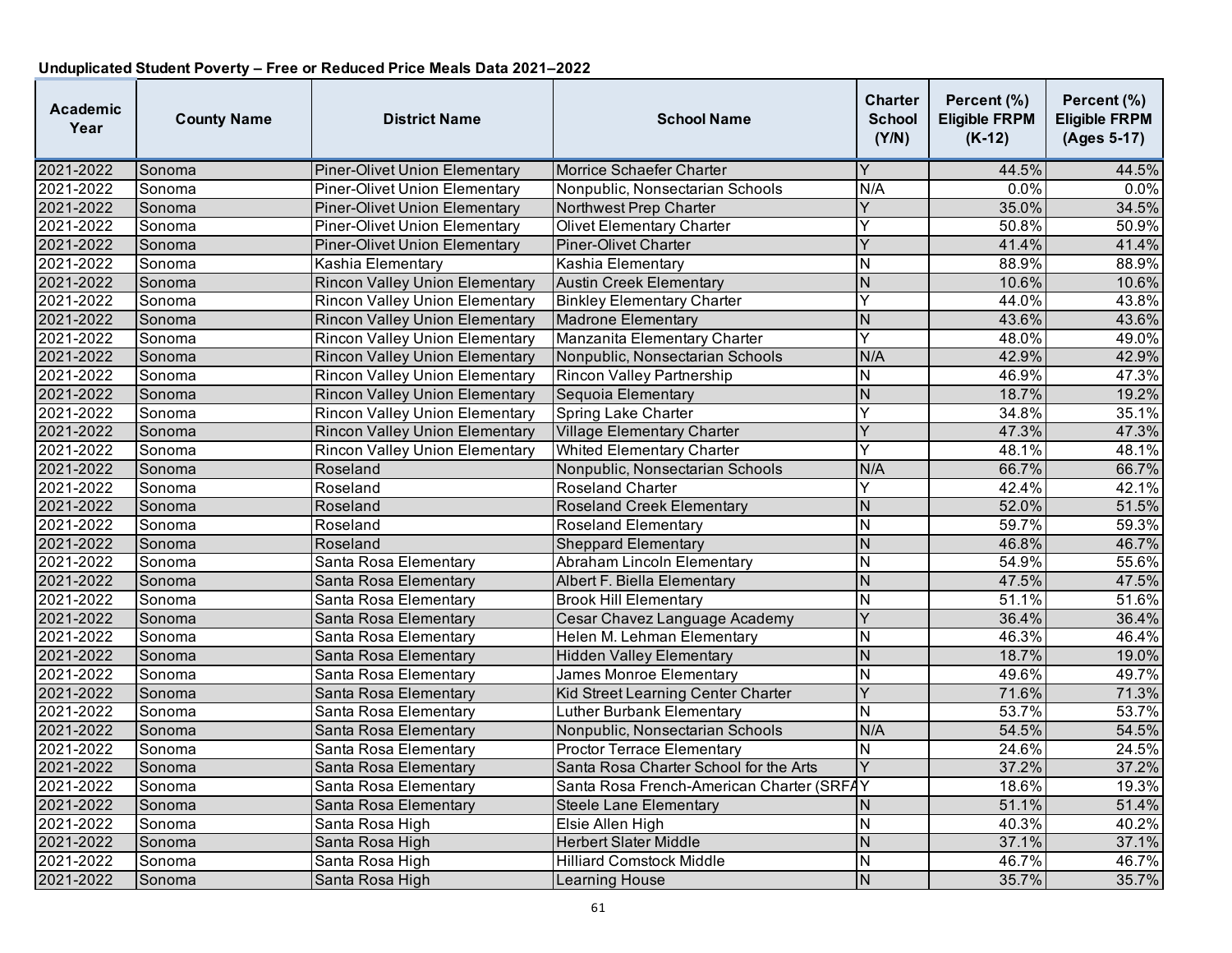| Academic<br>Year | <b>County Name</b> | <b>District Name</b>               | <b>School Name</b>               | Charter<br><b>School</b><br>(Y/N) | Percent (%)<br><b>Eligible FRPM</b><br>$(K-12)$ | Percent (%)<br><b>Eligible FRPM</b><br>(Ages 5-17) |
|------------------|--------------------|------------------------------------|----------------------------------|-----------------------------------|-------------------------------------------------|----------------------------------------------------|
| 2021-2022        | Sonoma             | Santa Rosa High                    | Maria Carrillo High              | N                                 | 17.0%                                           | 16.6%                                              |
| 2021-2022        | Sonoma             | Santa Rosa High                    | Montgomery High                  | $\overline{N}$                    | 26.6%                                           | 26.8%                                              |
| 2021-2022        | Sonoma             | Santa Rosa High                    | Nonpublic, Nonsectarian Schools  | N/A                               | 23.7%                                           | 27.3%                                              |
| 2021-2022        | Sonoma             | Santa Rosa High                    | Piner High                       | Ν                                 | 35.9%                                           | 36.0%                                              |
| 2021-2022        | Sonoma             | Santa Rosa High                    | Ridgway High (Continuation)      | N                                 | 38.2%                                           | 41.3%                                              |
| 2021-2022        | Sonoma             | Santa Rosa High                    | <b>Rincon Valley Middle</b>      | N                                 | 19.1%                                           | 19.1%                                              |
| 2021-2022        | Sonoma             | Santa Rosa High                    | Santa Rosa Accelerated Charter   | Y                                 | 10.2%                                           | 10.2%                                              |
| 2021-2022        | Sonoma             | Santa Rosa High                    | Santa Rosa High                  | N                                 | 27.8%                                           | 27.9%                                              |
| 2021-2022        | Sonoma             | Santa Rosa High                    | Santa Rosa Middle                | N                                 | 36.8%                                           | 36.8%                                              |
| 2021-2022        | Sonoma             | Sebastopol Union Elementary        | <b>Brook Haven Middle</b>        | $\overline{\mathsf{N}}$           | 49.0%                                           | 49.0%                                              |
| 2021-2022        | Sonoma             | Sebastopol Union Elementary        | Nonpublic, Nonsectarian Schools  | N/A                               | 0.0%                                            | 0.0%                                               |
| 2021-2022        | Sonoma             | Sebastopol Union Elementary        | <b>Park Side Elementary</b>      | Ν                                 | 51.8%                                           | 51.3%                                              |
| 2021-2022        | Sonoma             | Sebastopol Union Elementary        | <b>REACH</b>                     | Ý                                 | 29.5%                                           | 29.5%                                              |
| 2021-2022        | Sonoma             | Sebastopol Union Elementary        | Sebastopol Independent Charter   | Y                                 | 26.7%                                           | 26.2%                                              |
| 2021-2022        | Sonoma             | Sonoma Valley Unified              | <b>Adele Harrison Middle</b>     | Ν                                 | 41.9%                                           | 41.9%                                              |
| 2021-2022        | Sonoma             | Sonoma Valley Unified              | Altimira Middle                  | N                                 | 62.2%                                           | 62.2%                                              |
| 2021-2022        | Sonoma             | Sonoma Valley Unified              | Creekside High                   | N                                 | 51.8%                                           | 54.3%                                              |
| 2021-2022        | Sonoma             | Sonoma Valley Unified              | <b>District Office</b>           | N/A                               | 50.0%                                           | $0.0\%$                                            |
| 2021-2022        | Sonoma             | Sonoma Valley Unified              | Dunbar Elementary                | N                                 | 64.0%                                           | 63.3%                                              |
| 2021-2022        | Sonoma             | Sonoma Valley Unified              | El Verano Elementary             | $\overline{N}$                    | 62.4%                                           | 63.4%                                              |
| 2021-2022        | Sonoma             | Sonoma Valley Unified              | Flowery Elementary               | $\overline{\mathsf{N}}$           | 55.2%                                           | 55.2%                                              |
| 2021-2022        | Sonoma             | Sonoma Valley Unified              | Nonpublic, Nonsectarian Schools  | N/A                               | 34.3%                                           | 37.9%                                              |
| 2021-2022        | Sonoma             | Sonoma Valley Unified              | <b>Prestwood Elementary</b>      | N                                 | 31.8%                                           | 31.5%                                              |
| 2021-2022        | Sonoma             | Sonoma Valley Unified              | Sassarini Elementary             | N                                 | 59.5%                                           | 59.5%                                              |
| 2021-2022        | Sonoma             | Sonoma Valley Unified              | Sonoma Charter                   | Y                                 | 35.0%                                           | 35.2%                                              |
| 2021-2022        | Sonoma             | Sonoma Valley Unified              | Sonoma Valley High               | N                                 | 43.5%                                           | 43.4%                                              |
| 2021-2022        | Sonoma             | Sonoma Valley Unified              | <b>Woodland Star Charter</b>     | Y                                 | 37.4%                                           | 37.6%                                              |
| 2021-2022        | Sonoma             | <b>Twin Hills Union Elementary</b> | Apple Blossom                    | N                                 | 20.7%                                           | 21.1%                                              |
| 2021-2022        | Sonoma             | <b>Twin Hills Union Elementary</b> | Nonpublic, Nonsectarian Schools  | N/A                               | 0.0%                                            | 0.0%                                               |
| 2021-2022        | Sonoma             | <b>Twin Hills Union Elementary</b> | <b>Orchard View</b>              | Y                                 | 16.2%                                           | 16.3%                                              |
| 2021-2022        | Sonoma             | <b>Twin Hills Union Elementary</b> | Sunridge Charter                 | Y                                 | 36.4%                                           | 36.7%                                              |
| 2021-2022        | Sonoma             | <b>Twin Hills Union Elementary</b> | <b>Twin Hills Charter Middle</b> | Ý                                 | 22.2%                                           | 22.2%                                              |
| 2021-2022        | Sonoma             | Two Rock Union                     | Two Rock Elementary              | Ν                                 | 41.0%                                           | 40.9%                                              |
| 2021-2022        | Sonoma             | <b>Waugh Elementary</b>            | Corona Creek Elementary          | N                                 | 19.0%                                           | 19.7%                                              |
| 2021-2022        | Sonoma             | <b>Waugh Elementary</b>            | <b>Meadow Elementary</b>         | N                                 | 10.3%                                           | 10.5%                                              |
| 2021-2022        | Sonoma             | <b>West Side Union Elementary</b>  | <b>West Side Elementary</b>      | N                                 | 25.2%                                           | 25.2%                                              |
| 2021-2022        | Sonoma             | <b>Wilmar Union Elementary</b>     | <b>Wilson Elementary</b>         | N                                 | 26.5%                                           | 27.2%                                              |
| 2021-2022        | Sonoma             | <b>Wright Elementary</b>           | J. X. Wilson Elementary          | N                                 | 74.7%                                           | 74.4%                                              |
| 2021-2022        | Sonoma             | <b>Wright Elementary</b>           | Nonpublic, Nonsectarian Schools  | N/A                               | 33.3%                                           | 33.3%                                              |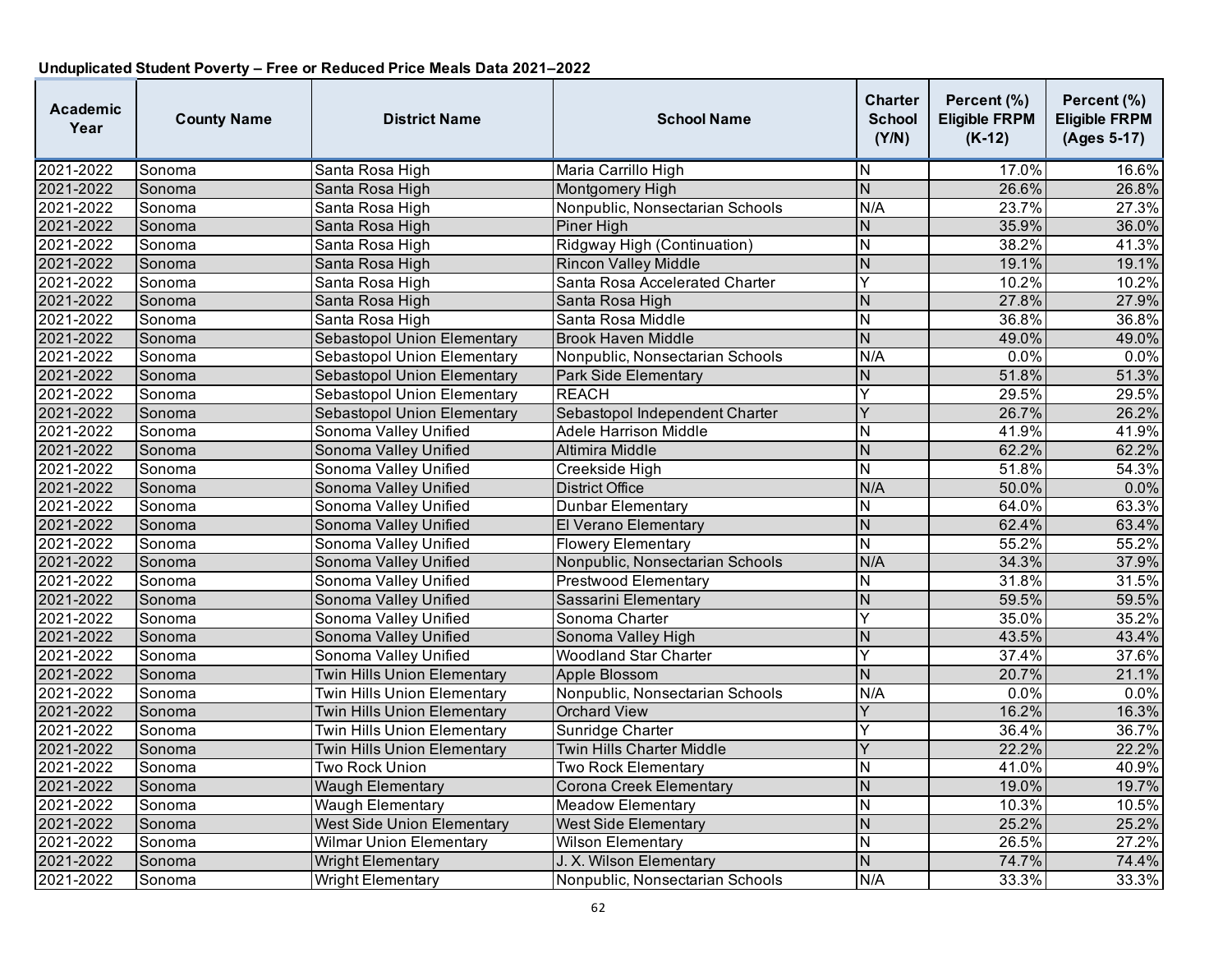| <b>Academic</b><br>Year | <b>County Name</b> | <b>District Name</b>                     | <b>School Name</b>                              | <b>Charter</b><br><b>School</b><br>(Y/N) | Percent (%)<br><b>Eligible FRPM</b><br>$(K-12)$ | Percent (%)<br><b>Eligible FRPM</b><br>(Ages 5-17) |
|-------------------------|--------------------|------------------------------------------|-------------------------------------------------|------------------------------------------|-------------------------------------------------|----------------------------------------------------|
| 2021-2022               | Sonoma             | <b>Wright Elementary</b>                 | Robert L. Stevens Elementary                    | N                                        | 70.4%                                           | 70.4%                                              |
| 2021-2022               | Sonoma             | <b>Wright Elementary</b>                 | <b>Wright Charter</b>                           | Υ                                        | 74.6%                                           | 74.6%                                              |
| 2021-2022               | Sonoma             | <b>Cotati-Rohnert Park Unified</b>       | Credo High                                      | Ý                                        | 30.5%                                           | 30.6%                                              |
| 2021-2022               | Sonoma             | Cotati-Rohnert Park Unified              | El Camino High                                  | $\overline{\mathsf{N}}$                  | 49.0%                                           | $\frac{1}{50.0\%}$                                 |
| 2021-2022               | Sonoma             | Cotati-Rohnert Park Unified              | Evergreen Elementary                            | N                                        | 29.0%                                           | 29.5%                                              |
| 2021-2022               | Sonoma             | Cotati-Rohnert Park Unified              | <b>John Reed Primary</b>                        | N                                        | 76.1%                                           | 76.2%                                              |
| 2021-2022               | Sonoma             | <b>Cotati-Rohnert Park Unified</b>       | Lawrence E. Jones Middle                        | N                                        | 25.6%                                           | 25.6%                                              |
| 2021-2022               | Sonoma             | <b>Cotati-Rohnert Park Unified</b>       | Marguerite Hahn Elementary                      | N                                        | 25.7%                                           | 26.3%                                              |
| 2021-2022               | Sonoma             | <b>Cotati-Rohnert Park Unified</b>       | Monte Vista Elementary                          | $\overline{N}$                           | 37.7%                                           | 37.4%                                              |
| 2021-2022               | Sonoma             | <b>Cotati-Rohnert Park Unified</b>       | Nonpublic, Nonsectarian Schools                 | N/A                                      | 13.2%                                           | 17.9%                                              |
| 2021-2022               | Sonoma             | <b>Cotati-Rohnert Park Unified</b>       | Rancho Cotate High                              | N                                        | 34.1%                                           | 34.0%                                              |
| 2021-2022               | Sonoma             | Cotati-Rohnert Park Unified              | <b>Richard Crane Elementary</b>                 | N                                        | 37.9%                                           | 38.3%                                              |
| 2021-2022               | Sonoma             | <b>Cotati-Rohnert Park Unified</b>       | Technology High                                 | $\overline{N}$                           | 17.8%                                           | 17.7%                                              |
| 2021-2022               | Sonoma             | <b>Cotati-Rohnert Park Unified</b>       | <b>Technology Middle</b>                        | $\overline{\mathsf{N}}$                  | 48.9%                                           | 48.9%                                              |
| 2021-2022               | Sonoma             | Cotati-Rohnert Park Unified              | <b>Thomas Page Academy</b>                      | N                                        | 56.1%                                           | 56.5%                                              |
| 2021-2022               | Sonoma             | Cotati-Rohnert Park Unified              | University Elementary at La Fiesta              | N                                        | 43.4%                                           | 43.9%                                              |
| 2021-2022               | Sonoma             | <b>Windsor Unified</b>                   | Bridges Community Based School, North CoN       |                                          | 31.4%                                           | 38.2%                                              |
| 2021-2022               | Sonoma             | <b>Windsor Unified</b>                   | <b>Brooks Elementary</b>                        | N                                        | 45.9%                                           | 45.9%                                              |
| 2021-2022               | Sonoma             | <b>Windsor Unified</b>                   | Cali Calmecac Language Academy                  | Y                                        | 58.8%                                           | 58.9%                                              |
| 2021-2022               | Sonoma             | Windsor Unified                          | Mattie Washburn Elementary                      | $\overline{\mathsf{N}}$                  | 48.0%                                           | 48.2%                                              |
| 2021-2022               | Sonoma             | <b>Windsor Unified</b>                   | Nonpublic, Nonsectarian Schools                 | N/A                                      | 0.0%                                            | 0.0%                                               |
| 2021-2022               | Sonoma             | <b>Windsor Unified</b>                   | North Bay Met Academy                           | N                                        | 46.3%                                           | 46.2%                                              |
| 2021-2022               | Sonoma             | <b>Windsor Unified</b>                   | Village Charter                                 | Y                                        | 43.5%                                           | 43.5%                                              |
| 2021-2022               | Sonoma             | <b>Windsor Unified</b>                   | Windsor High                                    | $\overline{\mathsf{N}}$                  | 48.0%                                           | 47.8%                                              |
| 2021-2022               | Sonoma             | <b>Windsor Unified</b>                   | <b>Windsor Middle</b>                           | $\overline{N}$                           | 51.4%                                           | 51.4%                                              |
| 2021-2022               | Sonoma             | Windsor Unified                          | <b>Windsor Oaks Academy</b>                     | N                                        | 81.5%                                           | 85.0%                                              |
| 2021-2022               | Sonoma             | <b>Healdsburg Unified</b>                | <b>Healdsburg Elementary</b>                    | N                                        | 77.5%                                           | 78.0%                                              |
| 2021-2022               | Sonoma             | Healdsburg Unified                       | <b>Healdsburg High</b>                          | $\overline{\mathsf{N}}$                  | 61.1%                                           | 60.6%                                              |
| 2021-2022               | Sonoma             | <b>Healdsburg Unified</b>                | Healdsburg Junior High                          | N                                        | 66.9%                                           | 66.9%                                              |
| 2021-2022               | Sonoma             | <b>Healdsburg Unified</b>                | Marce Becerra Academy                           | N                                        | 87.1%                                           | 83.3%                                              |
| 2021-2022               | Sonoma             | <b>Healdsburg Unified</b>                | Nonpublic, Nonsectarian Schools                 | N/A                                      | 38.5%                                           | 45.5%                                              |
| 2021-2022               | Tulare             | Tulare County Office of Education        | <b>Blue Oak Academy</b>                         | Y                                        | 42.5%                                           | 43.7%                                              |
| 2021-2022               | Tulare             | <b>Tulare County Office of Education</b> | <b>District Office</b>                          | N/A                                      | 0.0%                                            | 0.0%                                               |
| 2021-2022               | Tulare             | Tulare County Office of Education        | <b>Eleanor Roosevelt Community Learning Cer</b> | Υ                                        | 44.3%                                           | 44.2%                                              |
| 2021-2022               | Tulare             | Tulare County Office of Education        | La Sierra High                                  | Y                                        | 83.0%                                           | 82.6%                                              |
| 2021-2022               | Tulare             | <b>Tulare County Office of Education</b> | <b>Special Education</b>                        | $\overline{\mathsf{N}}$                  | 66.6%                                           | 67.9%                                              |
| 2021-2022               | Tulare             | Tulare County Office of Education        | Sycamore Valley Academy                         | Ý                                        | 30.7%                                           | 30.7%                                              |
| 2021-2022               | Tulare             | <b>Tulare County Office of Education</b> | <b>Tulare County Community</b>                  | N                                        | 42.1%                                           | 38.9%                                              |
| 2021-2022               | Tulare             | Tulare County Office of Education        | <b>Tulare County Court</b>                      | N                                        | 100.0%                                          | 100.0%                                             |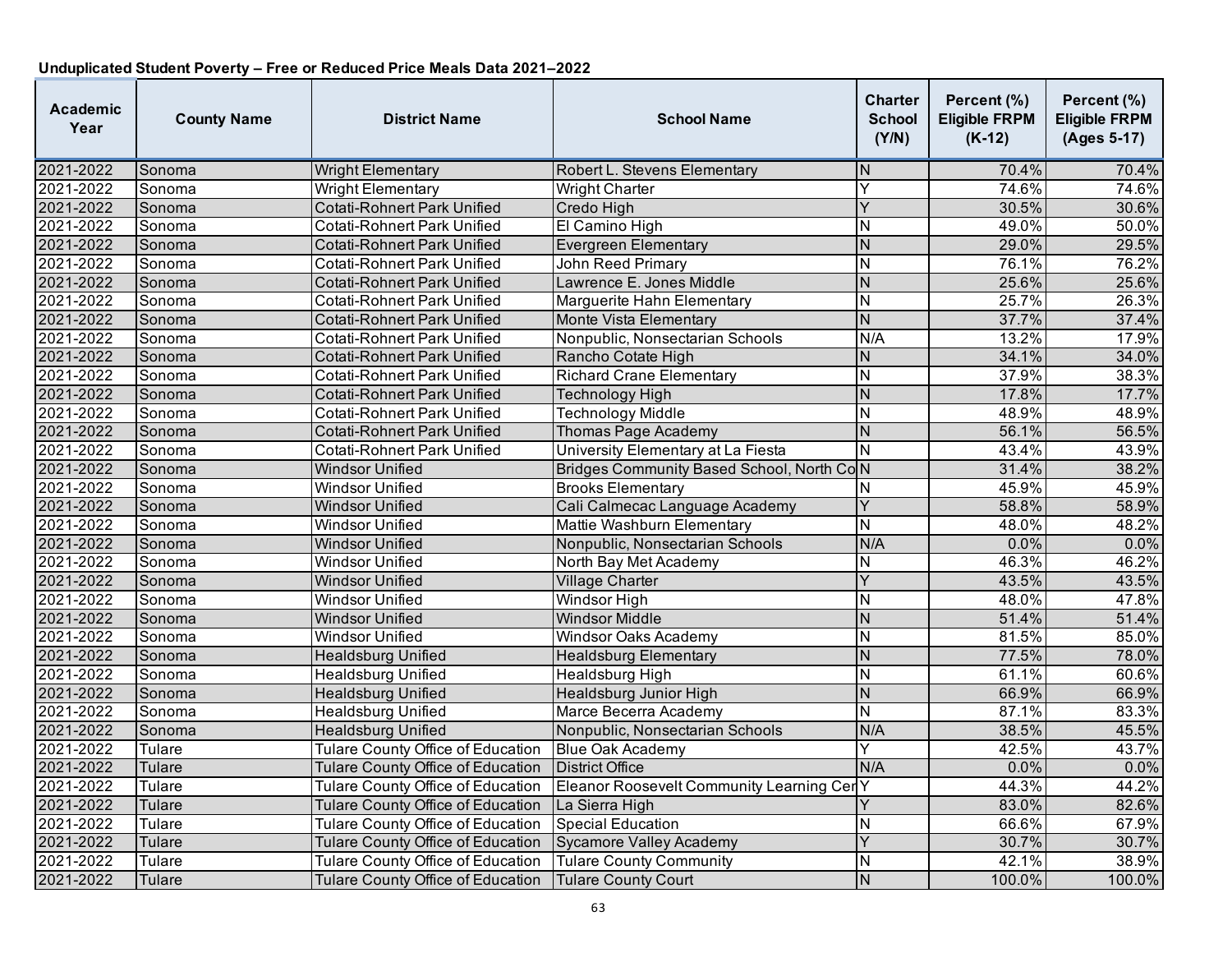| <b>Academic</b><br>Year | <b>County Name</b> | <b>District Name</b>                     | <b>School Name</b>                     | <b>Charter</b><br><b>School</b><br>(Y/N) | Percent (%)<br><b>Eligible FRPM</b><br>$(K-12)$ | Percent (%)<br><b>Eligible FRPM</b><br>(Ages 5-17) |
|-------------------------|--------------------|------------------------------------------|----------------------------------------|------------------------------------------|-------------------------------------------------|----------------------------------------------------|
| 2021-2022               | Tulare             | Tulare County Office of Education        | University Preparatory High            |                                          | 22.8%                                           | 22.9%                                              |
| 2021-2022               | Tulare             | <b>Tulare County Office of Education</b> | Valley Life Charter                    | Y                                        | 26.4%                                           | 26.6%                                              |
| 2021-2022               | Tulare             | <b>Allensworth Elementary</b>            | <b>Allensworth Elementary</b>          | $\overline{\mathsf{N}}$                  | 95.0%                                           | 94.9%                                              |
| 2021-2022               | <b>Tulare</b>      | <b>Alpaugh Unified</b>                   | <b>Alpaugh Elementary</b>              | $\overline{N}$                           | 84.8%                                           | 84.7%                                              |
| 2021-2022               | Tulare             | Alpaugh Unified                          | Alpaugh -Senior High                   | N                                        | 82.5%                                           | 82.2%                                              |
| 2021-2022               | <b>Tulare</b>      | Alpaugh Unified                          | California Connections Academy@Central | Ÿ                                        | 58.5%                                           | 58.2%                                              |
| 2021-2022               | Tulare             | Alta Vista Elementary                    | Alta Vista Elementary                  | N                                        | 85.0%                                           | 84.8%                                              |
| 2021-2022               | <b>Tulare</b>      | Alta Vista Elementary                    | <b>Monarch River Academy</b>           | Y                                        | 41.8%                                           | 42.1%                                              |
| 2021-2022               | Tulare             | <b>Buena Vista Elementary</b>            | <b>Buena Vista Elementary</b>          | N                                        | 62.3%                                           | 63.0%                                              |
| 2021-2022               | Tulare             | <b>Burton Elementary</b>                 | <b>Burton Elementary</b>               | N                                        | 76.7%                                           | 76.9%                                              |
| 2021-2022               | Tulare             | <b>Burton Elementary</b>                 | <b>Burton Middle</b>                   | $\mathsf{N}$                             | 76.3%                                           | 76.3%                                              |
| 2021-2022               | Tulare             | <b>Burton Elementary</b>                 | Jim Maples Academy                     | N                                        | 79.3%                                           | 79.6%                                              |
| 2021-2022               | Tulare             | <b>Burton Elementary</b>                 | <b>Oak Grove Elementary</b>            | N                                        | 80.6%                                           | 80.7%                                              |
| 2021-2022               | Tulare             | <b>Burton Elementary</b>                 | Summit Charter Academy                 | Ý                                        | 48.9%                                           | 48.8%                                              |
| 2021-2022               | Tulare             | <b>Burton Elementary</b>                 | William R. Buckley Elementary          | Ñ                                        | 78.6%                                           | 78.7%                                              |
| 2021-2022               | <b>Tulare</b>      | <b>Columbine Elementary</b>              | <b>Columbine Elementary</b>            | N                                        | 56.9%                                           | 56.3%                                              |
| 2021-2022               | <b>Tulare</b>      | Cutler-Orosi Joint Unified               | <b>Cutler Elementary</b>               | N                                        | 95.1%                                           | 96.1%                                              |
| 2021-2022               | Tulare             | Cutler-Orosi Joint Unified               | <b>Cutler-Orosi Community Day</b>      | $\overline{N}$                           | 100.0%                                          | 100.0%                                             |
| 2021-2022               | Tulare             | Cutler-Orosi Joint Unified               | El Monte Middle                        | N                                        | 95.0%                                           | 95.0%                                              |
| 2021-2022               | <b>Tulare</b>      | Cutler-Orosi Joint Unified               | Esperanza High                         | $\overline{N}$                           | 75.5%                                           | 76.9%                                              |
| 2021-2022               | Tulare             | Cutler-Orosi Joint Unified               | <b>Golden Valley Elementary</b>        | N                                        | 93.1%                                           | 92.9%                                              |
| 2021-2022               | Tulare             | <b>Cutler-Orosi Joint Unified</b>        | Lovell High                            | N                                        | 96.4%                                           | 95.5%                                              |
| 2021-2022               | Tulare             | Cutler-Orosi Joint Unified               | Orosi High                             | N                                        | 83.2%                                           | 83.1%                                              |
| 2021-2022               | <b>Tulare</b>      | Cutler-Orosi Joint Unified               | <b>Palm Elementary</b>                 | $\overline{N}$                           | 95.2%                                           | 95.2%                                              |
| 2021-2022               | Tulare             | <b>Ducor Union Elementary</b>            | <b>Ducor Union Elementary</b>          | $\overline{\mathsf{N}}$                  | 52.4%                                           | 52.5%                                              |
| 2021-2022               | <b>Tulare</b>      | <b>Earlimart Elementary</b>              | Alila                                  | $\overline{N}$                           | 94.9%                                           | 95.1%                                              |
| 2021-2022               | Tulare             | <b>Earlimart Elementary</b>              | <b>Earlimart Elementary</b>            | Ñ                                        | 93.1%                                           | 93.4%                                              |
| 2021-2022               | <b>Tulare</b>      | <b>Earlimart Elementary</b>              | <b>Earlimart Middle</b>                | $\overline{N}$                           | 93.7%                                           | 93.7%                                              |
| 2021-2022               | Tulare             | <b>Hope Elementary</b>                   | <b>Hope Elementary</b>                 | $\overline{\mathsf{N}}$                  | 72.0%                                           | 72.3%                                              |
| 2021-2022               | <b>Tulare</b>      | <b>Hot Springs Elementary</b>            | <b>Hot Springs Elementary</b>          | N                                        | 100.0%                                          | 100.0%                                             |
| 2021-2022               | Tulare             | <b>Kings River Union Elementary</b>      | <b>Kings River Elementary</b>          | N                                        | 90.8%                                           | 91.1%                                              |
| 2021-2022               | Tulare             | <b>Liberty Elementary</b>                | <b>Liberty Elementary</b>              | $\overline{N}$                           | 52.1%                                           | 52.4%                                              |
| 2021-2022               | Tulare             | Lindsay Unified                          | Jefferson Elementary                   | N                                        | 90.5%                                           | 90.5%                                              |
| 2021-2022               | <b>Tulare</b>      | <b>Lindsay Unified</b>                   | John J. Cairns Continuation            | N                                        | 83.8%                                           | 84.4%                                              |
| 2021-2022               | Tulare             | Lindsay Unified                          | Kennedy Elementary                     | $\mathsf{N}$                             | 89.6%                                           | 89.6%                                              |
| 2021-2022               | Tulare             | <b>Lindsay Unified</b>                   | Lincoln Elementary                     | $\overline{N}$                           | 89.3%                                           | 89.5%                                              |
| 2021-2022               | Tulare             | Lindsay Unified                          | <b>Lindsay Community Day</b>           | $\overline{\mathsf{N}}$                  | 75.0%                                           | 75.0%                                              |
| 2021-2022               | <b>Tulare</b>      | <b>Lindsay Unified</b>                   | Lindsay Senior High                    | N                                        | 88.3%                                           | 88.3%                                              |
| 2021-2022               | Tulare             | <b>Lindsay Unified</b>                   | Loma Vista Charter                     | Y                                        | 81.8%                                           | 81.3%                                              |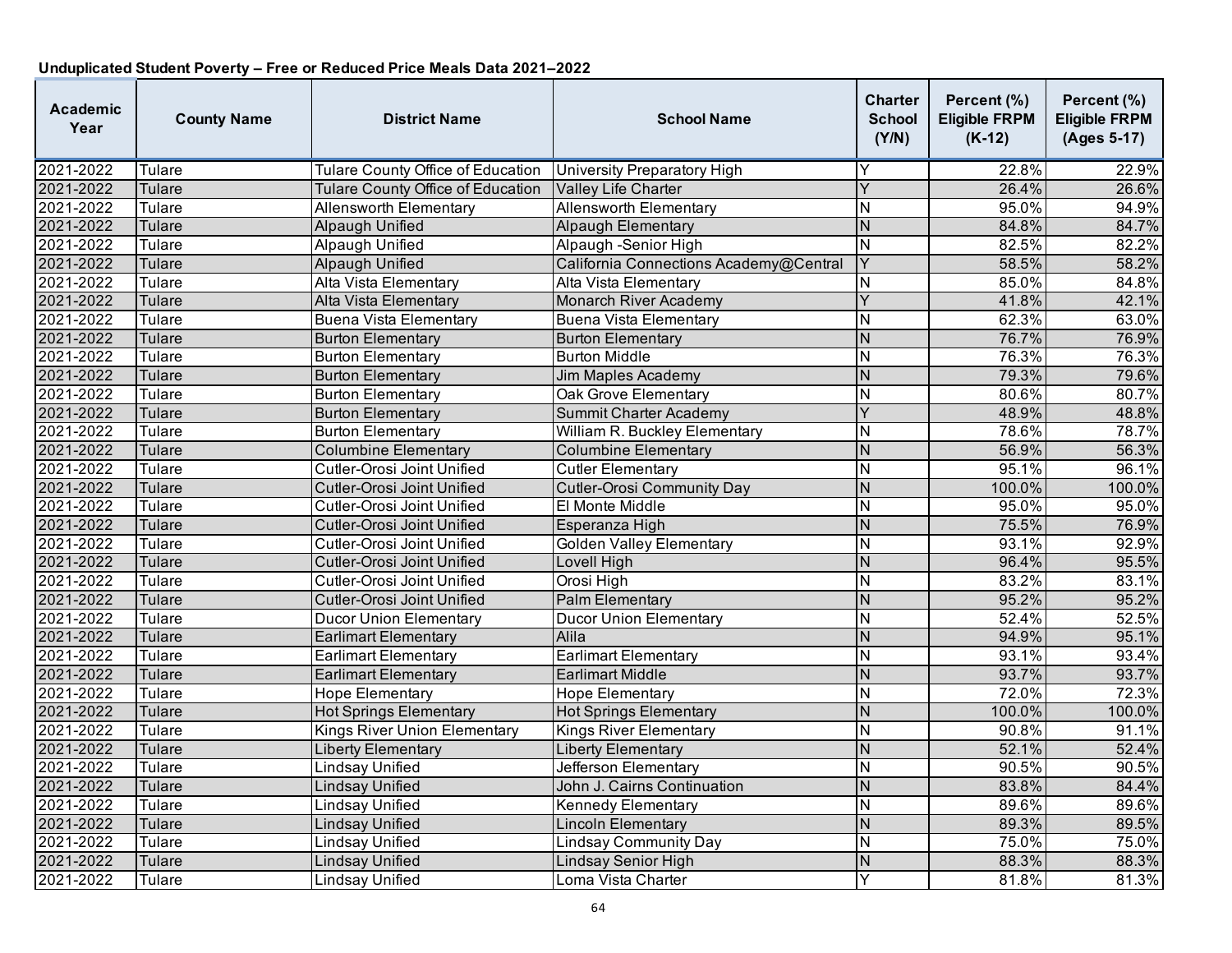| Academic<br>Year | <b>County Name</b> | <b>District Name</b>                                       | <b>School Name</b>                | Charter<br><b>School</b><br>(Y/N) | Percent (%)<br><b>Eligible FRPM</b><br>$(K-12)$ | Percent (%)<br><b>Eligible FRPM</b><br>(Ages 5-17) |
|------------------|--------------------|------------------------------------------------------------|-----------------------------------|-----------------------------------|-------------------------------------------------|----------------------------------------------------|
| 2021-2022        | Tulare             | <b>Lindsay Unified</b>                                     | <b>Reagan Elementary</b>          | N                                 | 91.1%                                           | 91.1%                                              |
| 2021-2022        | Tulare             | Lindsay Unified                                            | Roosevelt Elementary              | $\overline{N}$                    | 86.0%                                           | 86.0%                                              |
| 2021-2022        | Tulare             | <b>Lindsay Unified</b>                                     | <b>Washington Elementary</b>      | $\overline{\mathsf{N}}$           | 88.2%                                           | 88.4%                                              |
| 2021-2022        | Tulare             | Monson-Sultana Joint Union Eleme Monson-Sultana Elementary |                                   | N                                 | 83.7%                                           | 84.1%                                              |
| 2021-2022        | Tulare             | Oak Valley Union Elementary                                | <b>Oak Valley Elementary</b>      | N                                 | 76.4%                                           | 76.4%                                              |
| 2021-2022        | Tulare             | <b>Outside Creek Elementary</b>                            | <b>Outside Creek Elementary</b>   | $\overline{\mathsf{N}}$           | 86.5%                                           | 86.4%                                              |
| 2021-2022        | Tulare             | Palo Verde Union Elementary                                | Palo Verde Elementary             | N                                 | 77.5%                                           | 77.5%                                              |
| 2021-2022        | Tulare             | <b>Pixley Union Elementary</b>                             | <b>Pixley Elementary</b>          | N                                 | 97.4%                                           | 97.4%                                              |
| 2021-2022        | Tulare             | <b>Pixley Union Elementary</b>                             | <b>Pixley Middle</b>              | $\overline{N}$                    | 96.2%                                           | 96.2%                                              |
| 2021-2022        | Tulare             | <b>Pleasant View Elementary</b>                            | <b>Pleasant View Elementary</b>   | $\overline{\mathsf{N}}$           | 90.6%                                           | 90.4%                                              |
| 2021-2022        | Tulare             | <b>Richgrove Elementary</b>                                | <b>Richgrove Elementary</b>       | $\overline{\mathsf{N}}$           | 89.6%                                           | 89.7%                                              |
| 2021-2022        | Tulare             | <b>Rockford Elementary</b>                                 | <b>Rockford Elementary</b>        | N                                 | 100.0%                                          | 100.0%                                             |
| 2021-2022        | Tulare             | <b>Saucelito Elementary</b>                                | <b>Saucelito Elementary</b>       | $\overline{\mathsf{N}}$           | 88.3%                                           | 87.8%                                              |
| 2021-2022        | Tulare             | Sequoia Union Elementary                                   | Sequoia Elementary Charter        | Υ                                 | 38.4%                                           | 38.2%                                              |
| 2021-2022        | Tulare             | Sequoia Union Elementary                                   | Sequoia Union Elementary          | N                                 | 50.0%                                           | 50.0%                                              |
| 2021-2022        | Tulare             | Springville Union Elementary                               | Springville Elementary            | N                                 | 52.4%                                           | 52.4%                                              |
| 2021-2022        | Tulare             | <b>Stone Corral Elementary</b>                             | Crescent Valley Public Charter II | Ý                                 | 87.8%                                           | 86.1%                                              |
| 2021-2022        | Tulare             | <b>Stone Corral Elementary</b>                             | <b>Stone Corral Elementary</b>    | $\overline{\mathsf{N}}$           | 99.2%                                           | 99.2%                                              |
| 2021-2022        | Tulare             | <b>Strathmore Union Elementary</b>                         | <b>Strathmore Elementary</b>      | N                                 | 94.0%                                           | 94.2%                                              |
| 2021-2022        | Tulare             | <b>Sundale Union Elementary</b>                            | Sundale Elementary                | $\overline{\mathsf{N}}$           | 46.2%                                           | 46.2%                                              |
| 2021-2022        | Tulare             | <b>Sunnyside Union Elementary</b>                          | Sunnyside Elementary              | N                                 | 77.6%                                           | 77.2%                                              |
| 2021-2022        | Tulare             | <b>Terra Bella Union Elementary</b>                        | <b>Carl Smith Middle</b>          | N                                 | 94.5%                                           | 94.5%                                              |
| 2021-2022        | Tulare             | <b>Terra Bella Union Elementary</b>                        | <b>Terra Bella Elementary</b>     | $\overline{\mathsf{N}}$           | 94.9%                                           | 95.0%                                              |
| 2021-2022        | Tulare             | <b>Three Rivers Union Elementary</b>                       | <b>Three Rivers Elementary</b>    | N                                 | 38.6%                                           | 38.6%                                              |
| 2021-2022        | Tulare             | <b>Tipton Elementary</b>                                   | <b>Tipton Elementary</b>          | $\overline{\mathsf{N}}$           | 86.9%                                           | 86.9%                                              |
| 2021-2022        | Tulare             | <b>Traver Joint Elementary</b>                             | <b>Traver Elementary</b>          | N                                 | 88.9%                                           | 88.9%                                              |
| 2021-2022        | Tulare             | <b>Tulare City</b>                                         | <b>Alpine Vista</b>               | $\overline{N}$                    | 50.6%                                           | 50.6%                                              |
| 2021-2022        | Tulare             | <b>Tulare City</b>                                         | <b>Cherry Avenue Middle</b>       | N                                 | 87.2%                                           | 87.2%                                              |
| 2021-2022        | Tulare             | <b>Tulare City</b>                                         | <b>Cypress Elementary</b>         | $\overline{\mathsf{N}}$           | 84.6%                                           | 84.6%                                              |
| 2021-2022        | Tulare             | <b>Tulare City</b>                                         | <b>District Office</b>            | N/A                               | 33.3%                                           | 33.3%                                              |
| 2021-2022        | Tulare             | <b>Tulare City</b>                                         | Frank Kohn Elementary             | N                                 | 85.5%                                           | 86.2%                                              |
| 2021-2022        | Tulare             | <b>Tulare City</b>                                         | Garden Elementary                 | $\overline{\mathsf{N}}$           | 66.5%                                           | 66.6%                                              |
| 2021-2022        | Tulare             | <b>Tulare City</b>                                         | <b>Heritage Elementary</b>        | N                                 | 86.8%                                           | 86.8%                                              |
| 2021-2022        | Tulare             | <b>Tulare City</b>                                         | <b>Lincoln Elementary</b>         | N                                 | 95.8%                                           | 95.8%                                              |
| 2021-2022        | Tulare             | <b>Tulare City</b>                                         | <b>Live Oak Middle</b>            | N                                 | 64.7%                                           | 64.7%                                              |
| 2021-2022        | Tulare             | <b>Tulare City</b>                                         | Los Tules Middle                  | $\overline{\mathsf{N}}$           | 85.2%                                           | 85.2%                                              |
| 2021-2022        | Tulare             | <b>Tulare City</b>                                         | <b>Maple Elementary</b>           | N                                 | 94.7%                                           | 94.7%                                              |
| 2021-2022        | Tulare             | <b>Tulare City</b>                                         | <b>Mission Valley Elementary</b>  | N                                 | 60.4%                                           | 60.4%                                              |
| 2021-2022        | Tulare             | <b>Tulare City</b>                                         | <b>Mulcahy Middle</b>             | $\overline{\mathsf{N}}$           | 85.7%                                           | 85.7%                                              |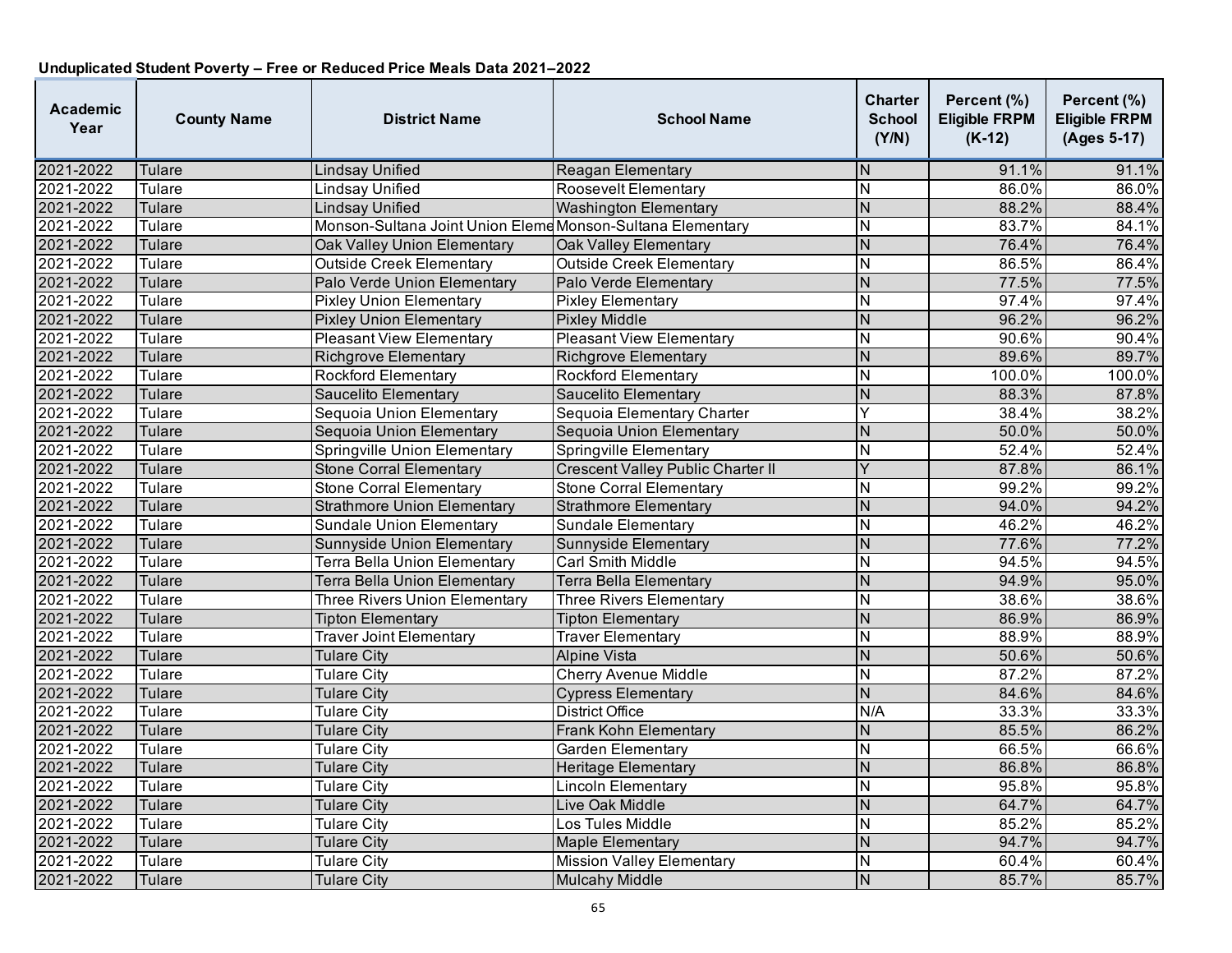| Academic<br>Year | <b>County Name</b> | <b>District Name</b>           | <b>School Name</b>                       | Charter<br><b>School</b><br>(Y/N) | Percent (%)<br><b>Eligible FRPM</b><br>$(K-12)$ | Percent (%)<br><b>Eligible FRPM</b><br>(Ages 5-17) |
|------------------|--------------------|--------------------------------|------------------------------------------|-----------------------------------|-------------------------------------------------|----------------------------------------------------|
| 2021-2022        | Tulare             | <b>Tulare City</b>             | <b>Pleasant Elementary</b>               | N                                 | 83.6%                                           | 83.6%                                              |
| 2021-2022        | Tulare             | <b>Tulare City</b>             | Roosevelt Elementary                     | $\overline{\mathsf{N}}$           | 90.1%                                           | 89.8%                                              |
| 2021-2022        | Tulare             | <b>Tulare City</b>             | <b>Tulare City Community Day</b>         | N                                 | 75.0%                                           | 75.0%                                              |
| 2021-2022        | Tulare             | <b>Tulare City</b>             | <b>Tulare Support</b>                    | $\overline{\mathsf{N}}$           | 100.0%                                          | 100.0%                                             |
| 2021-2022        | Tulare             | <b>Tulare City</b>             | <b>Wilson Elementary</b>                 | N                                 | 92.5%                                           | 92.5%                                              |
| 2021-2022        | Tulare             | <b>Tulare Joint Union High</b> | <b>Accelerated Charter High</b>          | Ý                                 | 89.0%                                           | 88.6%                                              |
| 2021-2022        | Tulare             | <b>Tulare Joint Union High</b> | <b>Countryside Community Day</b>         | N                                 | 85.7%                                           | 84.6%                                              |
| 2021-2022        | Tulare             | <b>Tulare Joint Union High</b> | <b>Mission Oak High</b>                  | N                                 | 73.0%                                           | 73.1%                                              |
| 2021-2022        | Tulare             | <b>Tulare Joint Union High</b> | Sierra Vista Charter High                | Y                                 | 84.0%                                           | 83.5%                                              |
| 2021-2022        | Tulare             | <b>Tulare Joint Union High</b> | <b>Tulare Technical Preparatory High</b> | N                                 | 88.2%                                           | 88.2%                                              |
| 2021-2022        | Tulare             | <b>Tulare Joint Union High</b> | <b>Tulare Union High</b>                 | $\overline{\sf N}$                | 77.2%                                           | 77.0%                                              |
| 2021-2022        | Tulare             | <b>Tulare Joint Union High</b> | Tulare Western High                      | N                                 | 78.3%                                           | 78.1%                                              |
| 2021-2022        | Tulare             | Visalia Unified                | Annie R. Mitchell                        | N                                 | 75.6%                                           | 75.5%                                              |
| 2021-2022        | Tulare             | <b>Visalia Unified</b>         | <b>Charter Home School Academy</b>       | Ý                                 | 77.1%                                           | 77.0%                                              |
| 2021-2022        | Tulare             | Visalia Unified                | <b>Conyer Elementary</b>                 | N                                 | 82.5%                                           | 82.5%                                              |
| 2021-2022        | Tulare             | Visalia Unified                | <b>Cottonwood Creek Elementary</b>       | N                                 | 57.1%                                           | 57.1%                                              |
| 2021-2022        | Tulare             | Visalia Unified                | <b>Creekside Community Day</b>           | N                                 | 80.0%                                           | 80.0%                                              |
| 2021-2022        | Tulare             | Visalia Unified                | <b>Crestwood Elementary</b>              | N                                 | 85.1%                                           | 85.4%                                              |
| 2021-2022        | Tulare             | Visalia Unified                | <b>Crowley Elementary</b>                | N                                 | 92.1%                                           | 92.2%                                              |
| 2021-2022        | Tulare             | Visalia Unified                | <b>Denton Elementary</b>                 | $\overline{N}$                    | 29.3%                                           | 28.7%                                              |
| 2021-2022        | Tulare             | Visalia Unified                | <b>District Office</b>                   | N/A                               | 48.9%                                           | 69.2%                                              |
| 2021-2022        | Tulare             | Visalia Unified                | Divisadero Middle                        | N                                 | 74.0%                                           | 74.0%                                              |
| 2021-2022        | Tulare             | Visalia Unified                | El Diamante High                         | N                                 | 53.1%                                           | 53.3%                                              |
| 2021-2022        | Tulare             | Visalia Unified                | <b>Elbow Creek Elementary</b>            | $\overline{\mathsf{N}}$           | 71.3%                                           | 71.1%                                              |
| 2021-2022        | Tulare             | Visalia Unified                | <b>Four Creeks Elementary</b>            | N                                 | 89.8%                                           | 89.6%                                              |
| 2021-2022        | Tulare             | Visalia Unified                | <b>Global Learning Charter</b>           | Ý                                 | 78.1%                                           | 78.5%                                              |
| 2021-2022        | Tulare             | Visalia Unified                | <b>Golden Oak Elementary</b>             | N                                 | 76.3%                                           | 77.0%                                              |
| 2021-2022        | Tulare             | Visalia Unified                | <b>Golden West High</b>                  | N                                 | 65.3%                                           | 65.6%                                              |
| 2021-2022        | Tulare             | Visalia Unified                | <b>Goshen Elementary</b>                 | $\overline{\mathsf{N}}$           | 92.8%                                           | 92.8%                                              |
| 2021-2022        | Tulare             | Visalia Unified                | <b>Green Acres Middle</b>                | N                                 | 60.3%                                           | 60.3%                                              |
| 2021-2022        | Tulare             | Visalia Unified                | <b>Highland Elementary</b>               | $\overline{\mathsf{N}}$           | 95.7%                                           | 95.6%                                              |
| 2021-2022        | Tulare             | <b>Visalia Unified</b>         | <b>Houston Elementary</b>                | $\overline{\mathsf{N}}$           | 94.7%                                           | 94.5%                                              |
| 2021-2022        | Tulare             | Visalia Unified                | <b>Hurley Elementary</b>                 | N                                 | 50.1%                                           | 49.8%                                              |
| 2021-2022        | Tulare             | Visalia Unified                | <b>Ivanhoe Elementary</b>                | N                                 | 90.2%                                           | 90.1%                                              |
| 2021-2022        | Tulare             | Visalia Unified                | La Joya Middle                           | N                                 | 63.4%                                           | 63.4%                                              |
| 2021-2022        | Tulare             | Visalia Unified                | <b>Linwood Elementary</b>                | N                                 | 61.4%                                           | 61.7%                                              |
| 2021-2022        | Tulare             | Visalia Unified                | Manuel F. Hernandez                      | N                                 | 57.4%                                           | 57.6%                                              |
| 2021-2022        | Tulare             | Visalia Unified                | <b>Mineral King Elementary</b>           | N                                 | 78.8%                                           | 78.8%                                              |
| 2021-2022        | Tulare             | Visalia Unified                | <b>Mountain View Elementary</b>          | N                                 | 72.0%                                           | 72.2%                                              |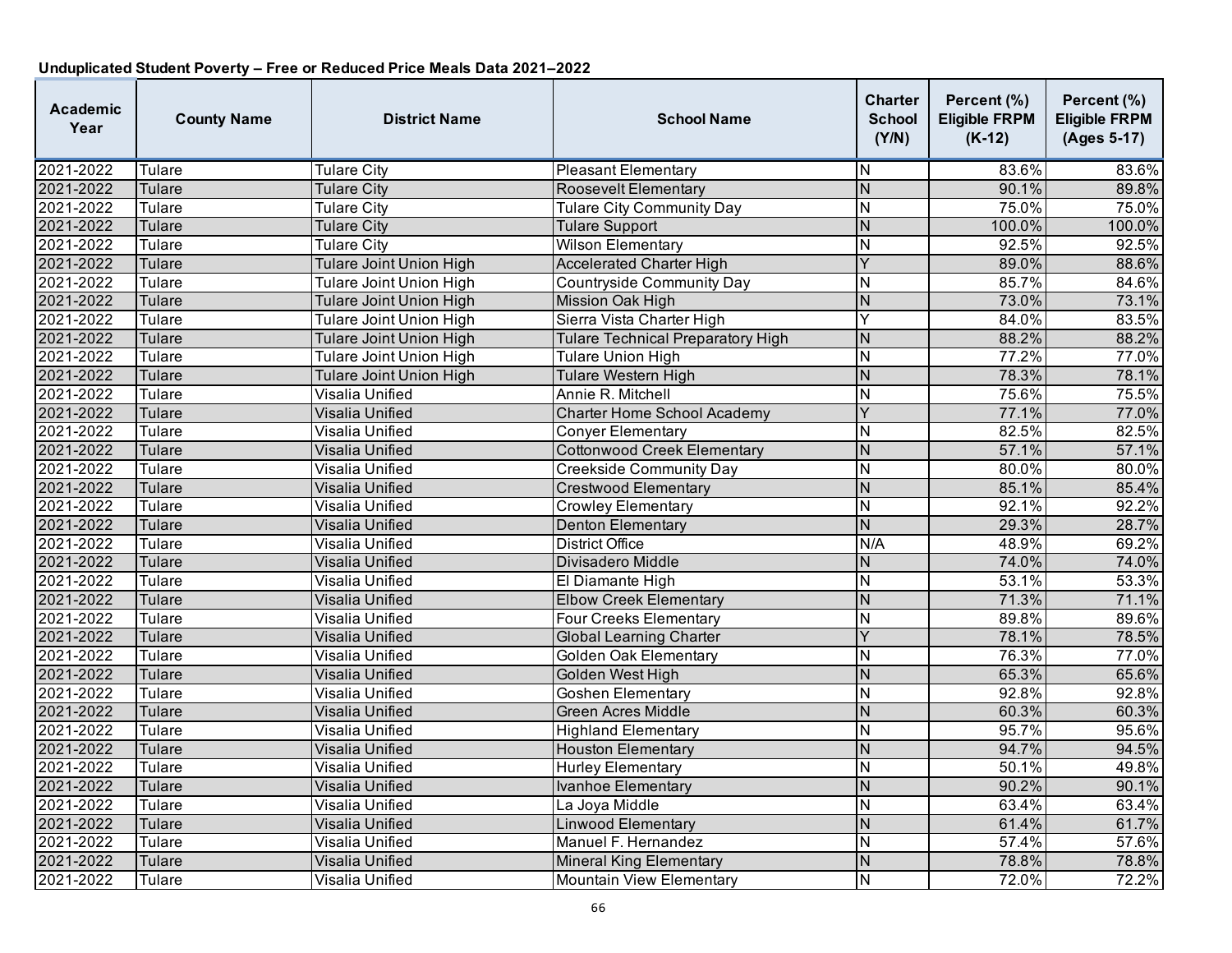| Academic<br>Year | <b>County Name</b> | <b>District Name</b>              | <b>School Name</b>                | Charter<br><b>School</b><br>(Y/N) | Percent (%)<br><b>Eligible FRPM</b><br>$(K-12)$ | Percent (%)<br><b>Eligible FRPM</b><br>(Ages 5-17) |
|------------------|--------------------|-----------------------------------|-----------------------------------|-----------------------------------|-------------------------------------------------|----------------------------------------------------|
| 2021-2022        | Tulare             | Visalia Unified                   | Mt. Whitney High                  | N                                 | 66.8%                                           | 66.7%                                              |
| 2021-2022        | Tulare             | Visalia Unified                   | <b>Oak Grove Elementary</b>       | $\overline{\mathsf{N}}$           | 30.1%                                           | 30.1%                                              |
| 2021-2022        | Tulare             | Visalia Unified                   | <b>Pinkham Elementary</b>         | N                                 | 81.0%                                           | 81.2%                                              |
| 2021-2022        | Tulare             | Visalia Unified                   | Redwood High                      | N                                 | 44.5%                                           | 44.4%                                              |
| 2021-2022        | Tulare             | Visalia Unified                   | <b>Ridgeview Middle</b>           | N                                 | 51.8%                                           | 51.8%                                              |
| 2021-2022        | Tulare             | Visalia Unified                   | <b>Riverway Elementary</b>        | N                                 | 69.8%                                           | 70.0%                                              |
| 2021-2022        | Tulare             | Visalia Unified                   | <b>Royal Oaks Elementary</b>      | $\overline{\mathsf{N}}$           | 79.1%                                           | 78.9%                                              |
| 2021-2022        | Tulare             | Visalia Unified                   | Sequoia High                      | N                                 | 80.6%                                           | 80.7%                                              |
| 2021-2022        | Tulare             | Visalia Unified                   | <b>Shannon Ranch Elementary</b>   | N                                 | 47.5%                                           | 46.9%                                              |
| 2021-2022        | Tulare             | Visalia Unified                   | Valley Oak Middle                 | N                                 | 71.9%                                           | 71.9%                                              |
| 2021-2022        | Tulare             | Visalia Unified                   | Veva Blunt Elementary             | $\overline{\mathsf{N}}$           | 78.1%                                           | 78.0%                                              |
| 2021-2022        | Tulare             | Visalia Unified                   | Visalia Charter Independent Study | Ý                                 | 68.4%                                           | 68.6%                                              |
| 2021-2022        | Tulare             | Visalia Unified                   | Visalia Technical Early College   | Ý                                 | 55.5%                                           | 55.5%                                              |
| 2021-2022        | Tulare             | Visalia Unified                   | <b>Washington Elementary</b>      | N                                 | 92.5%                                           | 92.5%                                              |
| 2021-2022        | Tulare             | Visalia Unified                   | <b>Willow Glen Elementary</b>     | $\overline{\mathsf{N}}$           | 84.1%                                           | 84.4%                                              |
| 2021-2022        | Tulare             | Waukena Joint Union Elementary    | Waukena Joint Union Elementary    | N                                 | 75.7%                                           | 76.7%                                              |
| 2021-2022        | Tulare             | <b>Woodville Union Elementary</b> | <b>Woodville Elementary</b>       | N                                 | 85.7%                                           | 85.8%                                              |
| 2021-2022        | Tulare             | Farmersville Unified              | Deep Creek Academy                | N                                 | 91.2%                                           | 89.8%                                              |
| 2021-2022        | Tulare             | Farmersville Unified              | Farmersville High                 | N                                 | 93.7%                                           | 94.0%                                              |
| 2021-2022        | Tulare             | Farmersville Unified              | Farmersville Junior High          | $\overline{\mathsf{N}}$           | 91.6%                                           | 91.6%                                              |
| 2021-2022        | Tulare             | <b>Farmersville Unified</b>       | <b>Freedom Elementary</b>         | $\overline{N}$                    | 91.9%                                           | 91.9%                                              |
| 2021-2022        | Tulare             | Farmersville Unified              | George L. Snowden Elementary      | $\overline{\mathsf{N}}$           | 87.3%                                           | 87.3%                                              |
| 2021-2022        | Tulare             | Farmersville Unified              | J. E. Hester Elementary           | $\overline{\mathsf{N}}$           | 76.3%                                           | 76.4%                                              |
| 2021-2022        | Tulare             | Porterville Unified               | <b>Bartlett Middle</b>            | N                                 | 93.6%                                           | 93.6%                                              |
| 2021-2022        | Tulare             | <b>Porterville Unified</b>        | <b>Belleview Elementary</b>       | $\overline{\mathsf{N}}$           | 87.1%                                           | 87.8%                                              |
| 2021-2022        | Tulare             | Porterville Unified               | <b>Butterfield Charter</b>        | Ý                                 | 84.9%                                           | 86.0%                                              |
| 2021-2022        | Tulare             | Porterville Unified               | Citrus High                       | N                                 | 95.5%                                           | 95.5%                                              |
| 2021-2022        | Tulare             | Porterville Unified               | <b>Granite Hills High</b>         | N                                 | 91.2%                                           | 91.3%                                              |
| 2021-2022        | Tulare             | Porterville Unified               | Harmony Magnet Academy            | Y                                 | 66.1%                                           | 66.5%                                              |
| 2021-2022        | Tulare             | Porterville Unified               | John J. Doyle Elementary          | N                                 | 93.7%                                           | 93.9%                                              |
| 2021-2022        | Tulare             | Porterville Unified               | Los Robles Elementary             | $\overline{N}$                    | 89.1%                                           | 89.2%                                              |
| 2021-2022        | Tulare             | Porterville Unified               | Monache High                      | $\overline{\mathsf{N}}$           | 72.9%                                           | 72.4%                                              |
| 2021-2022        | Tulare             | Porterville Unified               | Monte Vista Elementary            | $\overline{\mathsf{N}}$           | 88.3%                                           | 89.0%                                              |
| 2021-2022        | Tulare             | Porterville Unified               | <b>Olive Street Elementary</b>    | N                                 | 90.5%                                           | 91.7%                                              |
| 2021-2022        | Tulare             | Porterville Unified               | <b>Pioneer Middle</b>             | N                                 | 92.1%                                           | 92.1%                                              |
| 2021-2022        | Tulare             | Porterville Unified               | Porterville High                  | $\overline{\mathsf{N}}$           | 82.0%                                           | 82.1%                                              |
| 2021-2022        | Tulare             | Porterville Unified               | Porterville Military Academy      | Ý                                 | 83.2%                                           | 83.1%                                              |
| 2021-2022        | Tulare             | Porterville Unified               | Roche Elementary                  | N                                 | 91.3%                                           | 91.5%                                              |
| 2021-2022        | Tulare             | Porterville Unified               | Santa Fe Elementary               | $\overline{\mathsf{N}}$           | 81.5%                                           | 81.9%                                              |